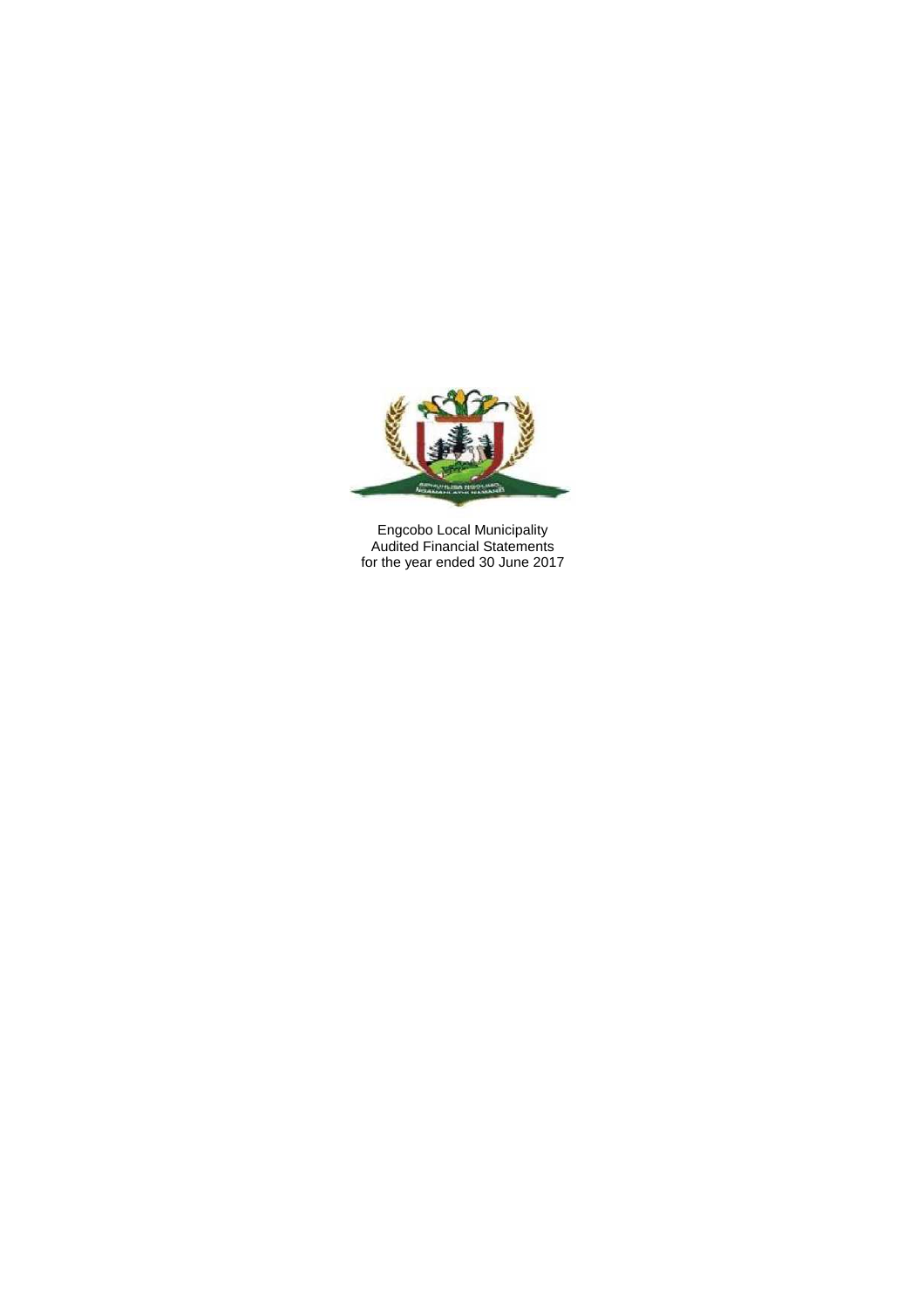Audited Financial Statements for the year ended 30 June 2017

## **General Information**

| Legal form of entity                                | The entity functions as a local municipality, established under<br>paragraph 151 of the Constitution of the Republic of South Africa.                                                                                                                                                                                                                                                                     |
|-----------------------------------------------------|-----------------------------------------------------------------------------------------------------------------------------------------------------------------------------------------------------------------------------------------------------------------------------------------------------------------------------------------------------------------------------------------------------------|
| Nature of business and principal activities         | Engcobo Local Municipality is a South African Category B Municipality<br>(Local Municipality) as defined by the Municipal Structures Act (No<br>117 of 1998).<br>The municipality's operations are governed by:<br>- Municipal Finance Management Act (No 56 of 2003)<br>- Municipal Structures Act (No 117 of 1998)<br>- Municipal Systems Act (No 32 of 2000) and various other acts and<br>regulations |
| The following is included in the scope of operation | The following principal activities of the municipality are:                                                                                                                                                                                                                                                                                                                                               |
|                                                     | - Provide democratic activities and accountable government                                                                                                                                                                                                                                                                                                                                                |
|                                                     | - Ensure sustainable service delivery to communities                                                                                                                                                                                                                                                                                                                                                      |
|                                                     | - Provide social and economic development                                                                                                                                                                                                                                                                                                                                                                 |
|                                                     | - Provide basic service to the community                                                                                                                                                                                                                                                                                                                                                                  |
| <b>Executive committee</b>                          |                                                                                                                                                                                                                                                                                                                                                                                                           |
| Mayor                                               | LN Tyali                                                                                                                                                                                                                                                                                                                                                                                                  |
| Councillors                                         | S Nkele, Speaker                                                                                                                                                                                                                                                                                                                                                                                          |
|                                                     | S Mbolo, Chief Whip                                                                                                                                                                                                                                                                                                                                                                                       |
|                                                     | N Macingwane, Finance                                                                                                                                                                                                                                                                                                                                                                                     |
|                                                     | <b>B Setheni, Corporate Services</b>                                                                                                                                                                                                                                                                                                                                                                      |
|                                                     | MA Kondile, Infrastructure                                                                                                                                                                                                                                                                                                                                                                                |
|                                                     | M Mpoyi, SPU                                                                                                                                                                                                                                                                                                                                                                                              |
|                                                     | NN Mgidi, Community Services                                                                                                                                                                                                                                                                                                                                                                              |
|                                                     | K Bizana, IPED                                                                                                                                                                                                                                                                                                                                                                                            |
|                                                     | F Mntabeko, Waste and Refuse                                                                                                                                                                                                                                                                                                                                                                              |
|                                                     | M S Tunce, Ward 1                                                                                                                                                                                                                                                                                                                                                                                         |
|                                                     | Z Jabanga, Ward 2                                                                                                                                                                                                                                                                                                                                                                                         |
|                                                     | S Noludwe, Ward 3                                                                                                                                                                                                                                                                                                                                                                                         |
|                                                     | EM Macingwane, Ward 4                                                                                                                                                                                                                                                                                                                                                                                     |
|                                                     | N Hokwana, Ward 5                                                                                                                                                                                                                                                                                                                                                                                         |
|                                                     | TS Mbekeni, Ward 6                                                                                                                                                                                                                                                                                                                                                                                        |
|                                                     | NM Sifanqala, Ward 7                                                                                                                                                                                                                                                                                                                                                                                      |
|                                                     | S Ngxangu, Ward 8                                                                                                                                                                                                                                                                                                                                                                                         |
|                                                     | S Guma, Ward 9                                                                                                                                                                                                                                                                                                                                                                                            |
|                                                     | NN Lilane, Ward 10                                                                                                                                                                                                                                                                                                                                                                                        |
|                                                     | N Yalezo, Ward 11                                                                                                                                                                                                                                                                                                                                                                                         |
|                                                     | S Sirataza, Ward 12                                                                                                                                                                                                                                                                                                                                                                                       |
|                                                     | N Nyudwane, Ward 13                                                                                                                                                                                                                                                                                                                                                                                       |
|                                                     | A Gqolontsh, Ward 14                                                                                                                                                                                                                                                                                                                                                                                      |
|                                                     | J Poswa, Ward 15                                                                                                                                                                                                                                                                                                                                                                                          |
|                                                     | ZA Makhasi, Ward 16                                                                                                                                                                                                                                                                                                                                                                                       |
|                                                     | S Lobi, Ward 17                                                                                                                                                                                                                                                                                                                                                                                           |
|                                                     | NE Ngwangwa, Ward 18                                                                                                                                                                                                                                                                                                                                                                                      |
|                                                     | A Mzolisa, Ward 19                                                                                                                                                                                                                                                                                                                                                                                        |
|                                                     | C Hlazo, Ward 20                                                                                                                                                                                                                                                                                                                                                                                          |
|                                                     | S Marenene                                                                                                                                                                                                                                                                                                                                                                                                |
|                                                     | N Tolbhadi                                                                                                                                                                                                                                                                                                                                                                                                |
|                                                     | <b>BM</b> Gqitiyeza                                                                                                                                                                                                                                                                                                                                                                                       |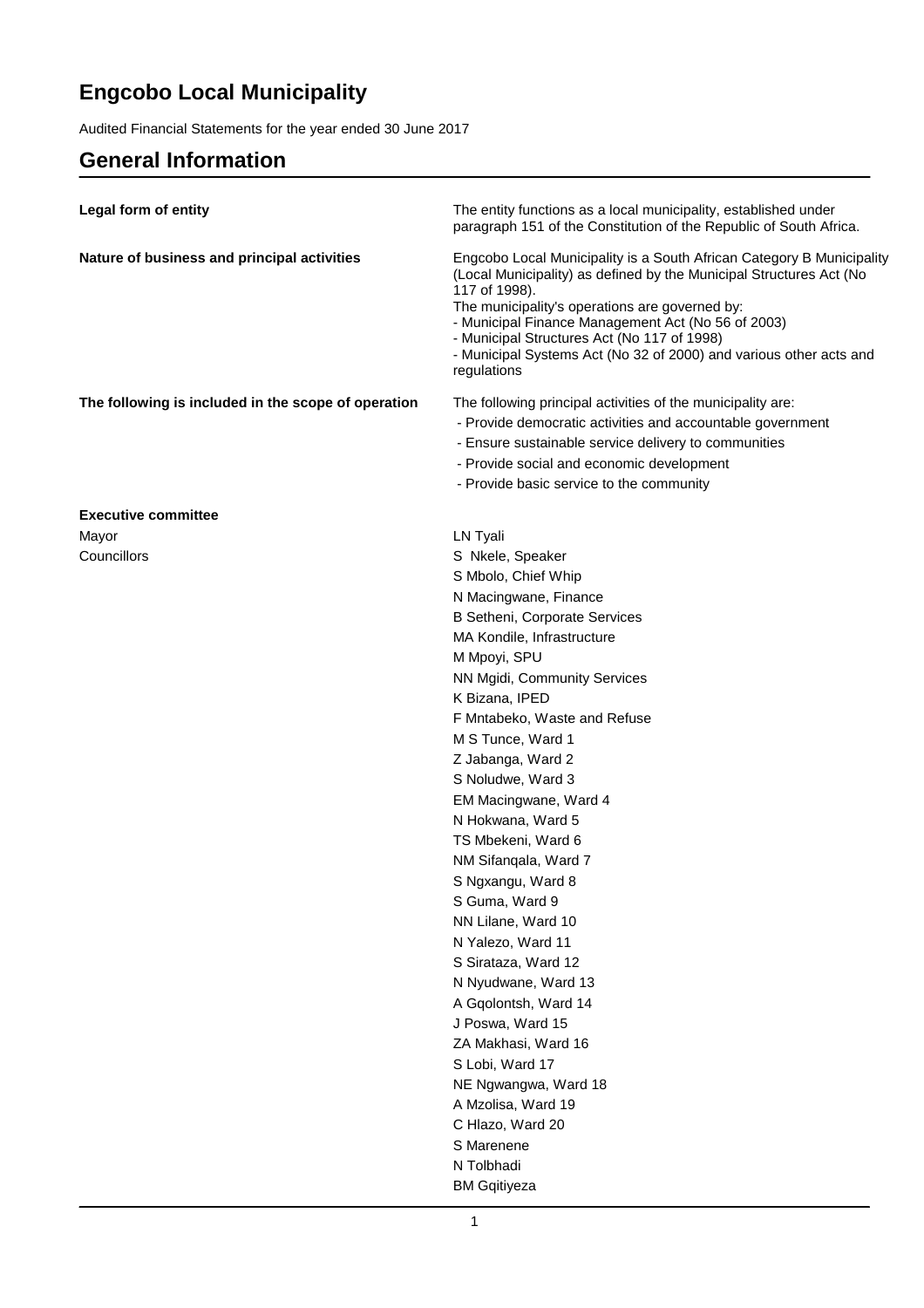Audited Financial Statements for the year ended 30 June 2017

## **General Information**

|                                           | WS Mafufu<br>S Xuma<br>SL Zondeka<br>Y Manyela<br><b>NAN Dayisi</b><br>M Sobantu |
|-------------------------------------------|----------------------------------------------------------------------------------|
| <b>Grading of local authority</b>         | Grade 3                                                                          |
| <b>Acting Accounting Officer</b>          | L Kutwana - Gomana                                                               |
| <b>Acting Chief Finance Officer (CFO)</b> | S Jordaan                                                                        |
| <b>Registered office</b>                  | 54 Union Street<br>Engcobo<br>5050                                               |
| <b>Postal address</b>                     | PO Box 24<br>Engcobo<br>5050                                                     |
| <b>Bankers</b>                            | <b>First National Bank</b>                                                       |
| <b>Auditors</b>                           | <b>Auditor General</b><br><b>Registered Auditors</b>                             |
| Preparer                                  | The audited financial statements were internally compiled by:<br>S Jordaan       |
| <b>Published</b>                          | 30 November 2017                                                                 |
| <b>Telephone</b>                          | (047) 548 1221                                                                   |
| Fax number                                | $(043)$ 548 1078                                                                 |
| <b>Email address</b>                      | jordaans@engcobolm.org.za                                                        |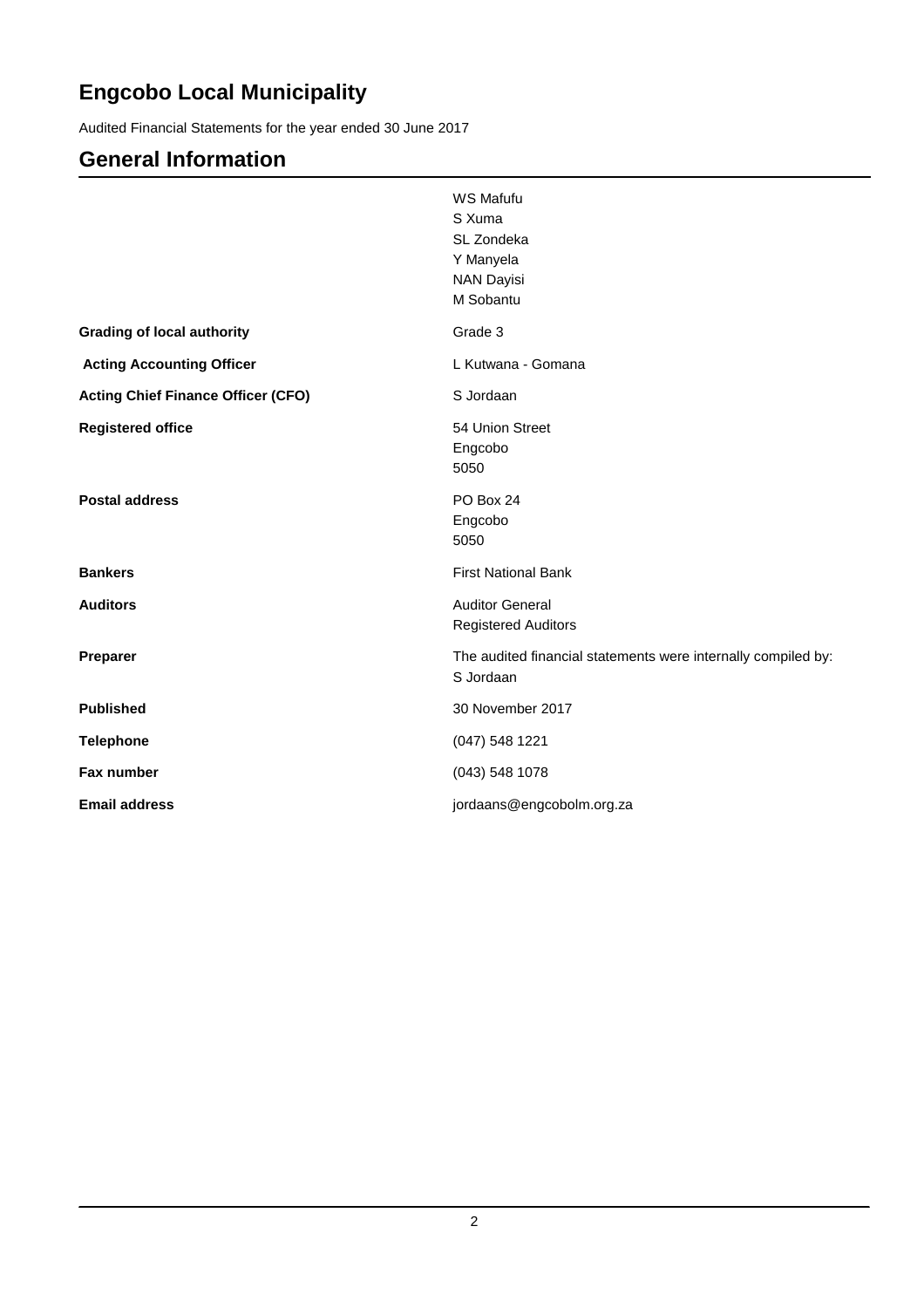Audited Financial Statements for the year ended 30 June 2017

## **Index**

The reports and statements set out below comprise the audited financial statements presented to the provincial legislature:

|                                                                                                    | Page      |
|----------------------------------------------------------------------------------------------------|-----------|
| Accounting Officer's Responsibilities and Approval                                                 | 4         |
| <b>Audit Report</b>                                                                                | $5 - 4$   |
| <b>Accounting Officer's Report</b>                                                                 | 5         |
| <b>Statement of Financial Position</b>                                                             | 6         |
| <b>Statement of Financial Performance</b>                                                          | 7         |
| Statement of Changes in Net Assets                                                                 | 8         |
| <b>Cash Flow Statement</b>                                                                         | 9         |
| Statement of Comparison of Budget and Actual Amounts                                               | $10 - 11$ |
| <b>Accounting Policies</b>                                                                         | $12 - 40$ |
| Notes to the Audited Financial Statements                                                          | $41 - 77$ |
| Appendix A: Disclosure of Grants and Subsidies in terms of the Municipal Finance<br>Management Act | 77        |

| <b>COID</b>    | Compensation for Occupational Injuries and Diseases                |
|----------------|--------------------------------------------------------------------|
| <b>CRR</b>     | Capital Replacement Reserve                                        |
| DBSA           | Development Bank of South Africa                                   |
| <b>SA GAAP</b> | South African Statements of Generally Accepted Accounting Practice |
| <b>GRAP</b>    | <b>Generally Recognised Accounting Practice</b>                    |
| <b>GAMAP</b>   | Generally Accepted Municipal Accounting Practice                   |
| HDF            | Housing Development Fund                                           |
| IAS.           | International Accounting Standards                                 |
| <b>IMFO</b>    | Institute of Municipal Finance Officers                            |
| <b>IPSAS</b>   | International Public Sector Accounting Standards                   |
| ME's           | <b>Municipal Entities</b>                                          |
| <b>MEC</b>     | Member of the Executive Council                                    |
| <b>MFMA</b>    | Municipal Finance Management Act                                   |
| MIG.           | Municipal Infrastructure Grant (Previously CMIP)                   |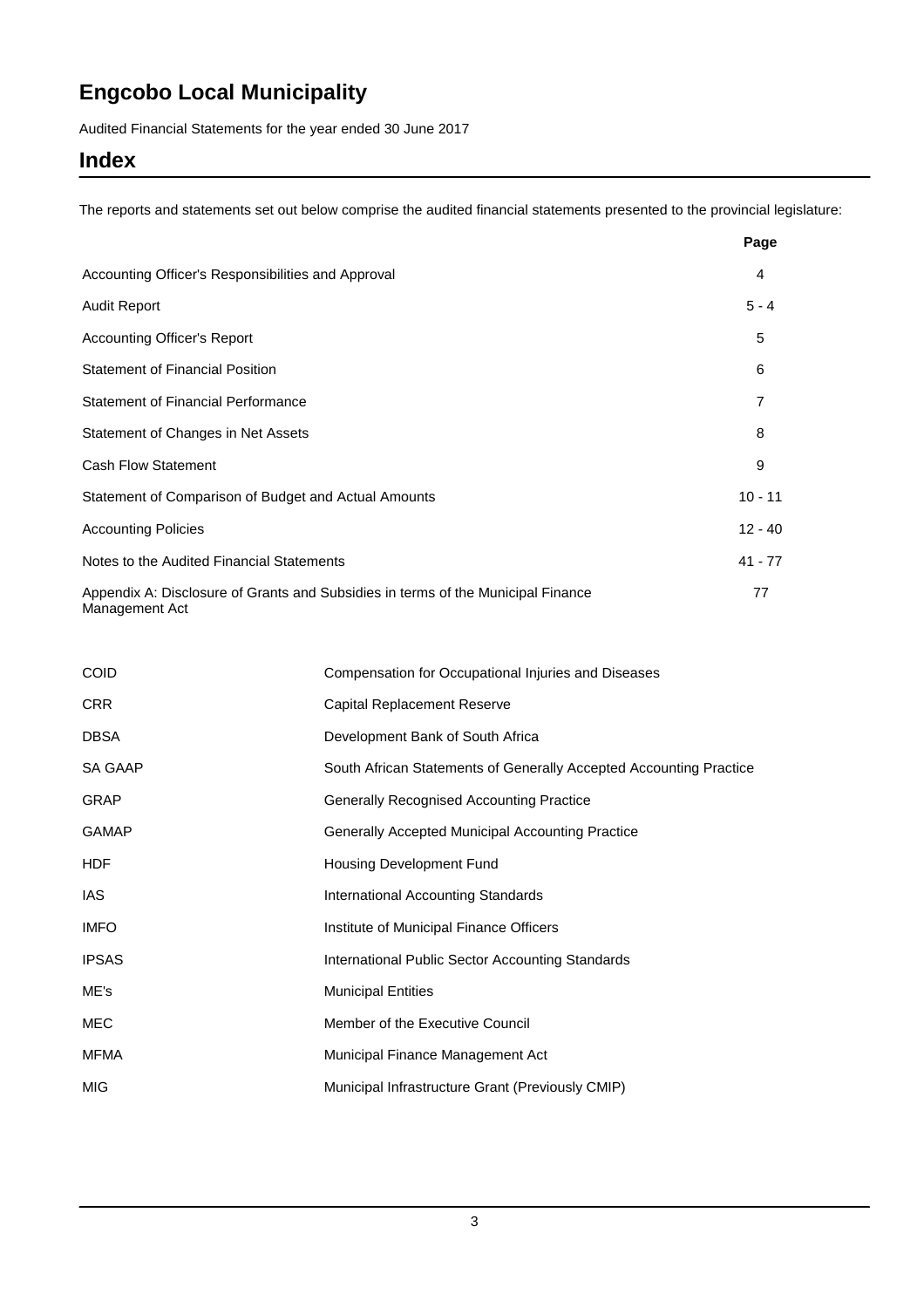Audited Financial Statements for the year ended 30 June 2017

## **Accounting Officer's Responsibilities and Approval**

The accounting officer is required by the Municipal Finance Management Act (No 56 of 2003), to maintain adequate accounting records and is responsible for the content and integrity of the audited financial statements and related financial information included in this report. It is the responsibility of the accounting officer to ensure that the audited financial statements fairly present the state of affairs of the municipality as at the end of the financial year and the results of its operations and cash flows for the period then ended. The external auditors are engaged to express an independent opinion on the audited financial statements and was given unrestricted access to all financial records and related data.

The audited financial statements have been prepared in accordance with Standards of Generally Recognised Accounting Practice (GRAP) including any interpretations, guidelines and directives issued by the Accounting Standards Board.

The audited financial statements are based upon appropriate accounting policies consistently applied and supported by reasonable and prudent judgements and estimates.

The accounting officer acknowledges that she is ultimately responsible for the system of internal financial control established by the municipality and place considerable importance on maintaining a strong control environment. To enable the accounting officer to meet these responsibilities, the accounting officer sets standards for internal control aimed at reducing the risk of error or deficit in a cost effective manner. The standards include the proper delegation of responsibilities within a clearly defined framework, effective accounting procedures and adequate segregation of duties to ensure an acceptable level of risk. These controls are monitored throughout the municipality and all employees are required to maintain the highest ethical standards in ensuring the municipality's business is conducted in a manner that in all reasonable circumstances is above reproach. The focus of risk management in the municipality is on identifying, assessing, managing and monitoring all known forms of risk across the municipality. While operating risk cannot be fully eliminated, the municipality endeavours to minimise it by ensuring that appropriate infrastructure, controls, systems and ethical behaviour are applied and managed within predetermined procedures and constraints.

The accounting officer is of the opinion, based on the information and explanations given by management, that the system of internal control provides reasonable assurance that the financial records may be relied on for the preparation of the audited financial statements. However, any system of internal financial control can provide only reasonable, and not absolute, assurance against material misstatement or deficit.

The accounting officer has reviewed the municipality's cash flow forecast for the year to 30 June 2018 and, in the light of this review and the current financial position, she is satisfied that the municipality has or has access to adequate resources to continue in operational existence for the foreseeable future.

The municipality is wholly dependent on the Department of Local Government and Traditional Affairs for continued funding of operations. The audited financial statements are prepared on the basis that the municipality is a going concern and that the Department of Local Government and Traditional Affairs has neither the intention nor the need to liquidate or curtail materially the scale of the municipality.

Although the accounting officer is primarily responsible for the financial affairs of the municipality, they are supported by the municipality's internal auditors.

The external auditors are responsible for independently reviewing and reporting on the municipality's audited financial statements. The audited financial statements have been examined by the municipality's external auditors and their report is presented on page 5.

The audited financial statements set out on pages 5 to 77, which have been prepared on the going concern basis, were approved by the accounting officer on 31 August 2017 and were signed on its behalf by:

**L Kutwana - Gomana Acting Municipal Manager**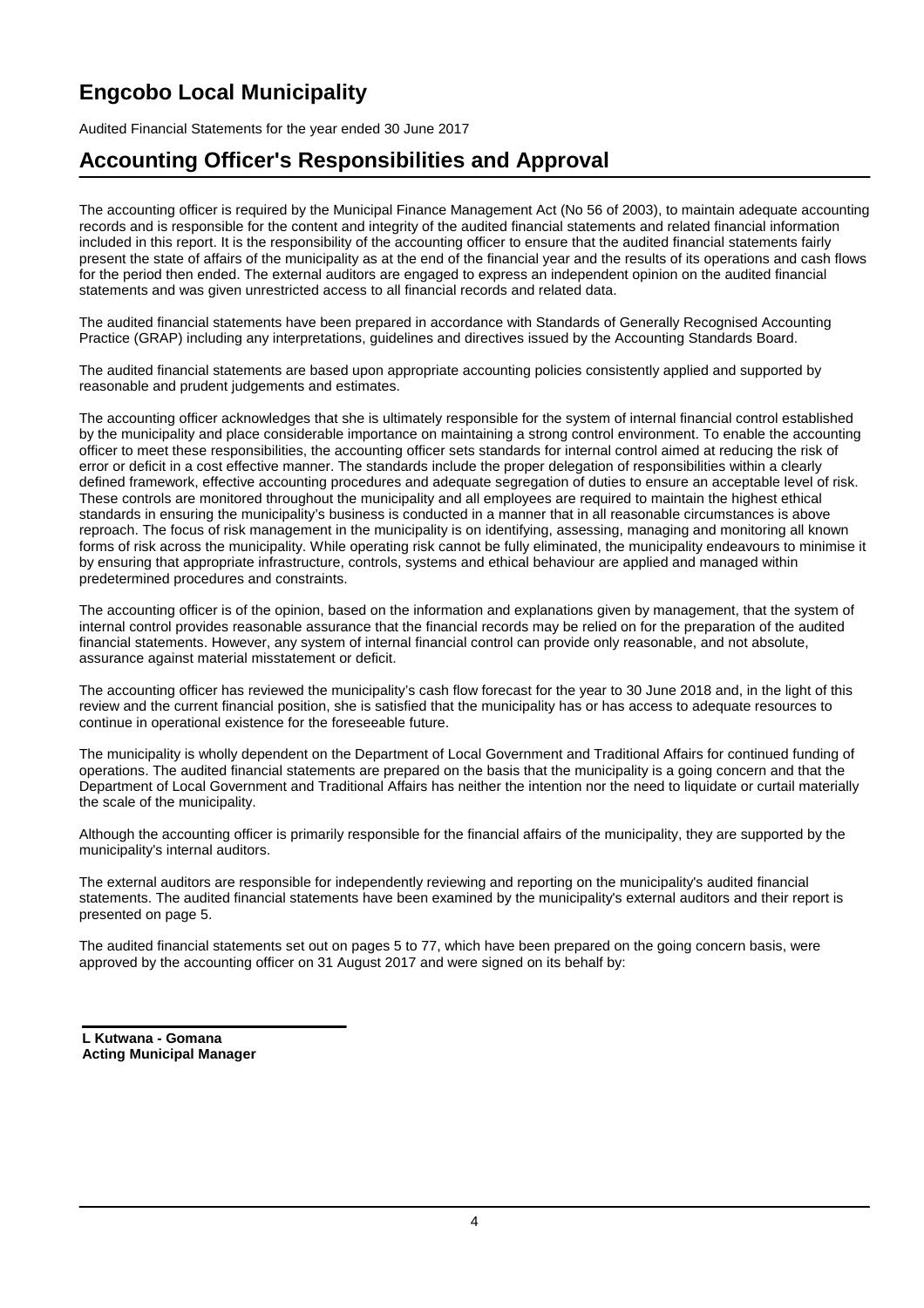Audited Financial Statements for the year ended 30 June 2017

## **Accounting Officer's Report**

The accounting officer submits his report for the year ended 30 June 2017.

#### **1. Review of activities**

#### **Main business and operations**

The municipality is engaged in Engcobo Local Municipality is a South African Category B and operates principally in South Africa.

The operating results and state of affairs of the municipality are fully set out in the attached financial statements and do not in our opinion require any further comment.

#### **2. Going concern**

The audited financial statements have been prepared on the basis of accounting policies applicable to a going concern. This basis presumes that funds will be available to finance future operations and that the realisation of assets and settlement of liabilities, contingent obligations and commitments will occur in the ordinary course of business.

#### **3. Secretary**

The municipality had no secretary during the year.

#### **4. Auditors**

The Auditor-General South Africa will continue in office for the next financial period.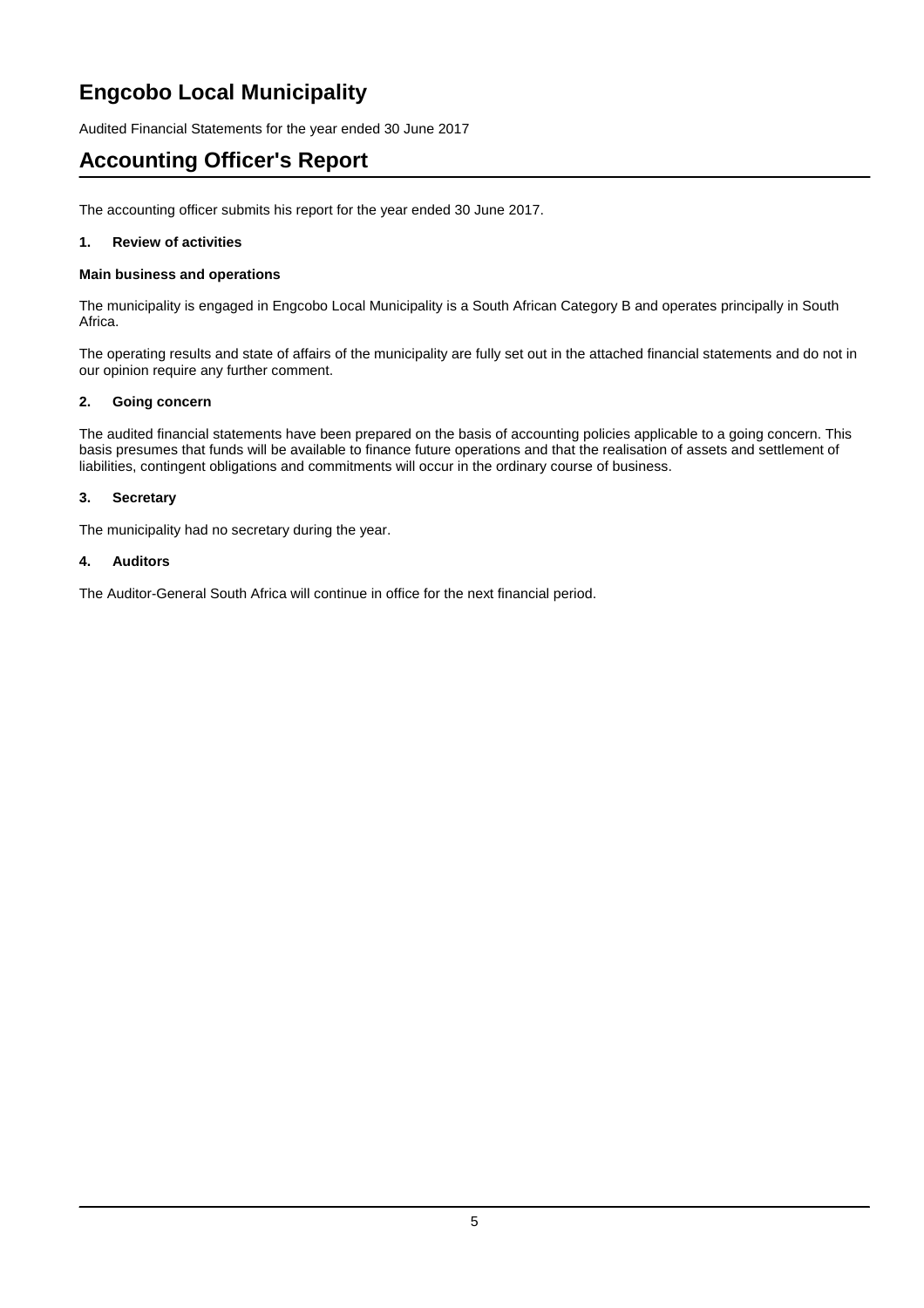Audited Financial Statements for the year ended 30 June 2017

## **Statement of Financial Position**

| Figures in Rand                            | Note(s) | 2017        | 2016<br>(Restated) |
|--------------------------------------------|---------|-------------|--------------------|
| <b>Assets</b>                              |         |             |                    |
| <b>Current Assets</b>                      |         |             |                    |
| Receivables from exchange transactions     | 9       | 246,848     | 207,417            |
| Receivables from non-exchange transactions | 10      | 2,366,338   | 3,498,585          |
| VAT receivable                             | 11      | 4,561,099   | 6,948,516          |
| Cash and cash equivalents                  | 12      | 87,398,417  | 79,322,802         |
|                                            |         | 94,572,702  | 89,977,320         |
| <b>Non-Current Assets</b>                  |         |             |                    |
| Investment property                        | 3       | 4,212,515   | 4,238,008          |
| Property, plant and equipment              | 4       | 379,846,955 | 365,597,605        |
| Intangible assets                          | 5       | 1,037,818   | 543,323            |
| Heritage assets                            | 6       | 6,960,224   | 6,960,224          |
|                                            |         | 392,057,512 | 377,339,160        |
| <b>Total Assets</b>                        |         | 486,630,214 | 467,316,480        |
| <b>Liabilities</b>                         |         |             |                    |
| <b>Current Liabilities</b>                 |         |             |                    |
| Finance lease obligation                   | 13      | 35,218      | 413,643            |
| Payables from exchange transactions        | 16      | 14,066,901  | 19,945,449         |
| Unspent conditional grants and receipts    | 14      | 14,474,500  | 3,281,943          |
| Provisions                                 | 15      | 21,863,002  | 19,525,529         |
|                                            |         | 50,439,621  | 43,166,564         |
| <b>Non-Current Liabilities</b>             |         |             |                    |
| Finance lease obligation                   | 13      |             | 35,216             |
| <b>Total Liabilities</b>                   |         | 50,439,621  | 43,201,780         |
| <b>Net Assets</b>                          |         | 436,190,593 | 424,114,700        |
| Accumulated surplus                        |         | 436,190,593 | 424,114,700        |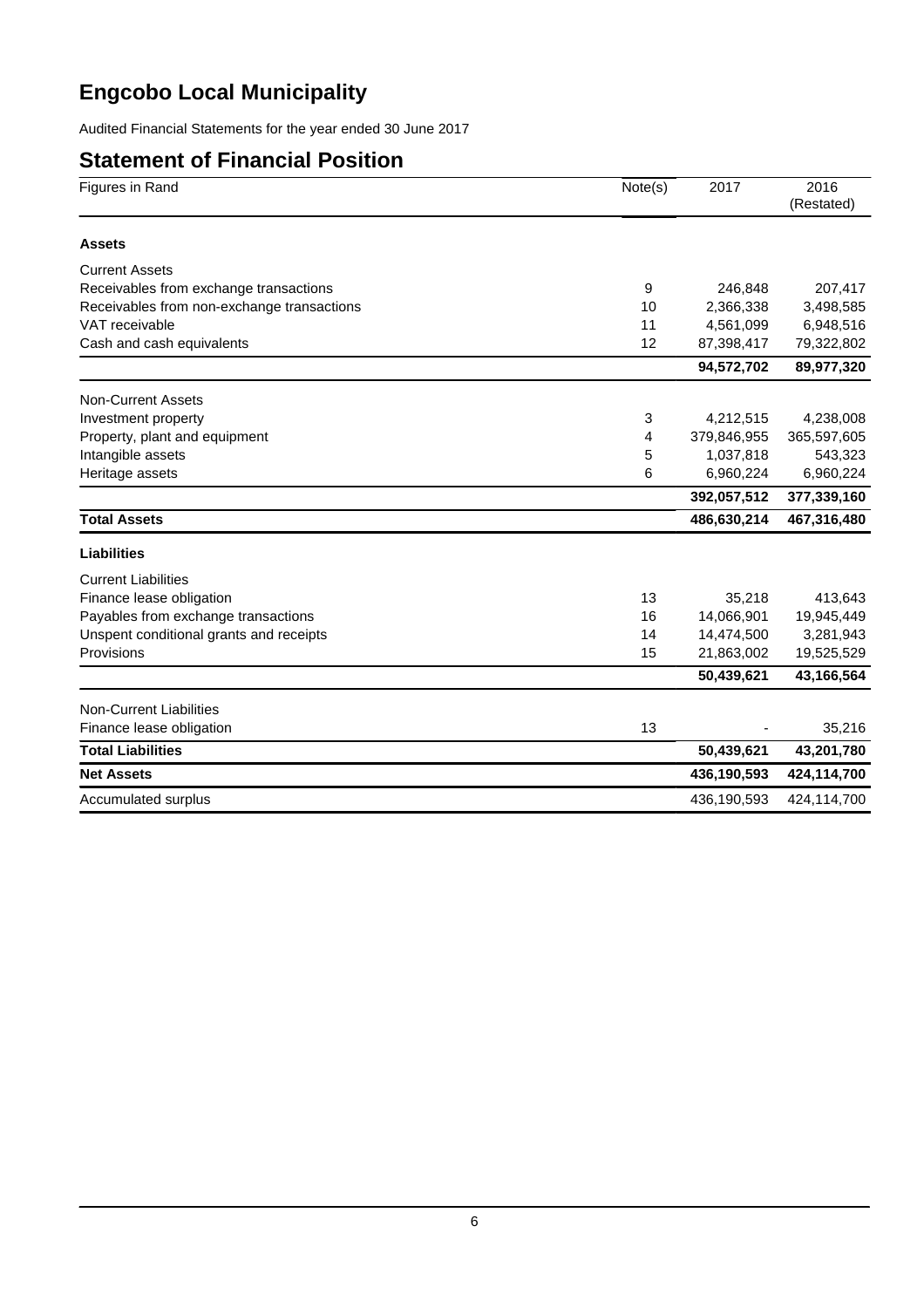Audited Financial Statements for the year ended 30 June 2017

# **Statement of Financial Performance**

| Figures in Rand                                          | Note(s) | 2017            | 2016<br>(Restated) |
|----------------------------------------------------------|---------|-----------------|--------------------|
| <b>Revenue</b>                                           |         |                 |                    |
| Revenue from exchange transactions                       |         |                 |                    |
| Service charges                                          | 21      | 905,729         | 838,985            |
| Rental of facilities and equipment                       | 18      | 283,559         | 209,177            |
| Interest earned on outstanding debtors                   | 18      | 428,807         | 342,060            |
| Licenses and permits                                     | 18      | 3,026,613       | 4,039,874          |
| Other income                                             | 23      | 1,646,088       | 1,018,758          |
| Interest received                                        | 30      | 5,930,460       | 5,047,332          |
| Total revenue from exchange transactions                 |         | 12,221,256      | 11,496,186         |
| Revenue from non-exchange transactions                   |         |                 |                    |
| <b>Taxation revenue</b>                                  |         |                 |                    |
| Property rates                                           | 19      | 3,719,860       | 3,495,798          |
| Donations received                                       | 20      | 1,364,564       | 45,807,139         |
| <b>Transfer revenue</b>                                  |         |                 |                    |
| Government grants & subsidies                            | 22      | 206,695,443     | 201,850,465        |
| Fines                                                    | 18      | 1,295,800       | 16,600             |
| Total revenue from non-exchange transactions             |         | 213,075,667     | 251,170,002        |
| <b>Total revenue</b>                                     | 18      | 225,296,923     | 262,666,188        |
| <b>Expenditure</b>                                       |         |                 |                    |
| Employee cost                                            | 26      | (61, 106, 009)  | (53, 487, 280)     |
| Remuneration of councillors                              | 27      | (13, 490, 351)  | (12,750,235)       |
| Depreciation and amortisation                            | 31      | (42, 558, 786)  | (35, 767, 193)     |
| <b>Impairment losses</b>                                 | 32      | (3,817,582)     |                    |
| Finance costs                                            | 33      | (653, 577)      | (663, 578)         |
| Hire of equipment                                        | 35      | (982, 727)      | (634, 395)         |
| Debt Impairment                                          | 29      | (3,842,715)     | (549, 889)         |
| Repairs and maintenance                                  | 28      | (5,581,821)     | (5,924,635)        |
| General expenses                                         | 24      | (80, 981, 407)  | (66, 157, 795)     |
| <b>Total expenditure</b>                                 |         | (213, 014, 975) | (175, 935, 000)    |
| <b>Operating surplus</b>                                 | 25      | 12,281,948      | 86,731,188         |
| Gain/(Loss) on disposal of property, plant and equipment | 48      | (206, 057)      | (1,498,138)        |
| Surplus for the year                                     |         | 12,075,891      | 85,233,050         |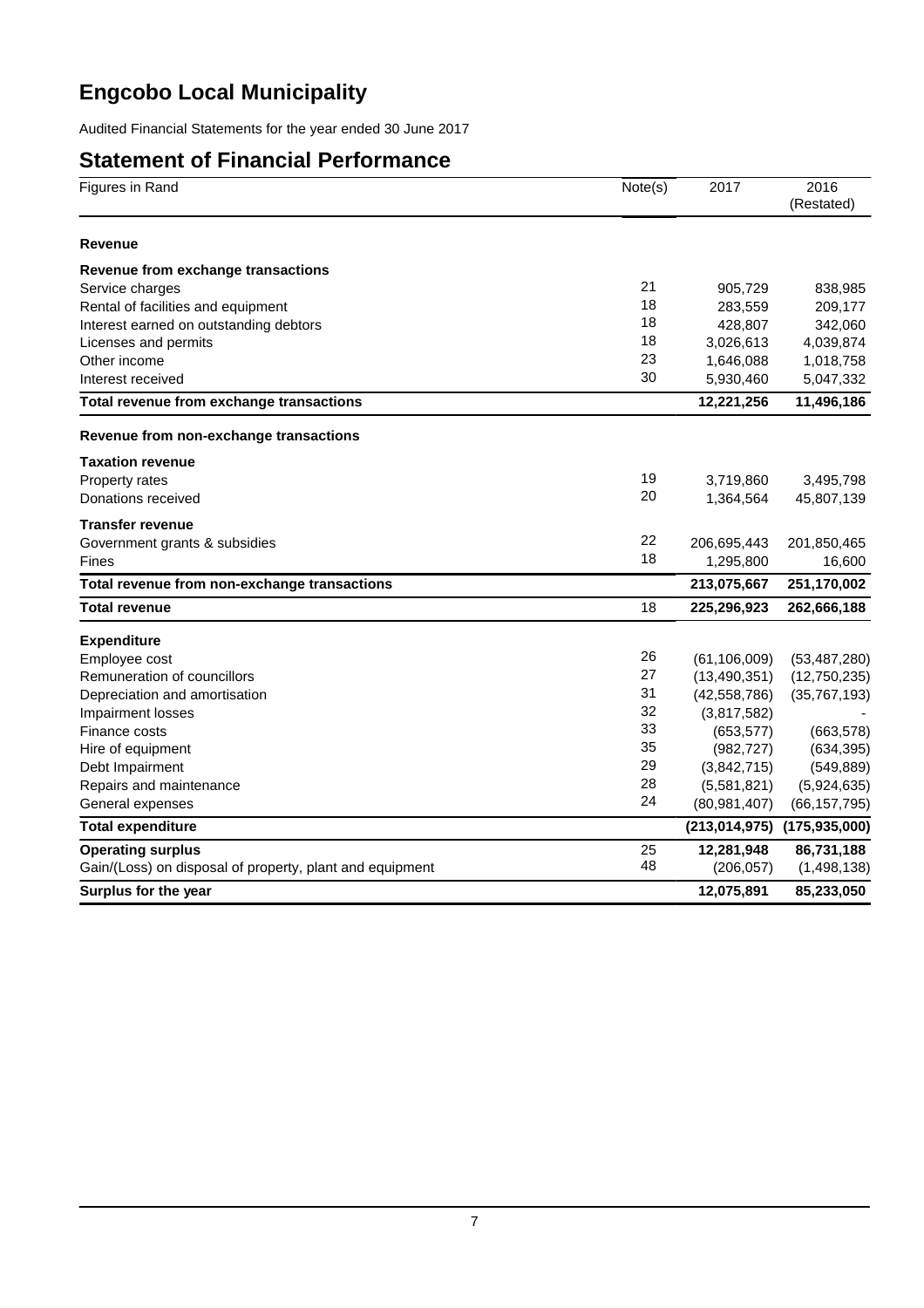Audited Financial Statements for the year ended 30 June 2017

## **Statement of Changes in Net Assets**

| Figures in Rand                                                                                                                   | Accumulated<br>surplus                | Total net<br>assets                   |
|-----------------------------------------------------------------------------------------------------------------------------------|---------------------------------------|---------------------------------------|
| Opening balance as previously reported<br>Prior year adjustments<br>Balance at 01 July 2015 as restated*<br>Changes in net assets | 338.731.589<br>150.061<br>338,881,650 | 338,731,589<br>150.061<br>338,881,650 |
| Surplus for the year<br>Total changes                                                                                             | 85,233,050<br>85,233,050              | 85,233,050<br>85,233,050              |
| Balance at 01 July 2016<br>Changes in net assets<br>Surplus for the year                                                          | 424,114,702<br>12,075,891             | 424,114,702<br>12,075,891             |
| Total changes                                                                                                                     | 12,075,891                            | 12,075,891                            |
| Balance at 30 June 2017                                                                                                           | 436,190,593                           | 436,190,593                           |

Note(s)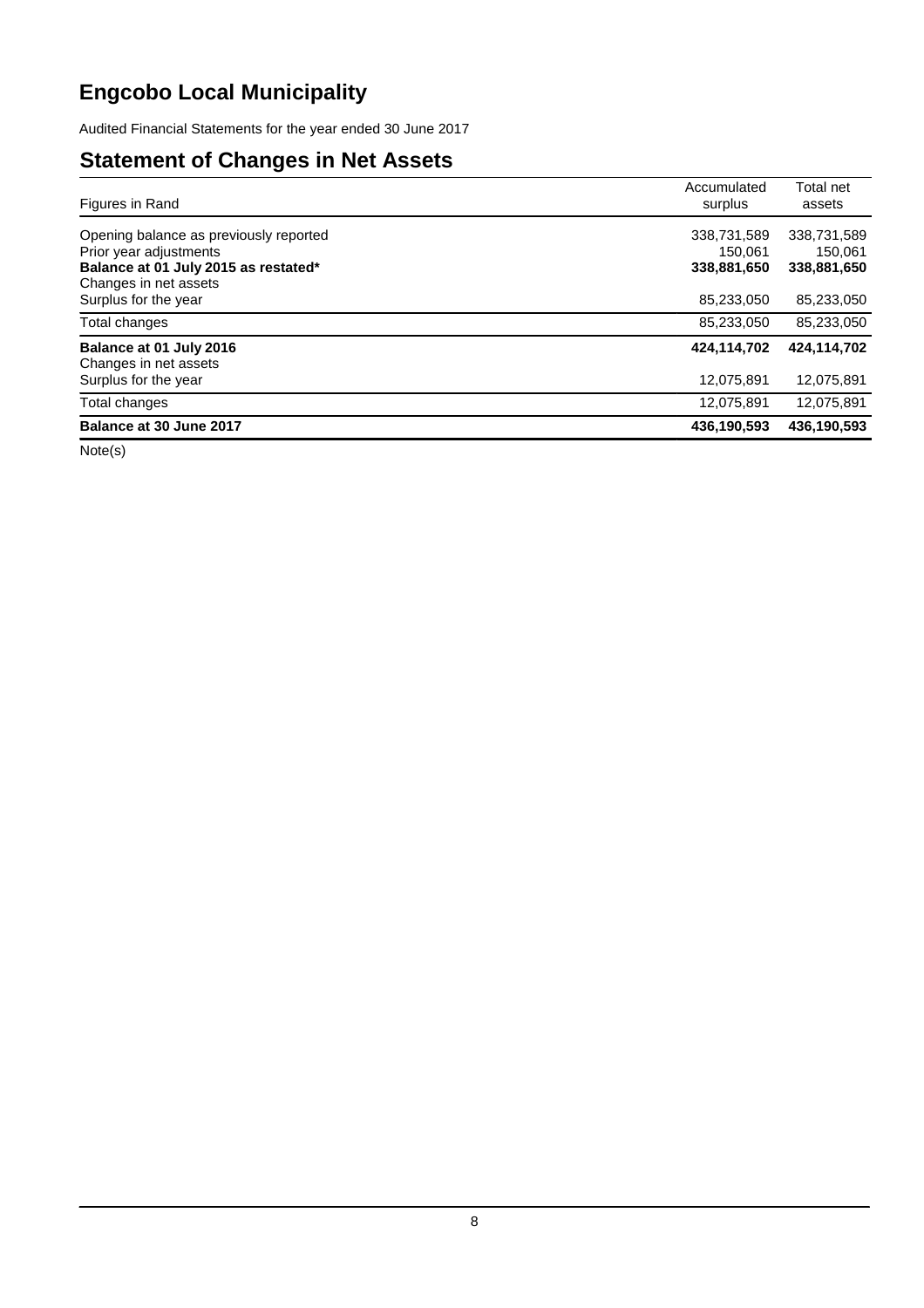Audited Financial Statements for the year ended 30 June 2017

## **Cash Flow Statement**

| Figures in Rand                                        | Note(s) | 2017            | 2016<br>(Restated) |
|--------------------------------------------------------|---------|-----------------|--------------------|
|                                                        |         |                 |                    |
| Cash flows from operating activities                   |         |                 |                    |
| <b>Receipts</b>                                        |         |                 |                    |
| Sale of goods and services                             |         | 34,784,386      | 11,079,552         |
| Grants                                                 |         | 195,502,886     | 201,850,465        |
| Interest income                                        |         | 5,930,460       | 5,047,332          |
|                                                        |         | 236,217,732     | 217,977,349        |
| <b>Payments</b>                                        |         |                 |                    |
| Employee costs                                         |         | (74, 596, 360)  | (66, 237, 515)     |
| Suppliers                                              |         | (93,665,498)    | (70, 280, 046)     |
| Finance costs                                          |         | (39, 511)       | (141, 515)         |
|                                                        |         | (168, 301, 369) | (136, 659, 076)    |
| Net cash flows from operating activities               | 36      | 67,916,363      | 81,318,273         |
| Cash flows from investing activities                   |         |                 |                    |
| Purchase of property, plant and equipment              | 4       | (59, 367, 323)  | (53, 424, 580)     |
| Proceeds from sale of property, plant and equipment    | 4       | 790,184         | 1,163,936          |
| Purchase of other intangible assets                    | 5       | (849,968)       | (396, 547)         |
| Net cash flows from investing activities               |         | (59, 427, 107)  | (52,657,191)       |
| Cash flows from financing activities                   |         |                 |                    |
| Finance lease payments                                 |         | (413, 641)      | (378, 048)         |
| Net increase/(decrease) in cash and cash equivalents   |         | 8,075,615       | 28,283,034         |
| Cash and cash equivalents at the beginning of the year |         | 79,322,802      | 51,039,768         |
| Cash and cash equivalents at the end of the year       | 12      | 87,398,417      | 79,322,802         |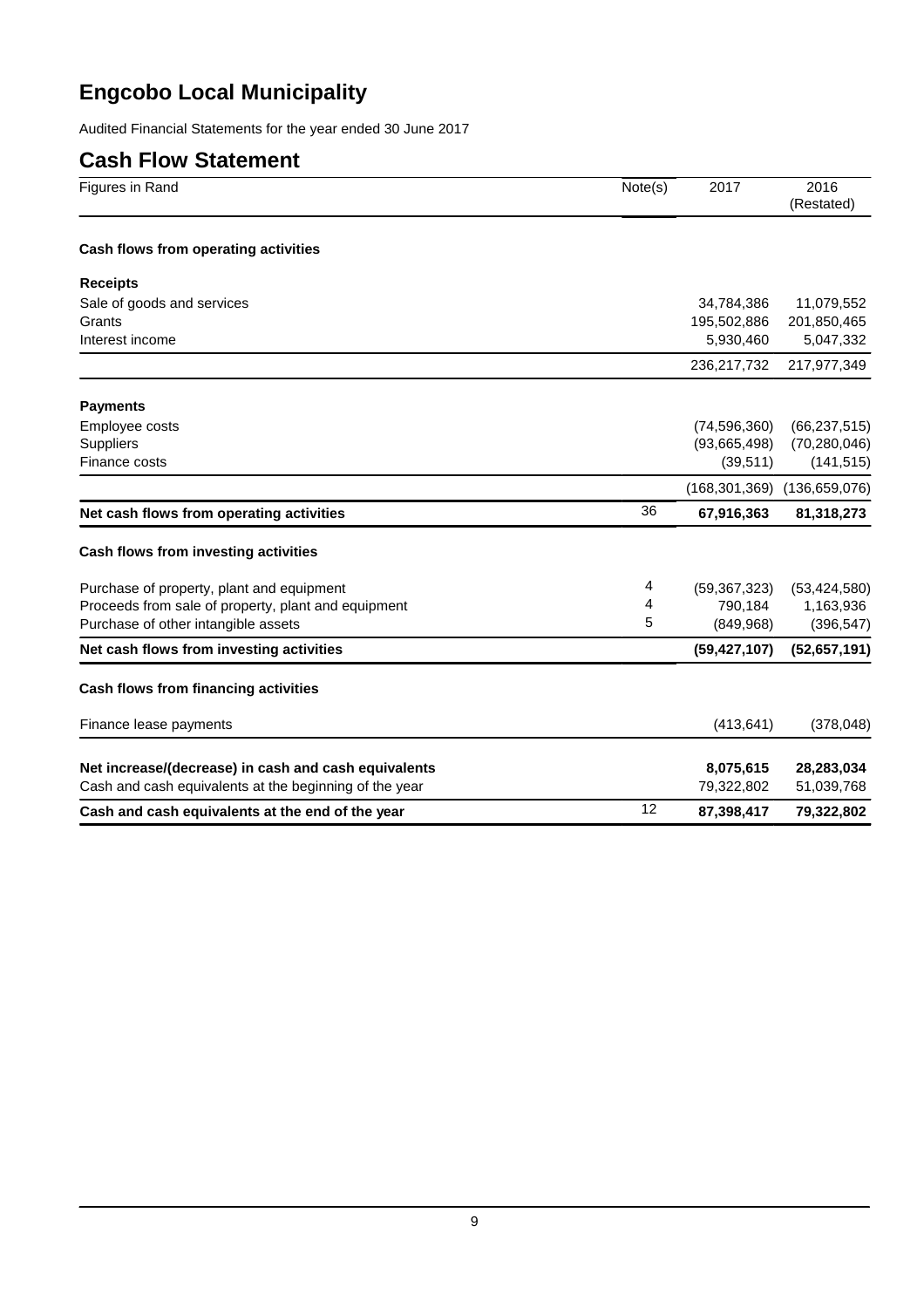Audited Financial Statements for the year ended 30 June 2017

# **Statement of Comparison of Budget and Actual Amounts**

| <b>Budget on Accrual Basis</b>                                                                                                     |                                |             |                                  |                                                                     |                          |                |
|------------------------------------------------------------------------------------------------------------------------------------|--------------------------------|-------------|----------------------------------|---------------------------------------------------------------------|--------------------------|----------------|
|                                                                                                                                    | Approved<br>budget             | Adjustments |                                  | Final Budget Actual amounts<br>on comparable between final<br>basis | Difference<br>budget and | Reference      |
| Figures in Rand                                                                                                                    |                                |             |                                  |                                                                     | actual                   |                |
| <b>Statement of Financial Performance</b>                                                                                          |                                |             |                                  |                                                                     |                          |                |
| Revenue                                                                                                                            |                                |             |                                  |                                                                     |                          |                |
| Revenue from exchange<br>transactions                                                                                              |                                |             |                                  |                                                                     |                          |                |
| Service charges                                                                                                                    | 850,000                        | ÷,          | 850,000                          | 905,729                                                             | 55,729                   |                |
| Rental of facilities and equipment                                                                                                 | 270,000                        |             | 270,000                          | 283,559                                                             | 13,559                   |                |
| Interest earned on outstanding<br>debtors                                                                                          | 400,000                        |             | 400,000                          | 428,807                                                             | 28,807                   |                |
| Licenses and permits                                                                                                               | 6,500,000                      |             | 6,500,000                        | 3,026,613                                                           | (3,473,387)              | A1             |
| Other revenue                                                                                                                      | 1,458,500                      | 45,334,578  | 46,793,078                       | 1,433,538                                                           | (45, 359, 540)           | A2             |
| Interest received - investment                                                                                                     | 5,500,000                      |             | 5,500,000                        | 5,930,460                                                           | 430,460                  | A <sub>3</sub> |
| Total revenue from exchange<br>transactions                                                                                        | 14,978,500                     | 45,334,578  | 60,313,078                       | 12,008,706                                                          | (48, 304, 372)           |                |
| Revenue from non-exchange<br>transactions                                                                                          |                                |             |                                  |                                                                     |                          |                |
| <b>Taxation revenue</b>                                                                                                            |                                |             |                                  |                                                                     |                          |                |
| Property rates                                                                                                                     | 3,800,000                      | 66,978      | 3,866,978                        | 3,719,860                                                           | (147, 118)               |                |
| Donations received                                                                                                                 |                                |             |                                  | 2,120,158                                                           | 2,120,158                | A4             |
| <b>Transfer revenue</b>                                                                                                            |                                |             |                                  |                                                                     |                          |                |
| Government grants & subsidies                                                                                                      | 224,938,000                    |             | 224,938,000                      | 206,695,443                                                         | (18, 242, 557)           | A <sub>5</sub> |
| Fines                                                                                                                              | 50,000                         | 300,000     | 350,000                          | 1,295,800                                                           | 945,800                  | A6             |
| Total revenue from non-<br>exchange transactions                                                                                   | 228,788,000                    | 366,978     | 229,154,978                      | 213,831,261                                                         | (15, 323, 717)           |                |
| <b>Total revenue</b>                                                                                                               | 243,766,500                    | 45,701,556  | 289,468,056                      | 225,839,967                                                         | (63, 628, 089)           |                |
|                                                                                                                                    |                                |             |                                  |                                                                     |                          |                |
| <b>Expenditure</b>                                                                                                                 |                                |             |                                  |                                                                     |                          |                |
| Personnel                                                                                                                          | (57, 992, 551)                 | (3,359,567) | (61, 352, 118)<br>(13, 496, 972) | (61, 106, 009)                                                      | 246,109<br>6,621         |                |
| Remuneration of councillors                                                                                                        | (12, 286, 972)<br>(40,000,000) | (1,210,000) | (40,000,000)                     | (13, 490, 351)                                                      | (2,558,786)              |                |
| Depreciation and amortisation<br>Impairment loss/ Reversal of                                                                      |                                |             |                                  | (42, 558, 786)<br>(3,817,582)                                       | (3,817,582)              | A7<br>A8       |
| impairments                                                                                                                        |                                |             |                                  |                                                                     |                          |                |
| Finance costs                                                                                                                      |                                | (680,000)   | (680,000)                        | (653, 577)                                                          | 26,423                   |                |
| Hire of equipment                                                                                                                  | (1,000,000)                    | (1,000,000) | (2,000,000)                      | (982, 727)                                                          | 1,017,273                |                |
| Bad debts written off                                                                                                              | (2,800,000)                    |             | (2,800,000)                      | (3,842,715)                                                         | (1,042,715)              | A <sub>9</sub> |
| Repairs and maintenance                                                                                                            | (4,920,000)                    | (646, 343)  | (5, 566, 343)                    | (5,581,821)                                                         | (15, 478)                |                |
| <b>General Expenses</b>                                                                                                            | (101, 972, 907)                | (2,629,000) | (104, 601, 907)                  | (80, 981, 407)                                                      | 23,620,500               | A10            |
| <b>Total expenditure</b>                                                                                                           | (220, 972, 430)                | (9,524,910) | (230, 497, 340)                  | (213, 014, 975)                                                     | 17,482,365               |                |
| <b>Operating surplus</b>                                                                                                           | 22,794,070                     | 36,176,646  | 58,970,716                       | 12,824,992                                                          | (46, 145, 724)           |                |
| Loss on disposal of property,<br>plant and equipment                                                                               |                                |             |                                  | (206, 057)                                                          | (206, 057)               |                |
| <b>Surplus/ (Deficit)</b>                                                                                                          | 22,794,070                     | 36,176,646  | 58,970,716                       | 12,618,935                                                          | (46, 351, 781)           |                |
| <b>Actual Amount on Comparable</b><br><b>Basis as Presented in the</b><br><b>Budget and Actual</b><br><b>Comparative Statement</b> | 22,794,070                     | 36,176,646  | 58,970,716                       | 12,618,935                                                          | (46, 351, 781)           |                |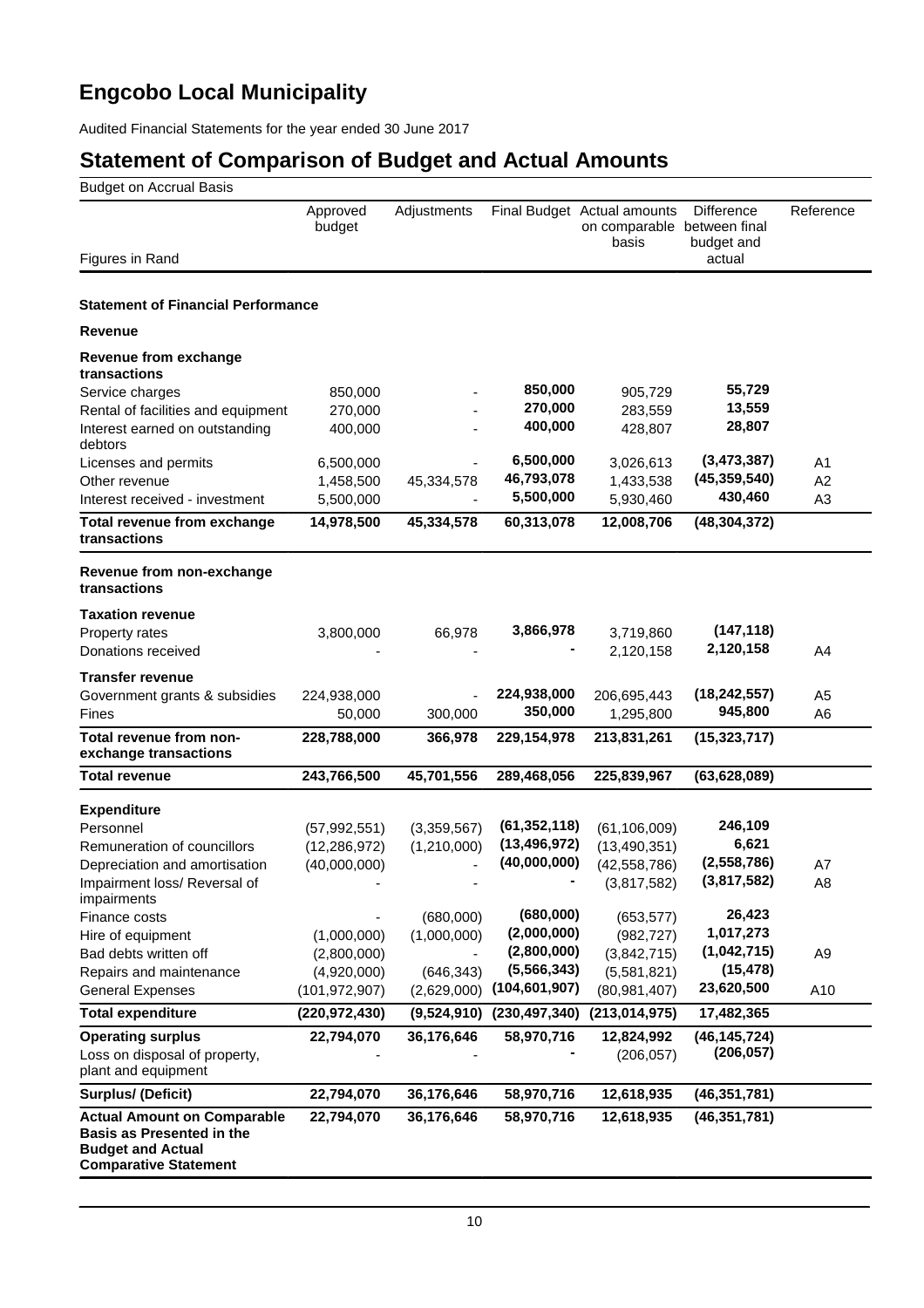Audited Financial Statements for the year ended 30 June 2017

### **Statement of Comparison of Budget and Actual Amounts** Budget on Accrual Basis

| <b>Budget On Accrual Basis</b> |                    |             |                                |                                                       |                                                            |           |
|--------------------------------|--------------------|-------------|--------------------------------|-------------------------------------------------------|------------------------------------------------------------|-----------|
|                                | Approved<br>budget | Adjustments |                                | Final Budget Actual amounts<br>on comparable<br>basis | <b>Difference</b><br>between final<br>budget and           | Reference |
| Figures in Rand                |                    |             |                                |                                                       | actual                                                     |           |
|                                | Approved<br>budget | Adjustment  | <b>Final Budget</b>            | Actual amount                                         | <b>Difference</b><br>between final<br>budget and<br>actual |           |
| Capital expenditure            | (65, 615, 000)     |             | $(36,794,364)$ $(102,409,364)$ | (61, 202, 670)                                        | (69,706,772)                                               | A11       |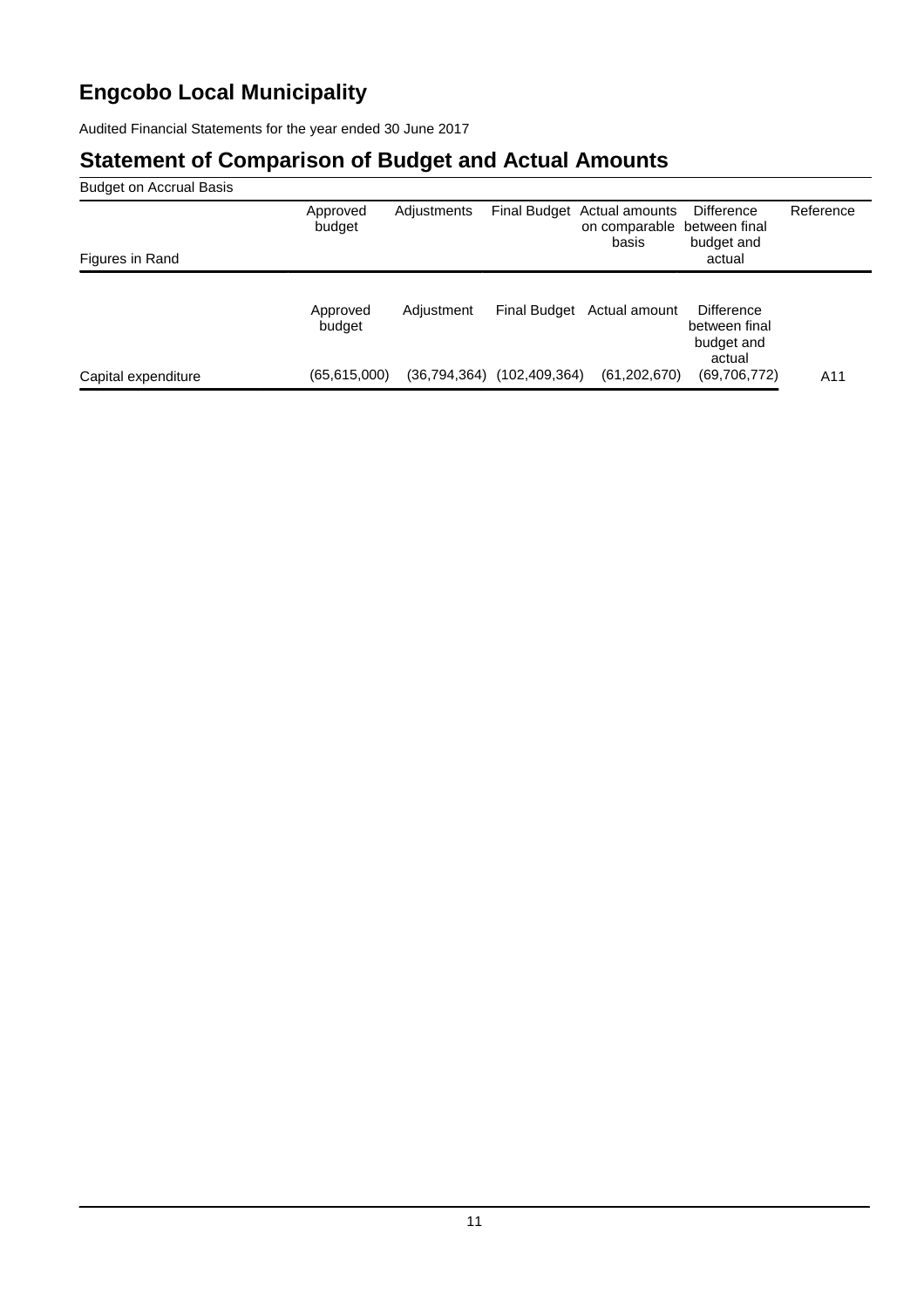Audited Financial Statements for the year ended 30 June 2017 **Accounting Policies**

### **1. BASIS OF ACCOUNTING**

The audited financial statements have been prepared in accordance with the Standards of Generally Recognised Accounting Practice (GRAP), issued by the Accounting Standards Board in accordance with Section 122(3) of the Municipal Finance Management Act (No 56 of 2003).

These audited financial statements have been prepared on an accrual basis of accounting and are in accordance with historical cost convention as the basis of measurement, unless specified otherwise. They are presented in South African Rand.

A summary of the significant accounting policies, which have been consistently applied in the preparation of these audited financial statements, are disclosed below.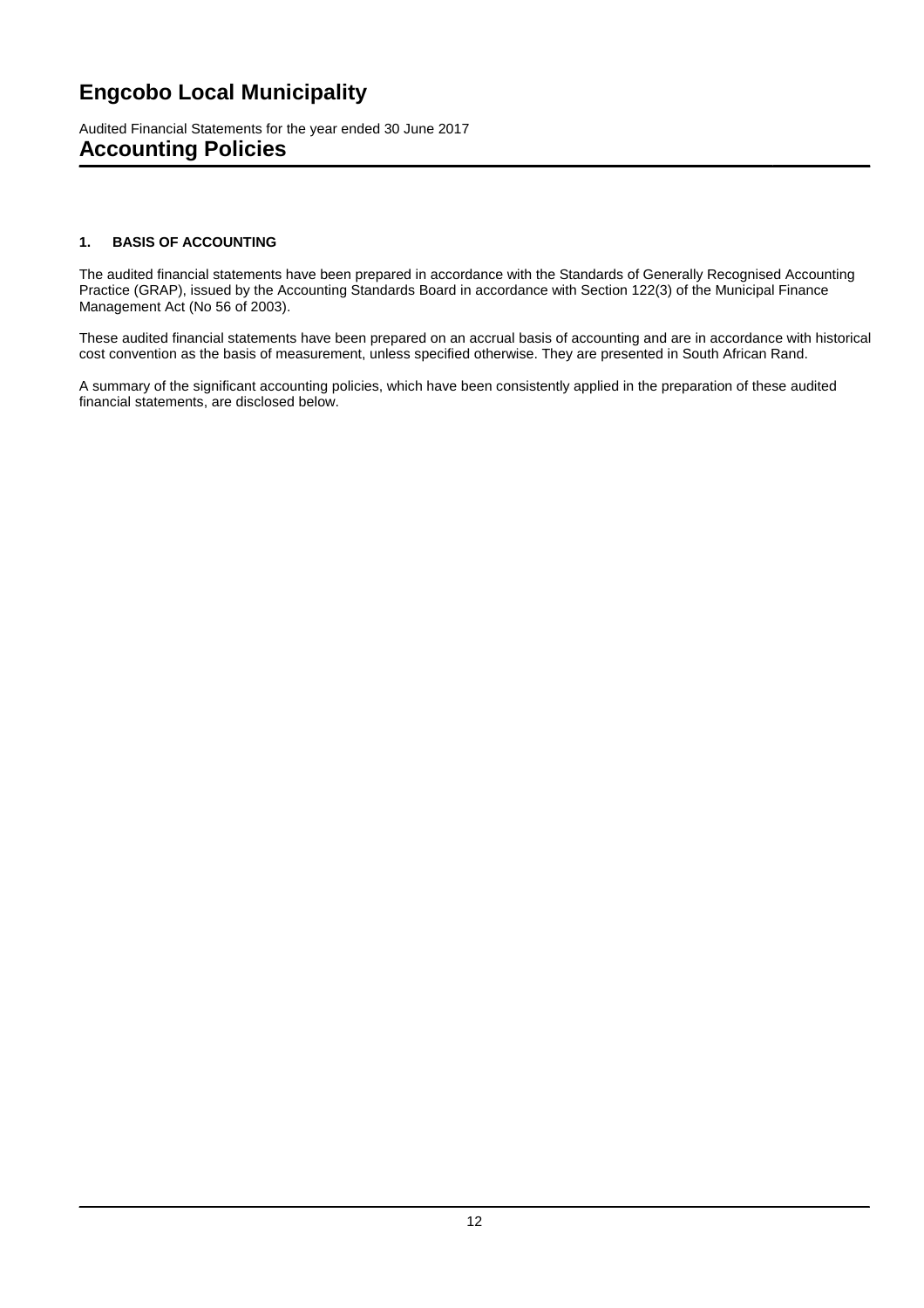Audited Financial Statements for the year ended 30 June 2017 **Accounting Policies**

These accounting policies are consistent with the previous period.

Those standards of GRAP and interpretations of such standards applicable to the operations of the municipality, are therefore as follows:

Standards Issued and Effective

- GRAP 1 Presentation of Financial Statements (as revised in 2010)
- GRAP 2 Cash Flow Statements (as revised in 2010)
- GRAP 3 Accounting Policies, Changes in Accounting Estimates and Errors (as revised in 2010)
- GRAP 4 The Effects of changes in Foreign Exchange Rates (as revised in 2010)
- GRAP 5 Borrowing Costs
- GRAP 9 Revenue from Exchange Transactions (as revised in 2010)
- GRAP 10 Financial Reporting in Hyperinflationary Economies (as revised in 2010)
- GRAP 11 Construction Contracts (as revised in 2010)
- GRAP 12 Inventories (as revised in 2010)
- GRAP 13 Leases (as revised in 2010)
- GRAP 14 Events After the Reporting Date (as revised in 2010)
- GRAP 16 Investment Property (as revised in 2010)
- GRAP 17 Property Plant and Equipment (as revised in 2010)
- GRAP 19 Provisions, Contingent Liabilities and Contingent Assets (as revised in 2010)
- GRAP 21 Impairment of non-cash-generating assets
- GRAP 23 Revenue from Non-exchange Transactions (Taxes and Transfers)
- GRAP 24 Presentation of Budget Information in Financial Statements
- GRAP 25 Employee Benefits
- GRAP 26 Impairment of cash-generating assets
- GRAP 27 Agriculture
- GRAP 31 Intangible Assets
- GRAP 100 Non-current Assets held for Sale and Discontinued Operations (as revised in 2010)
- GRAP 103 Heritage Assets
- GRAP 104 Financial Instruments
- GRAP 105 Transfer of functions between entities under common control
- GRAP 106 Transfer of functions between entities not under common control
- GRAP 107 Mergers

Standards Issued, Not Yet Effective Date

- GRAP 18 Segment Reporting
- GRAP 20 Related Party Disclosures
- GRAP 32 Service Concession Arrangements: Grantor
- GRAP 108 Statutory Receivables
- GRAP 109 Accounting by Principals and Agents

Interpretations - Approved

- IGRAP 1 Applying the Probability Test on Initial Recognition of Exchange Revenue
- IGRAP 2 Changes in Existing Decommissioning Restoration and Similar Liabilities
- IGRAP 3 Determining Whether an Arrangement Contains a Lease
- IGRAP 4 Rights to Interests Arising from Decommissioning, Restoration and Environmental Rehabilitation Funds
- IGRAP 5 Applying the Restatement Approach under the Standard of GRAP on Financial Reporting

Inhyperinflationary Economies

- IGRAP 6 Loyalty Programmes
- IGRAP 7 -The Limit on a Defined Benefit Asset, Minimum Funding Requirements and their Interaction
- IGRAP 8 Agreements for the Construction of Assets from Exchange Transactions
- IGRAP 9 Distributions of Non-cash Assets to Owners
- IGRAP 10 Assets Received from Customers
- IGRAP 11 Consolidation Special Purpose Entities
- IGRAP 12 Jointly Controlled Entities Non-Monetary Contributions
- IGRAP 13 Operating Leases Incentives
- IGRAP 14 Evaluating the Substance of Transactions Involving the Legal Form of a Lease
- IGRAP 15 Revenue Barter Transactions Involving Advertising Services
- IGRAP 16 Intangible Assets Website Costs (effective 1 April 2013)

Interpretations – Approved and not yet effective

• IGRAP 17 - Interpretation of the Standard of GRAP on Service Concession Arrangements Where a Grantor Controls a Significant Residual Interest in an Asset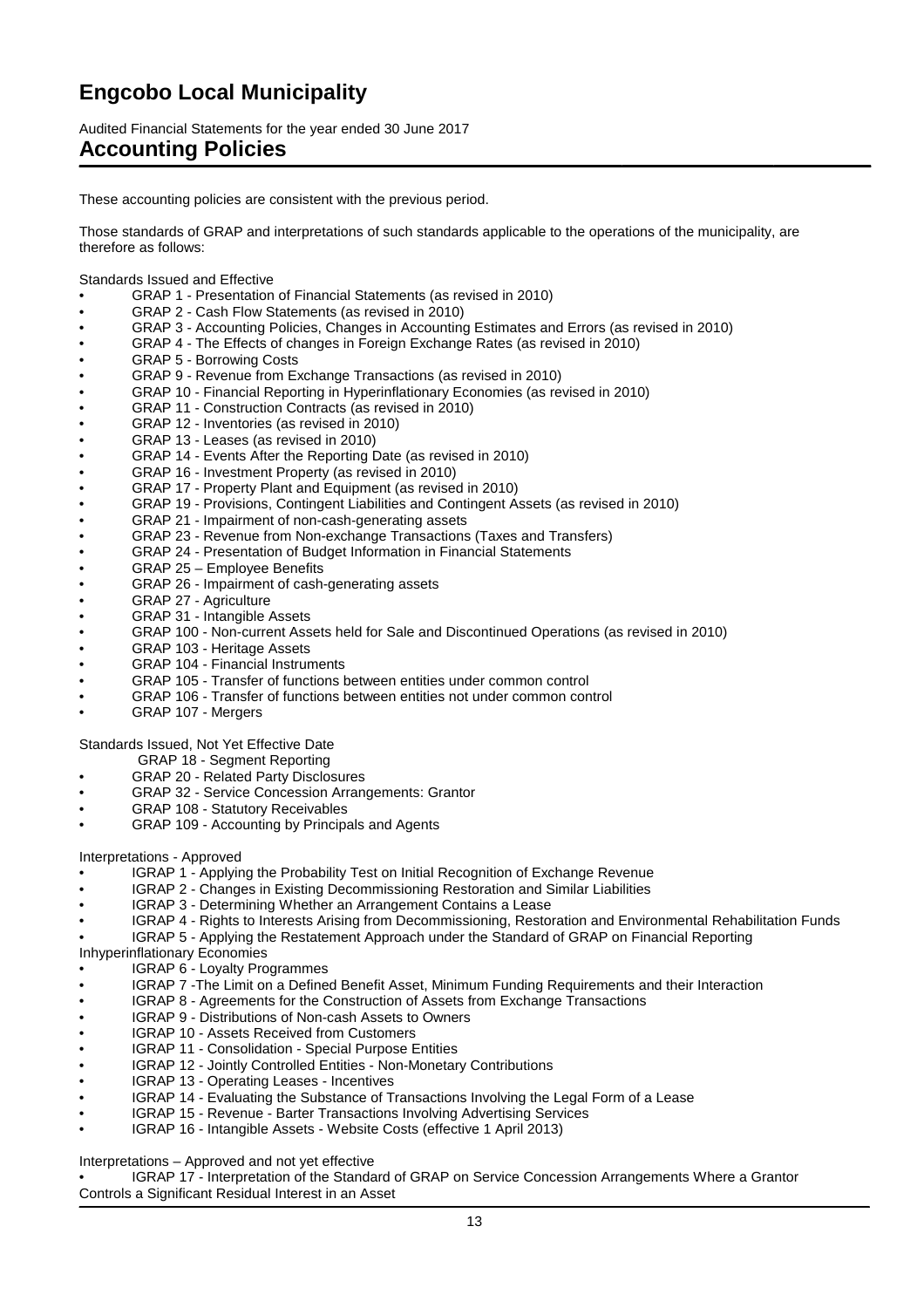### Audited Financial Statements for the year ended 30 June 2017 **Accounting Policies**

#### **1.1 Presentation currency**

These audited financial statements are presented in South African Rand, which is the functional currency of the municipality.

#### **1.2 Critical judgements, estimates and assumptions**

In preparing the audited financial statements, management is required to make estimates and assumptions that affect the amounts represented in the audited financial statements and related disclosures. Use of available information and the application of judgement is inherent in the formation of estimates. Actual results in the future could differ from these estimates which may be material to the audited financial statements. Significant judgements include:

#### **Allowance for slow moving, damaged and obsolete stock**

An allowance for stock to write stock down to the lower of cost or net realisable value. Management have made estimates of the selling price and direct cost to sell on certain inventory items. The write down is included in the operation surplus note.

#### **Fair value estimation**

The fair value of financial instruments traded in active markets (such as trading and available-for-sale securities) is based on quoted market prices at the end of the reporting period. The quoted market price used for financial assets held by the municipality is the current bid price.

The fair value of financial instruments that are not traded in an active market (for example, over-the counter derivatives) is determined by using valuation techniques. The municipality uses a variety of methods and makes assumptions that are based on market conditions existing at the end of each reporting period. Quoted market prices or dealer quotes for similar instruments are used for long-term debt. Other techniques, such as estimated discounted cash flows, are used to determine fair value for the remaining financial instruments. The fair value of interest rate swaps is calculated as the present value of the estimated future cash flows. The fair value of forward foreign exchange contracts is determined using quoted forward exchange rates at the end of the reporting period.

The carrying value less impairment provision of trade receivables and payables are assumed to approximate their fair values. The fair value of financial liabilities for disclosure purposes is estimated by discounting the future contractual cash flows at the current market interest rate that is available to the municipality for similar financial instruments.

#### **Impairment testing**

The recoverable amounts of cash-generating units and individual assets have been determined based on the higher of valuein-use calculations and fair values less costs to sell. These calculations require the use of estimates and assumptions. It is reasonably possible that these assumptions may change which may then impact our estimations and may then require a material adjustment to the carrying value of goodwill and tangible assets.

The municipality reviews and tests the carrying value of assets when events or changes in circumstances suggest that the carrying amount may not be recoverable. In addition, goodwill is tested on an annual basis for impairment. Assets are grouped at the lowest level for which identifiable cash flows are largely independent of cash flows of other assets and liabilities. If there are indications that impairment may have occurred, estimates are prepared of expected future cash flows for each group of assets. Expected future cash flows used to determine the value in use of goodwill and tangible assets are inherently uncertain and could materially change over time. They are significantly affected by a number of factors including [list entity specific variables, together with economic factors such as exchange rates inflation interest.

#### **Provisions**

Provisions were raised and management determined an estimate based on the information available. Additional disclosure of these estimates of provisions are included in note 15 - Provisions.

#### **Allowance for doubtful debts**

On debtors an impairment loss is recognised in surplus and deficit when there is objective evidence that it is impaired. The impairment is measured as the difference between the debtors carrying amount and the present value of estimated future cash flows discounted at the effective interest rate, computed at initial recognition.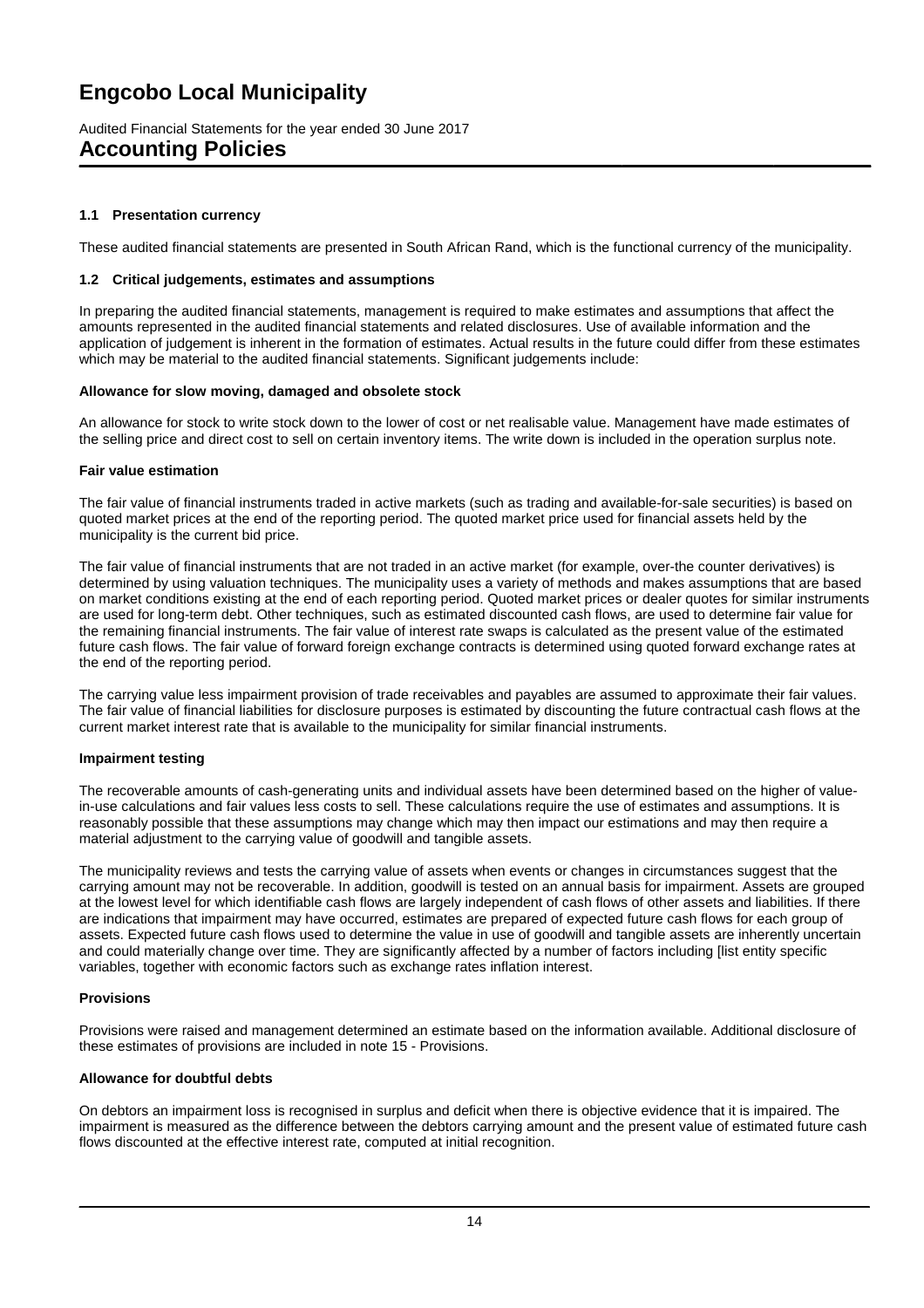### Audited Financial Statements for the year ended 30 June 2017 **Accounting Policies**

### **1.2 (continued)**

#### **Impairment of receivables**

The calculation in respect of the impairment of debtors is based on an assessment of the extent to which debtors have defaulted on payments already due, and an assessment of their ability to make payments based on the history of payments made for municipal services over the last twelve months.

#### **Provisions and contingencies**

The Landfill Rehabilitation Provision is created for the rehabilitation of the current operational sites at the future estimated time of closure.

The value of the provision is based on the expected future cost to rehabilitate the various sites discounted back to the statement of financial position date at a risk free rate which is currently 10.25%

The asset is measured using the cost model: Subject to (b), changes in the liability are added to, or deducted from, the cost of the related asset in the current period;

If a decrease in the liability exceeds the carrying amount of the asset, the excess is recognised immediately in surplus or deficit; and

If the adjustment results in an addition to the cost of the asset, the municipality considers whether this is an indication that the new carrying amount of the asset may not be fully recoverable. If it is such an indication, the asset is tested for impairment by estimating its recoverable amount, and any impairment loss is recognised in surplus or deficit.

#### **Useful lives of property, plant and equipment**

The useful lives of assets are based on management's estimation. Management considers the impact of technology, availability of capital funding, service requirements and required return on assets to determine the optimum useful life expectation where appropriate. The estimation of residual values of assets is also based on management's judgement whether the assets will be sold or used to the end of their useful lives, and what their condition will be at that time. It is a subjective estimate based on management's experience.

#### **1.3 Investment property**

Investment property is property (land or a building - or part of a building - or both) held to earn rentals or for capital appreciation or both, rather than for:

- use in the production or supply of goods or services or for
- administrative purposes, or
- sale in the ordinary course of operations.

Owner-occupied property is property held for use in the production or supply of goods or services or for administrative purposes.

Investment property is recognised as an asset when, it is probable that the future economic benefits or service potential that are associated with the investment property will flow to the municipality, and the cost or fair value of the investment property can be measured reliably.

Investment property is initially recognised at cost. Transaction costs are included in the initial measurement.

Where investment property is acquired through a non-exchange transaction, its cost is its fair value as at the date of acquisition.

Costs include costs incurred initially and costs incurred subsequently to add to, or to replace a part of, or service a property. If a replacement part is recognised in the carrying amount of the investment property, the carrying amount of the replaced part is derecognised.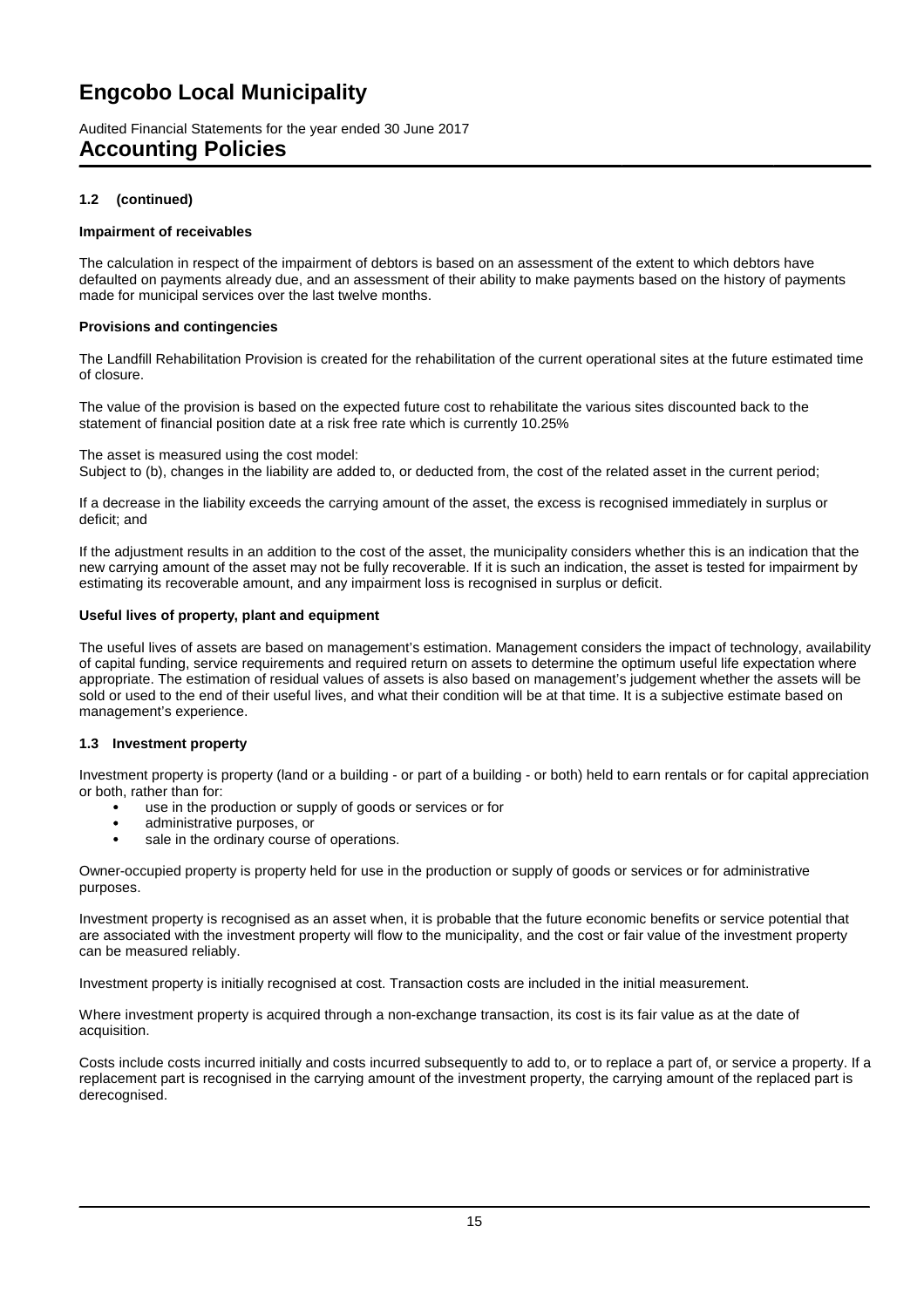Audited Financial Statements for the year ended 30 June 2017 **Accounting Policies**

#### **1.3 (continued)**

#### **Cost model**

Investment property is carried at cost less accumulated depreciation and any accumulated impairment losses.

Depreciation is provided to write down the cost, less estimated residual value over the useful life of the property, which is as follows:

| <b>Item</b>          | Useful life   |
|----------------------|---------------|
| Property - land      | indefinite    |
| Property - buildings | 25 - 50 vears |

When classification is difficult, the criteria used to distinguish investment property from owner-occupied property and from property held for sale in the ordinary course of operations, are as follows:

- All properties held to earn market related rentals or for capital appreciation, or for both and are not used for administrative purposes and that will not be sold within the next 12 months are classified as investment properties.
- Land held without determined future use.

#### **1.4 Property, plant and equipment**

Property, plant and equipment are tangible non-current assets (including infrastructure assets) that are held for use in the production or supply of goods or services, rental to others, or for administrative purposes, and are expected to be used during more than one period.

Property, plant and equipment is initially measured at cost.

The cost of an item of property, plant and equipment is the purchase price and other costs attributable to bring the asset to the location and condition necessary for it to be capable of operating in the manner intended by management. Trade discounts and rebates are deducted in arriving at the cost.

Where an asset is acquired through a non-exchange transaction, its cost is its fair value as at date of acquisition.

Where an item of property, plant and equipment is acquired in exchange for a non-monetary asset or monetary assets, or a combination of monetary and non-monetary assets, the asset acquired is initially measured at fair value (the cost). If the acquired item's fair value was not determinable, it's deemed cost is the carrying amount of the asset(s) given up.

When significant components of an item of property, plant and equipment have different useful lives, they are accounted for as separate items (major components) of property, plant and equipment.

Costs include costs incurred initially to acquire or construct an item of property, plant and equipment and costs incurred subsequently to add to, replace part of, or service it. If a replacement cost is recognised in the carrying amount of an item of property, plant and equipment, the carrying amount of the replaced part is derecognised.

The initial estimate of the costs of dismantling and removing the item and restoring the site on which it is located is also included in the cost of property, plant and equipment, where the entity is obligated to incur such expenditure, and where the obligation arises as a result of acquiring the asset or using it for purposes other than the production of inventories.

Recognition of costs in the carrying amount of an item of property, plant and equipment ceases when the item is in the location and condition necessary for it to be capable of operating in the manner intended by management.

Major inspection costs which are a condition of continuing use of an item of property, plant and equipment and which meet the recognition criteria above are included as a replacement in the cost of the item of property, plant and equipment. Any remaining inspection costs from the previous inspection are derecognised.

Property, plant and equipment is carried at cost less accumulated depreciation and any impairment losses.

Property, plant and equipment are depreciated on the straight line basis over their expected useful lives to their estimated residual value.

The useful lives of items of property, plant and equipment have been assessed as follows: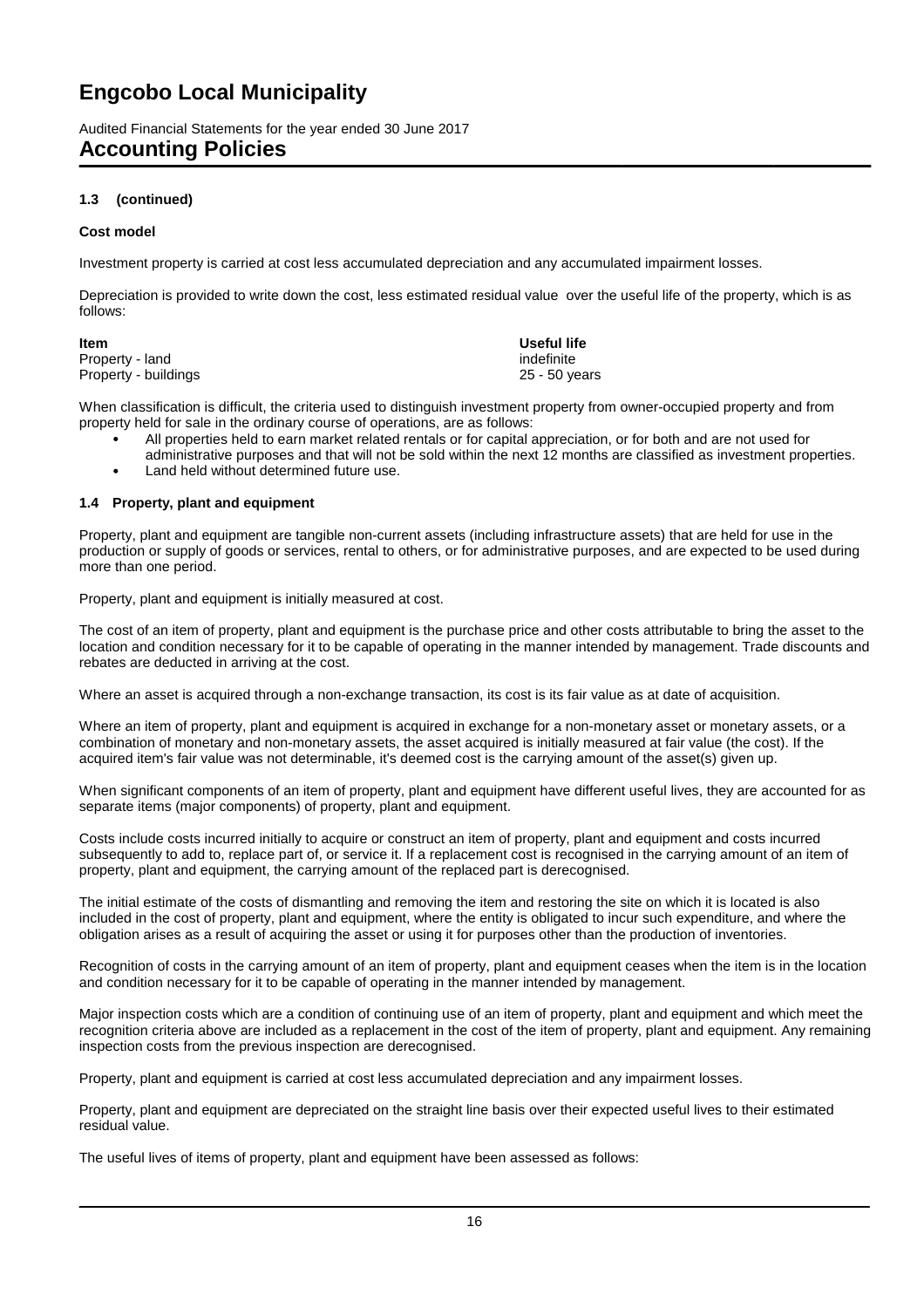Audited Financial Statements for the year ended 30 June 2017 **Accounting Policies**

#### **1.4 (continued)**

| Item                           | Average useful life |
|--------------------------------|---------------------|
| Infrastructure                 | $3 - 50$ years      |
| <b>Buildings</b>               | 25 - 50 years       |
| <b>Recreational facilities</b> | $25 - 30$ years     |
| Halls                          | 25 - 50 years       |
| Libraries                      | 25 - 30 years       |
| Plant and machinery            | 5 years             |
| Motor vehicles                 | 5 years             |
| Furniture and fittings         | 10 years            |
| Computer equipment             | 5 years             |
| Memorials and statues          | Indefinite life     |
| <b>Museums</b>                 | Indefinite life     |
| Heritage sites                 | Indefinite life     |
| Artworks                       | Indefinite life     |
| Finance lease assets           | 5 years             |
| Office equipment               | 5 years             |

The residual value, and the useful life and depreciation method of each asset are reviewed at the end of each reporting date. If the expectations differ from previous estimates, the change is accounted for as a change in accounting estimate.

Reviewing the useful life of an asset on an annual basis does not require the entity to amend the previous estimate unless expectations differ from the previous estimate.

Each part of an item of property, plant and equipment with a cost that is significant in relation to the total cost of the item is depreciated separately.

The depreciation charge for each period is recognised in surplus or deficit unless it is included in the carrying amount of another asset.

Items of property, plant and equipment are derecognised when the asset is disposed of or when there are no further economic benefits or service potential expected from the use of the asset.

The gain or loss arising from the derecognition of an item of property, plant and equipment is included in surplus or deficit when the item is derecognised. The gain or loss arising from the derecognition of an item of property, plant and equipment is determined as the difference between the net disposal proceeds, if any, and the carrying amount of the item.

Assets which the municipality holds for rentals to others and subsequently routinely sell as part of the ordinary course of activities, are transferred to inventories when the rentals end and the assets are available-for-sale. Proceeds from sales of these assets are recognised as revenue. All cash flows on these assets are included in cash flows from operating activities in the cash flow statement.

#### **1.5 Site restoration and dismantling cost**

The municipality has an obligation to dismantle, remove and restore items of property, plant and equipment. Such obligations are referred to as 'decommissioning, restoration and similar liabilities'. The cost of an item of property, plant and equipment includes the initial estimate of the costs of dismantling and removing the item and restoring the site on which it is located, the obligation for which an municipality incurs either when the item is acquired or as a consequence of having used the item during a particular period for purposes other than to produce inventories during that period.

If the related asset is measured using the cost model:

- (a) subject to (b), changes in the liability are added to, or deducted from, the cost of the related asset in the current period;
- (b) if a decrease in the liability exceeds the carrying amount of the asset, the excess is recognised immediately in surplus or deficit; and
- (c) if the adjustment results in an addition to the cost of an asset, the municipality considers whether this is an indication that the new carrying amount of the asset may not be fully recoverable. If it is such an indication, the asset is tested for impairment by estimating its recoverable amount or recoverable service amount, and any impairment loss is recognised in accordance with the accounting policy on impairment of cash-generating assets and/or impairment of non-cash-generating assets.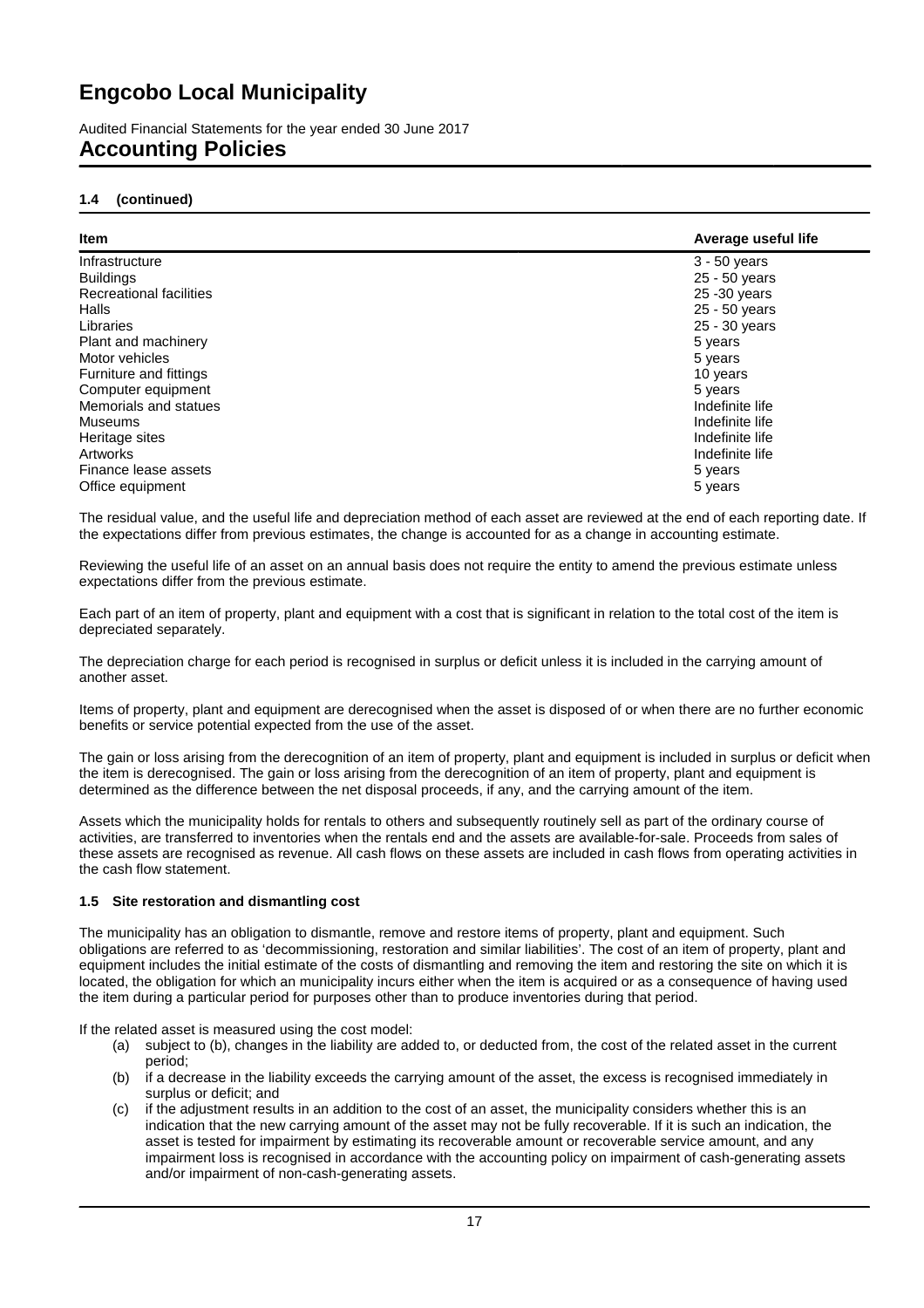Audited Financial Statements for the year ended 30 June 2017 **Accounting Policies**

#### **1.5 (continued)**

If the related asset is measured using the revaluation model:

- (a) changes in the liability alter the revaluation surplus or deficit previously recognised on that asset, so that: **-** a decrease in the liability (subject to (b)) is credited to revaluation surplus in net assets, except that it is recognised in surplus or deficit to the extent that it reverses a revaluation deficit on the asset that was previously recognised in surplus or deficit
	- **-** an increase in the liability is recognised in surplus or deficit, except that it is debited to the revaluation surplus to the extent of any credit balance existing in the revaluation surplus in respect of that asset.
- (b) in the event that a decrease in the liability exceeds the carrying amount that would have been recognised had the asset been carried under the cost model, the excess is recognised immediately in surplus or deficit; and
- (c) a change in the liability is an indication that the asset may have to be revalued in order to ensure that the carrying amount does not differ materially from that which would be determined using fair value at the end of the reporting period. Any such revaluation is taken into account in determining the amounts to be taken to surplus or deficit or net assets under (a). If a revaluation is necessary, all assets of that class are revalued.

#### **1.6 Intangible assets**

An asset is identifiable if it either:

- is separable, i.e. is capable of being separated or divided from an entity and sold, transferred, licensed, rented or exchanged, either individually or together with a related contract, identifiable assets or liability, regardless of whether the entity intends to do so; or
- arises from binding arrangements (including rights from contracts), regardless of whether those rights are transferable or separable from the municipality or from other rights and obligations.

An intangible asset is recognised when:

- it is probable that the expected future economic benefits or service potential that are attributable to the asset will flow to the municipality; and
- the cost or fair value of the asset can be measured reliably.

Where an intangible asset is acquired through a non-exchange transaction, its initial cost at the date of acquisition is measured at its fair value as at that date.

Expenditure on research (or on the research phase of an internal project) is recognised as an expense when it is incurred.

An intangible asset arising from development (or from the development phase of an internal project) is recognised when:

- it is technically feasible to complete the asset so that it will be available for use or sale.
	- there is an intention to complete and use or sell it.
	- there is an ability to use or sell it.
	- it will generate probable future economic benefits or service potential.
	- there are available technical, financial and other resources to complete the development and to use or sell the asset.
	- the expenditure attributable to the asset during its development can be measured reliably.

An intangible asset is regarded as having an indefinite useful life when, based on all relevant factors, there is no foreseeable limit to the period over which the asset is expected to generate net cash inflows or service potential. Amortisation is not provided for these intangible assets, but they are tested for impairment annually and whenever there is an indication that the asset may be impaired. For all other intangible assets amortisation is provided on a straight line basis over their useful life.

The amortisation period and the amortisation method for intangible assets are reviewed at each reporting date.

Reassessing the useful life of an intangible asset with a finite useful life after it was classified as indefinite is an indicator that the asset may be impaired. As a result the asset is tested for impairment and the remaining carrying amount is amortised over its useful life.

Internally generated brands, mastheads, publishing titles, customer lists and items similar in substance are not recognised as intangible assets.

Amortisation is provided to write down the intangible assets, on a straight line basis, to their residual values as follows:

| <b>Item</b>              | Useful life  |
|--------------------------|--------------|
| Computer software, other | 5 - 15 years |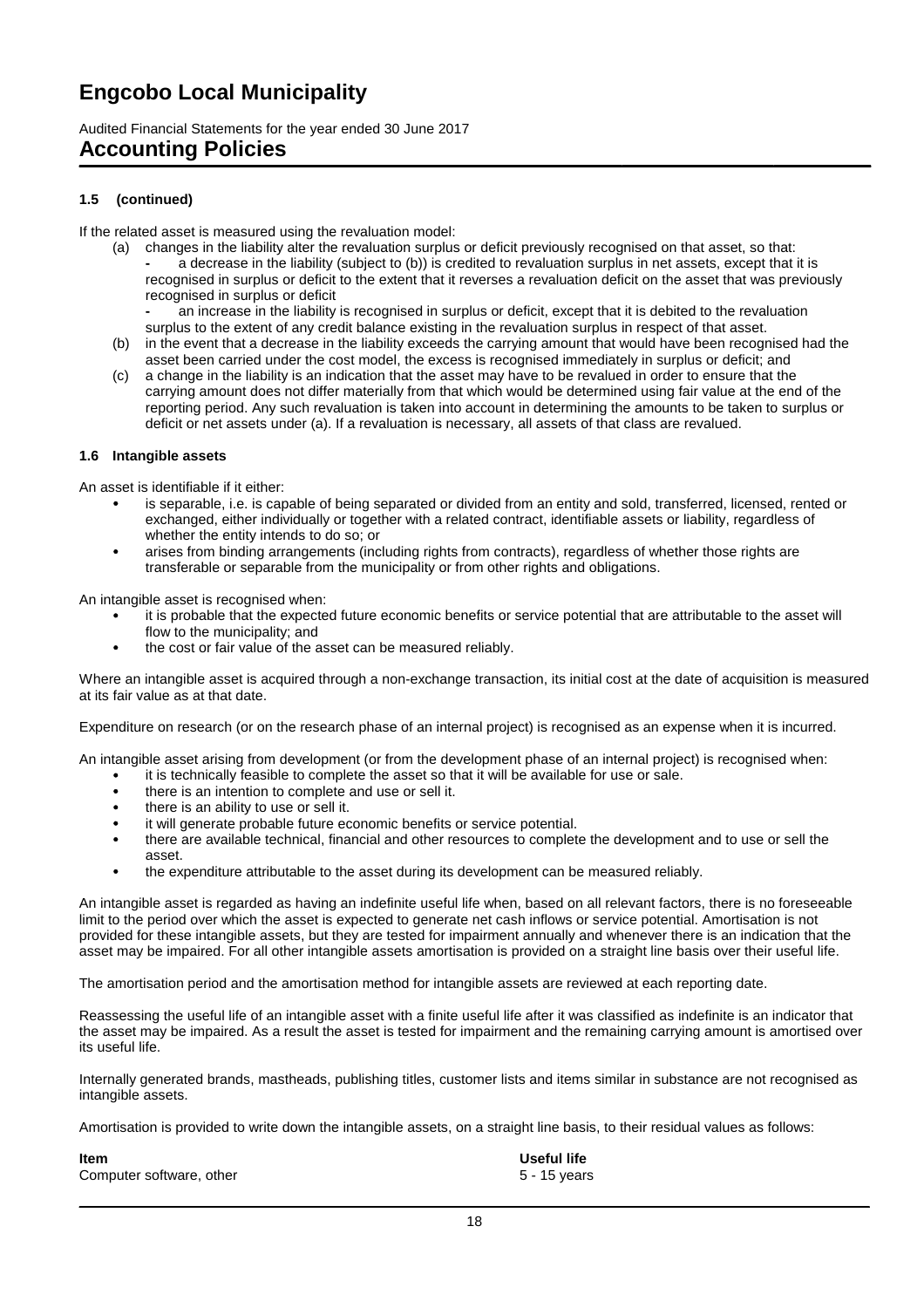### Audited Financial Statements for the year ended 30 June 2017 **Accounting Policies**

#### **1.7 Heritage assets**

Assets are resources controlled by an municipality as a result of past events and from which future economic benefits or service potential are expected to flow to the municipality.

Carrying amount is the amount at which an asset is recognised after deducting accumulated impairment losses.

Class of heritage assets means a grouping of heritage assets of a similar nature or function in an municipality's operations that is shown as a single item for the purpose of disclosure in the audited financial statements.

Cost is the amount of cash or cash equivalents paid or the fair value of the other consideration given to acquire an asset at the time of its acquisition or construction or, where applicable, the amount attributed to that asset when initially recognised in accordance with the specific requirements of other Standards of GRAP.

Depreciation is the systematic allocation of the depreciable amount of an asset over its useful life.

Fair value is the amount for which an asset could be exchanged, or a liability settled, between knowledgeable, willing parties in an arm's length transaction.

Heritage assets are assets that have a cultural, environmental, historical, natural, scientific, technological or artistic significance and are held indefinitely for the benefit of present and future generations.

An impairment loss of a cash-generating asset is the amount by which the carrying amount of an asset exceeds its recoverable amount.

An impairment loss of a non-cash-generating asset is the amount by which the carrying amount of an asset exceeds its recoverable service amount.

An inalienable item is an asset that an municipality is required by law or otherwise to retain indefinitely and cannot be disposed of without consent.

Recoverable amount is the higher of a cash-generating asset's net selling price and its value in use.

Recoverable service amount is the higher of a non-cash-generating asset's fair value less costs to sell and its value in use.

Value in use of a cash-generating asset is the present value of the future cash flows expected to be derived from an asset or cash-generating unit.

Value in use of a non-cash-generating asset is the present value of the asset's remaining service potential.

#### **Recognition**

The municipality recognises a heritage asset as an asset if it is probable that future economic benefits or service potential associated with the asset will flow to the municipality, and the cost or fair value of the asset can be measured reliably.

#### **Initial measurement**

Heritage assets are measured at cost.

Where a heritage asset is acquired through a non-exchange transaction, its cost is measured at its fair value as at the date of acquisition.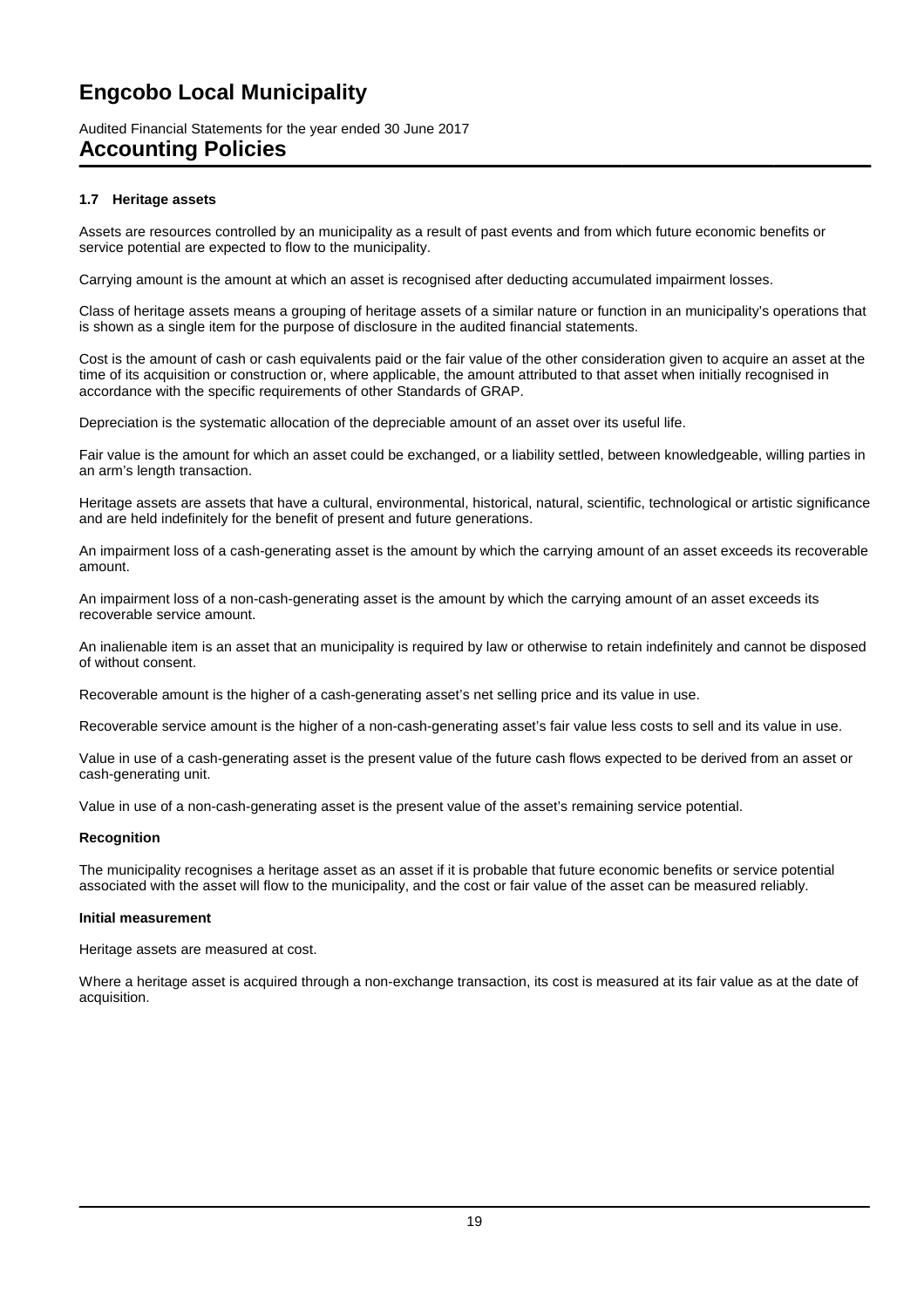### Audited Financial Statements for the year ended 30 June 2017 **Accounting Policies**

#### **1.7 (continued)**

#### **Subsequent measurement**

After recognition as an asset, a class of heritage assets is carried at its cost less any accumulated impairment losses.

After recognition as an asset, a class of heritage assets, whose fair value can be measured reliably, is carried at a revalued amount, being its fair value at the date of the revaluation less any subsequent impairment losses.

If a heritage asset's carrying amount is increased as a result of a revaluation, the increase is credited directly to a revaluation surplus. However, the increase is recognised in surplus or deficit to the extent that it reverses a revaluation decrease of the same heritage asset previously recognised in surplus or deficit.

If a heritage asset's carrying amount is decreased as a result of a revaluation, the decrease is recognised in surplus or deficit. However, the decrease is debited directly to a revaluation surplus to the extent of any credit balance existing in the revaluation surplus in respect of that heritage asset.

#### **Impairment**

The municipality assess at each reporting date whether there is an indication that it may be impaired. If any such indication exists, the municipality estimates the recoverable amount or the recoverable service amount of the heritage asset.

#### **Transfers**

Transfers from heritage assets are only made when the particular asset no longer meets the definition of a heritage asset.

Transfers to heritage assets are only made when the asset meets the definition of a heritage asset.

#### **Derecognition**

The municipality derecognises heritage asset on disposal, or when no future economic benefits or service potential are expected from its use or disposal.

The gain or loss arising from the derecognition of a heritage asset is included in surplus or deficit when the item is derecognised (unless the Standard of GRAP on leases requires otherwise on a sale and leaseback).

#### **1.8 Financial instruments**

A financial instrument is any contract that gives rise to a financial asset of one entity and a financial liability or a residual interest of another entity.

The amortised cost of a financial asset or financial liability is the amount at which the financial asset or financial liability is measured at initial recognition minus principal repayments, plus or minus the cumulative amortisation using the effective interest method of any difference between that initial amount and the maturity amount, and minus any reduction (directly or through the use of an allowance account) for impairment or uncollectibility.

A concessionary loan is a loan granted to or received by an entity on terms that are not market related.

Credit risk is the risk that one party to a financial instrument will cause a financial loss for the other party by failing to discharge an obligation.

Currency risk is the risk that the fair value or future cash flows of a financial instrument will fluctuate because of changes in foreign exchange rates.

Derecognition is the removal of a previously recognised financial asset or financial liability from an entity's statement of financial position.

A derivative is a financial instrument or other contract with all three of the following characteristics:

- Its value changes in response to the change in a specified interest rate, financial instrument price, commodity price, foreign exchange rate, index of prices or rates, credit rating or credit index, or other variable, provided in the case of a non-financial variable that the variable is not specific to a party to the contract (sometimes called the 'underlying').
- It requires no initial net investment or an initial net investment that is smaller than would be required for other types of contracts that would be expected to have a similar response to changes in market factors.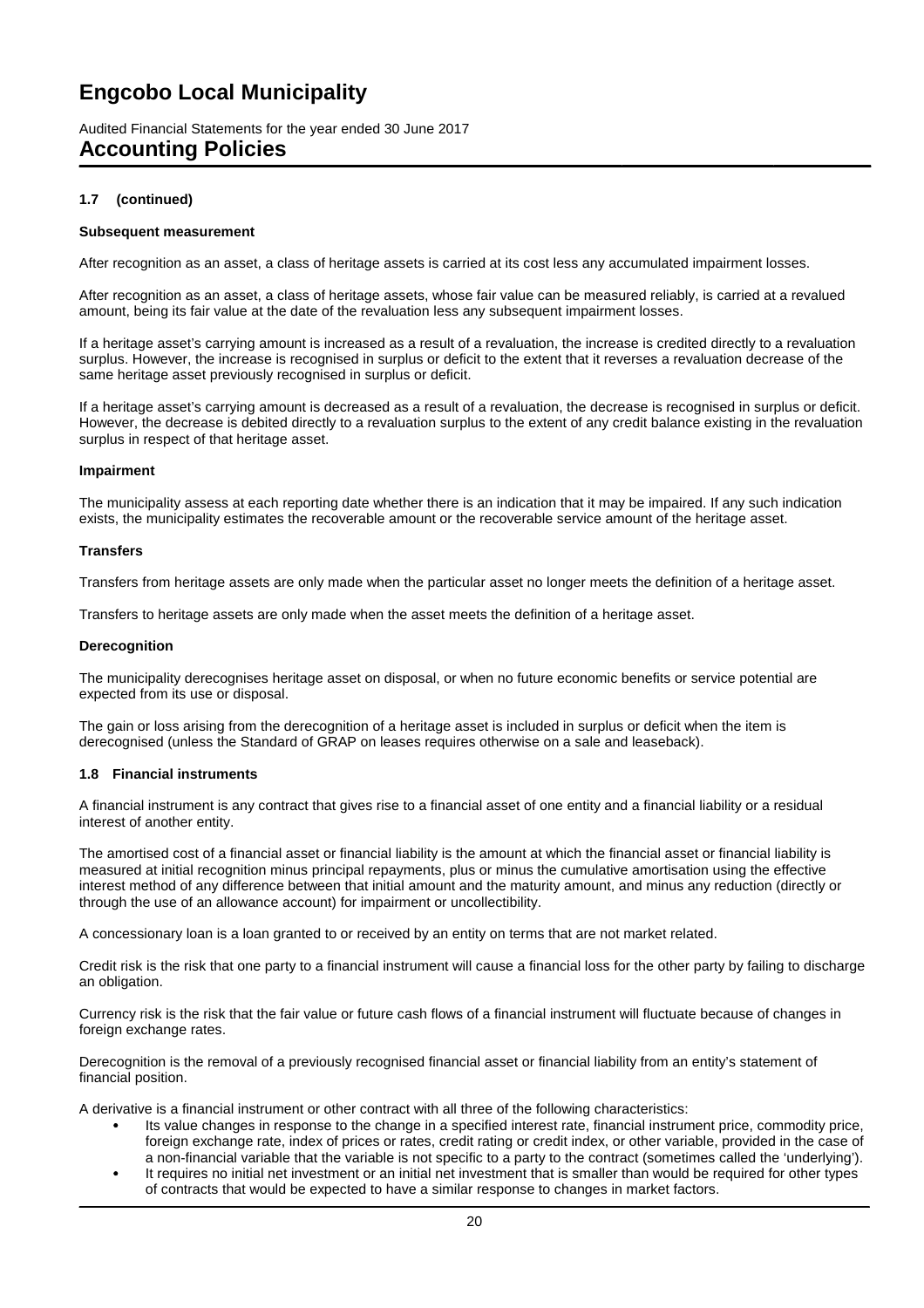### Audited Financial Statements for the year ended 30 June 2017 **Accounting Policies**

#### **1.8 (continued)**

It is settled at a future date.

The effective interest method is a method of calculating the amortised cost of a financial asset or a financial liability (or group of financial assets or financial liabilities) and of allocating the interest income or interest expense over the relevant period. The effective interest rate is the rate that exactly discounts estimated future cash payments or receipts through the expected life of the financial instrument or, when appropriate, a shorter period to the net carrying amount of the financial asset or financial liability. When calculating the effective interest rate, an entity shall estimate cash flows considering all contractual terms of the financial instrument (for example, prepayment, call and similar options) but shall not consider future credit losses. The calculation includes all fees and points paid or received between parties to the contract that are an integral part of the effective interest rate (see the Standard of GRAP on Revenue from Exchange Transactions), transaction costs, and all other premiums or discounts. There is a presumption that the cash flows and the expected life of a group of similar financial instruments can be estimated reliably. However, in those rare cases when it is not possible to reliably estimate the cash flows or the expected life of a financial instrument (or group of financial instruments), the entity shall use the contractual cash flows over the full contractual term of the financial instrument (or group of financial instruments).

Fair value is the amount for which an asset could be exchanged, or a liability settled, between knowledgeable willing parties in an arm's length transaction.

A financial asset is:

- cash;
- a residual interest of another entity; or
- a contractual right to:
	- **-** receive cash or another financial asset from another entity; or
	- **-** exchange financial assets or financial liabilities with another entity under conditions that are potentially favourable to the entity.

A financial guarantee contract is a contract that requires the issuer to make specified payments to reimburse the holder for a loss it incurs because a specified debtor fails to make payment when due in accordance with the original or modified terms of a debt instrument.

A financial liability is any liability that is a contractual obligation to:

- deliver cash or another financial asset to another entity; or
- exchange financial assets or financial liabilities under conditions that are potentially unfavourable to the entity.

Interest rate risk is the risk that the fair value or future cash flows of a financial instrument will fluctuate because of changes in market interest rates.

Liquidity risk is the risk encountered by an entity in the event of difficulty in meeting obligations associated with financial liabilities that are settled by delivering cash or another financial asset.

Loan commitment is a firm commitment to provide credit under pre-specified terms and conditions.

Loans payable are financial liabilities, other than short-term payables on normal credit terms.

Market risk is the risk that the fair value or future cash flows of a financial instrument will fluctuate because of changes in market prices. Market risk comprises three types of risk: currency risk, interest rate risk and other price risk.

Other price risk is the risk that the fair value or future cash flows of a financial instrument will fluctuate because of changes in market prices (other than those arising from interest rate risk or currency risk), whether those changes are caused by factors specific to the individual financial instrument or its issuer, or factors affecting all similar financial instruments traded in the market.

A financial asset is past due when a counterparty has failed to make a payment when contractually due.

A residual interest is any contract that manifests an interest in the assets of an entity after deducting all of its liabilities. A residual interest includes contributions from owners, which may be shown as:

- equity instruments or similar forms of unitised capital;
- a formal designation of a transfer of resources (or a class of such transfers) by the parties to the transaction as forming part of an entity's net assets, either before the contribution occurs or at the time of the contribution; or
- a formal agreement, in relation to the contribution, establishing or increasing an existing financial interest in the net assets of an entity.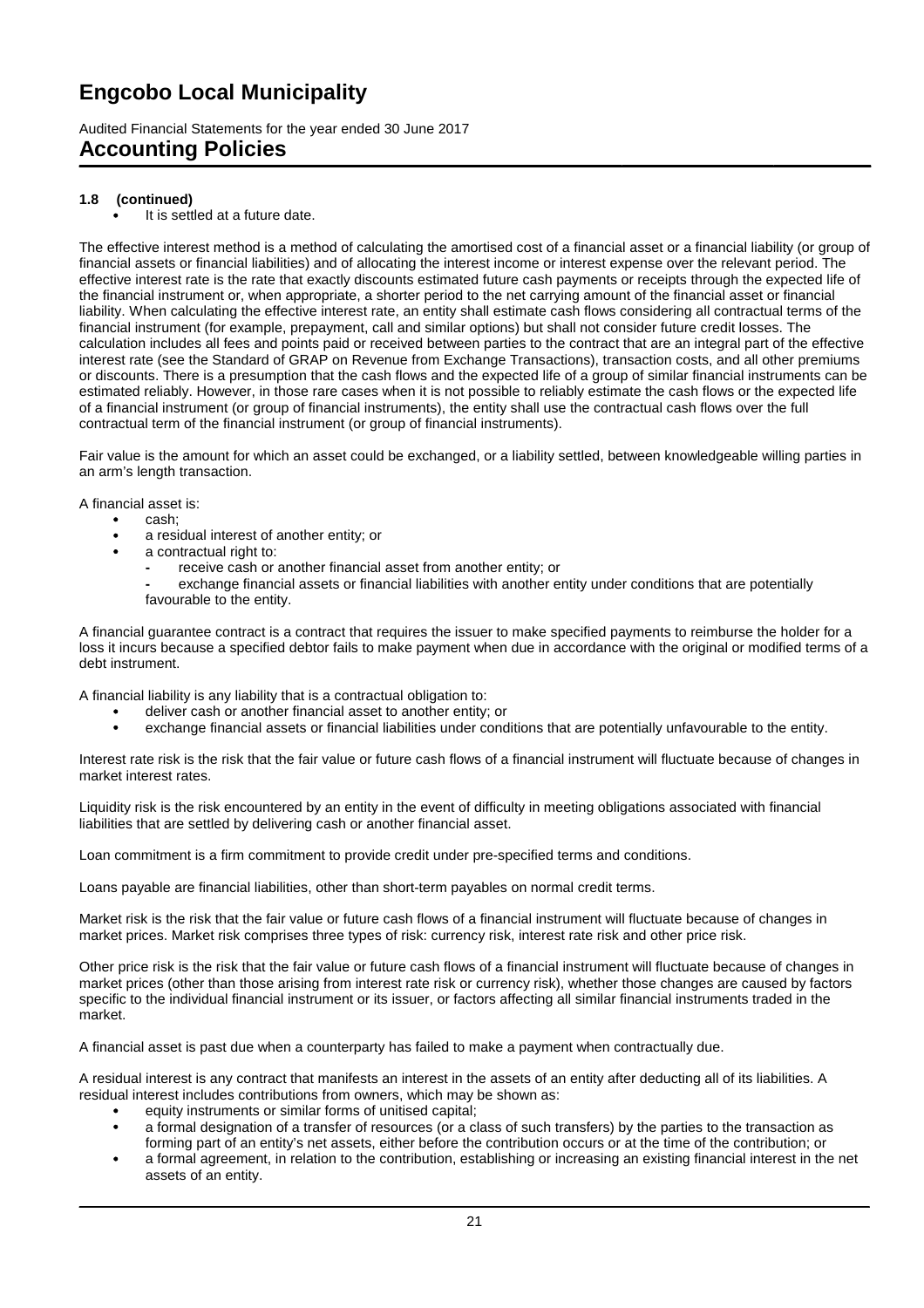### Audited Financial Statements for the year ended 30 June 2017 **Accounting Policies**

#### **1.8 (continued)**

Transaction costs are incremental costs that are directly attributable to the acquisition, issue or disposal of a financial asset or financial liability. An incremental cost is one that would not have been incurred if the entity had not acquired, issued or disposed of the financial instrument.

Financial instruments at amortised cost are non-derivative financial assets or non-derivative financial liabilities that have fixed or determinable payments, excluding those instruments that:

- the entity designates at fair value at initial recognition; or
- are held for trading.

Financial instruments at cost are investments in residual interests that do not have a quoted market price in an active market, and whose fair value cannot be reliably measured.

Financial instruments at fair value comprise financial assets or financial liabilities that are:

- derivatives;
- combined instruments that are designated at fair value;
- instruments held for trading. A financial instrument is held for trading if:
	- **-** it is acquired or incurred principally for the purpose of selling or repurchasing it in the near-term; or
	- **-** on initial recognition it is part of a portfolio of identified financial instruments that are managed together and for which there is evidence of a recent actual pattern of short term profit-taking;
	- **-** non-derivative financial assets or financial liabilities with fixed or determinable payments that are designated at fair value at initial recognition; and
	- **-** financial instruments that do not meet the definition of financial instruments at amortised cost or financial instruments at cost.

#### **Classification**

The entity has the following types of financial assets (classes and category) as reflected on the face of the statement of financial position or in the notes thereto:

Receivables from exchange transcations Financial asset measured at amortised cost Receivables from non-exchange transactions Financial asset measured at amortised cost Cash and bank<br>
Short-term deposits (call accounts) Ghort-term deposits (call accounts) Cash and Financial asset measured at amortised cost

#### **Class Category**

Financial asset measured at amortised cost

The entity has the following types of financial liabilities (classes and category) as reflected on the face of the statement of financial position or in the notes thereto:

**Class**<br>**Payables from exchange transactions Category**<br>**Financial** 

Payables from exchange transactions Financial liability measured at amortised cost<br>Finance lease laibilities Financial liability measured at amortised cost Financial liability measured at amortised cost Consumer deposits Financial liability measured at amortised cost

#### **Initial recognition**

The entity recognises a financial asset or a financial liability in its statement of financial position when the entity becomes a party to the contractual provisions of the instrument.

The entity recognises financial assets using trade date accounting.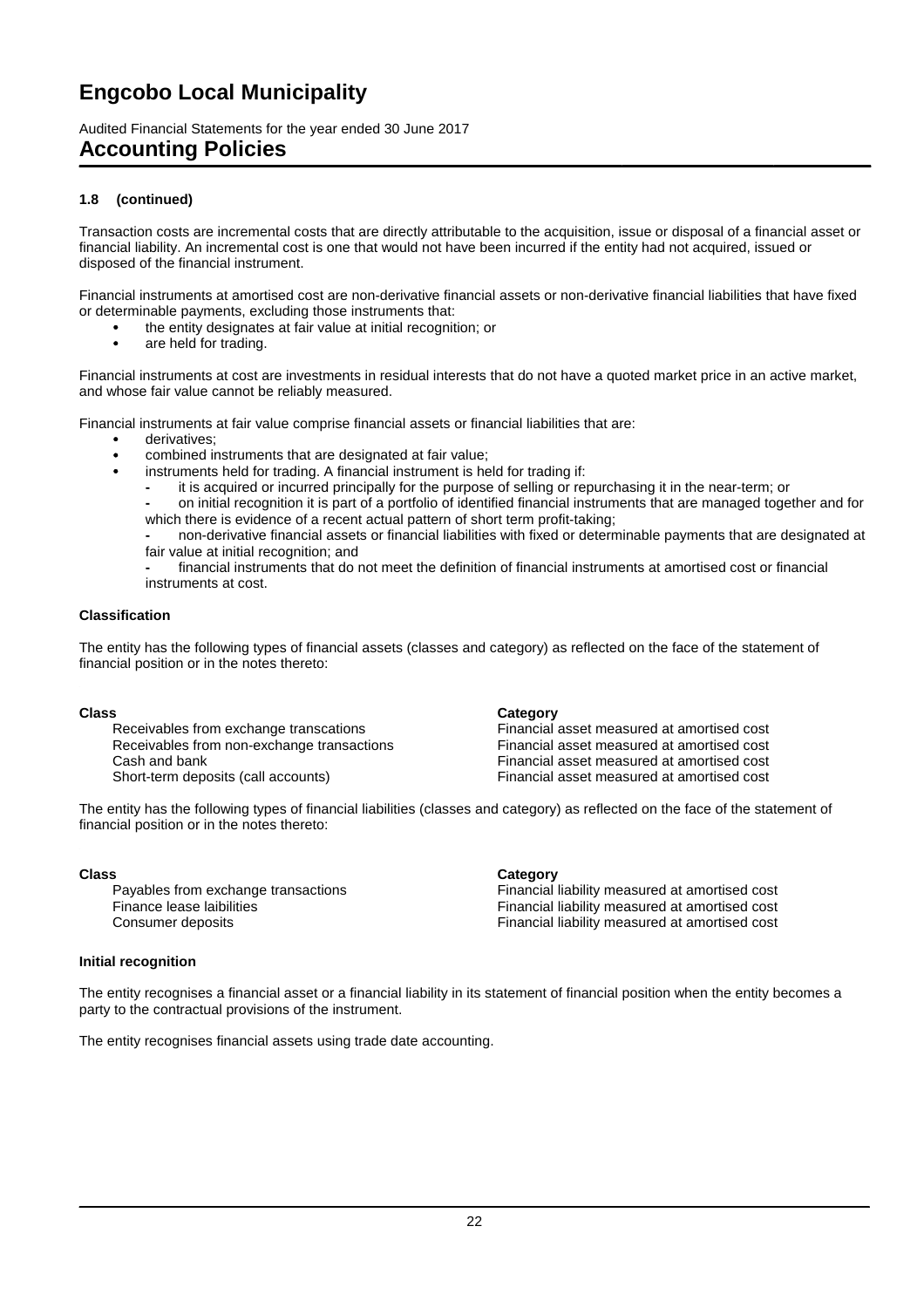### Audited Financial Statements for the year ended 30 June 2017 **Accounting Policies**

### **1.8 (continued)**

#### **Initial measurement of financial assets and financial liabilities**

The entity measures a financial asset and financial liability initially at its fair value plus transaction costs that are directly attributable to the acquisition or issue of the financial asset or financial liability.

The entity measures a financial asset and financial liability initially at its fair value [if subsequently measured at fair value].

The entity first assesses whether the substance of a concessionary loan is in fact a loan. On initial recognition, the entity analyses a concessionary loan into its component parts and accounts for each component separately. The entity accounts for that part of a concessionary loan that is:

- a social benefit in accordance with the Framework for the Preparation and Presentation of Financial Statements, where it is the issuer of the loan; or
- non-exchange revenue, in accordance with the Standard of GRAP on Revenue from Non-exchange Transactions (Taxes and Transfers), where it is the recipient of the loan.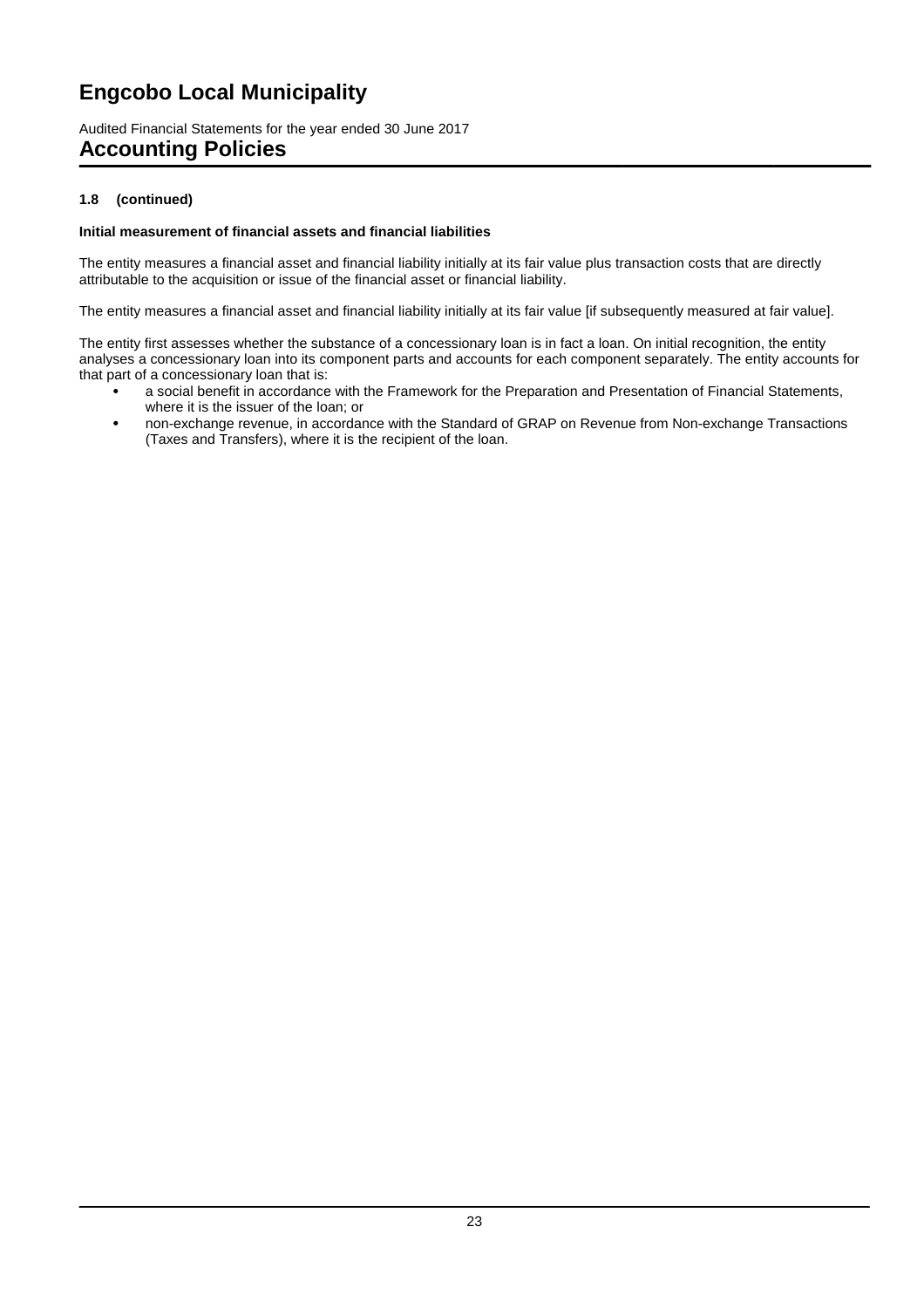Audited Financial Statements for the year ended 30 June 2017 **Accounting Policies**

#### **1.8 (continued)**

#### **Subsequent measurement of financial assets and financial liabilities**

The entity measures all financial assets and financial liabilities after initial recognition using the following categories:

- Financial instruments at fair value.
- Financial instruments at amortised cost.
- Financial instruments at cost.

All financial assets measured at amortised cost, or cost, are subject to an impairment review.

#### **Fair value measurement considerations**

The best evidence of fair value is quoted prices in an active market. If the market for a financial instrument is not active, the entity establishes fair value by using a valuation technique. The objective of using a valuation technique is to establish what the transaction price would have been on the measurement date in an arm's length exchange motivated by normal operating considerations. Valuation techniques include using recent arm's length market transactions between knowledgeable, willing parties, if available, reference to the current fair value of another instrument that is substantially the same, discounted cash flow analysis and option pricing models. If there is a valuation technique commonly used by market participants to price the instrument and that technique has been demonstrated to provide reliable estimates of prices obtained in actual market transactions, the entity uses that technique. The chosen valuation technique makes maximum use of market inputs and relies as little as possible on entity-specific inputs. It incorporates all factors that market participants would consider in setting a price and is consistent with accepted economic methodologies for pricing financial instruments. Periodically, an municipality calibrates the valuation technique and tests it for validity using prices from any observable current market transactions in the same instrument (i.e. without modification or repackaging) or based on any available observable market data.

The fair value of a financial liability with a demand feature (e.g. a demand deposit) is not less than the amount payable on demand, discounted from the first date that the amount could be required to be paid.

#### **Reclassification**

The entity does not reclassify a financial instrument while it is issued or held unless it is:

- combined instrument that is required to be measured at fair value; or
- an investment in a residual interest that meets the requirements for reclassification.

Where the entity cannot reliably measure the fair value of an embedded derivative that has been separated from a host contract that is a financial instrument at a subsequent reporting date, it measures the combined instrument at fair value. This requires a reclassification of the instrument from amortised cost or cost to fair value.

If fair value can no longer be measured reliably for an investment in a residual interest measured at fair value, the entity reclassifies the investment from fair value to cost. The carrying amount at the date that fair value is no longer available becomes the cost.

If a reliable measure becomes available for an investment in a residual interest for which a measure was previously not available, and the instrument would have been required to be measured at fair value, the entity reclassifies the instrument from cost to fair value.

#### **Gains and losses**

A gain or loss arising from a change in the fair value of a financial asset or financial liability measured at fair value is recognised in surplus or deficit.

For financial assets and financial liabilities measured at amortised cost or cost, a gain or loss is recognised in surplus or deficit when the financial asset or financial liability is derecognised or impaired, or through the amortisation process.

#### **Impairment and uncollectibility of financial assets**

The entity assess at the end of each reporting period whether there is any objective evidence that a financial asset or group of financial assets is impaired.

Financial assets measured at amortised cost: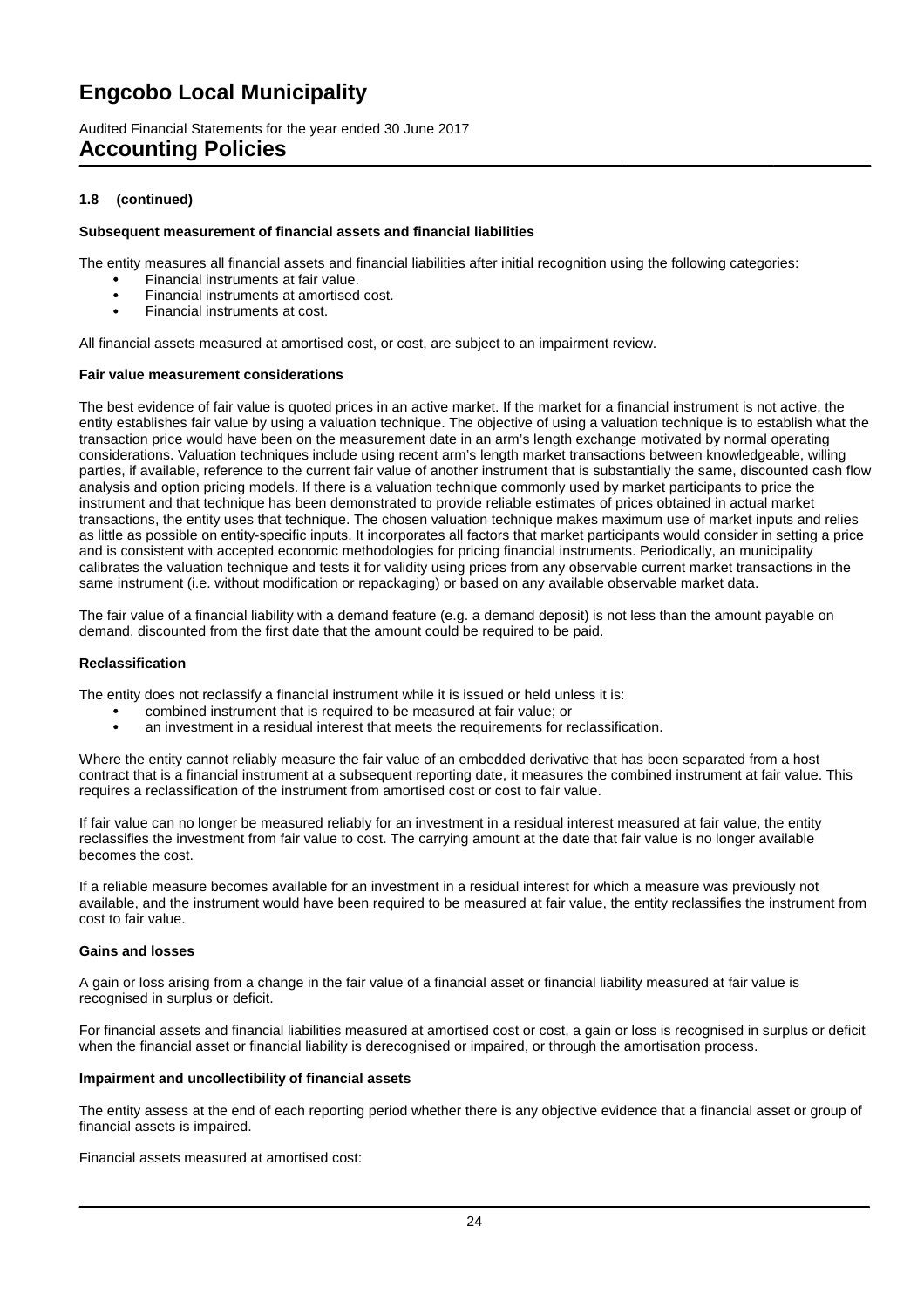## Audited Financial Statements for the year ended 30 June 2017 **Accounting Policies**

### **1.8 (continued)**

If there is objective evidence that an impairment loss on financial assets measured at amortised cost has been incurred, the amount of the loss is measured as the difference between the asset's carrying amount and the present value of estimated future cash flows (excluding future credit losses that have not been incurred) discounted at the financial asset's original effective interest rate. The carrying amount of the asset is reduced directly or through the use of an allowance account. The amount of the loss is recognised in surplus or deficit.

If, in a subsequent period, the amount of the impairment loss decreases and the decrease can be related objectively to an event occurring after the impairment was recognised, the previously recognised impairment loss is reversed directly or by adjusting an allowance account. The reversal does not result in a carrying amount of the financial asset that exceeds what the amortised cost would have been had the impairment not been recognised at the date the impairment is reversed. The amount of the reversal is recognised in surplus or deficit.

Financial assets measured at cost:

If there is objective evidence that an impairment loss has been incurred on an investment in a residual interest that is not measured at fair value because its fair value cannot be measured reliably, the amount of the impairment loss is measured as the difference between the carrying amount of the financial asset and the present value of estimated future cash flows discounted at the current market rate of return for a similar financial asset. Such impairment losses are not reversed.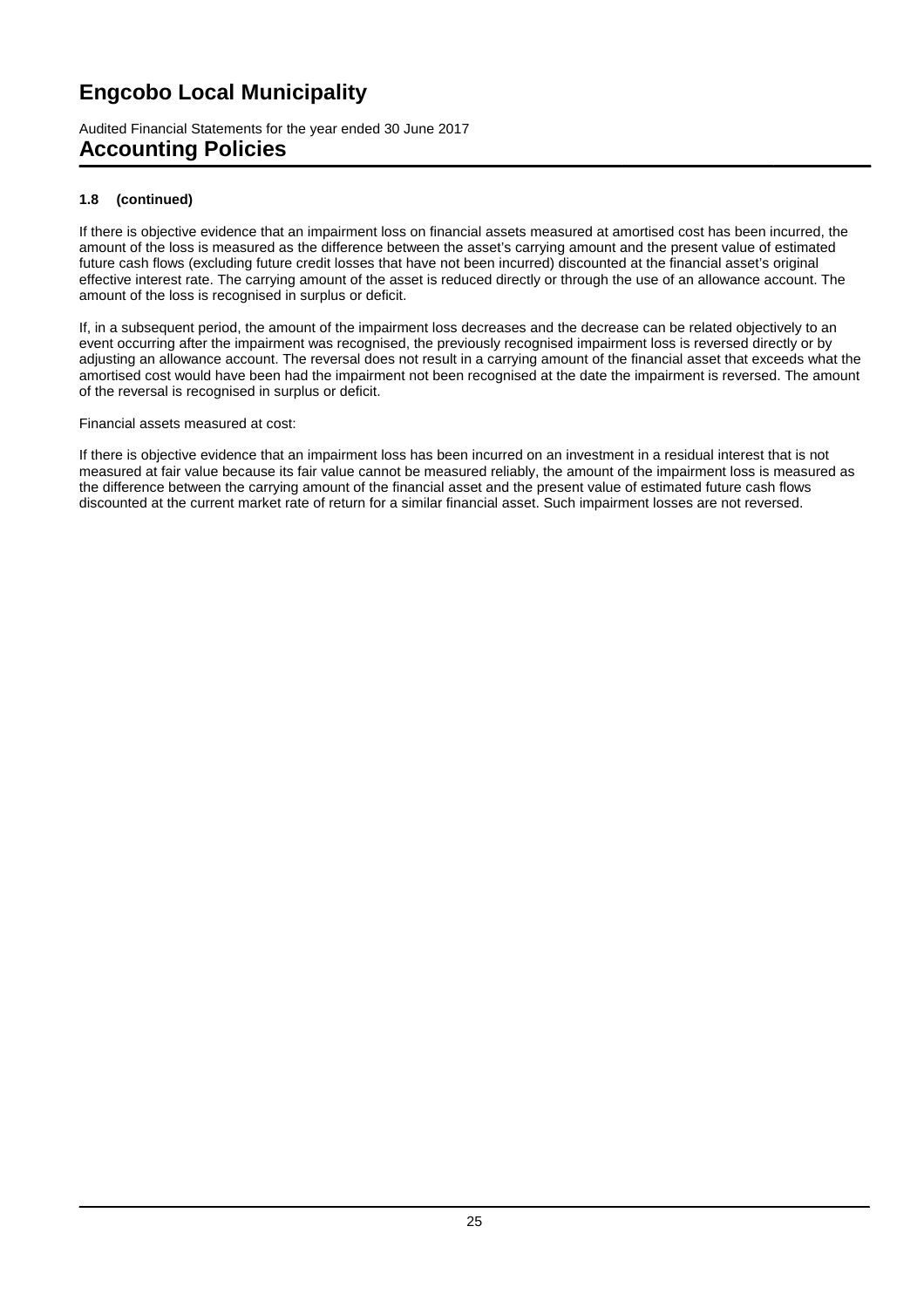Audited Financial Statements for the year ended 30 June 2017 **Accounting Policies**

### **1.8 (continued)**

#### **Derecognition**

#### **Financial assets**

The entity derecognises financial assets using trade date accounting.

The entity derecognises a financial asset only when:

- the contractual rights to the cash flows from the financial asset expire, are settled or waived;
- the entity transfers to another party substantially all of the risks and rewards of ownership of the financial asset; or
- the entity, despite having retained some significant risks and rewards of ownership of the financial asset, has transferred control of the asset to another party and the other party has the practical ability to sell the asset in its entirety to an unrelated third party, and is able to exercise that ability unilaterally and without needing to impose additional restrictions on the transfer. In this case, the entity :
	- **-** derecognise the asset; and
	- **-** recognise separately any rights and obligations created or retained in the transfer.

The carrying amounts of the transferred asset are allocated between the rights or obligations retained and those transferred on the basis of their relative fair values at the transfer date. Newly created rights and obligations are measured at their fair values at that date. Any difference between the consideration received and the amounts recognised and derecognised is recognised in surplus or deficit in the period of the transfer.

If the entity transfers a financial asset in a transfer that qualifies for derecognition in its entirety and retains the right to service the financial asset for a fee, it recognise either a servicing asset or a servicing liability for that servicing contract. If the fee to be received is not expected to compensate the entity adequately for performing the servicing, a servicing liability for the servicing obligation is recognised at its fair value. If the fee to be received is expected to be more than adequate compensation for the servicing, a servicing asset is recognised for the servicing right at an amount determined on the basis of an allocation of the carrying amount of the larger financial asset.

If, as a result of a transfer, a financial asset is derecognised in its entirety but the transfer results in the entity obtaining a new financial asset or assuming a new financial liability, or a servicing liability, the entity recognise the new financial asset, financial liability or servicing liability at fair value.

On derecognition of a financial asset in its entirety, the difference between the carrying amount and the sum of the consideration received is recognised in surplus or deficit.

If the transferred asset is part of a larger financial asset and the part transferred qualifies for derecognition in its entirety, the previous carrying amount of the larger financial asset is allocated between the part that continues to be recognised and the part that is derecognised, based on the relative fair values of those parts, on the date of the transfer. For this purpose, a retained servicing asset is treated as a part that continues to be recognised. The difference between the carrying amount allocated to the part derecognised and the sum of the consideration received for the part derecognised is recognised in surplus or deficit.

If a transfer does not result in derecognition because the entity has retained substantially all the risks and rewards of ownership of the transferred asset, the entity continue to recognise the transferred asset in its entirety and recognise a financial liability for the consideration received. In subsequent periods, the entity recognises any revenue on the transferred asset and any expense incurred on the financial liability. Neither the asset, and the associated liability nor the revenue, and the associated expenses are offset.

#### **Financial liabilities**

The entity removes a financial liability (or a part of a financial liability) from its statement of financial position when it is extinguished — i.e. when the obligation specified in the contract is discharged, cancelled, expires or waived.

An exchange between an existing borrower and lender of debt instruments with substantially different terms is accounted for as having extinguished the original financial liability and a new financial liability is recognised. Similarly, a substantial modification of the terms of an existing financial liability or a part of it is accounted for as having extinguished the original financial liability and having recognised a new financial liability.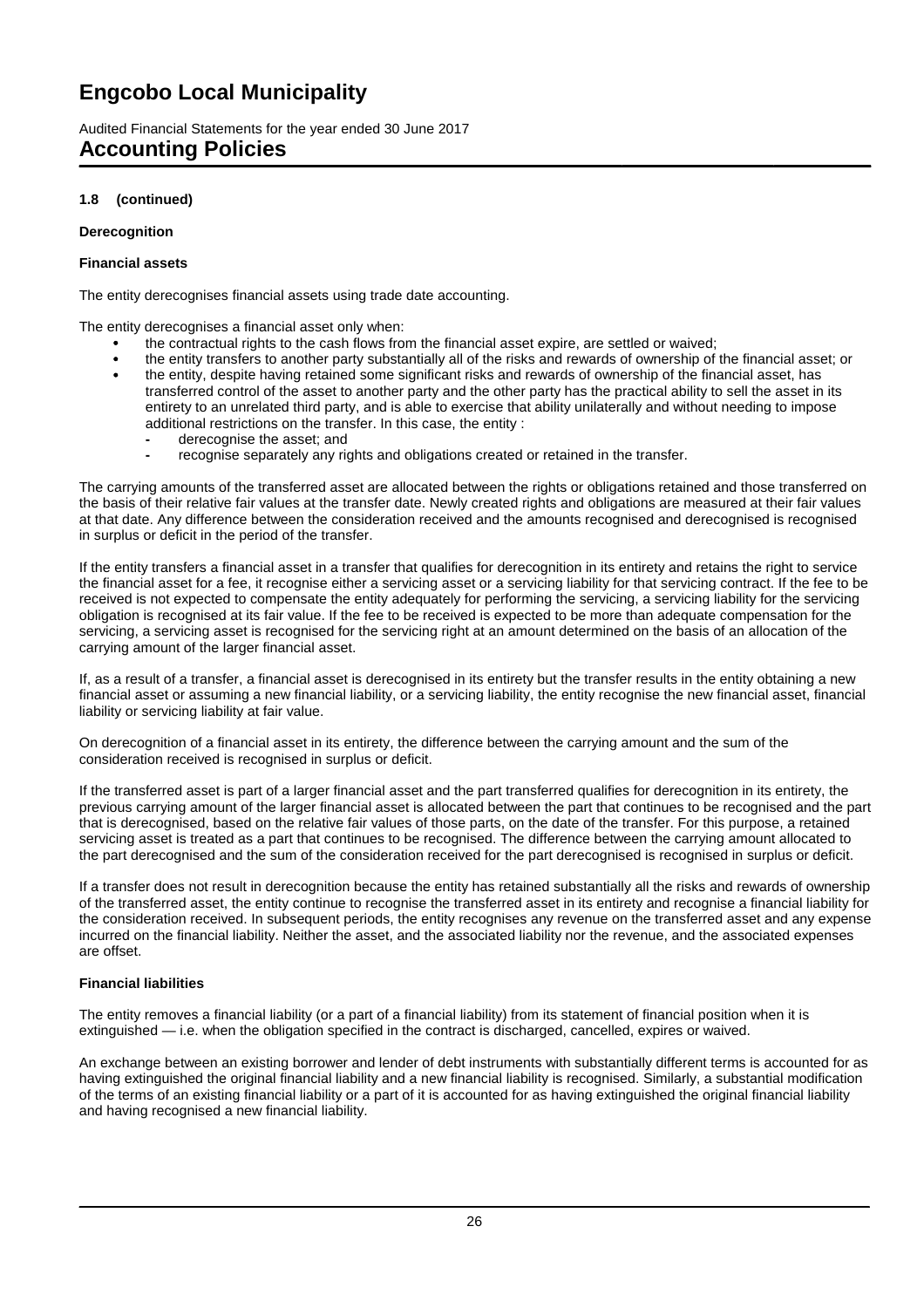### Audited Financial Statements for the year ended 30 June 2017 **Accounting Policies**

### **1.8 (continued)**

The difference between the carrying amount of a financial liability (or part of a financial liability) extinguished or transferred to another party and the consideration paid, including any non-cash assets transferred or liabilities assumed, is recognised in surplus or deficit. Any liabilities that are waived, forgiven or assumed by another entity by way of a non-exchange transaction are accounted for in accordance with the Standard of GRAP on Revenue from Non-exchange Transactions (Taxes and Transfers).

#### **Presentation**

Interest relating to a financial instrument or a component that is a financial liability is recognised as revenue or expense in surplus or deficit.

Dividends or similar distributions relating to a financial instrument or a component that is a financial liability is recognised as revenue or expense in surplus or deficit.

Losses and gains relating to a financial instrument or a component that is a financial liability is recognised as revenue or expense in surplus or deficit.

Distributions to holders of residual interests are recognised by the entity directly in net assets. Transaction costs incurred on residual interests are accounted for as a deduction from net assets. Income tax [where applicable] relating to distributions to holders of residual interests and to transaction costs incurred on residual interests are accounted for in accordance with the International Accounting Standard on Income Taxes.

A financial asset and a financial liability are only offset and the net amount presented in the statement of financial position when the entity currently has a legally enforceable right to set off the recognised amounts and intends either to settle on a net basis, or to realise the asset and settle the liability simultaneously.

In accounting for a transfer of a financial asset that does not qualify for derecognition, the entity does not offset the transferred asset and the associated liability.

#### **1.9 Leases**

A lease is classified as a finance lease if it transfers substantially all the risks and rewards incidental to ownership. A lease is classified as an operating lease if it does not transfer substantially all the risks and rewards incidental to ownership.

When a lease includes both land and buildings elements, the entity assesses the classification of each element separately.

#### **Finance leases - lessee**

Finance leases are recognised as assets and liabilities in the statement of financial position at amounts equal to the fair value of the leased property or, if lower, the present value of the minimum lease payments. The corresponding liability to the lessor is included in the statement of financial position as a finance lease obligation.

The discount rate used in calculating the present value of the minimum lease payments is the interest rate implicit in the lease.

Minimum lease payments are apportioned between the finance charge and reduction of the outstanding liability. The finance charge is allocated to each period during the lease term so as to produce a constant periodic rate of on the remaining balance of the liability.

Any contingent rents are expensed in the period in which they are incurred.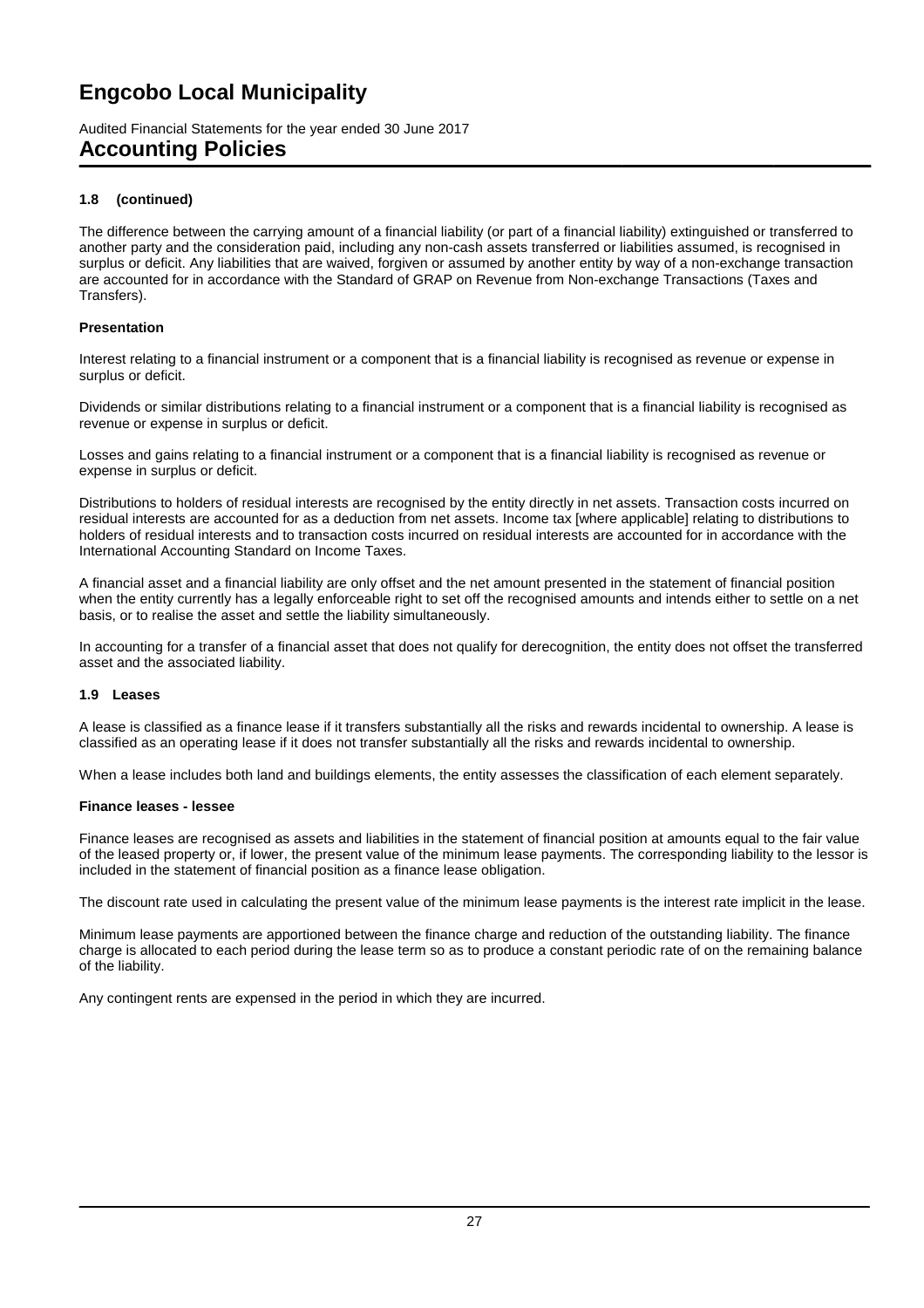### Audited Financial Statements for the year ended 30 June 2017 **Accounting Policies**

#### **1.9 (continued)**

#### **Operating leases - lessor**

Operating lease revenue is recognised as revenue on a straight-line basis over the lease term.

Initial direct costs incurred in negotiating and arranging operating leases are added to the carrying amount of the leased asset and recognised as an expense over the lease term on the same basis as the lease revenue.

The aggregate cost of incentives is recognised as a reduction of rental revenue over the lease term on a straight-line basis.

The aggregate benefit of incentives is recognised as a reduction of rental expense over the lease term on a straight-line basis.

Income for leases is disclosed under revenue in statement of financial performance.

#### **Operating leases - lessee**

Operating lease payments are recognised as an expense on a straight-line basis over the lease term. The difference between the amounts recognised as an expense and the contractual payments are recognised as an operating lease asset or liability.

#### **1.10 Impairment of cash-generating assets**

Cash-generating assets are assets managed with the objective of generating a commercial return. An asset generates a commercial return when it is deployed in a manner consistent with that adopted by a profit-oriented entity.

Impairment is a loss in the future economic benefits or service potential of an asset, over and above the systematic recognition of the loss of the asset's future economic benefits or service potential through depreciation (amortisation).

Carrying amount is the amount at which an asset is recognised in the statement of financial position after deducting any accumulated depreciation and accumulated impairment losses thereon.

A cash-generating unit is the smallest identifiable group of assets managed with the objective of generating a commercial return that generates cash inflows from continuing use that are largely independent of the cash inflows from other assets or groups of assets.

Costs of disposal are incremental costs directly attributable to the disposal of an asset, excluding finance costs and income tax expense.

Depreciation (Amortisation) is the systematic allocation of the depreciable amount of an asset over its useful life.

Fair value less costs to sell is the amount obtainable from the sale of an asset in an arm's length transaction between knowledgeable, willing parties, less the costs of disposal.

Recoverable amount of an asset or a cash-generating unit is the higher its fair value less costs to sell and its value in use.

Useful life is either:

- (a) the period of time over which an asset is expected to be used by the municipality; or
- the number of production or similar units expected to be obtained from the asset by the municipality.

Criteria developed by the municipality to distinguish cash-generating assets from non-cash-generating assets are as follow:

#### **Identification**

When the carrying amount of a cash-generating asset exceeds its recoverable amount, it is impaired.

The municipality assesses at each reporting date whether there is any indication that a cash-generating asset may be impaired. If any such indication exists, the municipality estimates the recoverable amount of the asset.

Irrespective of whether there is any indication of impairment, the municipality also test a cash-generating intangible asset with an indefinite useful life or a cash-generating intangible asset not yet available for use for impairment annually by comparing its carrying amount with its recoverable amount. This impairment test is performed at the same time every year. If an intangible asset was initially recognised during the current reporting period, that intangible asset was tested for impairment before the end of the current reporting period.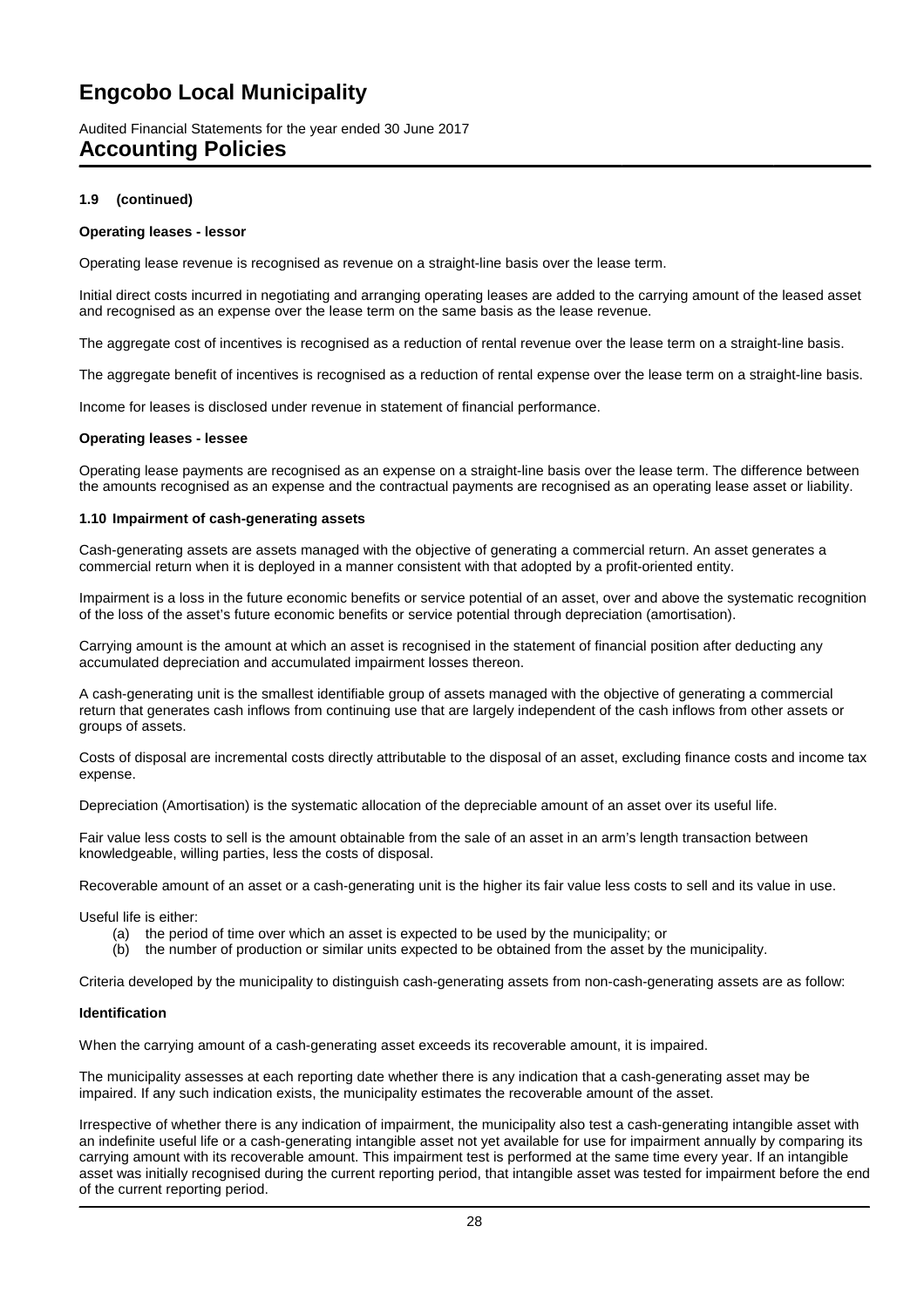Audited Financial Statements for the year ended 30 June 2017 **Accounting Policies**

#### **1.10 (continued)**

#### **Value in use**

Value in use of a cash-generating asset is the present value of the estimated future cash flows expected to be derived from the continuing use of an asset and from its disposal at the end of its useful life.

When estimating the value in use of an asset, the municipality estimates the future cash inflows and outflows to be derived from continuing use of the asset and from its ultimate disposal and the municipality applies the appropriate discount rate to those future cash flows.

#### **Basis for estimates of future cash flows**

In measuring value in use the municipality:

- base cash flow projections on reasonable and supportable assumptions that represent management's best estimate of the range of economic conditions that will exist over the remaining useful life of the asset. Greater weight is given to external evidence;
- base cash flow projections on the most recent approved financial budgets/forecasts, but excludes any estimated future cash inflows or outflows expected to arise from future restructuring's or from improving or enhancing the asset's performance. Projections based on these budgets/forecasts covers a maximum period of five years, unless a longer period can be justified; and
- estimate cash flow projections beyond the period covered by the most recent budgets/forecasts by extrapolating the projections based on the budgets/forecasts using a steady or declining growth rate for subsequent years, unless an increasing rate can be justified. This growth rate does not exceed the long-term average growth rate for the products, industries, or country or countries in which the entity operates, or for the market in which the asset is used, unless a higher rate can be justified.

#### **Composition of estimates of future cash flows**

Estimates of future cash flows include:

- projections of cash inflows from the continuing use of the asset;
- projections of cash outflows that are necessarily incurred to generate the cash inflows from continuing use of the asset (including cash outflows to prepare the asset for use) and can be directly attributed, or allocated on a reasonable and consistent basis, to the asset; and
- net cash flows, if any, to be received (or paid) for the disposal of the asset at the end of its useful life.

Estimates of future cash flows exclude:

- cash inflows or outflows from financing activities; and
- income tax receipts or payments.

The estimate of net cash flows to be received (or paid) for the disposal of an asset at the end of its useful life is the amount that the municipality expects to obtain from the disposal of the asset in an arm's length transaction between knowledgeable, willing parties, after deducting the estimated costs of disposal.

#### **Discount rate**

The discount rate is a pre-tax rate that reflects current market assessments of the time value of money, represented by the current risk-free rate of interest and the risks specific to the asset for which the future cash flow estimates have not been adiusted.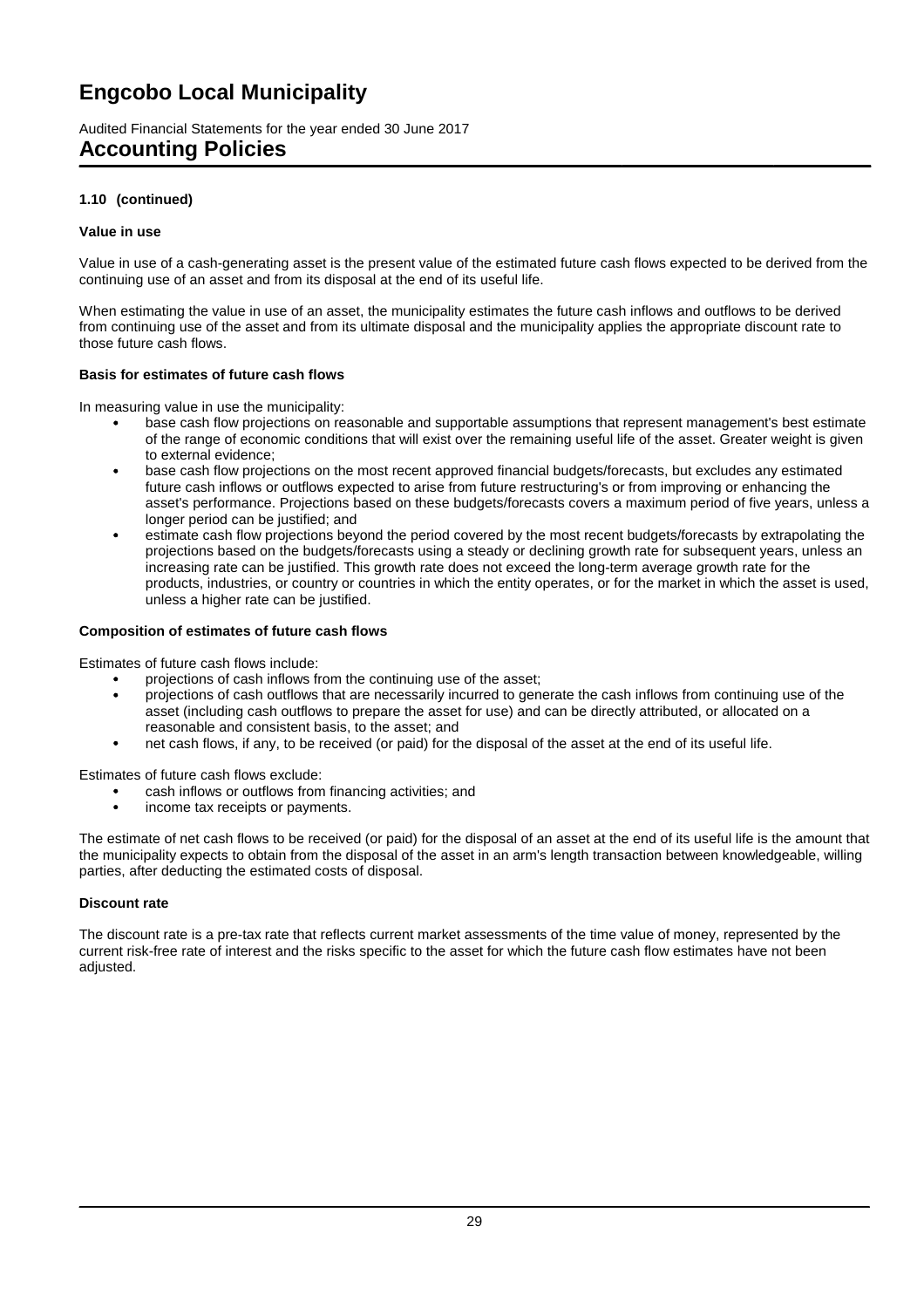### Audited Financial Statements for the year ended 30 June 2017 **Accounting Policies**

#### **1.10 (continued)**

#### **Recognition and measurement (individual asset)**

If the recoverable amount of a cash-generating asset is less than its carrying amount, the carrying amount of the asset is reduced to its recoverable amount. This reduction is an impairment loss.

An impairment loss is recognised immediately in surplus or deficit.

Any impairment loss of a revalued cash-generating asset is treated as a revaluation decrease.

When the amount estimated for an impairment loss is greater than the carrying amount of the cash-generating asset to which it relates, the municipality recognises a liability only to the extent that is a requirement in the Standard of GRAP.

After the recognition of an impairment loss, the depreciation (amortisation) charge for the cash-generating asset is adjusted in future periods to allocate the cash-generating asset's revised carrying amount, less its residual value (if any), on a systematic basis over its remaining useful life.

#### **Cash-generating units**

If there is any indication that an asset may be impaired, the recoverable amount is estimated for the individual asset. If it is not possible to estimate the recoverable amount of the individual asset, the municipality determines the recoverable amount of the cash-generating unit to which the asset belongs (the asset's cash-generating unit).

If an active market exists for the output produced by an asset or group of assets, that asset or group of assets is identified as a cash-generating unit, even if some or all of the output is used internally. If the cash inflows generated by any asset or cashgenerating unit are affected by internal transfer pricing, the municipality use management's best estimate of future price(s) that could be achieved in arm's length transactions in estimating:

- the future cash inflows used to determine the asset's or cash-generating unit's value in use; and
- the future cash outflows used to determine the value in use of any other assets or cash-generating units that are affected by the internal transfer pricing.

Cash-generating units are identified consistently from period to period for the same asset or types of assets, unless a change is justified.

The carrying amount of a cash-generating unit is determined on a basis consistent with the way the recoverable amount of the cash-generating unit is determined.

An impairment loss is recognised for a cash-generating unit if the recoverable amount of the unit is less than the carrying amount of the unit. The impairment is allocated to reduce the carrying amount of the cash-generating assets of the unit on a pro rata basis, based on the carrying amount of each asset in the unit. These reductions in carrying amounts are treated as impairment losses on individual assets.

In allocating an impairment loss, the entity does not reduce the carrying amount of an asset below the highest of:

- its fair value less costs to sell (if determinable);
- its value in use (if determinable); and
- zero.

The amount of the impairment loss that would otherwise have been allocated to the asset is allocated pro rata to the other cash-generating assets of the unit.

Where a non-cash-generating asset contributes to a cash-generating unit, a proportion of the carrying amount of that noncash-generating asset is allocated to the carrying amount of the cash-generating unit prior to estimation of the recoverable amount of the cash-generating unit.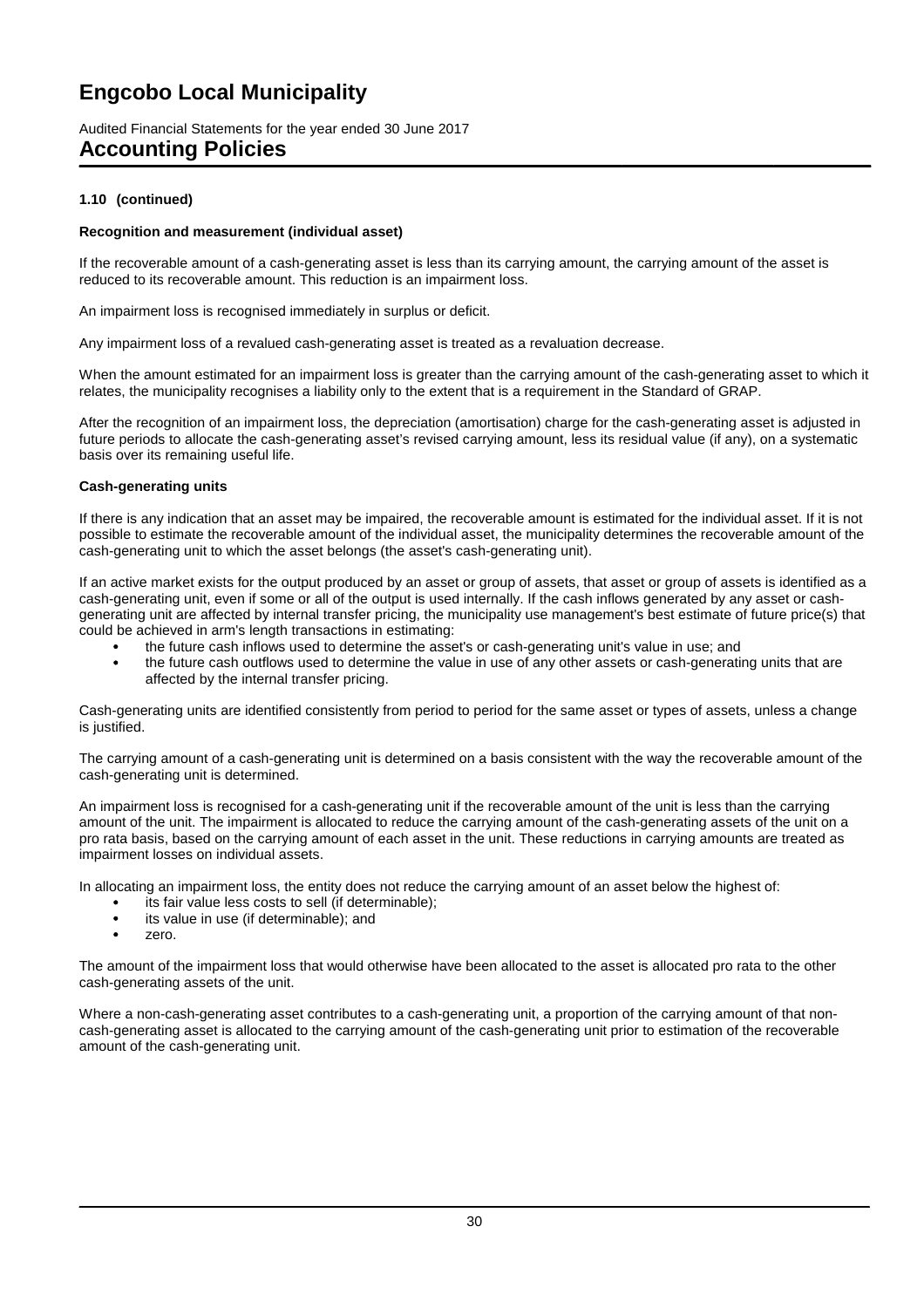### Audited Financial Statements for the year ended 30 June 2017 **Accounting Policies**

#### **1.10 (continued)**

#### **Reversal of impairment loss**

The municipality assess at each reporting date whether there is any indication that an impairment loss recognised in prior periods for a cash-generating asset may no longer exist or may have decreased. If any such indication exists, the entity estimates the recoverable amount of that asset.

An impairment loss recognised in prior periods for a cash-generating asset is reversed if there has been a change in the estimates used to determine the asset's recoverable amount since the last impairment loss was recognised. The carrying amount of the asset is increased to its recoverable amount. The increase is a reversal of an impairment loss. The increased carrying amount of an asset attributable to a reversal of an impairment loss does not exceed the carrying amount that would have been determined (net of depreciation or amortisation) had no impairment loss been recognised for the asset in prior periods.

A reversal of an impairment loss for a cash-generating asset is recognised immediately in surplus or deficit.

Any reversal of an impairment loss of a revalued cash-generating asset is treated as a revaluation increase.

After a reversal of an impairment loss is recognised, the depreciation (amortisation) charge for the cash-generating asset is adjusted in future periods to allocate the cash-generating asset's revised carrying amount, less its residual value (if any), on a systematic basis over its remaining useful life.

A reversal of an impairment loss for a cash-generating unit is allocated to the cash-generating assets of the unit pro rata with the carrying amounts of those assets. These increases in carrying amounts are treated as reversals of impairment losses for individual assets. No part of the amount of such a reversal is allocated to a non-cash-generating asset contributing service potential to a cash-generating unit.

In allocating a reversal of an impairment loss for a cash-generating unit, the carrying amount of an asset is not increased above the lower of:

- its recoverable amount (if determinable); and
- the carrying amount that would have been determined (net of amortisation or depreciation) had no impairment loss been recognised for the asset in prior periods.

The amount of the reversal of the impairment loss that would otherwise have been allocated to the asset is allocated pro rata to the other assets of the unit.

#### **Redesignation**

The redesignation of assets from a cash-generating asset to a non-cash-generating asset or from a non-cash-generating asset to a cash-generating asset only occur when there is clear evidence that such a redesignation is appropriate.

#### **1.11 Impairment of non-cash-generating assets**

Cash-generating assets are assets managed with the objective of generating a commercial return. An asset generates a commercial return when it is deployed in a manner consistent with that adopted by a profit-oriented entity.

Non-cash-generating assets are assets other than cash-generating assets.

Impairment is a loss in the future economic benefits or service potential of an asset, over and above the systematic recognition of the loss of the asset's future economic benefits or service potential through depreciation (amortisation).

Carrying amount is the amount at which an asset is recognised in the statement of financial position after deducting any accumulated depreciation and accumulated impairment losses thereon.

A cash-generating unit is the smallest identifiable group of assets managed with the objective of generating a commercial return that generates cash inflows from continuing use that are largely independent of the cash inflows from other assets or groups of assets.

Costs of disposal are incremental costs directly attributable to the disposal of an asset, excluding finance costs and income tax expense.

Depreciation (Amortisation) is the systematic allocation of the depreciable amount of an asset over its useful life.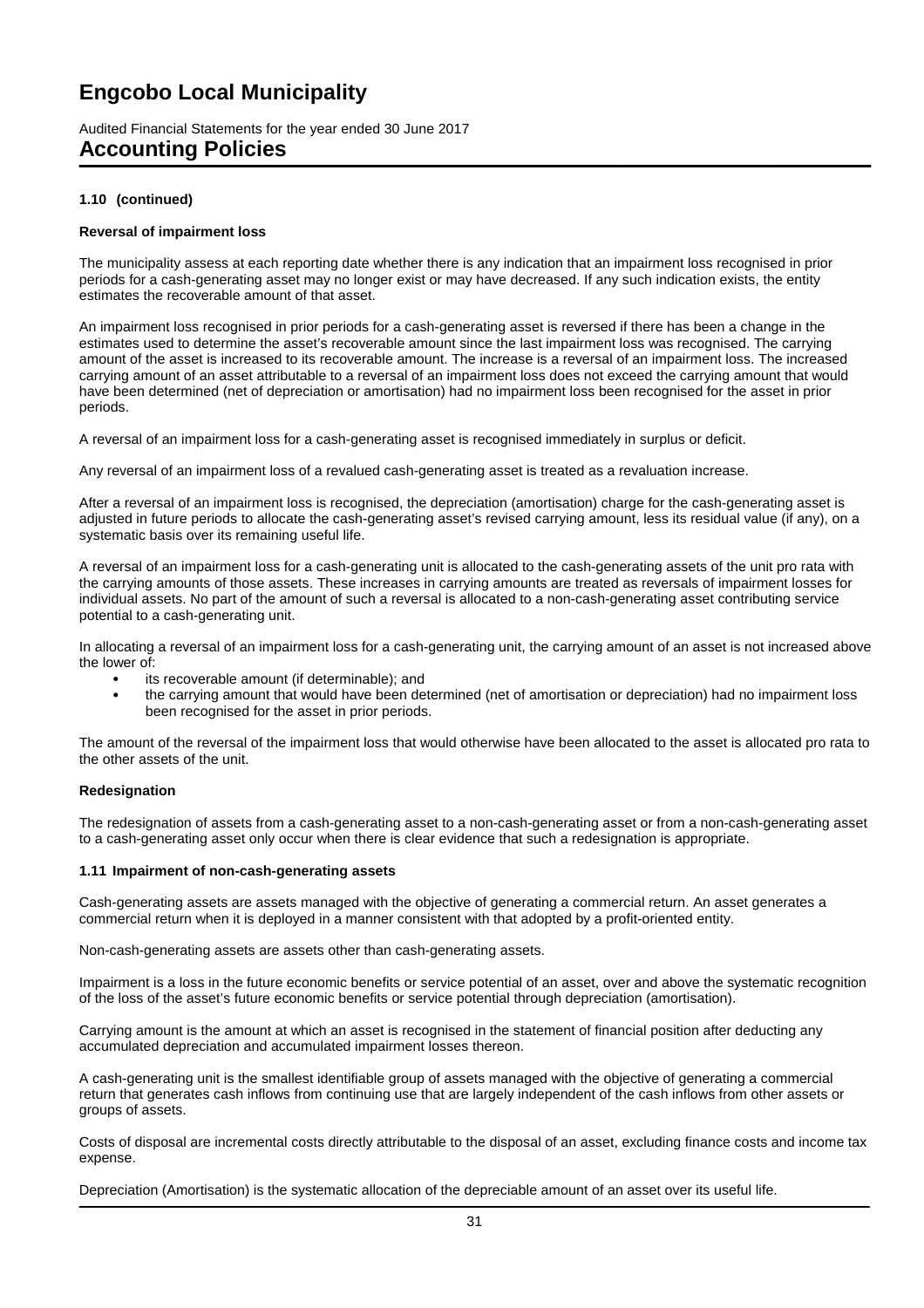### Audited Financial Statements for the year ended 30 June 2017 **Accounting Policies**

#### **1.11 (continued)**

Fair value less costs to sell is the amount obtainable from the sale of an asset in an arm's length transaction between knowledgeable, willing parties, less the costs of disposal.

Recoverable service amount is the higher of a non-cash-generating asset's fair value less costs to sell and its value in use.

Useful life is either:

- (a) the period of time over which an asset is expected to be used by the municipality; or
- (b) the number of production or similar units expected to be obtained from the asset by the municipality.

#### **Identification**

When the carrying amount of a non-cash-generating asset exceeds its recoverable service amount, it is impaired.

The municipality assesses at each reporting date whether there is any indication that a non-cash-generating asset may be impaired. If any such indication exists, the municipality estimates the recoverable service amount of the asset.

Irrespective of whether there is any indication of impairment, the entity also test a non-cash-generating intangible asset with an indefinite useful life or a non-cash-generating intangible asset not yet available for use for impairment annually by comparing its carrying amount with its recoverable service amount. This impairment test is performed at the same time every year. If an intangible asset was initially recognised during the current reporting period, that intangible asset was tested for impairment before the end of the current reporting period.

#### **Value in use**

Value in use of non-cash-generating assets is the present value of the non-cash-generating assets remaining service potential.

The present value of the remaining service potential of a non-cash-generating assets is determined using the following approach:

#### **Depreciated replacement cost approach**

The present value of the remaining service potential of a non-cash-generating asset is determined as the depreciated replacement cost of the asset. The replacement cost of an asset is the cost to replace the asset's gross service potential. This cost is depreciated to reflect the asset in its used condition. An asset may be replaced either through reproduction (replication) of the existing asset or through replacement of its gross service potential. The depreciated replacement cost is measured as the reproduction or replacement cost of the asset, whichever is lower, less accumulated depreciation calculated on the basis of such cost, to reflect the already consumed or expired service potential of the asset.

The replacement cost and reproduction cost of an asset is determined on an "optimised" basis. The rationale is that the municipality would not replace or reproduce the asset with a like asset if the asset to be replaced or reproduced is an overdesigned or overcapacity asset. Overdesigned assets contain features which are unnecessary for the goods or services the asset provides. Overcapacity assets are assets that have a greater capacity than is necessary to meet the demand for goods or services the asset provides. The determination of the replacement cost or reproduction cost of an asset on an optimised basis thus reflects the service potential required of the asset.

#### **Recognition and measurement**

If the recoverable service amount of a non-cash-generating asset is less than its carrying amount, the carrying amount of the asset is reduced to its recoverable service amount. This reduction is an impairment loss.

An impairment loss is recognised immediately in surplus or deficit.

Any impairment loss of a revalued non-cash-generating asset is treated as a revaluation decrease.

When the amount estimated for an impairment loss is greater than the carrying amount of the non-cash-generating asset to which it relates, the municipality recognises a liability only to the extent that is a requirement in the Standards of GRAP.

After the recognition of an impairment loss, the depreciation (amortisation) charge for the non-cash-generating asset is adjusted in future periods to allocate the non-cash-generating asset's revised carrying amount, less its residual value (if any), on a systematic basis over its remaining useful life.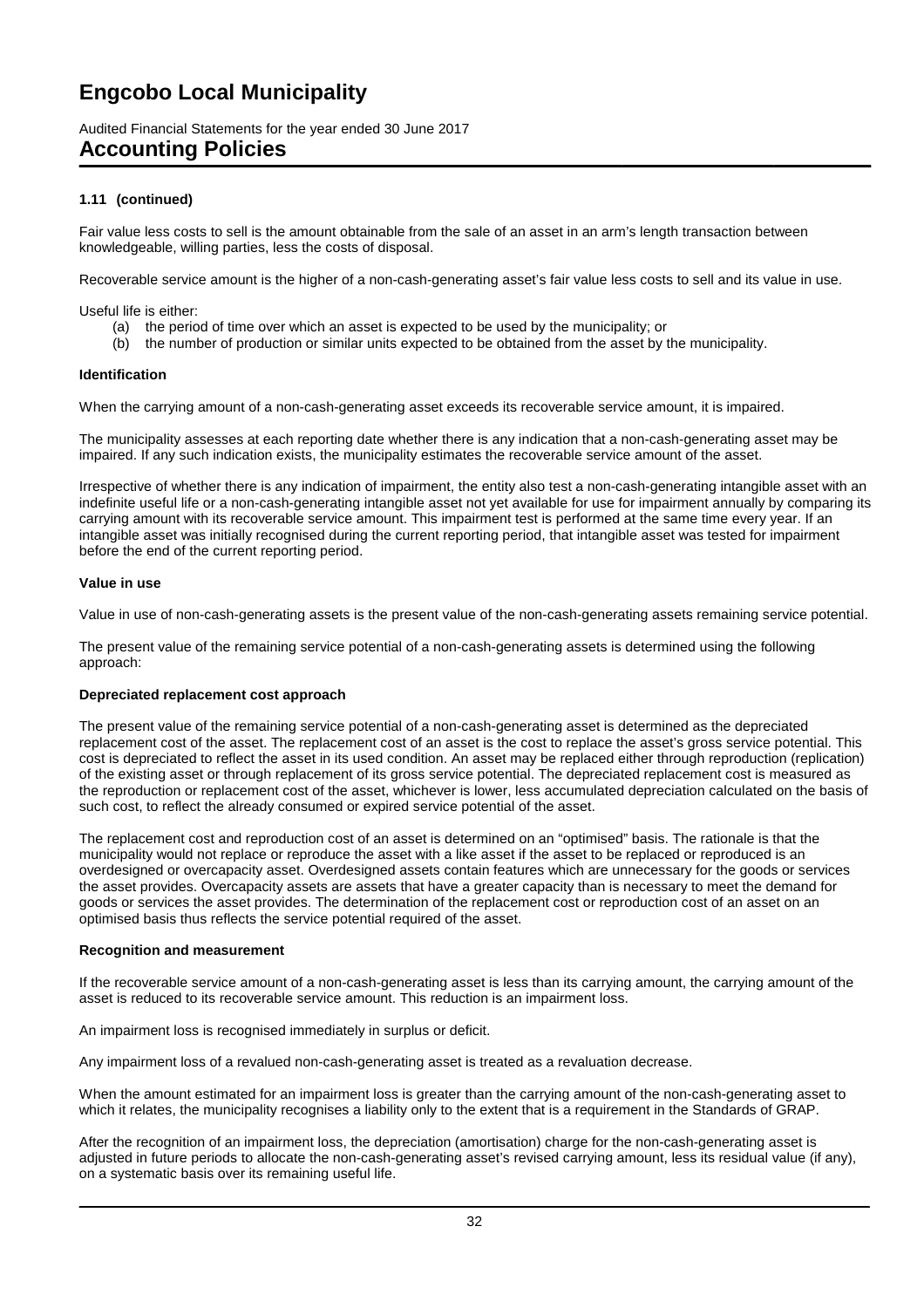### Audited Financial Statements for the year ended 30 June 2017 **Accounting Policies**

#### **1.11 (continued)**

#### **Reversal of an impairment loss**

The municipality assess at each reporting date whether there is any indication that an impairment loss recognised in prior periods for a non-cash-generating asset may no longer exist or may have decreased. If any such indication exists, the municipality estimates the recoverable service amount of that asset.

An impairment loss recognised in prior periods for a non-cash-generating asset is reversed if there has been a change in the estimates used to determine the asset's recoverable service amount since the last impairment loss was recognised. The carrying amount of the asset is increased to its recoverable service amount. The increase is a reversal of an impairment loss. The increased carrying amount of an asset attributable to a reversal of an impairment loss does not exceed the carrying amount that would have been determined (net of depreciation or amortisation) had no impairment loss been recognised for the asset in prior periods.

A reversal of an impairment loss for a non-cash-generating asset is recognised immediately in surplus or deficit.

Any reversal of an impairment loss of a revalued non-cash-generating asset is treated as a revaluation increase.

After a reversal of an impairment loss is recognised, the depreciation (amortisation) charge for the non-cash-generating asset is adjusted in future periods to allocate the non-cash-generating asset's revised carrying amount, less its residual value (if any), on a systematic basis over its remaining useful life.

#### **Redesignation**

The redesignation of assets from a cash-generating asset to a non-cash-generating asset or from a non-cash-generating asset to a cash-generating asset only occur when there is clear evidence that such a redesignation is appropriate.

#### **1.12 Employee benefits**

Employee benefits are all forms of consideration given by an entity in exchange for service rendered by employees.

A qualifying insurance policy is an insurance policy issued by an insurer that is not a related party (as defined in the Standard of GRAP on Related Party Disclosures) of the reporting entity, if the proceeds of the policy can be used only to pay or fund employee benefits under a defined benefit plan and are not available to the reporting entity's own creditors (even in liquidation) and cannot be paid to the reporting entity, unless either:

- the proceeds represent surplus assets that are not needed for the policy to meet all the related employee benefit obligations; or
- the proceeds are returned to the reporting entity to reimburse it for employee benefits already paid.

Termination benefits are employee benefits payable as a result of either:

- an entity's decision to terminate an employee's employment before the normal retirement date; or
- an employee's decision to accept voluntary redundancy in exchange for those benefits.

Other long-term employee benefits are employee benefits (other than post-employment benefits and termination benefits) that are not due to be settled within twelve months after the end of the period in which the employees render the related service.

Vested employee benefits are employee benefits that are not conditional on future employment.

Composite social security programmes are established by legislation and operate as multi-employer plans to provide postemployment benefits as well as to provide benefits that are not consideration in exchange for service rendered by employees.

A constructive obligation is an obligation that derives from an entity's actions where by an established pattern of past practice, published policies or a sufficiently specific current statement, the entity has indicated to other parties that it will accept certain responsibilities and as a result, the entity has created a valid expectation on the part of those other parties that it will discharge those responsibilities.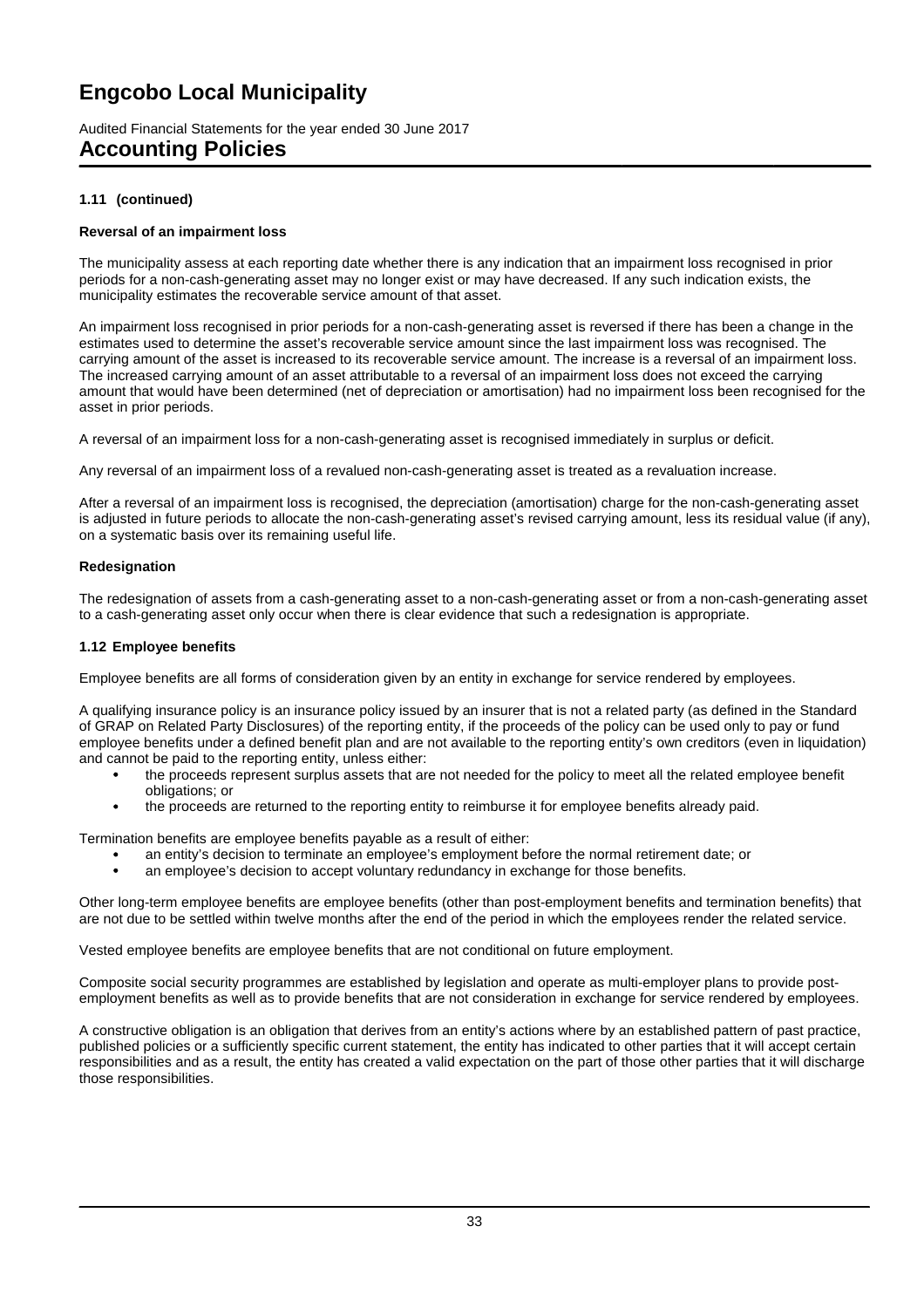Audited Financial Statements for the year ended 30 June 2017 **Accounting Policies**

### **1.12 (continued)**

#### **Short-term employee benefits**

Short-term employee benefits are employee benefits (other than termination benefits) that are due to be settled within twelve months after the end of the period in which the employees render the related service.

Short-term employee benefits include items such as:

- wages, salaries and social security contributions;
- short-term compensated absences (such as paid annual leave and paid sick leave) where the compensation for the absences is due to be settled within twelve months after the end of the reporting period in which the employees render the related employee service;
- bonus, incentive and performance related payments payable within twelve months after the end of the reporting period in which the employees render the related service; and
- non-monetary benefits (for example, medical care, and free or subsidised goods or services such as housing, cars and cellphones) for current employees.

When an employee has rendered service to the entity during a reporting period, the entity recognise the undiscounted amount of short-term employee benefits expected to be paid in exchange for that service:

- as a liability (accrued expense), after deducting any amount already paid. If the amount already paid exceeds the undiscounted amount of the benefits, the entity recognise that excess as an asset (prepaid expense) to the extent that the prepayment will lead to, for example, a reduction in future payments or a cash refund; and
- as an expense, unless another Standard requires or permits the inclusion of the benefits in the cost of an asset.

The expected cost of compensated absences is recognised as an expense as the employees render services that increase their entitlement or, in the case of non-accumulating absences, when the absence occurs. The entity measure the expected cost of accumulating compensated absences as the additional amount that the entity expects to pay as a result of the unused entitlement that has accumulated at the reporting date.

The entity recognise the expected cost of bonus, incentive and performance related payments when the entity has a present legal or constructive obligation to make such payments as a result of past events and a reliable estimate of the obligation can be made. A present obligation exists when the entity has no realistic alternative but to make the payments.

#### **Post-employment benefits**

Post-employment benefits are employee benefits (other than termination benefits) which are payable after the completion of employment.

Post-employment benefit plans are formal or informal arrangements under which an entity provides post-employment benefits for one or more employees.

Multi-employer plans are defined contribution plans (other than state plans and composite social security programmes) or defined benefit plans (other than state plans) that pool the assets contributed by various entities that are not under common control and use those assets to provide benefits to employees of more than one entity, on the basis that contribution and benefit levels are determined without regard to the identity of the entity that employs the employees concerned.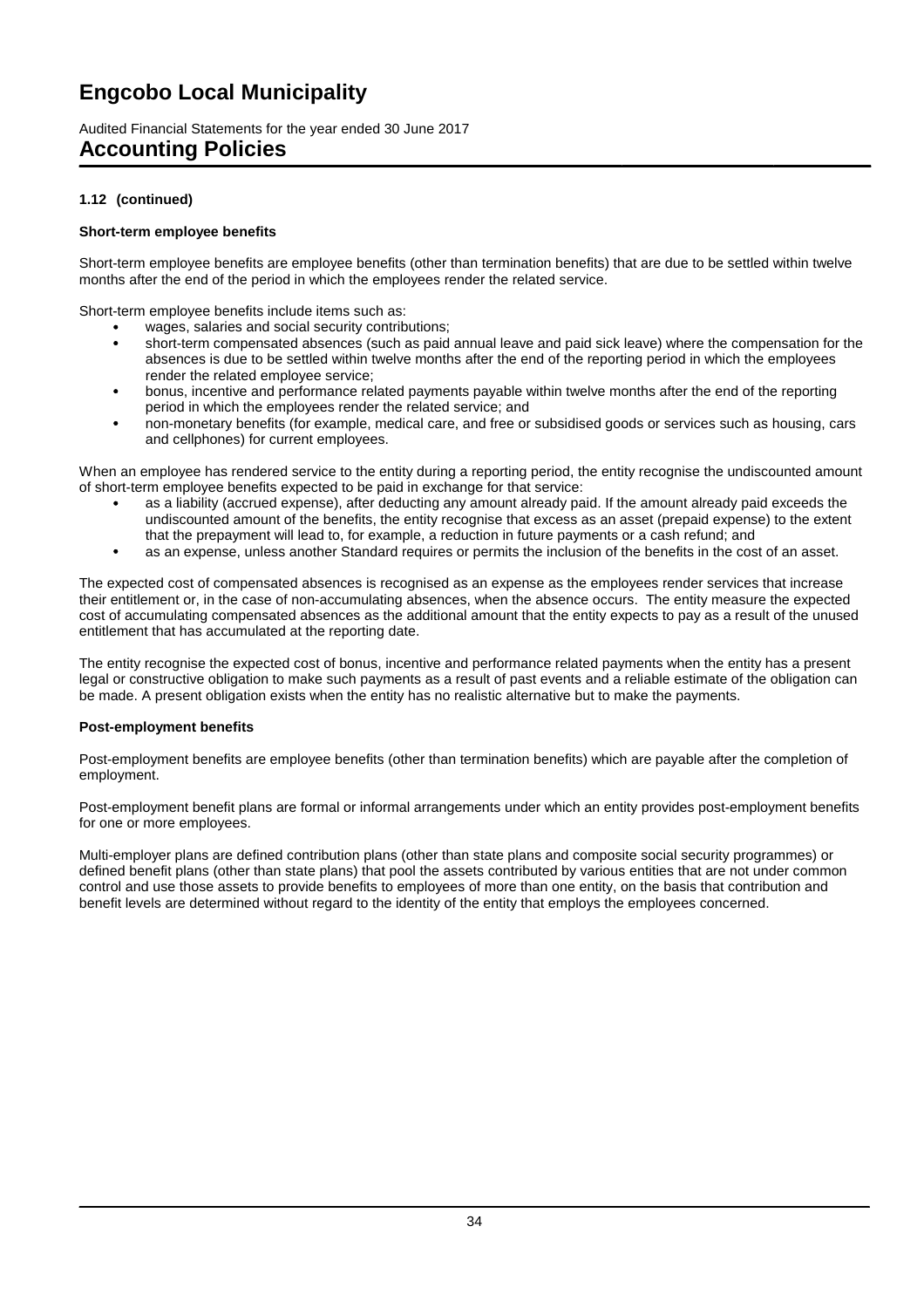### Audited Financial Statements for the year ended 30 June 2017 **Accounting Policies**

### **1.12 (continued)**

#### **Post-employment benefits: Defined contribution plans**

Defined contribution plans are post-employment benefit plans under which an entity pays fixed contributions into a separate entity (a fund) and will have no legal or constructive obligation to pay further contributions if the fund does not hold sufficient assets to pay all employee benefits relating to employee service in the current and prior periods.

When an employee has rendered service to the entity during a reporting period, the entity recognise the contribution payable to a defined contribution plan in exchange for that service:

- as a liability (accrued expense), after deducting any contribution already paid. If the contribution already paid exceeds the contribution due for service before the reporting date, an entity recognise that excess as an asset (prepaid expense) to the extent that the prepayment will lead to, for example, a reduction in future payments or a cash refund; and
- as an expense, unless another Standard requires or permits the inclusion of the contribution in the cost of an asset.

Where contributions to a defined contribution plan do not fall due wholly within twelve months after the end of the reporting period in which the employees render the related service, they are discounted. The rate used to discount reflects the time value of money. The currency and term of the financial instrument selected to reflect the time value of money is consistent with the currency and estimated term of the obligation.

#### **Other post retirement obligations**

The municipality provides post-retirement health care benefits, housing subsidies and gratuities upon retirement to some retirees.

The entitlement to post-retirement health care benefits is based on the employee remaining in service up to retirement age and the completion of a minimum service period. The expected costs of these benefits are accrued over the period of employment. Independent qualified actuaries carry out valuations of these obligations. The municipality also provides a gratuity and housing subsidy on retirement to certain employees. An annual charge to income is made to cover both these liabilities.

The amount recognised as a liability for other long-term employee benefits is the net total of the following amounts:

- the present value of the defined benefit obligation at the reporting date;
- minus the fair value at the reporting date of plan assets (if any) out of which the obligations are to be settled directly.

The entity shall recognise the net total of the following amounts as expense or revenue, except to the extent that another Standard requires or permits their inclusion in the cost of an asset:

- current service cost;
- interest cost;
- the expected return on any plan assets and on any reimbursement right recognised as an asset;
- actuarial gains and losses, which shall all be recognised immediately;
- past service cost, which shall all be recognised immediately; and
- the effect of any curtailments or settlements.

#### **1.13 Provisions and contingencies**

Provisions are recognised when:

- the municipality has a present obligation as a result of a past event;
- it is probable that an outflow of resources embodying economic benefits or service potential will be required to settle the obligation; and
- a reliable estimate can be made of the obligation.

The amount of a provision is the best estimate of the expenditure expected to be required to settle the present obligation at the reporting date.

Where the effect of time value of money is material, the amount of a provision is the present value of the expenditures expected to be required to settle the obligation.

The discount rate is a pre-tax rate that reflects current market assessments of the time value of money and the risks specific to the liability.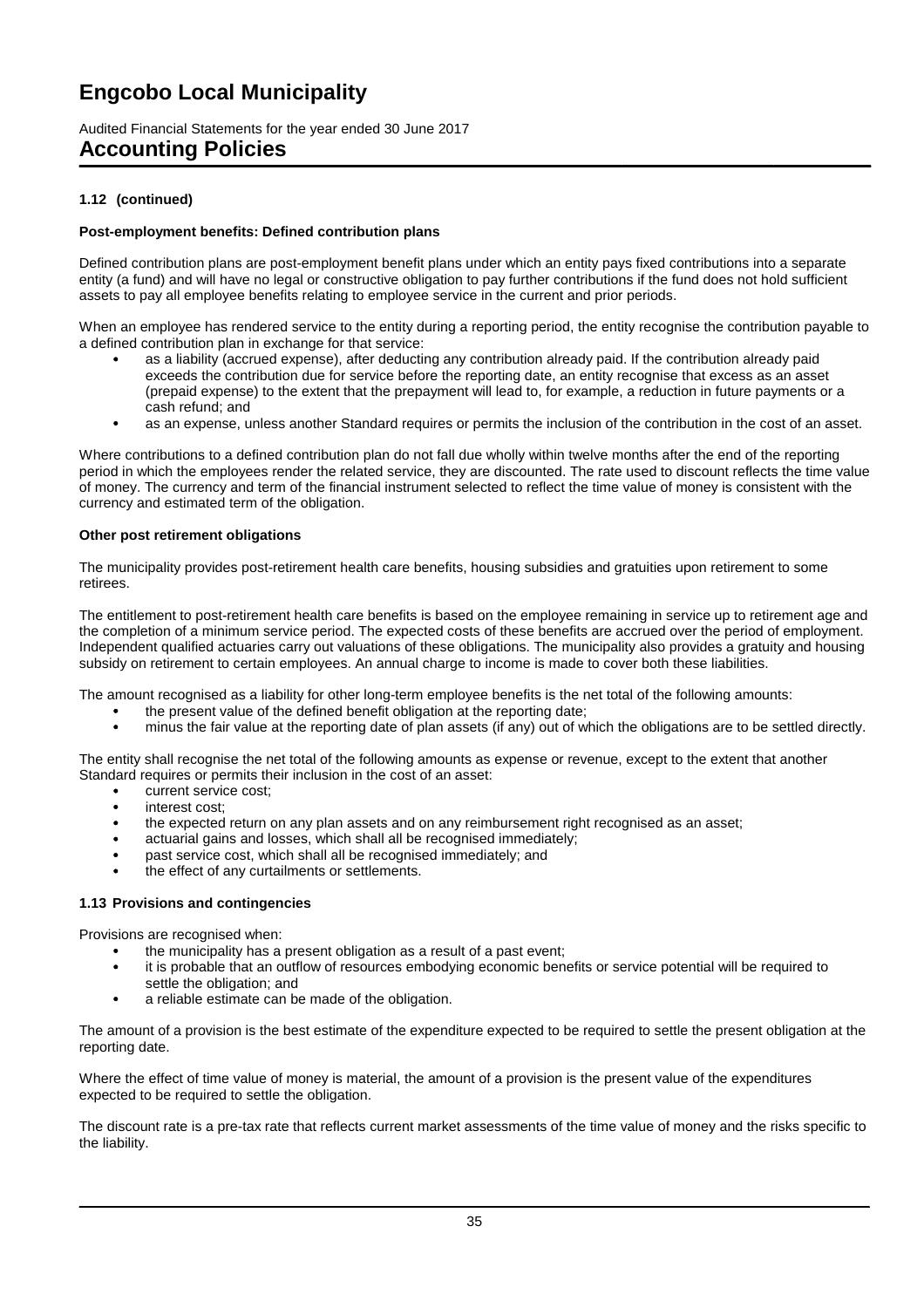### Audited Financial Statements for the year ended 30 June 2017 **Accounting Policies**

#### **1.13 (continued)**

Where some or all of the expenditure required to settle a provision is expected to be reimbursed by another party, the reimbursement is recognised when, and only when, it is virtually certain that reimbursement will be received if the municipality settles the obligation. The reimbursement is treated as a separate asset. The amount recognised for the reimbursement does not exceed the amount of the provision.

Provisions are reviewed at each reporting date and adjusted to reflect the current best estimate. Provisions are reversed if it is no longer probable that an outflow of resources embodying economic benefits or service potential will be required, to settle the obligation.

Where discounting is used, the carrying amount of a provision increases in each period to reflect the passage of time. This increase is recognised as an interest expense.

A provision is used only for expenditures for which the provision was originally recognised.

Provisions are not recognised for future operating deficits.

If an entity has a contract that is onerous, the present obligation (net of recoveries) under the contract is recognised and measured as a provision.

A constructive obligation to restructure arises only when an entity:

- has a detailed formal plan for the restructuring, identifying at least:
	- **-** the activity/operating unit or part of a activity/operating unit concerned;
	- **-** the principal locations affected;

**-** the location, function, and approximate number of employees who will be compensated for services being terminated;

- **-** the expenditures that will be undertaken; and
- **-** when the plan will be implemented; and
- has raised a valid expectation in those affected that it will carry out the restructuring by starting to implement that plan or announcing its main features to those affected by it.

A restructuring provision includes only the direct expenditures arising from the restructuring, which are those that are both: necessarily entailed by the restructuring; and

- not associated with the ongoing activities of the municipality
- 

No obligation arises as a consequence of the sale or transfer of an operation until the municipality is committed to the sale or transfer, that is, there is a binding arrangement.

After their initial recognition contingent liabilities recognised in entity combinations that are recognised separately are subsequently measured at the higher of:

- the amount that would be recognised as a provision; and
- the amount initially recognised less cumulative amortisation.

Contingent assets and contingent liabilities are not recognised. Contingencies are disclosed in note 38.

A financial guarantee contract is a contract that requires the issuer to make specified payments to reimburse the holder for a loss it incurs because a specified debtor fails to make payment when due in accordance with the original or modified terms of a debt instrument.

Loan commitment is a firm commitment to provide credit under pre-specified terms and conditions.

The municipality recognises a provision for financial guarantees and loan commitments when it is probable that an outflow of resources embodying economic benefits and service potential will be required to settle the obligation and a reliable estimate of the obligation can be made.

Determining whether an outflow of resources is probable in relation to financial guarantees requires judgement. Indications that an outflow of resources may be probable are:

- financial difficulty of the debtor;
- defaults or delinquencies in interest and capital repayments by the debtor;
- breaches of the terms of the debt instrument that result in it being payable earlier than the agreed term and the ability of the debtor to settle its obligation on the amended terms; and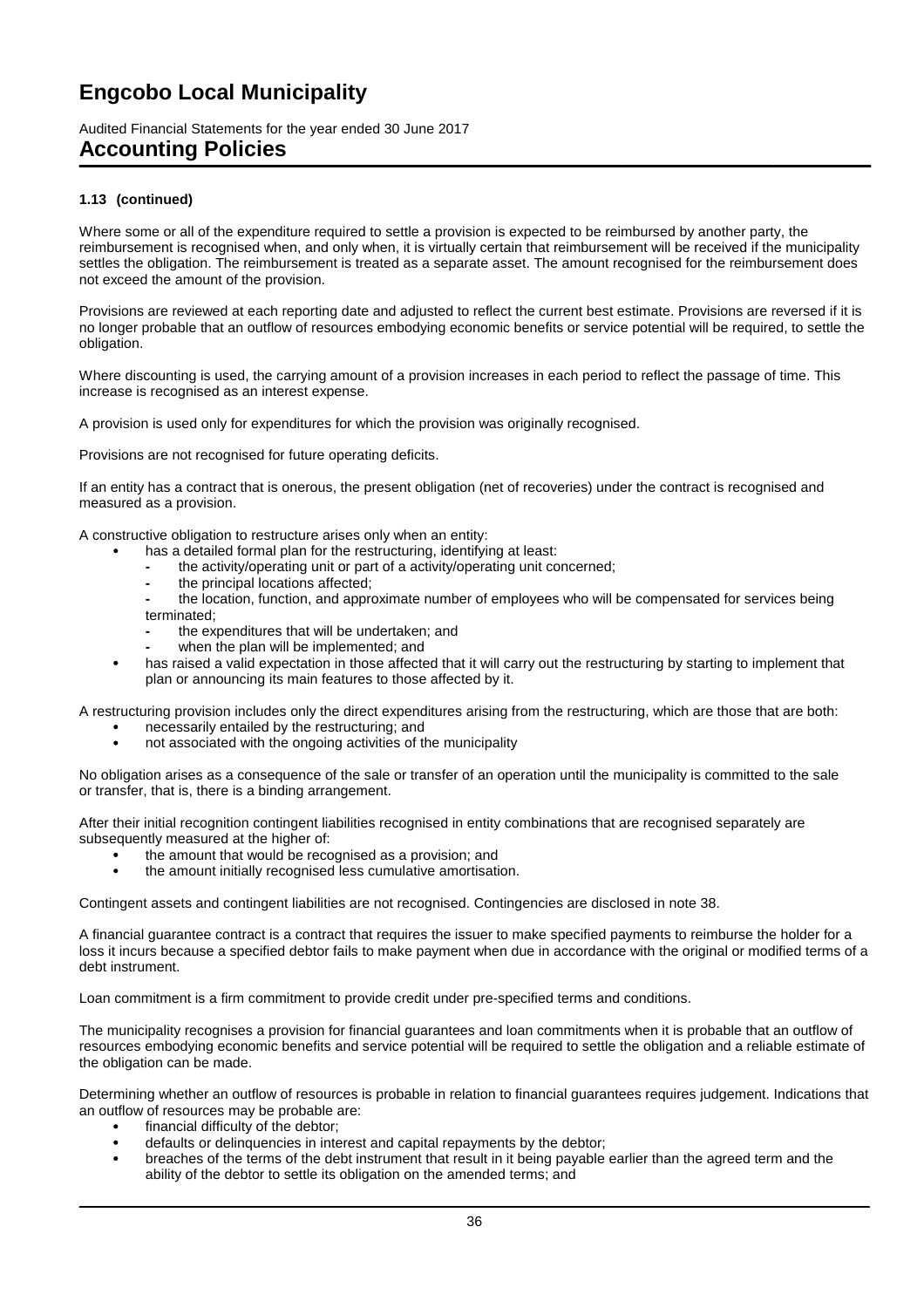### Audited Financial Statements for the year ended 30 June 2017 **Accounting Policies**

#### **1.13 (continued)**

a decline in prevailing economic circumstances (e.g. high interest rates, inflation and unemployment) that impact on the ability of entities to repay their obligations.

Where a fee is received by the municipality for issuing a financial guarantee and/or where a fee is charged on loan commitments, it is considered in determining the best estimate of the amount required to settle the obligation at reporting date. Where a fee is charged and the municipality considers that an outflow of economic resources is probable, an municipality recognises the obligation at the higher of:

- the amount determined using in the Standard of GRAP on Provisions, Contingent Liabilities and Contingent Assets; and
- the amount of the fee initially recognised less, where appropriate, cumulative amortisation recognised in accordance with the Standard of GRAP on Revenue from Exchange Transactions.

#### **Decommissioning, restoration and similar liability**

Changes in the measurement of an existing decommissioning, restoration and similar liability that result from changes in the estimated timing or amount of the outflow of resources embodying economic benefits or service potential required to settle the obligation, or a change in the discount rate, is accounted for as follows:

If the related asset is measured using the cost model:

- changes in the liability is added to, or deducted from, the cost of the related asset in the current period.
- the amount deducted from the cost of the asset does not exceed its carrying amount. If a decrease in the liability exceeds the carrying amount of the asset, the excess is recognised immediately in surplus or deficit.
- if the adjustment results in an addition to the cost of an asset, the entity consider whether this is an indication that the new carrying amount of the asset may not be fully recoverable. If there is such an indication, the entity test the asset for impairment by estimating its recoverable amount or recoverable service amount, and account for any impairment loss, in accordance with the accounting policy on impairment of assets as described in accounting policy 1.10 and 1.11.

If the related asset is measured using the revaluation model:

- changes in the liability alter the revaluation surplus or deficit previously recognised on that asset, so that:
- **-** a decrease in the liability is credited directly to revaluation surplus in net assets, except that it is recognised in surplus or deficit to the extent that it reverses a revaluation deficit on the asset that was previously recognised in surplus or deficit; and
	- **-** an increase in the liability is recognised in surplus or deficit, except that it is debited directly to revaluation

surplus in net assets to the extent of any credit balance existing in the revaluation surplus in respect of that asset; in the event that a decrease in the liability exceeds the carrying amount that would have been recognised had the

- asset been carried under the cost model, the excess is recognised immediately in surplus or deficit;
- a change in the liability is an indication that the asset may have to be revalued in order to ensure that the carrying amount does not differ materially from that which would be determined using fair value at the reporting date. Any such revaluation is taken into account in determining the amounts to be taken to surplus or deficit and net assets. If a revaluation is necessary, all assets of that class is revalued; and
- the Standard of GRAP on Presentation of Financial Statements requires disclosure on the face of the statement of changes in net assets of each item of revenue or expense that is recognised directly in net assets. In complying with this requirement, the change in the revaluation surplus arising from a change in the liability is separately identified and disclosed as such.

The adjusted depreciable amount of the asset is depreciated over its useful life. Therefore, once the related asset has reached the end of its useful life, all subsequent changes in the liability is recognised in surplus or deficit as they occur. This applies under both the cost model and the revaluation model.

The periodic unwinding of the discount is recognised in surplus or deficit as a finance cost as it occurs.

#### **1.14 Revenue from exchange transactions**

Revenue is the gross inflow of economic benefits or service potential during the reporting period when those inflows result in an increase in net assets, other than increases relating to contributions from owners.

An exchange transaction is one in which the municipality receives assets or services, or has liabilities extinguished, and directly gives approximately equal value (primarily in the form of goods, services or use of assets) to the other party in exchange.

Fair value is the amount for which an asset could be exchanged, or a liability settled, between knowledgeable, willing parties in an arm's length transaction.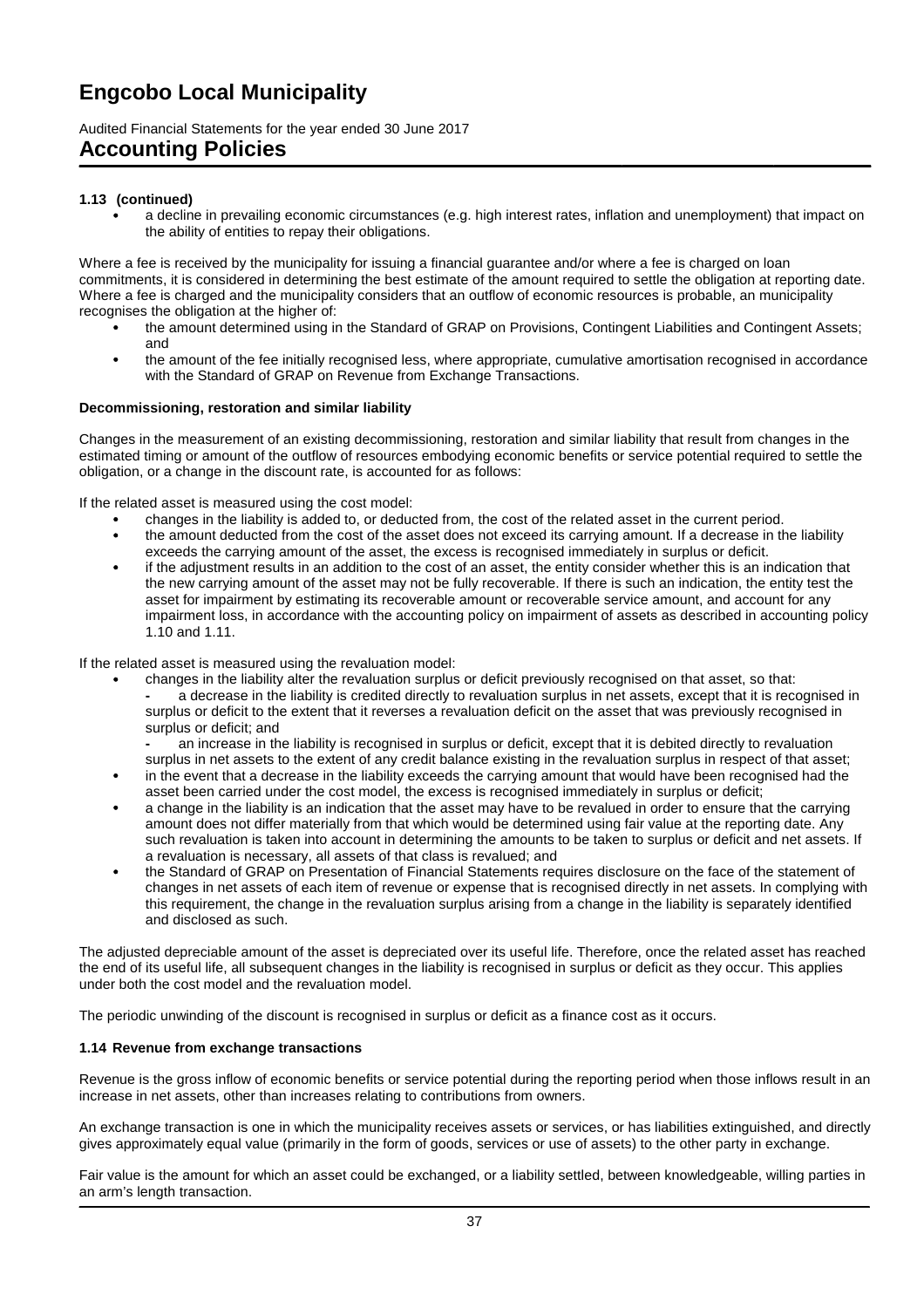Audited Financial Statements for the year ended 30 June 2017 **Accounting Policies**

#### **1.14 (continued)**

#### **Measurement**

Revenue is measured at the fair value of the consideration received or receivable, net of trade discounts and volume rebates.

#### **Sale of goods**

Revenue from the sale of goods is recognised when all the following conditions have been satisfied:

- the municipality has transferred to the purchaser the significant risks and rewards of ownership of the goods;
- the municipality retains neither continuing managerial involvement to the degree usually associated with
- ownership nor effective control over the goods sold;
- the amount of revenue can be measured reliably;
- it is probable that the economic benefits or service potential associated with the transaction will flow to the municipality; and
- the costs incurred or to be incurred in respect of the transaction can be measured reliably.

#### **Rendering of services**

When the outcome of a transaction involving the rendering of services can be estimated reliably, revenue associated with the transaction is recognised by reference to the stage of completion of the transaction at the reporting date. The outcome of a transaction can be estimated reliably when all the following conditions are satisfied:

- the amount of revenue can be measured reliably;
- it is probable that the economic benefits or service potential associated with the transaction will flow to the municipality;
- the stage of completion of the transaction at the reporting date can be measured reliably; and
- the costs incurred for the transaction and the costs to complete the transaction can be measured reliably.

When services are performed by an indeterminate number of acts over a specified time frame, revenue is recognised on a straight line basis over the specified time frame unless there is evidence that some other method better represents the stage of completion. When a specific act is much more significant than any other acts, the recognition of revenue is postponed until the significant act is executed.

When the outcome of the transaction involving the rendering of services cannot be estimated reliably, revenue is recognised only to the extent of the expenses recognised that are recoverable.

Service revenue is recognised by reference to the stage of completion of the transaction at the reporting date. Stage of completion is determined by .

#### **Interest, royalties and dividends**

Revenue arising from the use by others of entity assets yielding interest, royalties and dividends is recognised when:

- It is probable that the economic benefits or service potential associated with the transaction will flow to the municipality, and
- The amount of the revenue can be measured reliably.

Interest is recognised, in surplus or deficit, using the effective interest rate method.

Royalties are recognised as they are earned in accordance with the substance of the relevant agreements.

Dividends, or their equivalents are recognised, in surplus or deficit, when the municipality's right to receive payment has been established.

Service fees included in the price of the product are recognised as revenue over the period during which the service is performed.

#### **1.15 Revenue from non-exchange transactions**

Non-exchange transactions are defined as transactions where the entity receives value from another entity without directly giving approximately equal value in exchange.

Revenue is the gross inflow of economic benefits or service potential during the reporting period when those inflows result in an increase in net assets, other than increases relating to contributions from owners.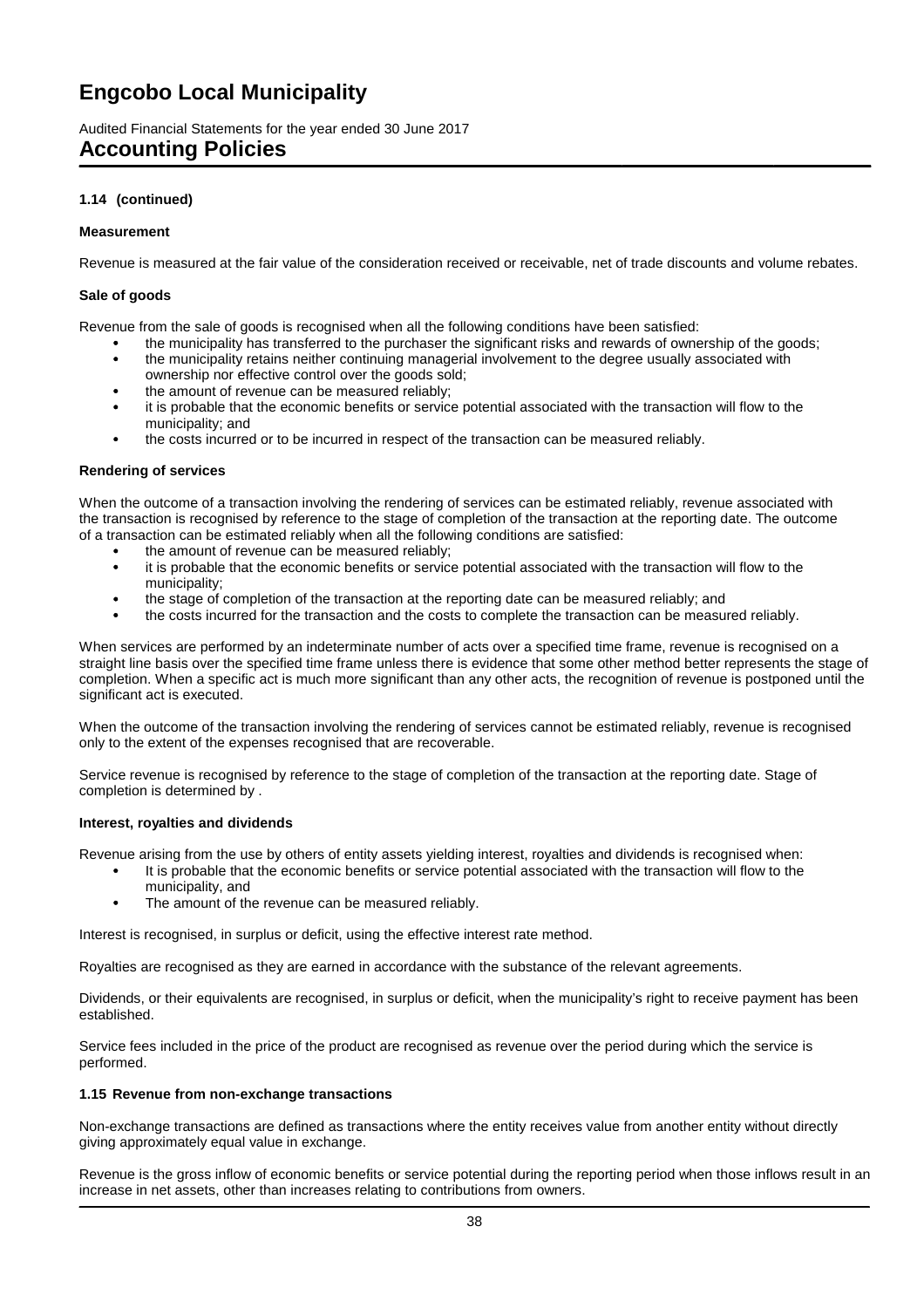### Audited Financial Statements for the year ended 30 June 2017 **Accounting Policies**

#### **1.15 (continued)**

Fair value is the amount for which an asset could be exchanged, or a liability settled, between knowledgeable, willing parties in an arm's length transaction.

#### **1.16 Borrowing costs**

Borrowing costs are interest and other expenses incurred by an entity in connection with the borrowing of funds.

Borrowing costs are recognised as an expense in the period in which they are incurred.

#### **1.17 Comparative figures**

Where necessary, comparative figures have been reclassified to conform to changes in presentation in the current year.

#### **1.18 Unauthorised expenditure**

Unauthorised expenditure means:

- overspending of a vote or a main division within a vote; and
- expenditure not in accordance with the purpose of a vote or, in the case of a main division, not in accordance with the purpose of the main division.

All expenditure relating to unauthorised expenditure is recognised as an expense in the statement of financial performance in the year that the expenditure was incurred. The expenditure is classified in accordance with the nature of the expense, and where recovered, it is subsequently accounted for as revenue in the statement of financial performance.

#### **1.19 Fruitless and wasteful expenditure**

Fruitless expenditure means expenditure which was made in vain and would have been avoided had reasonable care been exercised.

All expenditure relating to fruitless and wasteful expenditure is recognised as an expense in the statement of financial performance in the year that the expenditure was incurred. The expenditure is classified in accordance with the nature of the expense, and where recovered, it is subsequently accounted for as revenue in the statement of financial performance.

#### **1.20 Irregular expenditure**

Irregular expenditure is expenditure that is contrary to the Municipal Finance Management Act (Act No.56 of 2003), the Municipal Systems Act (Act No.32 of 2000), and the Public Office Bearers Act (Act No. 20 of 1998) or is in contravention of the economic entity's supply chain management policy. Irregular expenditure excludes unauthorised expenditure. Irregular expenditure is accounted for as expenditure in the Statement of Financial Performance and where recovered, it is subsequently accounted for as revenue in the Statement of Financial Performance.

#### **1.21 Use of estimates**

The preparation of audited financial statements in conformity with Standards of GRAP requires the use of certain critical accounting estimates. It also requires management to exercise its judgement in the process of applying the municipality's accounting policies. The areas involving a higher degree of judgement or complexity, or areas where assumptions and estimates are significant to the audited financial statements are disclosed in the relevant sections of the audited financial statements. Although these estimates are based on management's best knowledge of current events and actions they may undertake in the future, actual results ultimately may differ from those estimates.

#### **1.22 Conditional grants and receipts**

Revenue received from conditional grants, donations and funding are recognised as revenue to the extent that the municipality has complied with any of the criteria, conditions or obligations embodied in the agreement. To the extent that the criteria, conditions or obligations have not been met a liability is recognised.

#### **1.23 Budget information**

Municipality are typically subject to budgetary limits in the form of appropriations or budget authorisations (or equivalent), which is given effect through authorising legislation, appropriation or similar.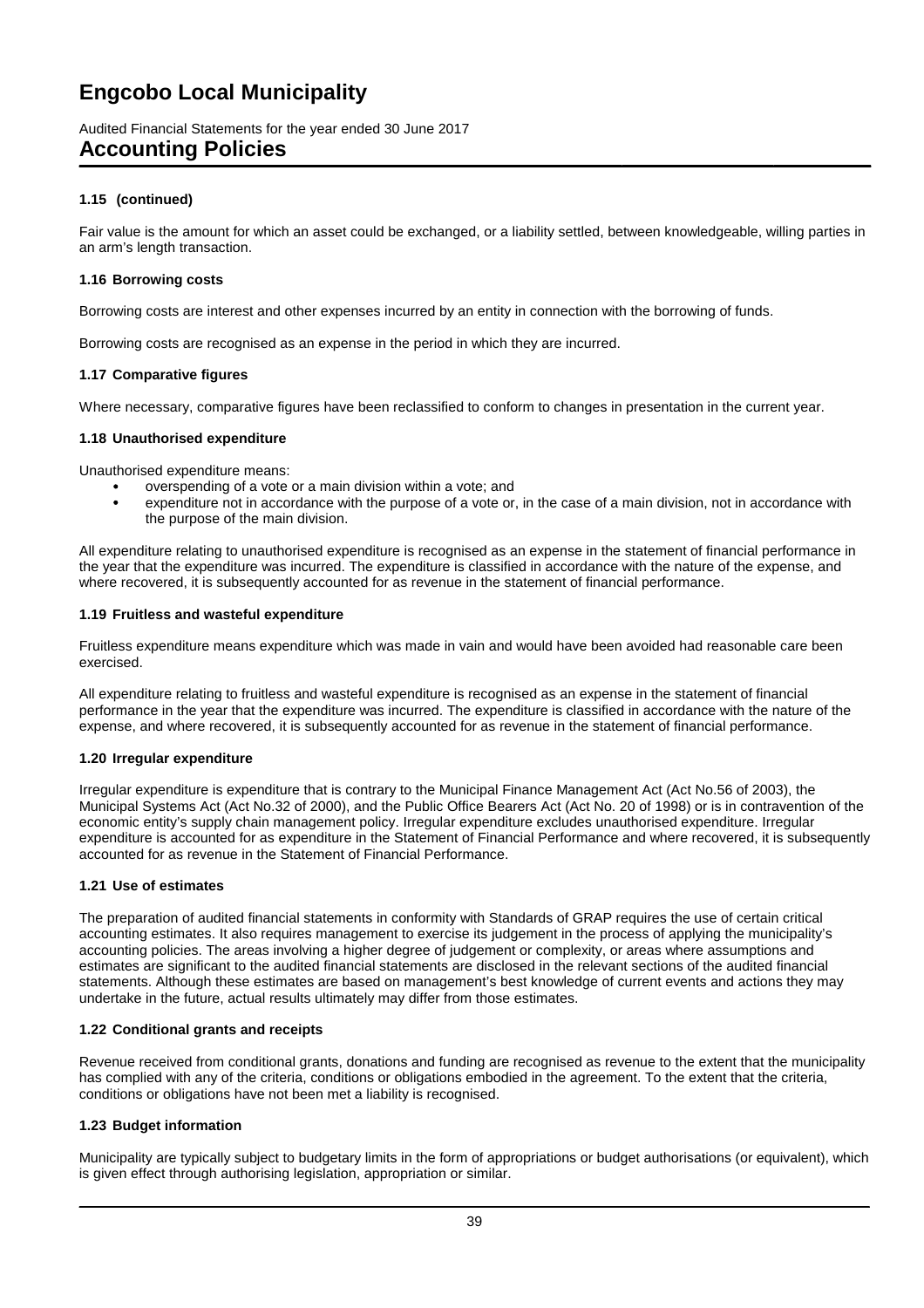### Audited Financial Statements for the year ended 30 June 2017 **Accounting Policies**

#### **1.23 (continued)**

General purpose financial reporting by municipality shall provide information on whether resources were obtained and used in accordance with the legally adopted budget.

The approved budget is prepared on a accrual basis and presented by economic classification linked to performance outcome objectives.

The approved budget covers the fiscal period from 01/07/2016 to 30/06/2017.

The budget for the economic entity includes all the entities approved budgets under its control.

The audited financial statements and the budget are on the same basis of accounting therefore a comparison with the budgeted amounts for the reporting period have been included in the Statement of comparison of budget and actual amounts.

#### **1.24 Related parties**

The municipality operates in an economic sector currently dominated by entities directly or indirectly owned by the South African Government. As a consequence of the constitutional independence of the three spheres of government in South Africa, only entities within the national sphere of government are considered to be related parties.

Management are those persons responsible for planning, directing and controlling the activities of the municipality, including those charged with the governance of the municipality in accordance with legislation, in instances where they are required to perform such functions.

Close members of the family of a person are considered to be those family members who may be expected to influence, or be influenced by, that management in their dealings with the municipality.

Only transactions with related parties not at arm's length or not in the ordinary course of business are disclosed.

#### **1.25 Recovery of unauthorised, irregular, fruitless and wasteful expenditure**

The recovery of unauthorised, irregular, fruitless and wasteful expenditure is based on legislated procedures, including those set out in the Municipal Finance Management Act (Act No. 56 of 2003) and is recognised when the recovery thereof from the responsible councillors or officials is probable.The recovery of unauthorised, irregular, fruitless and wasteful expenditure is treated as other income in the Statement of Financial Performance.

#### **1.26 Events after reporting date**

Events after the reporting date are those events, both favourable and unfavourable, that occur between the reporting date and the date when the Annual Financial Statements are authorised for issue. Two types of events can be identified:

a) those that provide evidence of conditions that existed at the reporting date (adjusting events after the reporting date); and b) those that is indicative of conditions that arose after the reporting date (non-adjusting events after the reporting date).

The Municipality will adjust the amounts recognised in the Annual Financial Statements to reflect adjusting events after the reporting date once the event occurred.

The Municipality will disclose the nature of the event and an estimate of its financial effect or a statement that such estimate cannot be made in respect of all material non-adjusting events, where non-disclosure could influence the economic decisions of users taken on the basis of the Annual Financial Statements.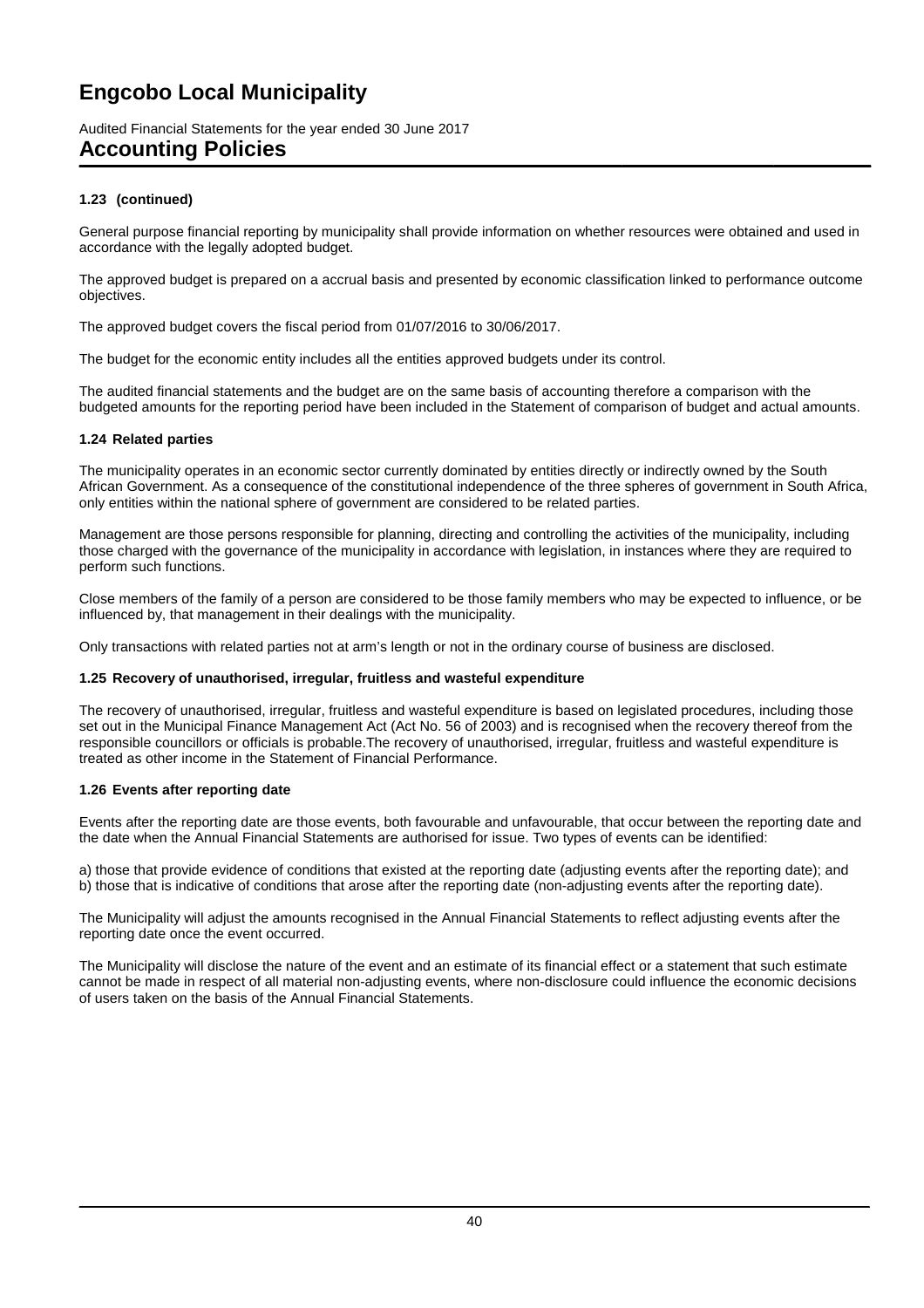Audited Financial Statements for the year ended 30 June 2017

### **Notes to the Audited Financial Statements**

Figures in Rand 2017 2016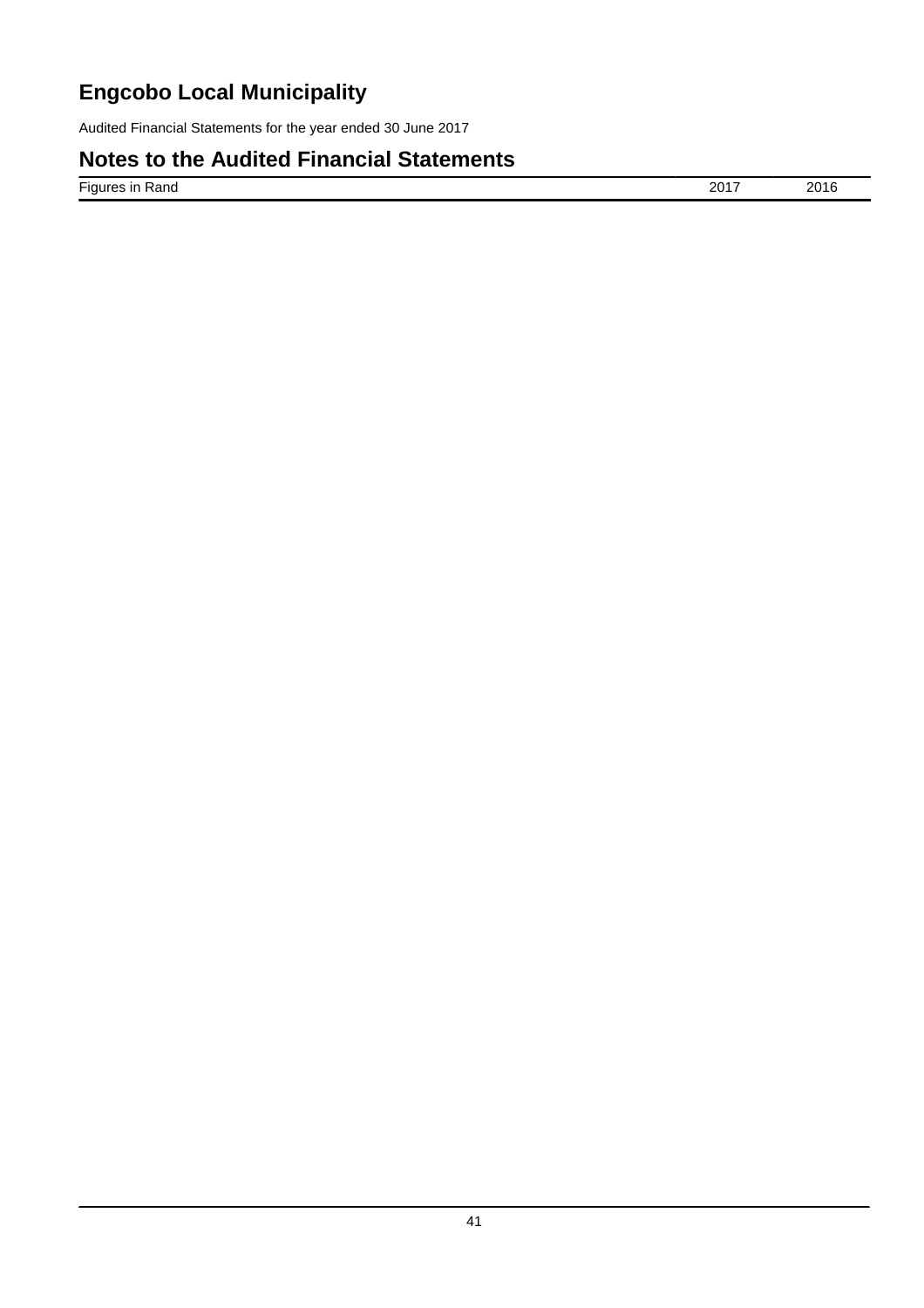Audited Financial Statements for the year ended 30 June 2017

### **Notes to the Audited Financial Statements**

#### **2. New standards and interpretations**

#### **2.1 Standards and interpretations issued, but not yet effective**

The municipality has not applied the following standards and interpretations, which have been published and are mandatory for the municipality's accounting periods beginning on or after 01 April 2017 or later periods.

#### **GRAP 18: Segment Reporting**

Segments are identified by the way in which information is reported to management, both for purposes of assessing performance and making decisions about how future resources will be allocated to the various activities undertaken by the municipality. The major classifications of activities identified in budget documentation will usually reflect the segments for which an entity reports information to management.

Segment information is either presented based on service or geographical segments. Service segments relate to a distinguishable component of an entity that provides specific outputs or achieves particular operating objectives that are in line with the municipality's overall mission. Geographical segments relate to specific outputs generated, or particular objectives achieved, by an entity within a particular region.

This Standard has been approved by the Board but its effective date has not yet been determined by the Minister of Finance. The effective date indicated is a provisional date and could change depending on the decision of the Minister of Finance.

Directive 2 - Transitional provisions for public entities, municipal entities and constitutional institutions, states that no comparative segment information need to be presented on initial adoption of this Standard.

Directive 3 - Transitional provisions for high capacity municipalities states that no comparative segment information need to be presented on initial adoption of the Standard. Where items have not been recognised as a result of transitional provisions

under the Standard of GRAP on Property, Plant and Equipment, recognition requirements of this Standard would not apply to such items until the transitional provision in that Standard expires.

Directive 4 – Transitional provisions for medium and low capacity municipalities states that no comparative segment information need to be presented on initial adoption of the Standard. Where items have not been recognised as a result of transitional provisions on the Standard of GRAP on Property, Plant and Equipment and the Standard of GRAP on Agriculture, the recognition requirements of the Standard would not apply to such items until the transitional provision in that standard expires.

The effective date of the standard is not yet set by the Minister of Finance.

The municipality expects to adopt the standard for the first time when the Minister sets the effective date for the standard.

#### **GRAP 20: Related parties**

The objective of this standard is to ensure that a reporting entity's financial statements contain the disclosures necessary to draw attention to the possibility that its financial position and surplus or deficit may have been affected by the existence of related parties and by transactions and outstanding balances with such parties.

An entity that prepares and presents financial statements under the accrual basis of accounting (in this standard referred to as the reporting entity) shall apply this standard in:

- \* identifying related party relationships and transactions;
- \* identifying outstanding balances, including commitments, between an entity and its related parties;
- \* identifying the circumstances in which disclosure of the items in (a) and (b) is required; and
- \* determining the disclosures to be made about those items.

This standard requires disclosure of related party relationships, transactions and outstanding balances, including commitments, in the consolidated and separate financial statements of the reporting entity in accordance with the Standard of GRAP on Consolidated and Separate Financial Statements. This standard also applies to individual financial statements.

Disclosure of related party transactions, outstanding balances, including commitments, and relationships with related parties may affect users' assessments of the financial position and performance of the reporting entity and its ability to deliver agreed services, including assessments of the risks and opportunities facing the entity. This disclosure also ensures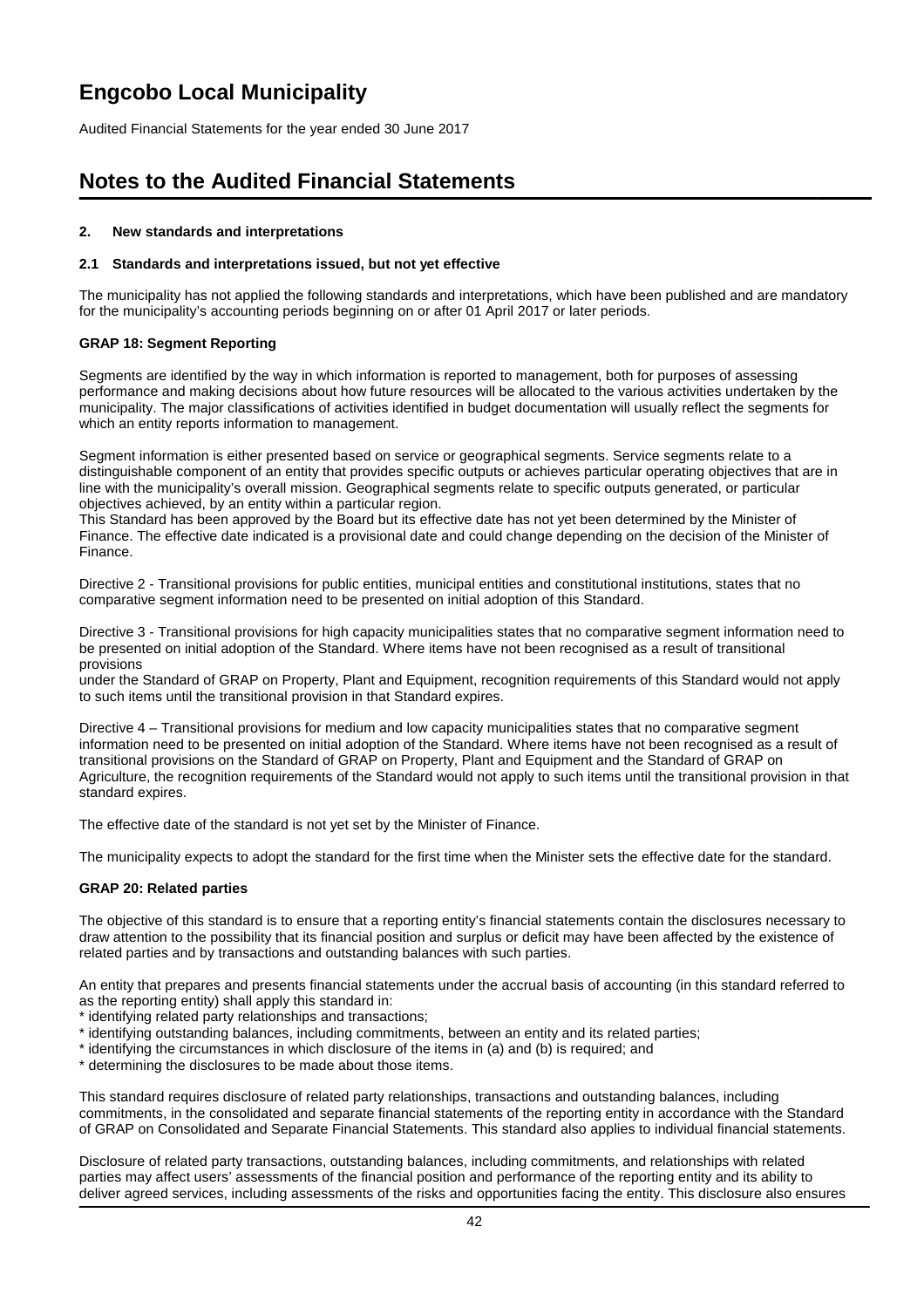Audited Financial Statements for the year ended 30 June 2017

### **Notes to the Audited Financial Statements**

#### **2. New standards and interpretations (continued)**

that the reporting entity is transparent about its dealings with related parties.

The standard states that a related party is a person or an entity with the ability to control or jointly control the other party, or exercise significant influence over the other party, or vice versa, or an entity that is subject to common control, or joint control. As a minimum, the following are regarded as related parties of the reporting entity:

\* A person or a close member of that person's family is related to the reporting entity if that person:

-has control or joint control over the reporting entity;

-has significant influence over the reporting entity;

-is a member of the management of the entity or its controlling entity.

\* An entity is related to the reporting entity if any of the following conditions apply:

- the entity is a member of the same economic entity (which means that each controlling entity, controlled entity and fellow controlled entity is related to the others);

-one entity is an associate or joint venture of the other entity (or an associate or joint venture of a member of an economic entity of which the other entity is a member);

-both entities are joint ventures of the same third party;

-one entity is a joint venture of a third entity and the other entity is an associate of the third entity;

-the entity is a post-employment benefit plan for the benefit of employees of either the entity or an entity related to the entity. If the reporting entity is itself such a plan, the sponsoring employers are related to the entity;

-the entity is controlled or jointly controlled by a person identified in (a); and

-a person identified in (a)(i) has significant influence over that entity or is a member of the management of that entity (or its controlling entity).

The standard furthermore states that related party transaction is a transfer of resources, services or obligations between the reporting entity and a related party, regardless of whether a price is charged.

The standard elaborates on the definitions and identification of:

\*Close member of the family of a person;

\*Management;

\*Related parties;

\*Remuneration; and

\*Significant influence

The standard sets out the requirements, inter alia, for the disclosure of:

\*Control;

\*Related party transactions; and

\*Remuneration of management

The effective date of the standard is not yet set by the Minister of Finance.

The municipality expects to adopt the standard for the first time when the Minister sets the effective date for the standard.

#### **GRAP 108: Statutory Receivables**

The objective of this Standard is: to prescribe accounting requirements for the recognition, measurement, presentation and disclosure of statutory receivables.

It furthermore covers: Definitions, recognition, derecognition, measurement, presentation and disclosure, transitional provisions, as well as the effective date.

The effective date of the standard is not yet set by the Minister of Finance.

The municipality expects to adopt the standard for the first time when the Minister sets the effective date for the standard.

#### **GRAP 109: Accounting by Principals and Agents**

The objective of this Standard is to outline principles to be used by an entity to assess whether it is party to a principalagent arrangement, and whether it is a principal or an agent in undertaking transactions in terms of such an arrangement.

The Standard does not introduce new recognition or measurement requirements for revenue, expenses, assets and/or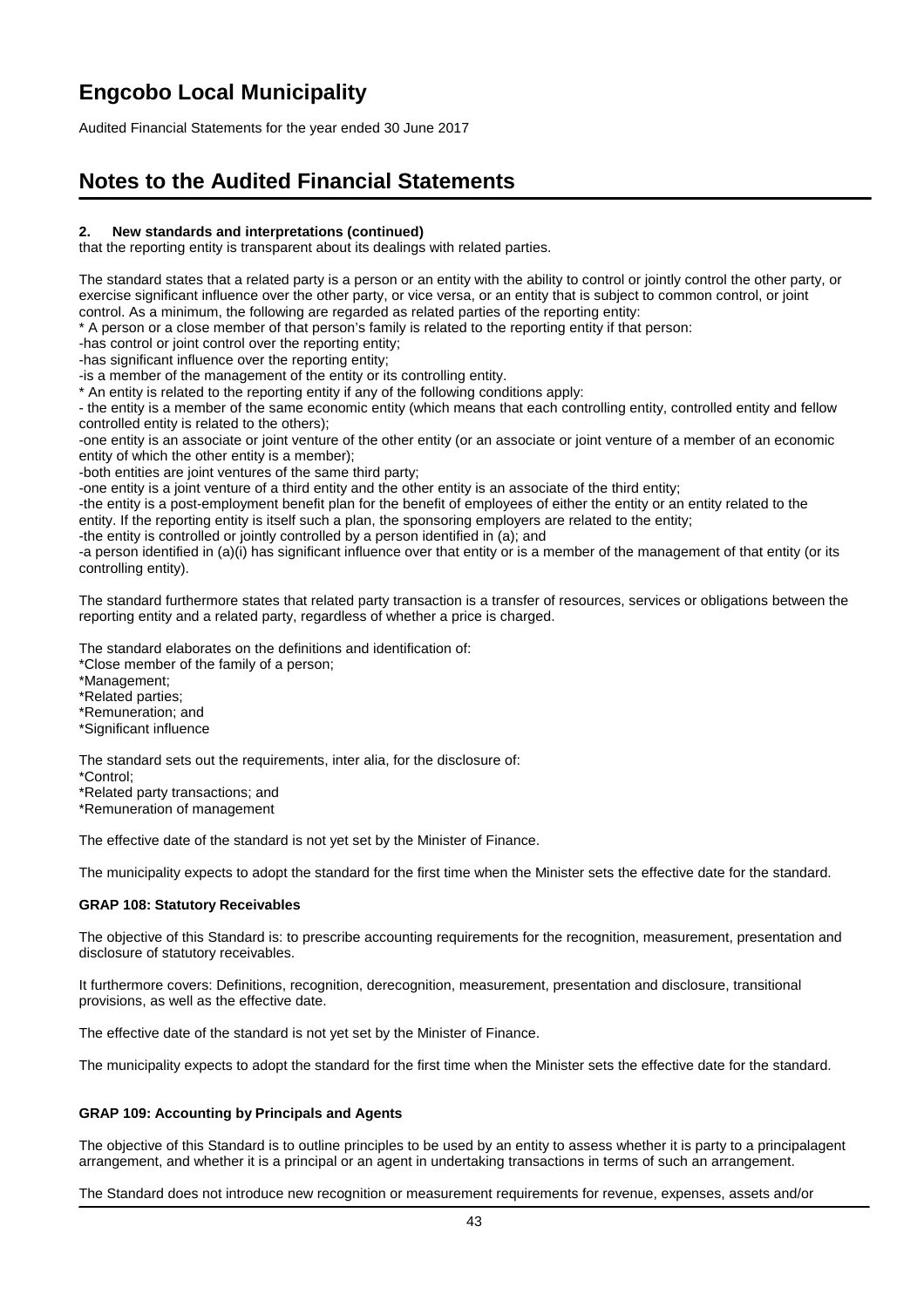Audited Financial Statements for the year ended 30 June 2017

# **Notes to the Audited Financial Statements**

#### **2. New standards and interpretations (continued)**

liabilities that result from principal-agent arrangements. The Standard does however provide guidance on whether revenue, expenses, assets and/or liabilities should be recognised by an agent or a principal, as well as prescribe what information should be disclosed when an entity is a principal or an agent.

It furthermore covers Definitions, Identifying whether an entity is a principal or agent, Accounting by a principal or agent, Presentation, Disclosure, Transitional provisions and Effective date.

The effective date of the standard is not yet set by the Minister of Finance.

The municipality expects to adopt the standard for the first time when the Minister sets the effective date for the standard.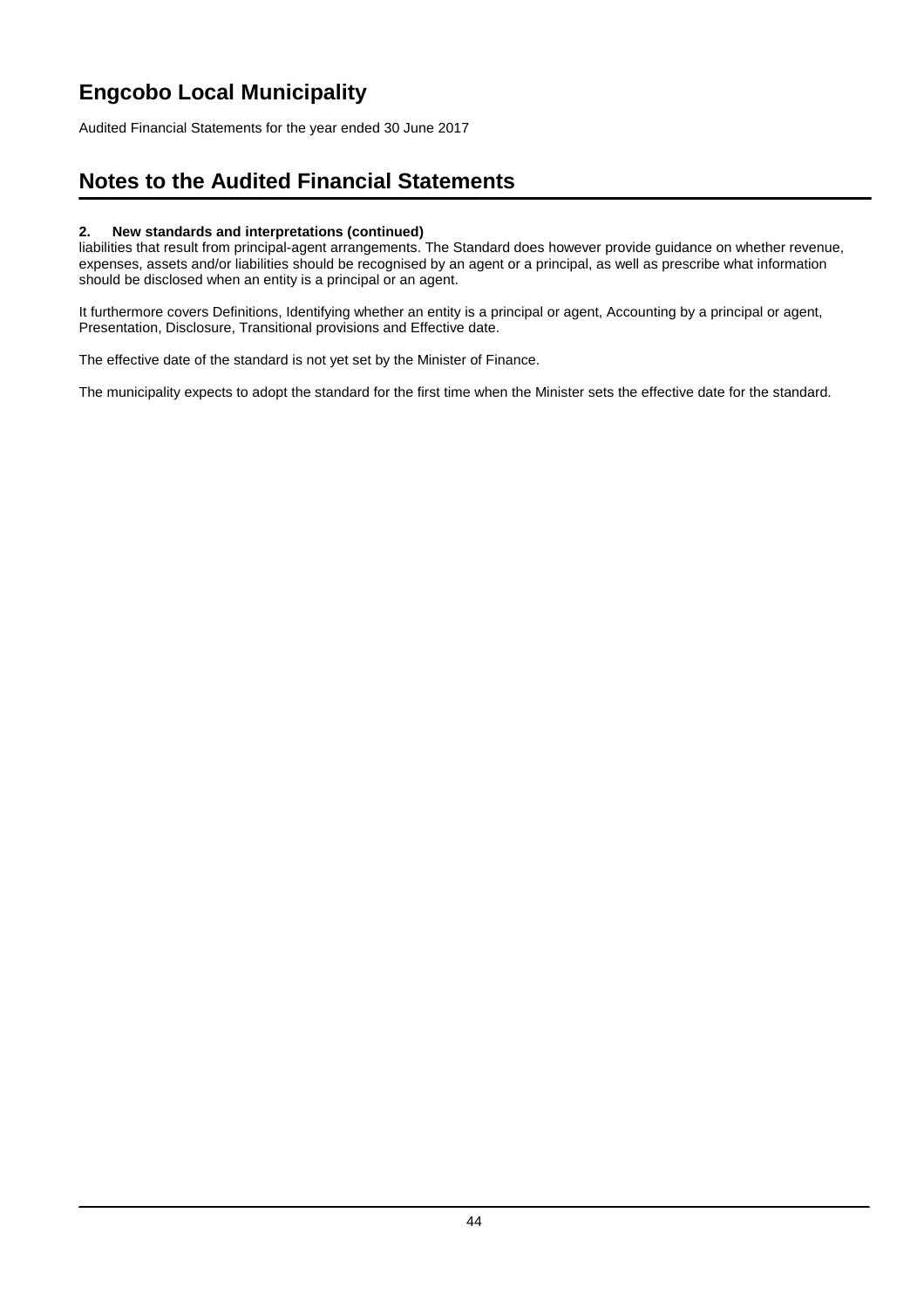Audited Financial Statements for the year ended 30 June 2017

# **Notes to the Audited Financial Statements**

#### **2. New standards and interpretations (continued)**

#### **2.2 Standards and interpretations not yet effective or relevant**

The following standards and interpretations have been published and are mandatory for the municipality's accounting periods beginning on or after 01 April 2017 or later periods but are not relevant to its operations:

#### **GRAP 32: Service Concession Arrangements: Grantor**

The objective of this Standard is: to prescribe the accounting for service concession arrangements by the grantor, a public sector entity.

It furthermore covers: Definitions, recognition and measurement of a service concession asset, recognition and measurement of liabilities, other liabilities, contingent liabilities, and contingent assets, other revenues, presentation and disclosure, transitional provisions, as well as the effective date.

The effective date of the standard is not yet set by the Minister of Finance.

The municipality expects to adopt the standard for the first time when the Minister sets the effective date for the standard.

#### **IGRAP 17: Service Concession Arrangements where a Grantor Controls a Significant Residual Interest in an Asset**

This Interpretation of the Standards of GRAP provides guidance to the grantor where it has entered into a service concession arrangement, but only controls, through ownership, beneficial entitlement or otherwise, a significant residual interest in a service concession asset at the end of the arrangement, where the arrangement does not constitute a lease.

This Interpretation of the Standards of GRAP shall not be applied by analogy to other types of transactions or arrangements.

A service concession arrangement is a contractual arrangement between a grantor and an operator in which the operator uses the service concession asset to provide a mandated function on behalf of the grantor for a specified period of time.

The operator is compensated for its services over the period of the service concession arrangement, either through payments, or through receiving a right to earn revenue from third party users of the service concession asset, or the operator is given access to another revenue-generating asset of the grantor for its use.

Before the grantor can recognise a service concession asset in accordance with the Standard of GRAP on Service Concession Arrangements: Grantor, both the criteria as noted in paragraph .01 of this Interpretation of the Standards of GRAP need to be met. In some service concession arrangements, the grantor only controls the residual interest in the service concession asset at the end of the arrangement, and can therefore not recognise the service concession asset in terms of the Standard of GRAP on Service Concession Arrangements: Grantor.

A consensus is reached, in this Interpretation of the Standards of GRAP, on the recognition of the performance obligation and the right to receive a significant interest in a service concession asset.

The effective date of the standard is not yet set by the Minister of Finance.

The municipality expects to adopt the standard for the first time when the Minister sets the effective date for the standard.

#### **Directive 12: The Selection of an Appropriate Reporting Framework by Public Entities**

Historically, public entities have prepared financial statements in accordance with generally recognised accounting practice, unless the Accounting Standards Board (the Board) approved the application of generally accepted accounting practice for that entity. "Generally accepted accounting practice" has been taken to mean Statements of Generally Accepted Accounting Practice (Statements of GAAP), or for certain entities, International Financial Reporting Standards (IFRSs) issued by the International Accounting Standards Board. Since Statements of GAAP have been withdrawn from 1 December 2012, public entities will be required to apply another reporting framework in the future.

The purpose of this Directive is to prescribe the criteria to be applied by public entities in selecting and applying an appropriate reporting framework.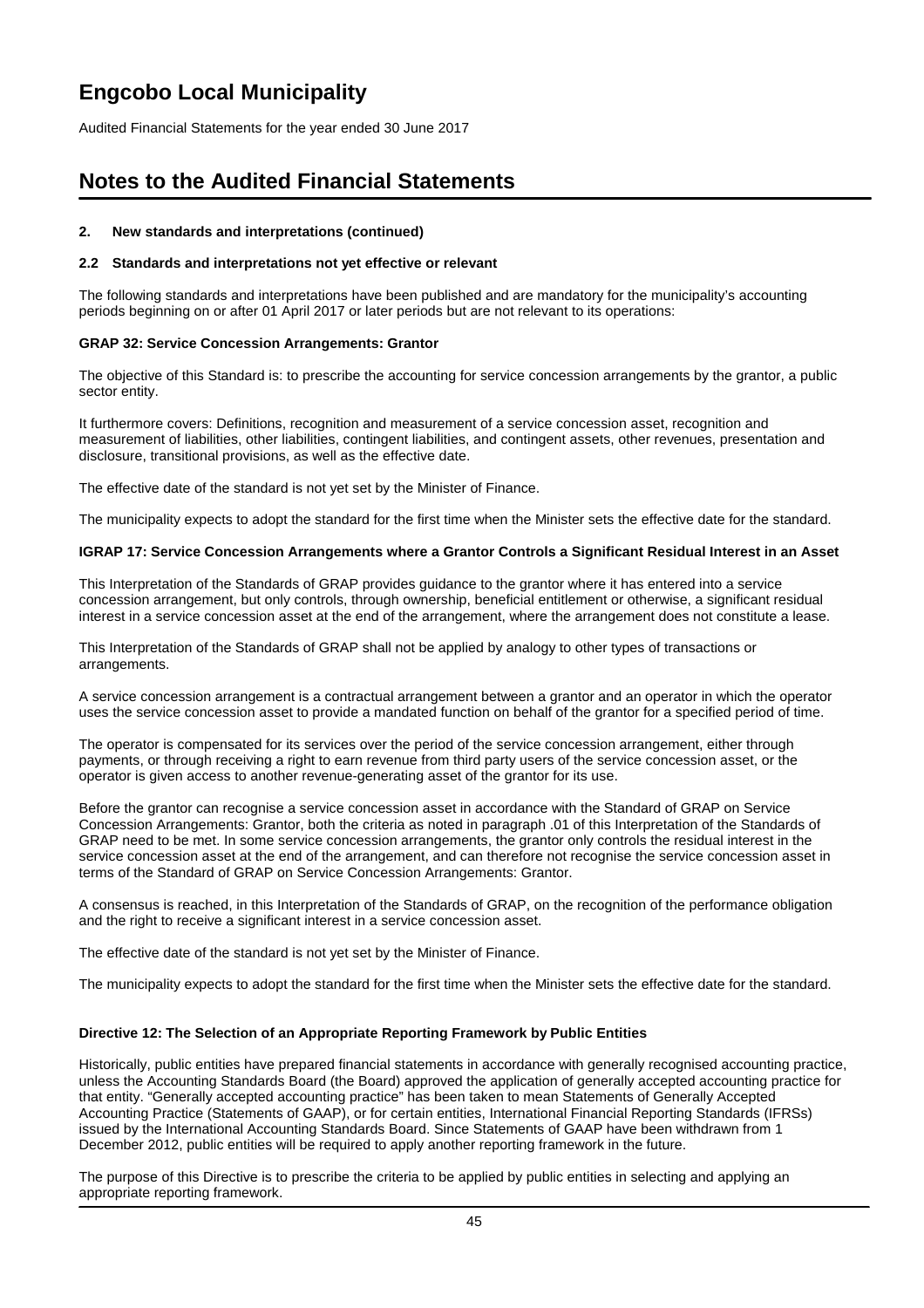Audited Financial Statements for the year ended 30 June 2017

## **Notes to the Audited Financial Statements**

#### **2. New standards and interpretations (continued)**

The effective date of the standard is for years beginning on or after 01 April 2018.

The municipality expects to adopt the standard for the first time in the 2019 financial statements.

#### **3. Investment property**

|                                              |                            | 2017                                                                                  |           |                     | 2016                                             |                                   |
|----------------------------------------------|----------------------------|---------------------------------------------------------------------------------------|-----------|---------------------|--------------------------------------------------|-----------------------------------|
|                                              | Cost /<br><b>Valuation</b> | <b>Accumulated Carrying value</b><br>depreciation<br>and<br>accumulated<br>impairment |           | Cost /<br>Valuation | depreciation<br>and<br>accumulated<br>impairment | <b>Accumulated Carrying value</b> |
| Investment property                          | 4,775,300                  | (562,785)                                                                             | 4,212,515 | 4,775,300           | (537,292)                                        | 4,238,008                         |
| Reconciliation of investment property - 2017 |                            |                                                                                       |           |                     |                                                  |                                   |
|                                              |                            |                                                                                       |           | Opening<br>balance  | <b>Depreciation</b>                              | Total                             |
| Investment property                          |                            |                                                                                       |           | 4,238,008           | (25, 493)                                        | 4,212,515                         |
| Reconciliation of investment property - 2016 |                            |                                                                                       |           |                     |                                                  |                                   |
|                                              |                            |                                                                                       |           | Opening<br>balance  | <b>Depreciation</b>                              | Total                             |
| Investment property                          |                            |                                                                                       |           | 4,775,300           | (537, 292)                                       | 4,238,008                         |

#### **4. Property, plant and equipment**

|                               |                            | 2017                                                                                  |             |                            | 2016                                             |                                   |
|-------------------------------|----------------------------|---------------------------------------------------------------------------------------|-------------|----------------------------|--------------------------------------------------|-----------------------------------|
|                               | Cost /<br><b>Valuation</b> | <b>Accumulated Carrying value</b><br>depreciation<br>and<br>accumulated<br>impairment |             | Cost /<br><b>Valuation</b> | depreciation<br>and<br>accumulated<br>impairment | <b>Accumulated Carrying value</b> |
| Land                          | 9,123,000                  |                                                                                       | 9,123,000   | 9,123,000                  |                                                  | 9,123,000                         |
| <b>Buildings</b>              | 10,316,135                 | (1,244,647)                                                                           | 9,071,488   | 7,883,725                  | (694, 226)                                       | 7,189,499                         |
| Landfill sites                | 19,718,419                 | (11,880,510)                                                                          | 7,837,909   | 17,751,940                 | (6,546,615)                                      | 11,205,325                        |
| Plant and machinery           | 32,432,845                 | (14, 164, 019)                                                                        | 18,268,826  | 24,905,080                 | (11, 767, 085)                                   | 13,137,995                        |
| <b>Furniture and fixtures</b> | 4,422,320                  | (1,636,657)                                                                           | 2,785,663   | 4,241,778                  | (1,411,672)                                      | 2,830,106                         |
| Motor vehicles                | 15,861,321                 | (8,032,162)                                                                           | 7,829,159   | 13,164,423                 | (8,382,724)                                      | 4,781,699                         |
| IT equipment                  | 3,115,561                  | (1,339,922)                                                                           | 1,775,639   | 2,833,551                  | (1,631,715)                                      | 1,201,836                         |
| Infrastructure                | 442,008,878                | (186,793,311)                                                                         | 255,215,567 | 426,521,449                | (154,366,182)                                    | 272,155,267                       |
| Community                     | 39,435,954                 | (8, 188, 519)                                                                         | 31,247,435  | 38,548,892                 | (6,885,374)                                      | 31,663,518                        |
| Under construction            | 36,550,896                 |                                                                                       | 36,550,896  | 11,945,677                 |                                                  | 11,945,677                        |
| Telecommunications equipment  | 124,644                    | (8,777)                                                                               | 115,867     |                            |                                                  |                                   |
| Leased assets                 | 902,279                    | (876, 773)                                                                            | 25,506      | 1,015,106                  | (651, 423)                                       | 363,683                           |
| Total                         | 614,012,252                | (234,165,297)                                                                         | 379,846,955 | 557,934,621                | (192,337,016)                                    | 365,597,605                       |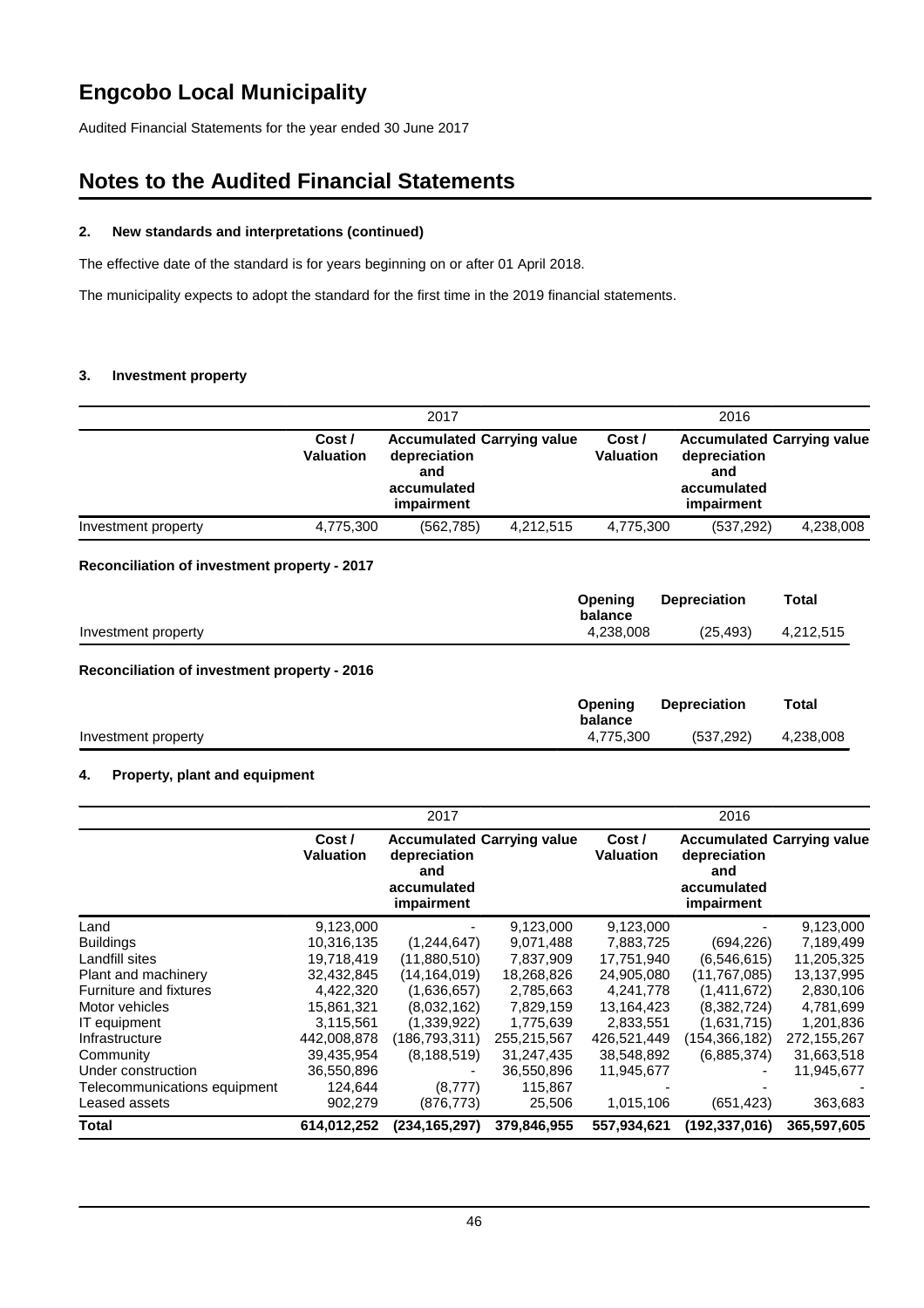Audited Financial Statements for the year ended 30 June 2017

### **Notes to the Audited Financial Statements**

Figures in Rand

#### **4. Property, plant and equipment (continued)**

**Reconciliation of property, plant and equipment - 2017**

|                              | <b>Opening</b><br>balance | <b>Additions</b> | <b>Disposals</b>         | Transfers                | <b>Depreciation</b> | <b>Impairment</b><br>loss | Change in<br>estimate    | Total       |
|------------------------------|---------------------------|------------------|--------------------------|--------------------------|---------------------|---------------------------|--------------------------|-------------|
| Land                         | 9,123,000                 |                  |                          |                          |                     |                           | $\overline{\phantom{0}}$ | 9,123,000   |
| <b>Buildings</b>             | 7.189.499                 | 2,390,394        |                          |                          | (429, 916)          | (78, 489)                 |                          | 9,071,488   |
| Landfill sites               | 11,205,325                | 1,469,637        |                          |                          | (3.894.008)         | (1,439,887)               | 496,842                  | 7,837,909   |
| Plant and machinery          | 13.137.995                | 8,713,738        | (100,312)                | $\overline{\phantom{0}}$ | (3,482,595)         |                           | $\overline{\phantom{0}}$ | 18,268,826  |
| Furniture and fixtures       | 2,830,106                 | 447,266          | (84,062)                 |                          | (407.647)           |                           | $\overline{\phantom{0}}$ | 2,785,663   |
| Motor vehicles               | 4.781.699                 | 5,356,938        | (445, 880)               |                          | (1,863,598)         |                           | ٠                        | 7,829,159   |
| IT equipment                 | 1.201.836                 | 1,261,826        | (234, 549)               |                          | (453, 474)          |                           |                          | 1,775,639   |
| Infrastructure               | 272,155,267               | 7,579,995        | $\overline{\phantom{a}}$ | 7,907,433                | (30, 130, 671)      | (2, 296, 457)             |                          | 255,215,567 |
| Community halls              | 31.663.518                |                  |                          | 887.062                  | (1,300,396)         | (2,749)                   | $\overline{\phantom{0}}$ | 31,247,435  |
| Under construction           | 11,945,677                | 33,399,714       |                          | (8,794,495)              |                     |                           |                          | 36,550,896  |
| Telecommunications equipment |                           | 124.644          |                          |                          | (8,777)             |                           |                          | 115,867     |
| Leased assets                | 363,683                   | ٠                | (35, 113)                |                          | (303,064)           |                           | $\overline{\phantom{0}}$ | 25,506      |
|                              | 365.597.605               | 60,744,152       | (899, 916)               |                          | (42, 274, 146)      | (3,817,582)               | 496.842                  | 379,846,955 |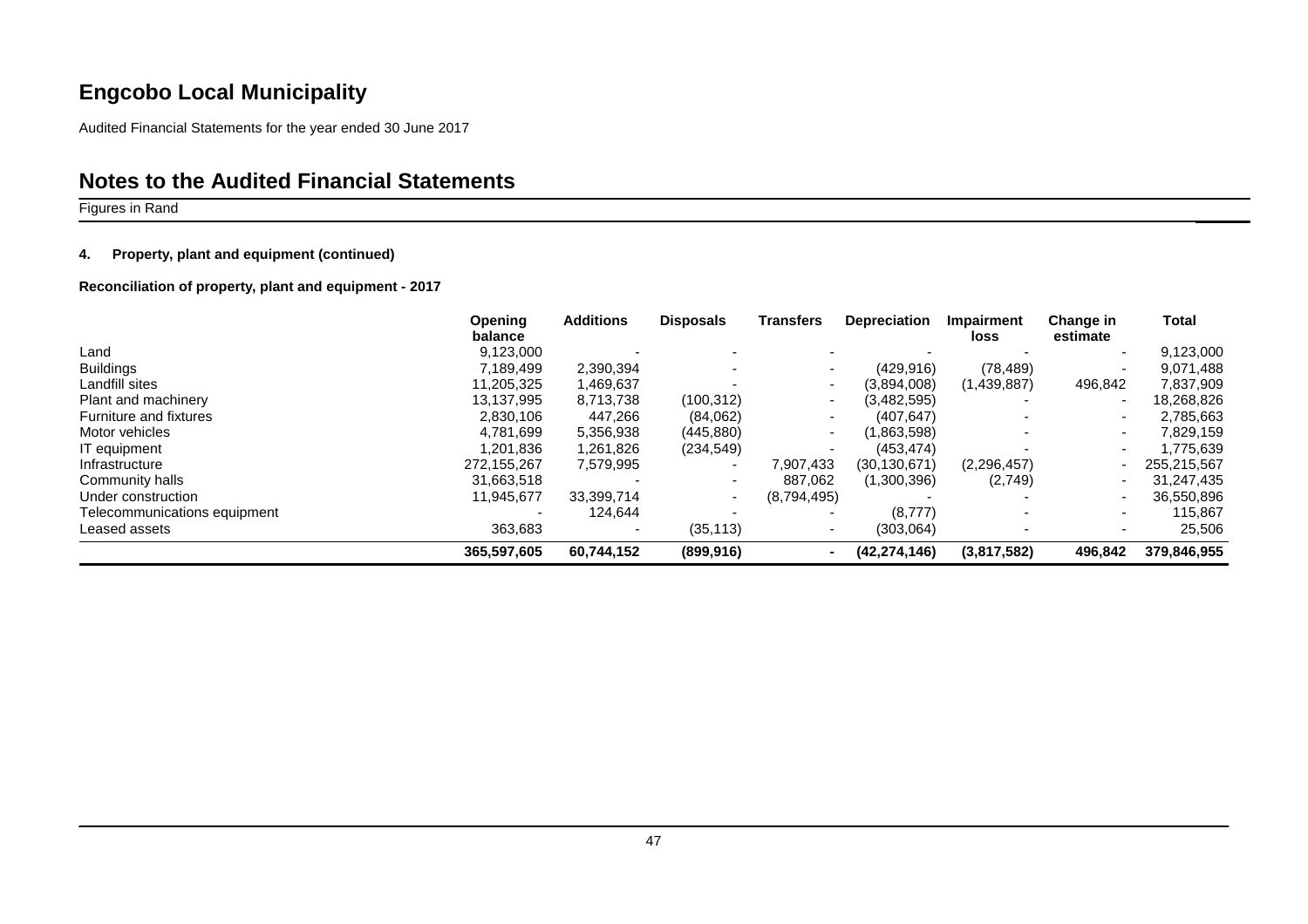Audited Financial Statements for the year ended 30 June 2017

### **Notes to the Audited Financial Statements**

Figures in Rand

#### **4. Property, plant and equipment (continued)**

**Reconciliation of property, plant and equipment - 2016**

|                        | <b>Opening</b><br>balance | <b>Additions</b> | <b>Adjustments</b>       | <b>Disposals</b>         | Transfers                | Change in<br>estimate    | <b>Depreciation</b> | <b>Total</b> |
|------------------------|---------------------------|------------------|--------------------------|--------------------------|--------------------------|--------------------------|---------------------|--------------|
| Land                   | 9,123,000                 |                  |                          |                          |                          |                          |                     | 9,123,000    |
| <b>Buildings</b>       | 3,477,458                 | 2,365,423        |                          | $\overline{\phantom{0}}$ | 1,484,431                | $\overline{\phantom{0}}$ | (137, 813)          | 7,189,499    |
| Landfill sites         | 8.191.349                 | 2.802.919        |                          |                          | ٠                        | 688,537                  | (477, 480)          | 11,205,325   |
| Plant and machinery    | 7,470,462                 | 8,541,962        | 18,731                   | (220, 276)               |                          | $\overline{\phantom{a}}$ | (2,672,884)         | 13,137,995   |
| Furniture and fixtures | 2,268,051                 | 1,132,641        | 82,725                   | (299, 989)               |                          | $\sim$                   | (353, 322)          | 2,830,106    |
| Motor vehicles         | 7.051.589                 | 290,490          | $\overline{\phantom{0}}$ | (784,894)                |                          |                          | (1,775,486)         | 4,781,699    |
| IT equipment           | 382.867.ا                 | 309.950          | 25,182                   | (53, 914)                |                          |                          | (462.249)           | 1,201,836    |
| Infrastructure         | 234.636.734               | 56,399,377       | $\overline{\phantom{0}}$ | (1, 118, 819)            | 9,793,342                |                          | (27, 555, 367)      | 272,155,267  |
| Community halls        | 31,565,632                | 825,144          |                          | (172, 620)               | 701.986                  |                          | (1,256,624)         | 31,663,518   |
| Under construction     | 4,335,928                 | 19,589,508       |                          |                          | (11, 979, 759)           |                          |                     | 11.945.677   |
| Leased assets          | 705.939                   | 14,307           |                          | (5,367)                  |                          | ۰                        | (351, 196)          | 363,683      |
|                        | 310,209,009               | 92,271,721       | 126,638                  | (2,655,879)              | $\overline{\phantom{0}}$ | 688,537                  | (35,042,421)        | 365,597,605  |

#### **Assets subject to finance lease (Net carrying amount)**

| ∟eased |        |         |
|--------|--------|---------|
| assets | 25.506 | 363.683 |

A register containing the information required by section 63 of the Municipal Finance Management Act is available for inspection at the registered office of the municipality.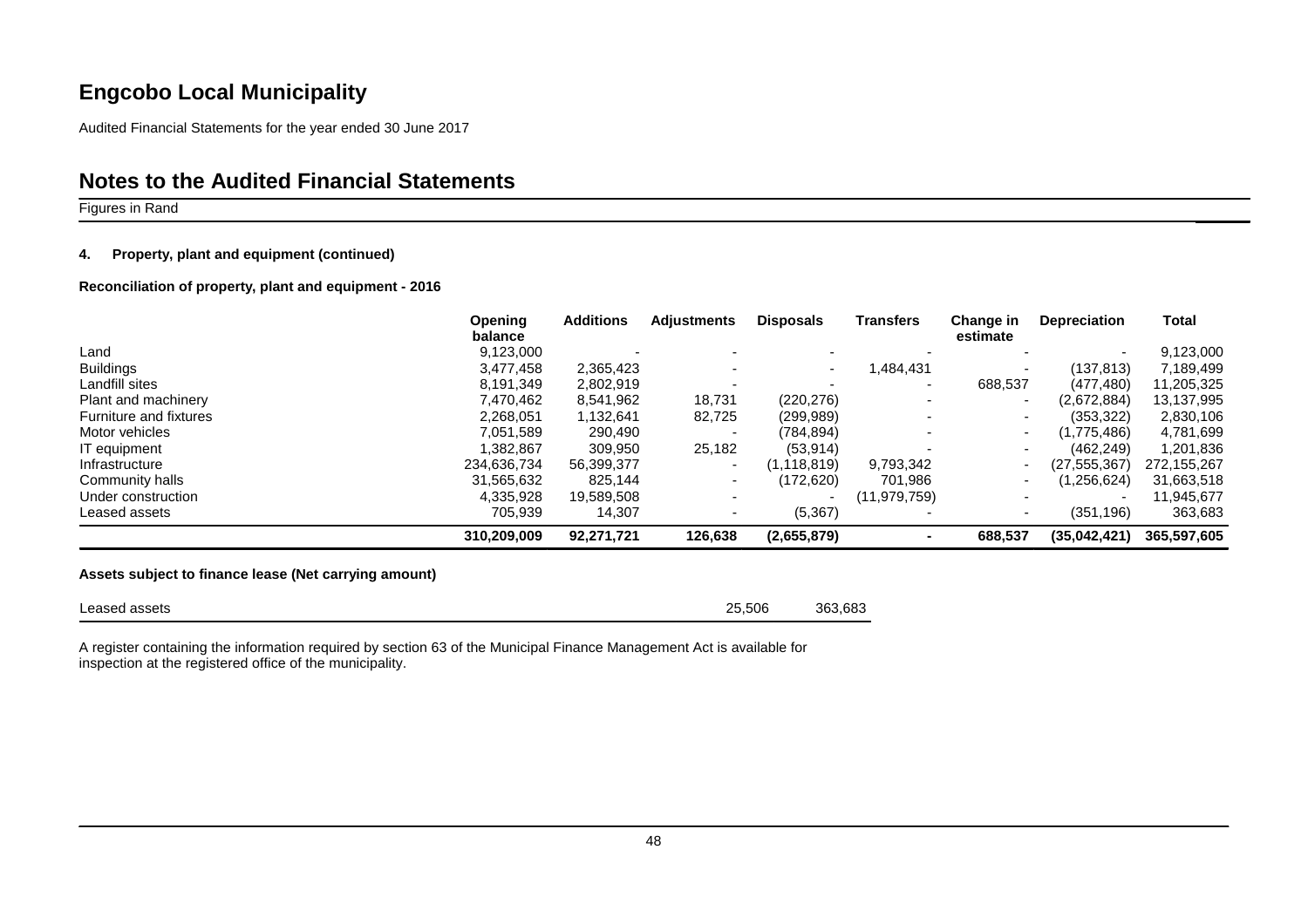Audited Financial Statements for the year ended 30 June 2017

### **Notes to the Audited Financial Statements**

| --                                |                 |   |  |
|-----------------------------------|-----------------|---|--|
| Fiaur<br>ır<br>ro c<br>m<br>nally | つへっ<br>້<br>. . | . |  |
|                                   |                 |   |  |

#### **5. Intangible assets**

|                   |                            | 2017                                                                                  |           |                            | 2016                                             |                                   |
|-------------------|----------------------------|---------------------------------------------------------------------------------------|-----------|----------------------------|--------------------------------------------------|-----------------------------------|
|                   | Cost /<br><b>Valuation</b> | <b>Accumulated Carrying value</b><br>amortisation<br>and<br>accumulated<br>impairment |           | Cost /<br><b>Valuation</b> | amortisation<br>and<br>accumulated<br>impairment | <b>Accumulated Carrying value</b> |
| Computer software | 1,651,255                  | (613, 437)                                                                            | 1.037.818 | 1,135,117                  | (591, 794)                                       | 543,323                           |

#### **Reconciliation of intangible assets - 2017**

|                   | Opening<br>balance | <b>Additions</b> | <b>Disposals</b> | Amortisation | Total     |
|-------------------|--------------------|------------------|------------------|--------------|-----------|
| Computer software | 543.323            | 849.968          | (96, 325)        | (259.148)    | 1.037.818 |
|                   |                    |                  |                  |              |           |

#### **Reconciliation of intangible assets - 2016**

|                   | Opening<br>balance | <b>Additions</b> | <b>Disposals</b> | Amortisation | Total   |
|-------------------|--------------------|------------------|------------------|--------------|---------|
| Computer software | 317.251            | 396.547          | (6.420)          | (164.055)    | 543.323 |

#### **6. Heritage assets**

|             |                            | 2017                        |                                   |                            | 2016                        |                                   |
|-------------|----------------------------|-----------------------------|-----------------------------------|----------------------------|-----------------------------|-----------------------------------|
|             | Cost /<br><b>Valuation</b> | impairment<br><b>losses</b> | <b>Accumulated Carrying value</b> | Cost /<br><b>Valuation</b> | impairment<br><b>losses</b> | <b>Accumulated Carrying value</b> |
| Heroes Park | 6,960,224                  |                             | 6.960.224                         | 6,960,224                  | -                           | 6.960.224                         |

#### **Reconciliation of heritage assets 2017**

| Heroes Park                            | Opening<br>balance<br>6,960,224 | Total<br>6,960,224 |
|----------------------------------------|---------------------------------|--------------------|
| Reconciliation of heritage assets 2016 |                                 |                    |
| <b>Heroes Park</b>                     | 6,960,224                       | 6,960,224          |

#### **Age and/or condition of heritage assets**

The following information relating to age and/or condition of heritage assets is provided for better appreciation: During the 2015/16 financial year, the Department of Arts and Culture together with the Department of Environmental Affairs donated the Heroes Park to the municipality of Engcobo in memory of veterans that sacrificed their lives for democracy of South Africa.

The balances reflected above represent the fair value of the assets at the date of acquisition.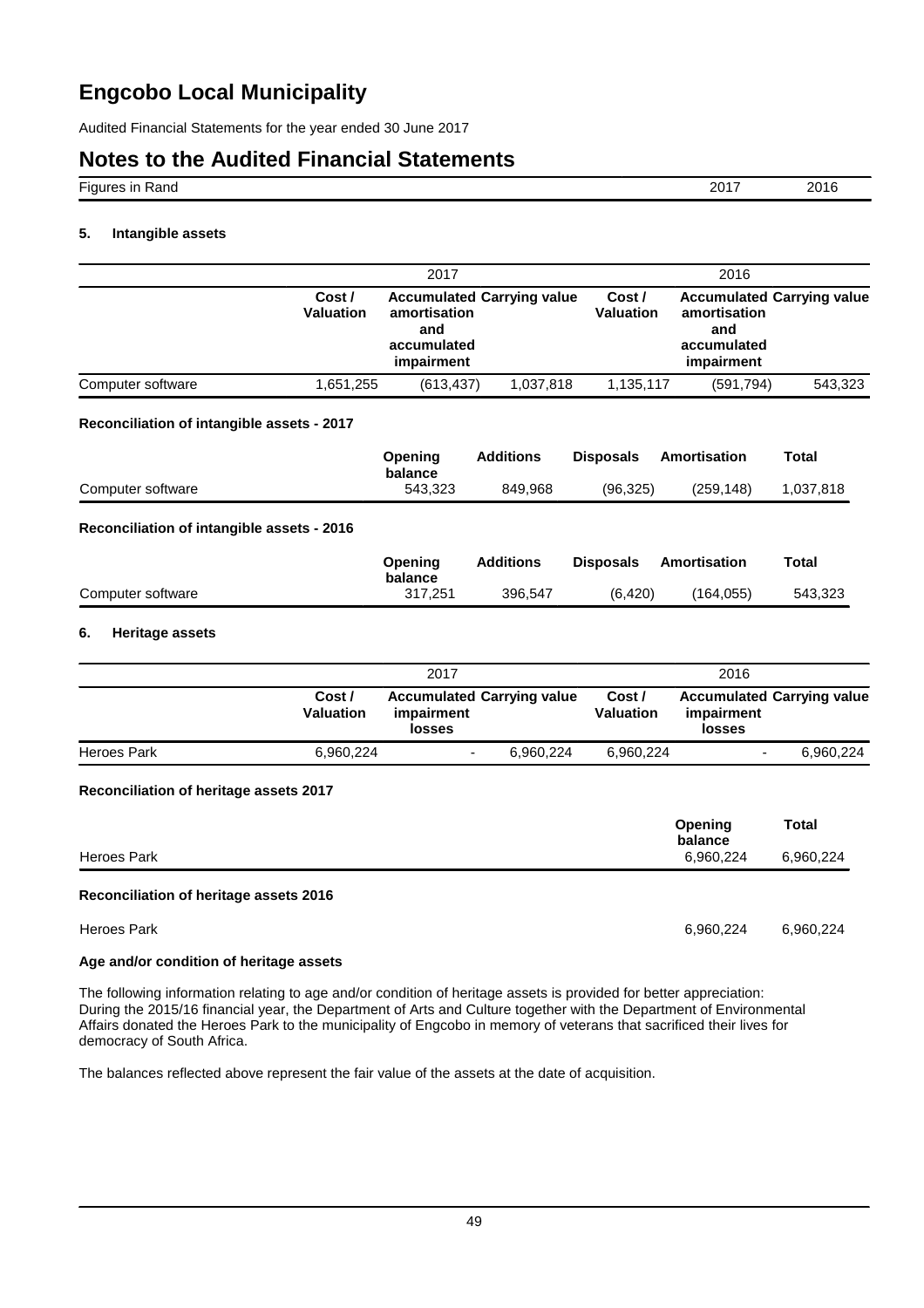Audited Financial Statements for the year ended 30 June 2017

### **Notes to the Audited Financial Statements**

|--|

### **7. Financial assets by category**

The accounting policies for financial instruments have been applied to the line items below:

#### **2017**

|                                            | <b>Amortised</b> | Total      |
|--------------------------------------------|------------------|------------|
|                                            | cost             |            |
| Receivables from exchange transactions     | 246.848          | 246,848    |
| Receivables from non-exchange transactions | 2,366,338        | 2.366.338  |
| Cash and cash equivalents                  | 6,271,537        | 6,271,537  |
| Short term deposits (call accounts)        | 81.126.881       | 81,126,881 |
| Vat receivables                            | 4.561.099        | 4.561.099  |
|                                            | 94,572,703       | 94,572,703 |

#### **2016**

|                                            | <b>Amortised</b><br>cost | Total      |
|--------------------------------------------|--------------------------|------------|
| Receivables from exchange transactions     | 207.417                  | 207.417    |
| Receivables from non-exchange transactions | 3,498,585                | 3.498.585  |
| Cash and cash equivalents                  | 1.079.889                | 1.079.889  |
| Short term deposits (call accounts)        | 78,242,913               | 78,242,913 |
| Vat receivables                            | 6.948.516                | 6.948.516  |
|                                            | 89,977,320               | 89,977,320 |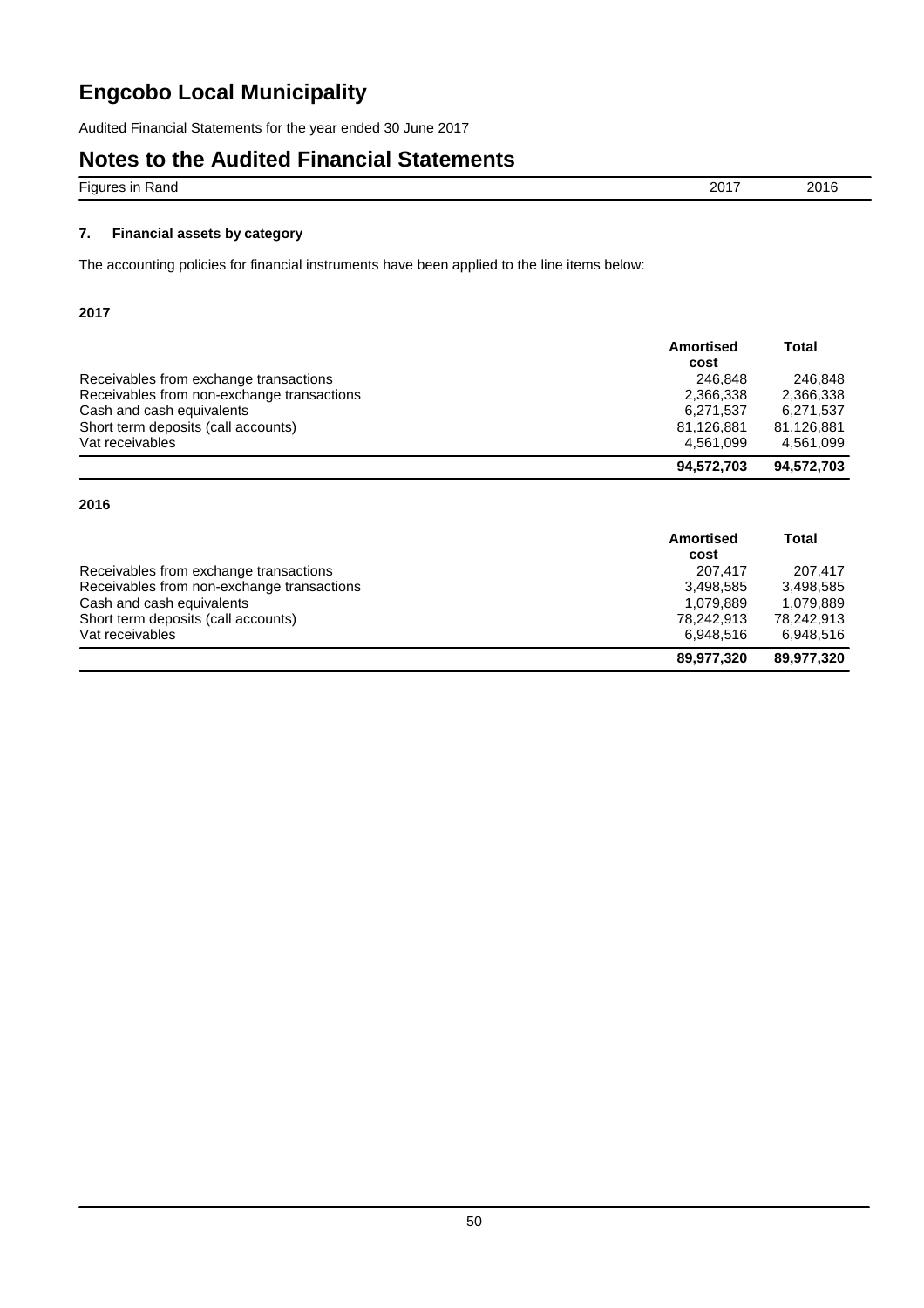Audited Financial Statements for the year ended 30 June 2017

### **Notes to the Audited Financial Statements**

| $\overline{\phantom{a}}$<br>Rand<br><b>Figures</b><br>ın | 2017         | 2016     |
|----------------------------------------------------------|--------------|----------|
|                                                          | $-0.1$<br>-- | $\sim$ . |

#### **8. Retirement benefit obligations**

#### **Defined contribution plan**

The following are defined contribution plans: SAMWU Provident Fund, Cape Joint Pension Fund, National Fund for Municipal Workers and Councillors' Pension Fund. These contributions have been expensed. These funds have been registered and governed under the Pension Fund Act, 1956 as amended.

There are 71 employees that belong to the SAMWU Provident Fund (2016: 75), 78 employees that belong to the Cape Joint Pension Fund (2016: 82), 21 employees that belong to the National Fund for Municipal Workers (2016: 4) and there are 40 councillors that belong to the Councillors' Pension Fund (2016: 2).

#### **Amounts contributed to the plans are as follows:**

#### **SAMWU Provident Fund**

|                                                                       | 184,053                 | 190,469                |
|-----------------------------------------------------------------------|-------------------------|------------------------|
| <b>Refuse</b><br>Gross balance<br>Less: Provision for bad debts       | 1,122,859<br>(938, 806) | 825,274<br>(634, 805)  |
| <b>Service debtors</b>                                                |                         |                        |
|                                                                       | 246,848                 | 207,417                |
| Service debtors<br>Creditors with debit balances                      | 188,496<br>58,352       | 193,836<br>13,581      |
| 9.<br>Receivables from exchange transactions                          |                         |                        |
|                                                                       | 502,590                 | 282,039                |
| <b>Cape Joint Retirement Fund</b><br>- employer<br>- employee         | 326,025<br>176,565      | 188,026<br>94,013      |
|                                                                       | 412,971                 | 174,829                |
| <b>National Fund of Municipal Workers</b><br>- employer<br>- employee | 412,971                 | 104,683<br>70,146      |
| <b>Councillors' Pension Fund</b><br>- employee                        | 1,401,416               | 258,460                |
|                                                                       | 3,022,540               | 3,268,053              |
| <b>Cape Joint Pension Fund</b><br>- employer<br>- employee            | 2,020,218<br>1,002,322  | 2,212,545<br>1,055,508 |
|                                                                       | 2,420,366               | 2,362,804              |
| - employer<br>- employee                                              | 1,613,979<br>806,387    | 1,575,203<br>787,601   |
|                                                                       |                         |                        |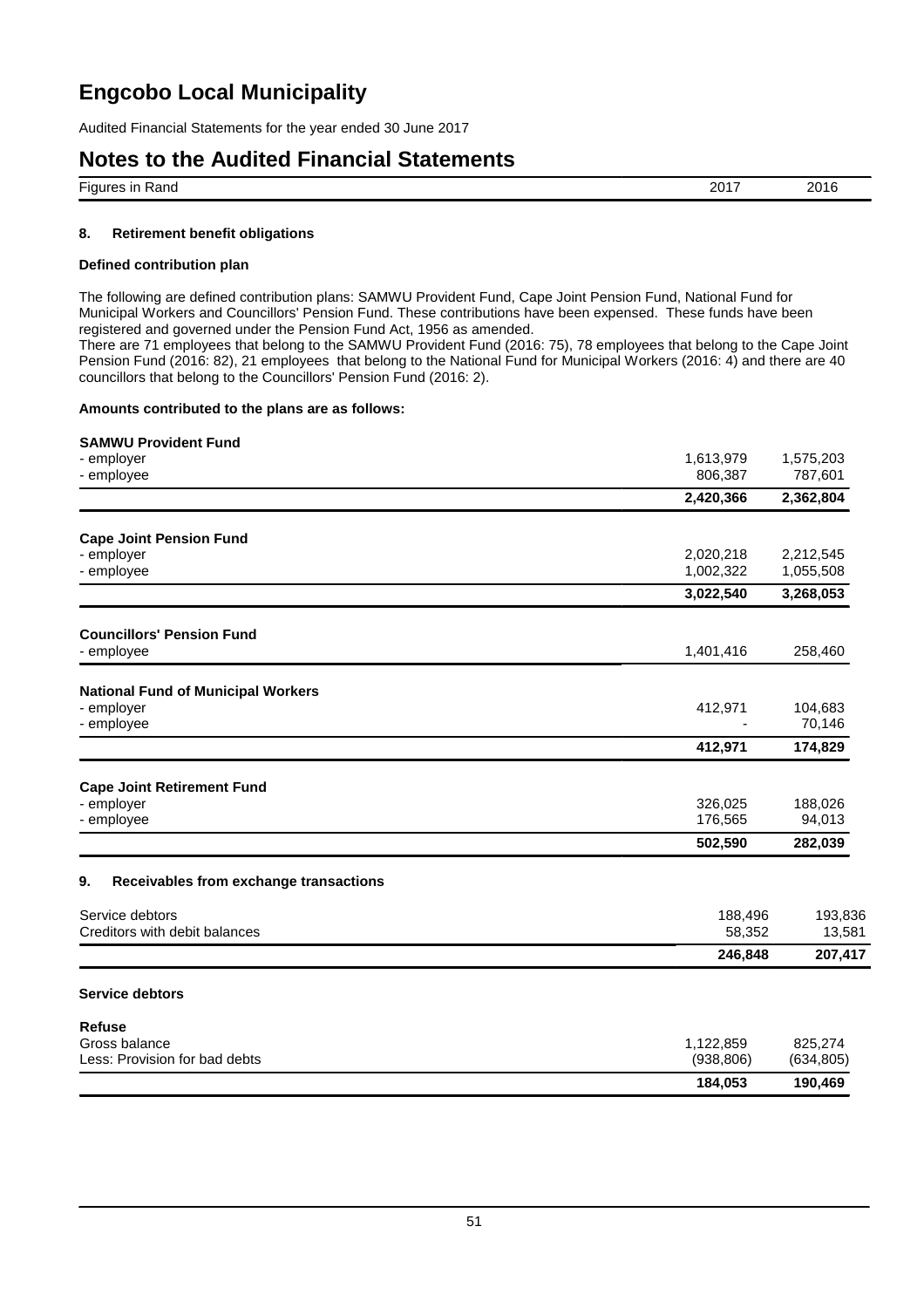Audited Financial Statements for the year ended 30 June 2017

### **Notes to the Audited Financial Statements**

| Figures in Rand                                          | 2017      | 2016      |
|----------------------------------------------------------|-----------|-----------|
| Receivables from exchange transactions (continued)<br>9. |           |           |
| <b>Refuse: Ageing</b>                                    |           |           |
| Current (0 - 30 days)                                    | 151,242   | 130,712   |
| 30 - 60 days                                             | 54,396    | 79,072    |
| 60 - 90 days                                             | 47,309    | 31,808    |
| $+90$ days                                               | 869,912   | 583,682   |
|                                                          | 1,122,859 | 825,274   |
| Leases                                                   |           |           |
| Gross balance                                            | 27,113    | 24,806    |
| Less: Provision for bad debts                            | (22, 669) | (21, 440) |
|                                                          | 4,444     | 3,366     |
| <b>Leases: Ageing</b>                                    |           |           |
| Current (0 - 30 days)                                    | 2,306     | 2,306     |
| 30 - 60 days                                             |           |           |
| $+90$ days                                               | 24,807    | 22,500    |
|                                                          | 27,113    | 24,806    |

#### **Credit quality of trade and other receivables**

The credit quality of trade and other receivables that are neither past nor due nor impaired can be assessed by reference to external credit ratings (if available) or to historical information about counterparty default rates:

#### **Trade receivables**

|                                            | 153.548 | 133.018 |
|--------------------------------------------|---------|---------|
| Other (C)                                  | 68.653  | 50.963  |
| Business (B)                               | 72.827  | 73,133  |
| Government (A)                             | 12.068  | 8.922   |
| Counterparties with external credit rating |         |         |

Group A – These debtors are of good credit quality and no default as expected.

Group B - These debtors are usually good payers but there is a possibility that the debtor may not be able to pay on time.

Group C – These debtors usually pay, but have previously paid later and therefore there is a possibility that these debtors will not be recoverable.

#### **Trade and other receivables past due but not impaired**

At 30 June 2017 R 168,990 (2016: R 149,120) were past due but not impaired.

The ageing of amounts past due but not impaired is as follows:

| 1 month past due                       | 27.631           | 43.629           |
|----------------------------------------|------------------|------------------|
| 2 months past due<br>3 months past due | 24.156<br>20,306 | 35.443<br>18,165 |
| > 3 months past due                    | 96.897           | 51.882           |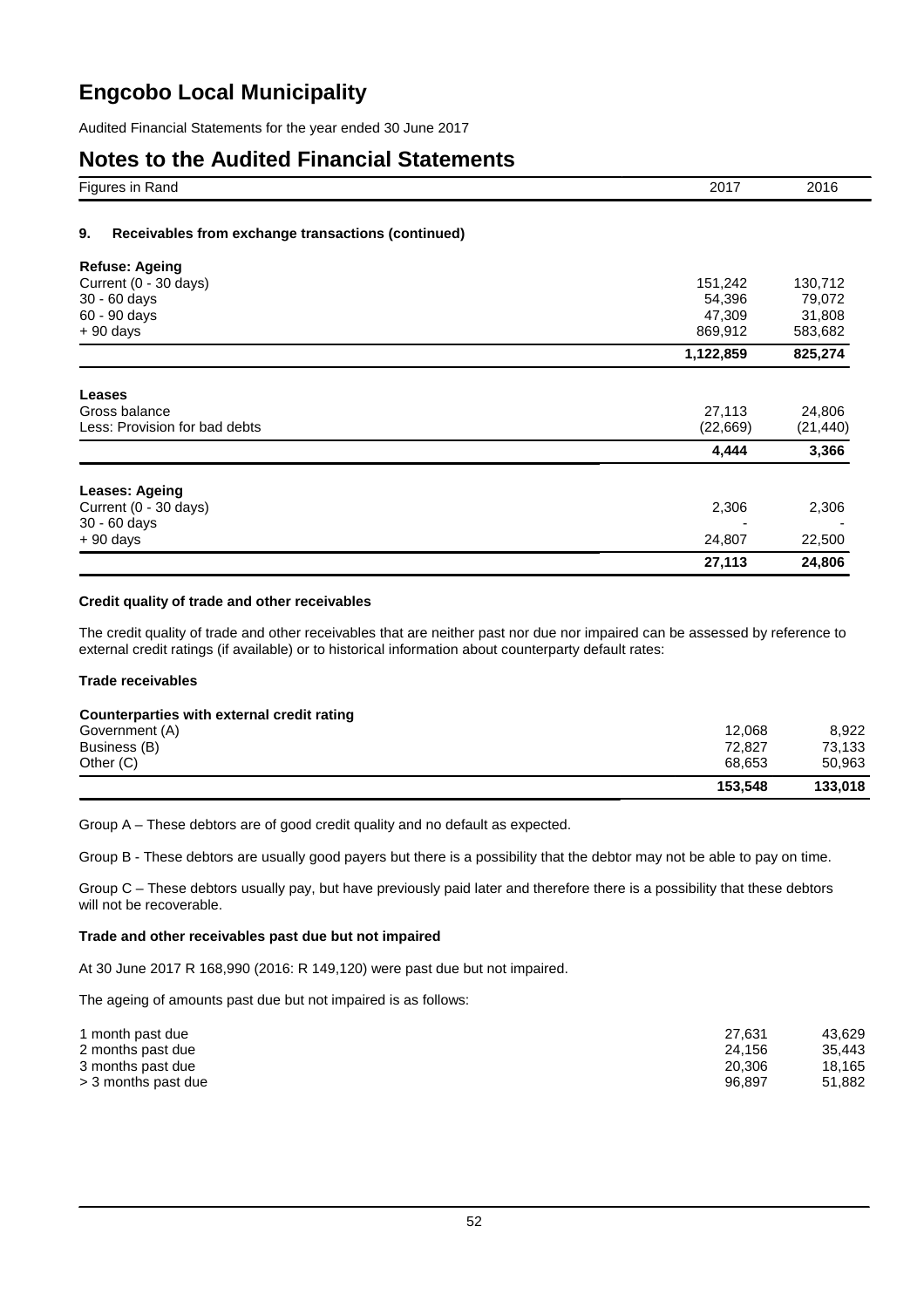Audited Financial Statements for the year ended 30 June 2017

### **Notes to the Audited Financial Statements**

| Figures in Rand                                                                             | 2017                                    | 2016                                    |
|---------------------------------------------------------------------------------------------|-----------------------------------------|-----------------------------------------|
| Receivables from exchange transactions (continued)<br>9.                                    |                                         |                                         |
| Reconciliation of doubtful debt provision                                                   |                                         |                                         |
| Opening balance<br>Provision for impairment<br>Amounts written off as uncollectible         | (656, 244)<br>(305, 231)                | (577, 052)<br>(79, 192)                 |
|                                                                                             | (961, 475)                              | (656, 244)                              |
| Receivables from non-exchange transactions<br>10.                                           |                                         |                                         |
| Rates<br>Sundry debtors<br>Less: Provision for doubtful debts                               | 3,655,687<br>4,634,871<br>(5,924,220)   | 3,915,587<br>2,943,671<br>(3,360,673)   |
|                                                                                             | 2,366,338                               | 3,498,585                               |
| <b>Rates: Ageing</b><br>Current (0 - 30 days)<br>30 - 60 days<br>60 - 90 days<br>$+90$ days | 70,240<br>29,404<br>37,235<br>3,518,808 | 66,142<br>50,510<br>21,912<br>3,777,023 |
|                                                                                             | 3,655,687                               | 3,915,587                               |

#### **Credit quality of receivables from non-exchange transactions**

The credit quality of other receivables from non-exchange transactions that are neither past nor due nor impaired can be assessed by reference to external credit ratings (if available) or to historical information about counterparty default rates:

#### **Receivables from non-exchange transactions**

#### **Counterparties without external credit rating**

| 70,240 | 66,142 |
|--------|--------|
| 64.700 | 36,395 |
| 4.498  | 29,437 |
| 1.042  | 310    |
|        |        |

#### **Receivables from non-exchange transactions past due but not impaired**

At 30 June 2017 R645,453, (2016: R 621,246) were past due but not impaired.

The ageing of amounts past due but not impaired is as follows:

| 1 month past due<br>2 months past due<br>3 months past due<br>> 3 months past due        | 3.727<br>641.726                        | 269.210<br>23,589<br>12.514<br>315,933 |
|------------------------------------------------------------------------------------------|-----------------------------------------|----------------------------------------|
| Reconciliation of provision for impairment of receivables from non-exchange transactions |                                         |                                        |
| Opening balance<br>Provision for impairment<br>Amounts written off as uncollectible      | (3,360,673)<br>(3,574,968)<br>1.011.421 | (2,871,434)<br>(489, 239)              |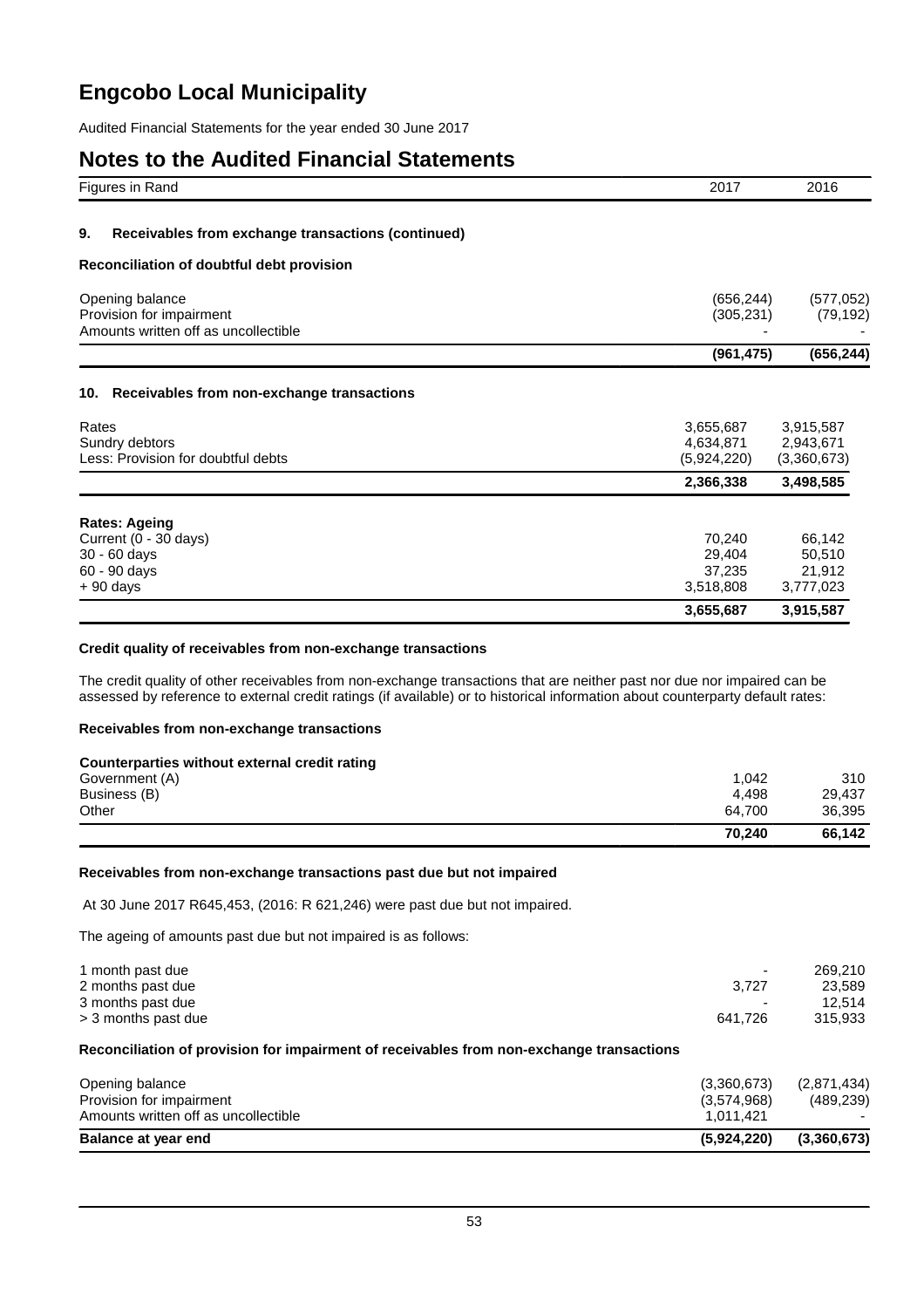Audited Financial Statements for the year ended 30 June 2017

### **Notes to the Audited Financial Statements**

| Figures in Rand                                              | 2017                             | 2016                    |
|--------------------------------------------------------------|----------------------------------|-------------------------|
| 11. VAT receivable                                           |                                  |                         |
| VAT receivable                                               | 4,561,099                        | 6,948,516               |
| The municipality is registered for VAT on the payment basis. |                                  |                         |
| 12. Cash and cash equivalents                                |                                  |                         |
| Cash and cash equivalents consist of:                        |                                  |                         |
| Cash on hand<br><b>Bank balances</b><br>Call accounts        | 1,138<br>6,270,398<br>81,126,881 | 1,079,889<br>78,242,913 |

**87,398,417 79,322,802**

#### **The municipality had the following bank accounts**

| <b>Account number / description</b>                                                                     |            | <b>Bank statement balances</b> | 30 June 2017 30 June 2016 30 June 2015 30 June 2017 30 June 2016 30 June 2015 |            | Cash book balances |            |
|---------------------------------------------------------------------------------------------------------|------------|--------------------------------|-------------------------------------------------------------------------------|------------|--------------------|------------|
| First National Bank - Public<br>Sector Cheque Acc (Account<br>number: 52171242061)                      | 6,302,003  | 1,138,366                      | 1,319,946                                                                     | 6,270,398  | 1,079,889          | 1,309,054  |
| Firts National Bank - Municipal<br>Infrastructure Grant (Account<br>number: 620950523)                  | 22,924,848 | 6,559,382                      | 3,856,439                                                                     | 22,924,849 | 6,559,382          | 3,856,439  |
| First National Bank - Municipal<br><b>Systems Improvement Grant</b><br>(Account number:<br>62095030426) | 13,774     | 13,301                         | 13,102                                                                        | 13,774     | 13,101             | 13,102     |
| Financial National Bank -<br>Finance Management Grant<br>(Account number:<br>62095026524)               | 1,160      | 17,218                         | 15,327                                                                        | 1,160      | 17,218             | 15,327     |
| First National Bank - Extended<br>Public Works Program (Account<br>number: 62095029148)                 |            | 8,121                          | 1,000                                                                         |            | 8,121              | 1,000      |
| First National Bank - ELM Main<br>Investment account number:<br>62024356570)                            | 56,637,905 | 30,102,166                     | 20,764,081                                                                    | 56,637,905 | 30,102,166         | 20,764,081 |
| First National Bank - Small<br>Town Revitalisation (Account<br>number: 61217013327)                     | 563,869    | 3,660,375                      | 2,553,076                                                                     | 563,869    | 3,660,375          | 2,553,076  |
| First National Bank - Equitable<br>Share (Account number:<br>62012728484)                               | 985,324    | 28,882,350                     | 15,424,286                                                                    | 985,324    | 28,882,350         | 15,424,286 |
| First National Bank -<br><b>Electrification Grant (Account</b><br>number 62027299967)                   |            | 9,000,000                      | 7,102,142                                                                     |            | 9,000,000          | 7,102,142  |
| <b>Total</b>                                                                                            | 87,428,883 | 79,381,279                     | 51,049,399                                                                    | 87,397,279 | 79,322,602         | 51,038,507 |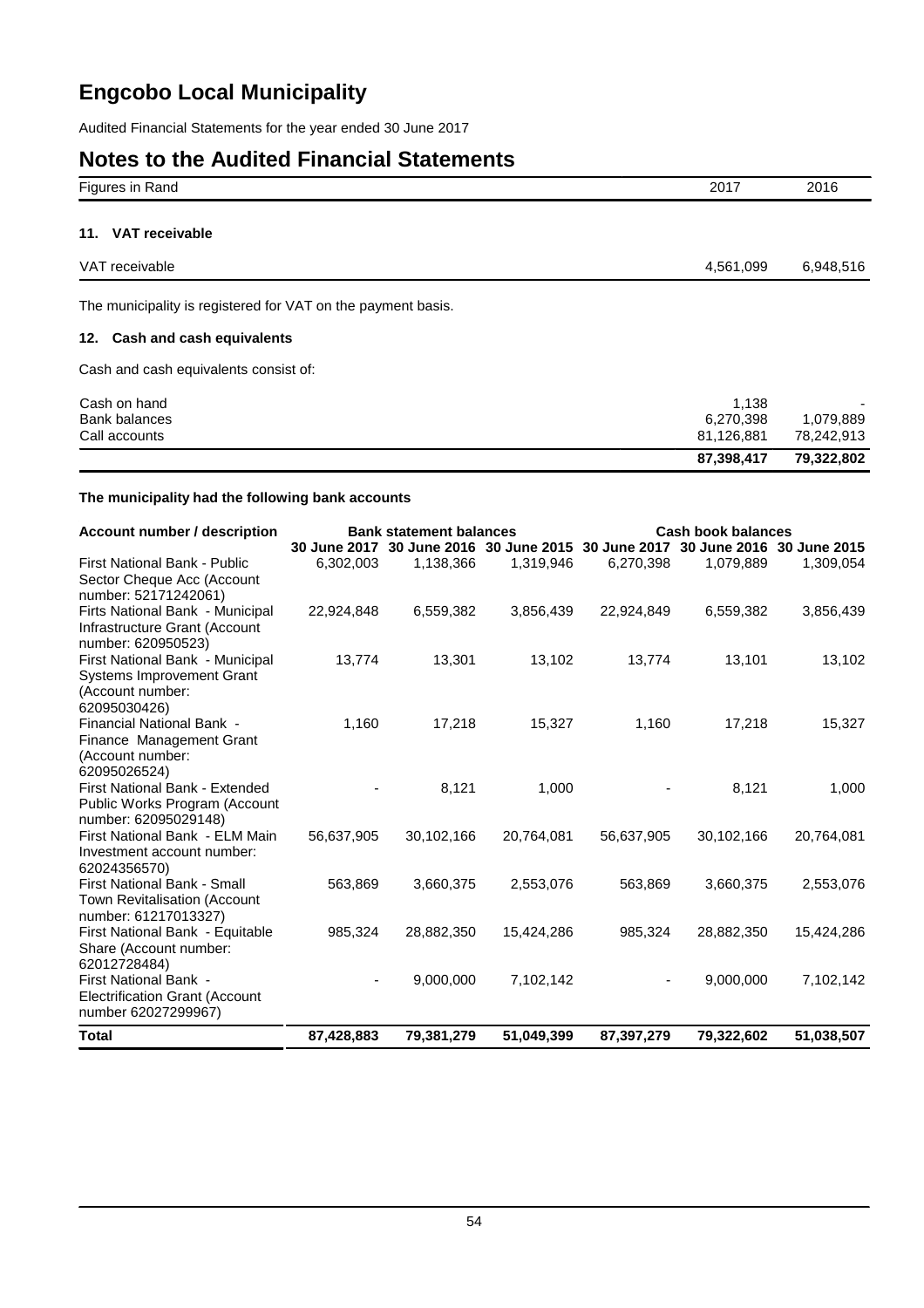Audited Financial Statements for the year ended 30 June 2017

### **Notes to the Audited Financial Statements**

| Figures in Rand                                                                                         | 2017            | 2016                 |
|---------------------------------------------------------------------------------------------------------|-----------------|----------------------|
| <b>Finance lease obligation</b><br>13.                                                                  |                 |                      |
| Minimum lease payments due<br>- within one year<br>- in second to fifth year inclusive                  | 35,658          | 452,539<br>35,657    |
| less: future finance charges                                                                            | 35,658<br>(440) | 488,196<br>(39, 337) |
| Present value of minimum lease payments                                                                 | 35,218          | 448,859              |
| Present value of minimum lease payments due<br>- within one year<br>- in second to fifth year inclusive | 35,218          | 413,643<br>35,216    |
|                                                                                                         | 35,218          | 448,859              |

It is municipality policy to lease certain equipment under finance leases. The municipality leases photo copiers from Konica Minolta. The lease term for Konica Minolta is for 3 years. Interest rates are fixed at the contract date. The fixed repayment rate for Konica Minolta is R 35,656.71 per month.

The municipality's obligations under finance leases are secured by the lessor's charge over the leased assets. Refer note 4.

#### **14. Unspent conditional grants and receipts**

#### **Unspent conditional grants from other spheres of government**

#### **Unspent conditional grants and receipts**

| Municipal Infrastructure Grant (MIG)         | 13,928,393     |              |
|----------------------------------------------|----------------|--------------|
| Charcoal and Small Town Revitalisation Grant |                | 2,608,161    |
| <b>Library Grant</b>                         | 546,107        | 673,782      |
|                                              | 14,474,500     | 3,281,943    |
| Movement during the year                     |                |              |
| Balance at the beginning of the year         | 3,281,943      | 2,194,407    |
| Additions during the year                    | 91,006,000     | 68,094,000   |
| Income recognition during the year           | (75, 813, 443) | (67,006,464) |
| Transferred back to Treasury                 | (4,000,000)    |              |
|                                              | 14,474,500     | 3,281,943    |
| Non-current liabilities                      |                |              |
| <b>Current liabilities</b>                   | 14,474,500     | 3,281,943    |
|                                              | 14,474,500     | 3,281,943    |

See note 22 for reconciliation of grants from National/Provincial Government.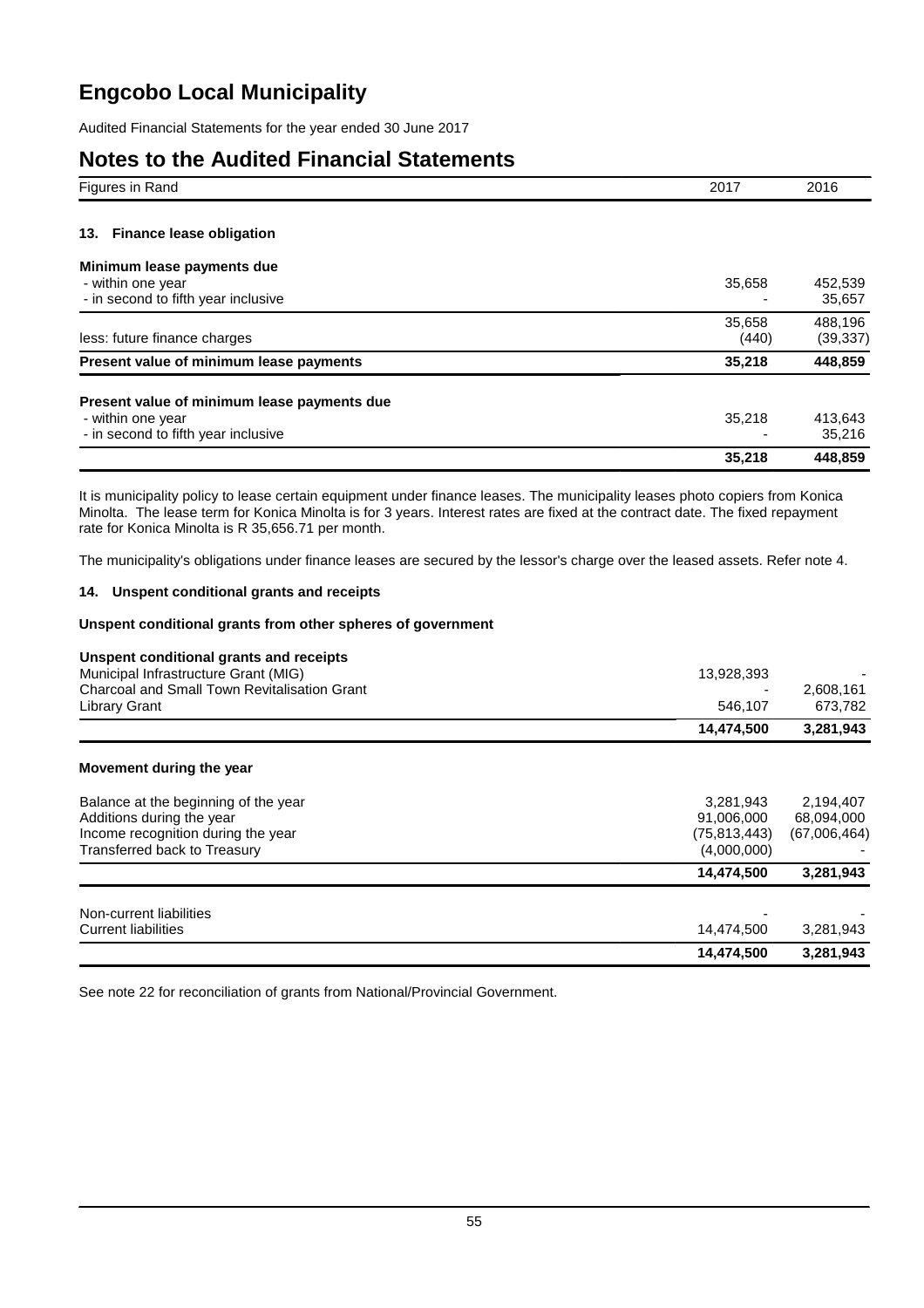Audited Financial Statements for the year ended 30 June 2017

### **Notes to the Audited Financial Statements**

Figures in Rand 2016 2016 2016 2017 2016

#### **14. Unspent conditional grants and receipts (continued)**

These amounts are invested in a ring-fenced investment until utilised.

Electrification grant - Used solely on the electrification of households within Engcobo jurisdiction.

EPWP - This should be used on the employment of Engcobo residents.

Small Town revatilisation - Funds should only be spent on revitilizing Engcobo.

Mgwali Projects - Funds to be spent on Mgwali projects alone.

Municipal Infrastructure Grant - Funds should only be spent on infrastructure roads.

Muncipal System Grant - Funds should be spent on systems improvement only by the municipality.

Financial Managemeny Grant - Funds should only be spent on improving the financial systems of the municipality.

Equitable share - Funds used to provide basic services and perform functions allocacted in terms of the section 227 of the constitution.

Library Grant - Funds used for educational materials that support efforts to imporove literacy and learning within Engcobo jurisdiction.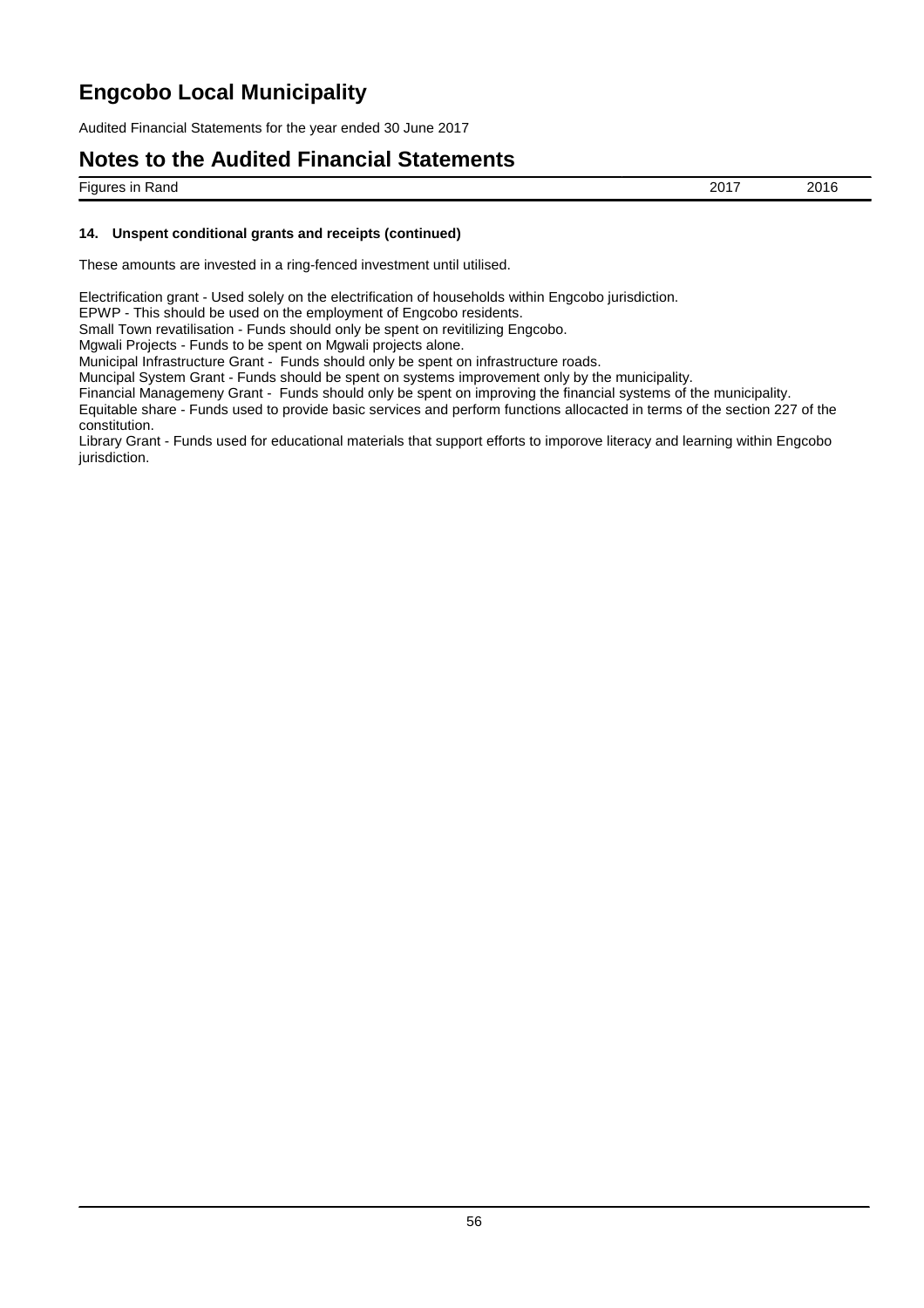Audited Financial Statements for the year ended 30 June 2017

### **Notes to the Audited Financial Statements**

Figures in Rand

#### **15. Provisions**

#### **Reconciliation of provisions - 2017**

|                                                        | Opening<br><b>Balance</b> | <b>Additions</b> | <b>Finance costs</b><br>for the year | <b>Utilised</b><br>during the<br>year | Change in<br>discount<br>factor | Total      |
|--------------------------------------------------------|---------------------------|------------------|--------------------------------------|---------------------------------------|---------------------------------|------------|
| Provision for performance bonuses                      | 966,712                   | 1,119,311        |                                      | (744,443)                             |                                 | 1,341,580  |
| Provision for long services bonuses                    | 105,797                   | 169,071          |                                      | (105, 797)                            |                                 | 169.071    |
| Current portion of landfill site restoration provision | 18.453.020                | 788.419          | 614.070                              |                                       | 496.842                         | 20,352,351 |
|                                                        | 19,525,529                | 2,076,801        | 614,070                              | (850, 240)                            | 496.842                         | 21,863,002 |

#### **Reconciliation of provisions - 2016**

|                                                                          | Opening<br><b>Balance</b> | <b>Additions</b>   | <b>Finance costs</b><br>for the year | <b>Utilised</b><br>during the  | Change in<br>estimate | Total              |
|--------------------------------------------------------------------------|---------------------------|--------------------|--------------------------------------|--------------------------------|-----------------------|--------------------|
| Provision for performance bonuses<br>Provision for long services bonuses | 801,492<br>51.861         | 933,192<br>105.797 | $\overline{\phantom{a}}$             | year<br>(767.972)<br>(51, 861) |                       | 966.712<br>105.797 |
| Current portion of landfill site restoration provision                   | 14.439.500                | 2,802,920          | 522,063                              |                                | 688.537               | 18,453,020         |
|                                                                          | 15.292.853                | 3,841,909          | 522,063                              | (819, 833)                     | 688,537               | 19.525.529         |

#### **Provision for long service bonus**

This provison relates to expected outflows of economic benefits associated with paying employees that have completed a cycle of 5 years in the employ of the municipality .

#### **Environmental rehabilitation provision**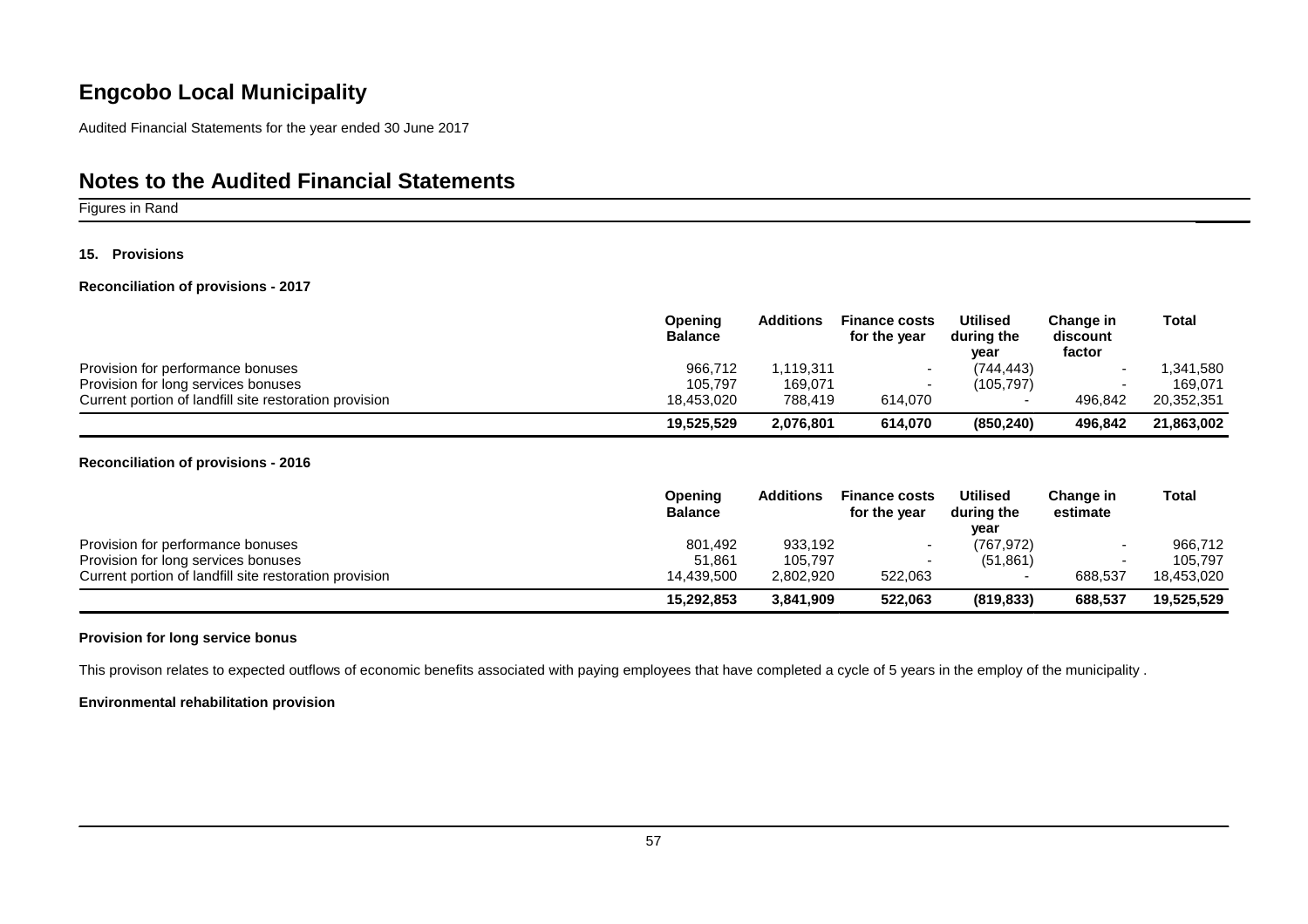Audited Financial Statements for the year ended 30 June 2017

### **Notes to the Audited Financial Statements**

| - -<br>'-iaure_<br>Rand<br>ın | . .<br>ാ∩.<br>$-0$<br>. | זכ<br>.<br><u>Lv</u><br>____ |
|-------------------------------|-------------------------|------------------------------|

#### **15. Provisions (continued)**

The Landfill Rehabilitation Provision consists of once-off costs to be incurred for rehabilitation of the current operational sites. The current non-recurring costs amounted to R 13,618,723 (2016: R 12,837,534). Rehabilitation costs also include annual monitoring costs. Thes costs were determined at an inflation rate of 5.1% per annum and were discounted to its present value, applying a rate of 10.25% per annum. The useful life of the landfill site was assessed to be 30 years from the date of establishment. Monitoring costs was estimated for the remaining 15 years to closure as well as 30 years subsequent to closure.

#### **16. Payables from exchange transactions**

| 5.600.679 | 4.841.074  |
|-----------|------------|
| 357.189   | 358.851    |
| 8.109.033 | 14.745.524 |
|           |            |

#### **17. Financial liabilities by category**

The accounting policies for financial instruments have been applied to the line items below:

#### **2017**

|                                     | <b>Financial</b><br>liabilities at<br>amortised<br>cost | Total      |
|-------------------------------------|---------------------------------------------------------|------------|
| Payables from exchange transactions | 14,066,901                                              | 14,066,901 |

#### **2016**

| Payables from exchange transactions                   | <b>Financial</b><br>liabilities at<br>amortised<br>cost<br>19,945,447 | Total<br>19,945,447 |
|-------------------------------------------------------|-----------------------------------------------------------------------|---------------------|
| <b>Revenue</b><br>18.                                 |                                                                       |                     |
|                                                       |                                                                       |                     |
| Service charges<br>Rental of facilities and equipment | 905,729<br>283,559                                                    | 838,985<br>209,177  |
| Interest earned on outstanding debtors                | 428,807                                                               | 342,060             |
| Licences and permits                                  | 3,026,613                                                             | 4,039,874           |
| Other income                                          | 1,646,088                                                             | 1,018,758           |
| Donations received                                    | 1,364,564                                                             | 45,807,139          |
| Interest received - investment                        | 5,930,460                                                             | 5,047,332           |
| Property rates                                        | 3,719,860                                                             | 3,495,798           |
| Government grants & subsidies                         | 206,695,443                                                           | 201,850,465         |
| <b>Fines</b>                                          | 1,295,800                                                             | 16,600              |
|                                                       | 225,296,923                                                           | 262,666,188         |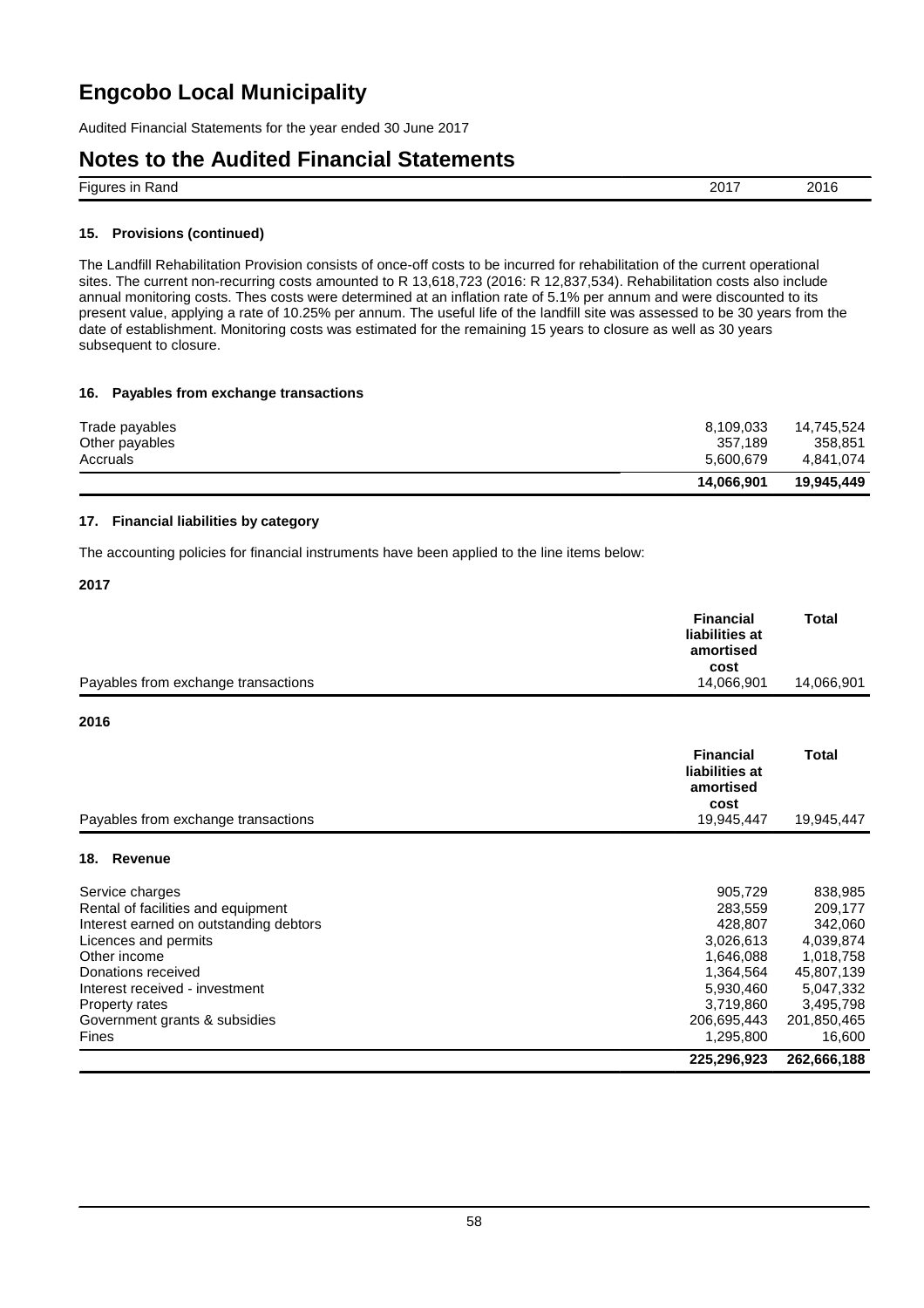Audited Financial Statements for the year ended 30 June 2017

### **Notes to the Audited Financial Statements**

| Figures in Rand                                                              | 2017               | 2016               |
|------------------------------------------------------------------------------|--------------------|--------------------|
| 18. Revenue (continued)                                                      |                    |                    |
| The amount included in revenue arising from exchanges of goods or services   |                    |                    |
| are as follows:                                                              |                    |                    |
| Service charges                                                              | 905,729<br>283,559 | 838,985<br>209,177 |
| Rental of facilities and equipment<br>Interest earned on outstanding debtors | 428,807            | 342,060            |
| Licences and permits                                                         | 3,026,613          | 4,039,874          |
| Other income                                                                 | 1,646,088          | 1,018,758          |
| Interest received - investment                                               | 5,930,460          | 5,047,332          |
|                                                                              | 12,221,256         | 11,496,186         |
|                                                                              |                    |                    |
| The amount included in revenue arising from non-exchange transactions is as  |                    |                    |
| follows:                                                                     |                    |                    |
| <b>Taxation revenue</b>                                                      | 3,719,860          | 3,495,798          |
| Property rates<br>Donations received                                         | 2,120,158          | 45,807,139         |
| <b>Transfer revenue</b>                                                      |                    |                    |
| Government grant & subsidies                                                 | 206,695,443        | 201,850,465        |
| Fines                                                                        | 1,295,800          | 16,600             |
|                                                                              | 213,831,261        | 251,170,002        |
|                                                                              |                    |                    |
| 19. Property rates                                                           |                    |                    |
| <b>Rates received</b>                                                        |                    |                    |
| Property rates                                                               | 3,719,860          | 3,495,798          |
| <b>Valuations</b>                                                            |                    |                    |
| Residential                                                                  | 94,135,000         | 91,084,000         |
| Commercial                                                                   | 140,061,000        | 153,569,000        |
| <b>State</b>                                                                 | 50,465,000         | 34,067,000         |
| Municipal                                                                    | 20,709,900         | 23,840,900         |

Valuations on land and buildings are performed every four years. The last general valuation came into effect on 1 July 2014. Interim valuations are processed on an annual basis to take into account changes in individual property values due to alterations and subdivisions.

General rates of R0.0149 for residential and public service infrastucture properties, R0.0173 for business, agriculture and government properties, R0.0165 for mixed business properties and R0.0180 for vacant land (2016: R0,0149, R0,0162, R0,0155, R0,0162, R0.0169) is applied to property valuations to determine assessment rates. Rebates of R15,000 and 20% (2016: R15,000 and 20%) are granted to residential and state property owners respectively.

Rates are levied on an annual basis with the final date for payment being 30 June 2017 (30 June 2016).

#### **20. Donations received**

During the 2016/2017 financial year, the municipality received donations of furniture and fittings and motor vehicles. Department of Sport and Recreation Arts and Culture donated furniture and fittings worth R 84,354.30 and Chris Hani District Municipality donated motor vehicles worth R 1,280,209,89.

Donations received 1,364,564 45,807,139

**305,370,900 302,560,900**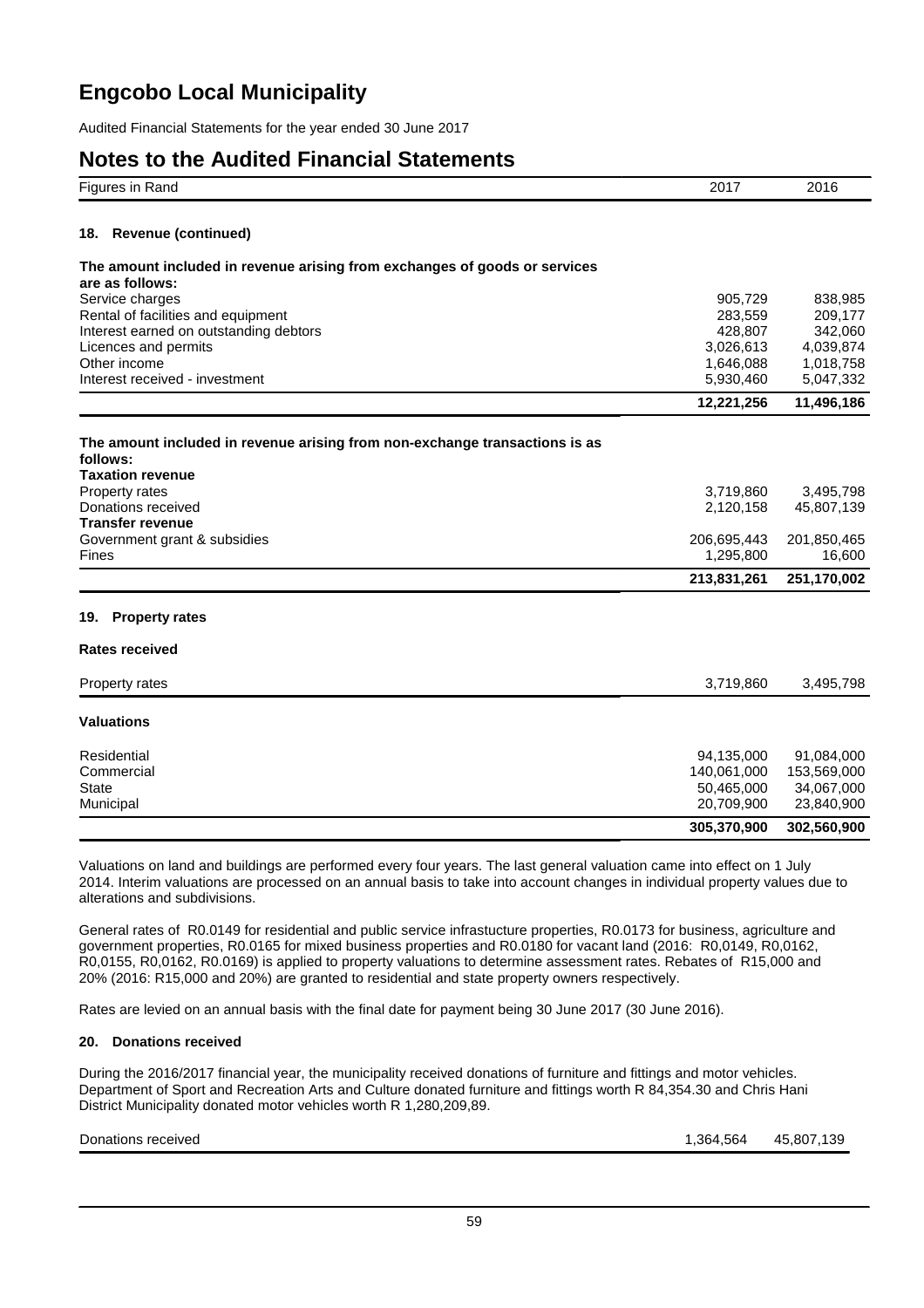Audited Financial Statements for the year ended 30 June 2017

### **Notes to the Audited Financial Statements**

| Figures in Rand     | 2017    | 2016    |
|---------------------|---------|---------|
| 21. Service charges |         |         |
| Refuse removal      | 905,729 | 838,985 |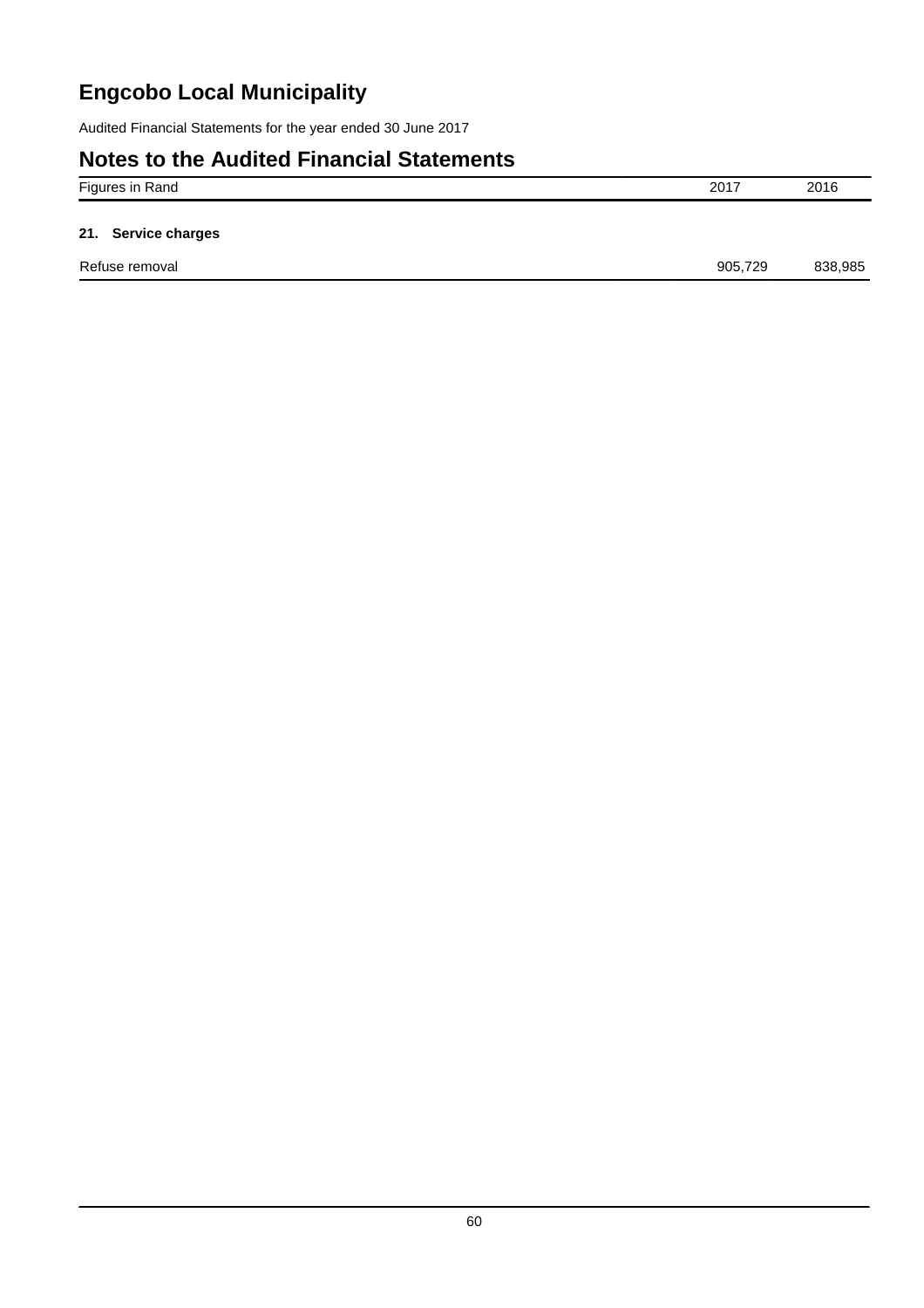Audited Financial Statements for the year ended 30 June 2017

### **Notes to the Audited Financial Statements**

| $  -$<br>F(n)<br>₹dilü | $201$ <sup>-</sup><br>∠∪<br>. .<br>__ | 0016<br>--<br>$\sim$ $\sim$ |
|------------------------|---------------------------------------|-----------------------------|
|                        |                                       |                             |

#### **22. Government grants and subsidies**

| 457.724                                                                                   |
|-------------------------------------------------------------------------------------------|
| 719.601                                                                                   |
| 930,000                                                                                   |
| 1,672,000                                                                                 |
| 4.323.140                                                                                 |
| 1,600,000                                                                                 |
| 37,304,000                                                                                |
| 20,000,000                                                                                |
| 134,844,000                                                                               |
| 130,882,000<br>30,000,000<br>32,502,607<br>1,625,000<br>8.908.161<br>2,000,000<br>777.675 |

#### **Equitable Share**

In terms of the Constitution, this grant is used to subsidise the provision of basic services to indigent community members.

#### **Electrification Grant**

| Current-year receipts<br>Conditions met - transferred to revenue                                                       | 30,000,000<br>(30,000,000)                  | 20,000,000<br>(20,000,000)          |
|------------------------------------------------------------------------------------------------------------------------|---------------------------------------------|-------------------------------------|
|                                                                                                                        |                                             |                                     |
| <b>Municipal Infrastructure Grant</b>                                                                                  |                                             |                                     |
| Current-year receipts<br>Conditions met - transferred to revenue<br>Other - Transferred back to to Provincial Treasury | 50,431,000<br>(32, 502, 607)<br>(4,000,000) | 37,304,000<br>(37, 304, 000)        |
|                                                                                                                        | 13,928,393                                  |                                     |
| Conditions still to be met - remain liabilities (see note 14).                                                         |                                             |                                     |
| <b>Finance Management Grant</b>                                                                                        |                                             |                                     |
| Current-year receipts<br>Conditions met - transferred to revenue                                                       | 1,625,000<br>(1,625,000)                    | 1,600,000<br>(1,600,000)            |
| <b>Small Town Revitalisation &amp; Charcoal Project</b>                                                                |                                             |                                     |
| Balance unspent at beginning of year<br>Current-year receipts<br>Conditions met - transferred to revenue               | 2,608,161<br>6,300,000<br>(8,908,161)       | 931,301<br>6,000,000<br>(4,323,140) |
|                                                                                                                        |                                             | 2,608,161                           |
| Conditions still to be met - remain liabilities (see note 14).                                                         |                                             |                                     |
| <b>EPWP Grant</b>                                                                                                      |                                             |                                     |
| Current-year receipts<br>Conditions met - transferred to revenue                                                       | 2,000,000<br>(2,000,000)                    | 1,672,000<br>(1,672,000)            |
|                                                                                                                        |                                             |                                     |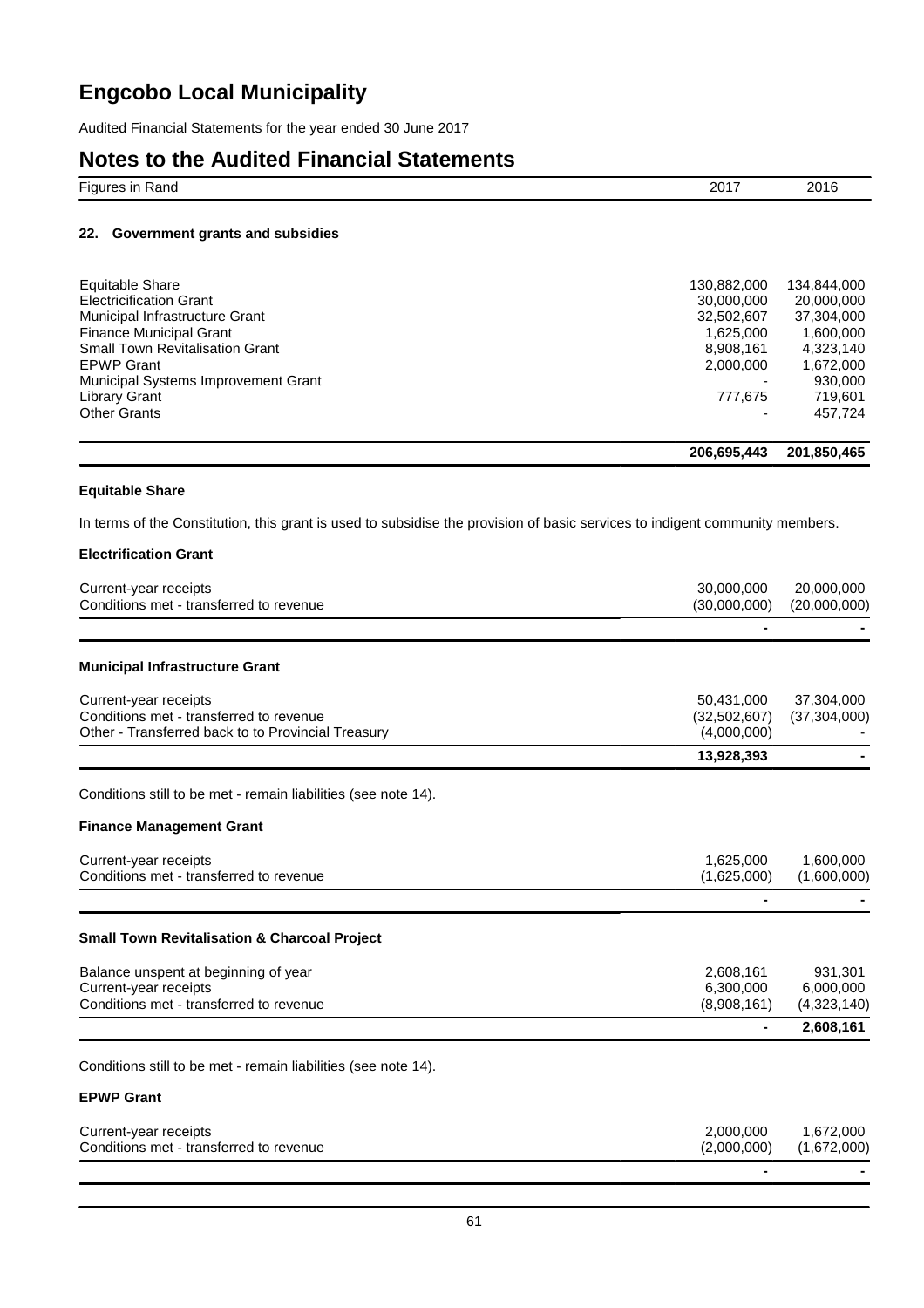Audited Financial Statements for the year ended 30 June 2017

### **Notes to the Audited Financial Statements**

| Figures in Rand                                                                                          | 2017                             | 2016                             |
|----------------------------------------------------------------------------------------------------------|----------------------------------|----------------------------------|
| Government grants and subsidies (continued)<br>22.                                                       |                                  |                                  |
| <b>Municipal Systems Improvement Grant</b>                                                               |                                  |                                  |
| Current-year receipts<br>Conditions met - transferred to revenue                                         |                                  | 930,000<br>(930,000)             |
| <b>Libary Grant</b>                                                                                      |                                  |                                  |
| Balance unspent at beginning of year<br>Current-year receipts<br>Conditions met - transferred to revenue | 673,782<br>650,000<br>(777, 675) | 805,383<br>588,000<br>(719, 601) |
|                                                                                                          | 546,107                          | 673,782                          |
| Conditions still to be met - remain liabilities (see note 14).                                           |                                  |                                  |
| <b>Other grants</b>                                                                                      |                                  |                                  |
| Balance unspent at beginning of year<br>Conditions met - transferred to revenue                          |                                  | 69,536<br>(69, 536)              |
|                                                                                                          |                                  |                                  |

#### **Changes in level of government grants**

Based on the allocations set out in the Division of Revenue Act, (Act 6 of 2016), no significant changes in the level of government grant funding are expected over the forthcoming 3 financial years.

#### **23. Other income**

| 47,729<br>69,291<br>63,020<br>4,035<br>2,544 |
|----------------------------------------------|
|                                              |
|                                              |
|                                              |
|                                              |
|                                              |
|                                              |
| 189                                          |
| 172                                          |
| 400                                          |
|                                              |
| 19,010                                       |
| 611,300                                      |
| 34,291                                       |
|                                              |
|                                              |
| 2,804                                        |
| 119,732                                      |
| 44,241                                       |
|                                              |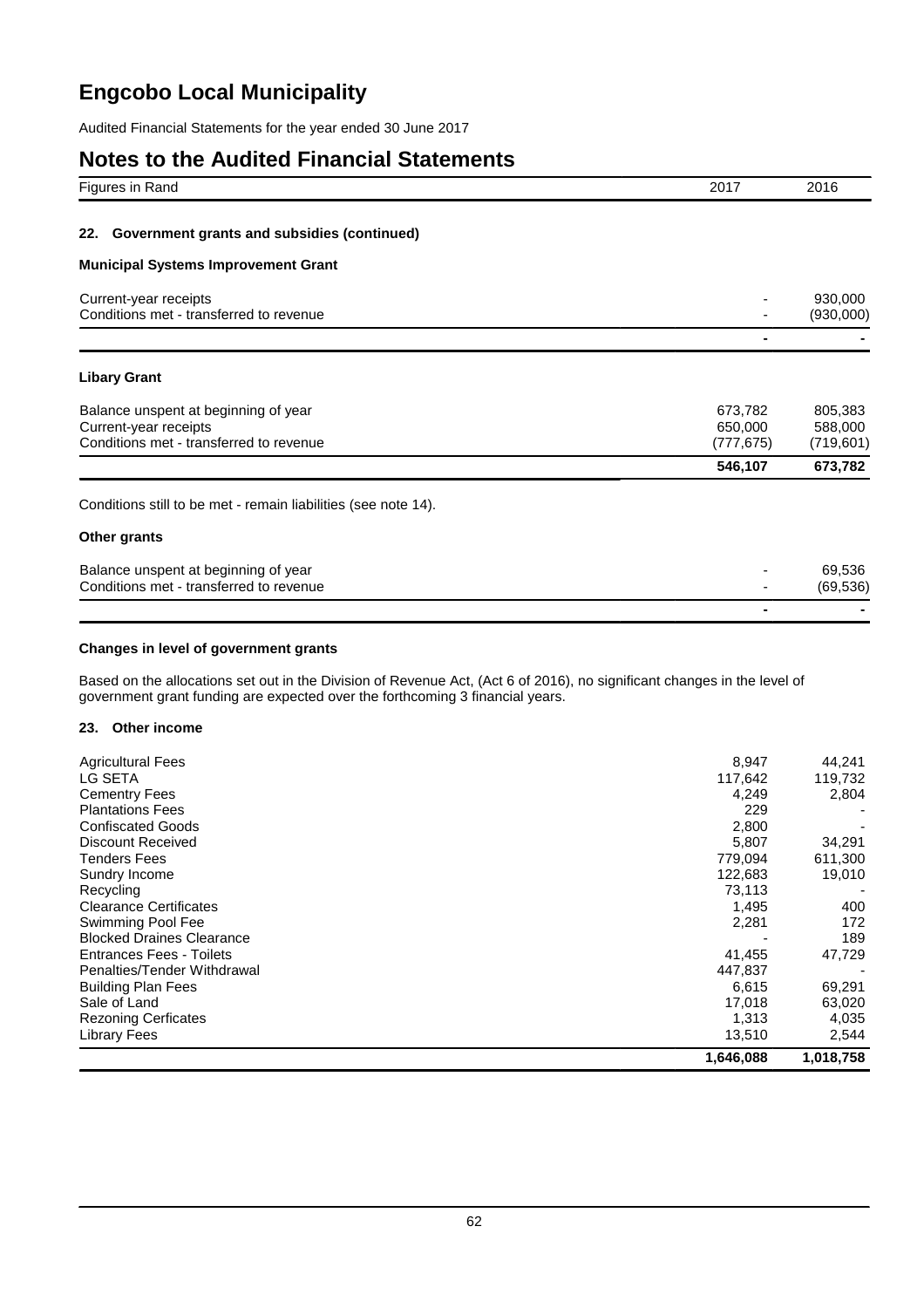Audited Financial Statements for the year ended 30 June 2017

## **Notes to the Audited Financial Statements**

| $- \cdot$<br>Figure<br>$\overline{\phantom{a}}$<br>≺ano<br>- 11 1<br>ື<br>. . | 2017<br>$-0$ | 2016<br>___ |
|-------------------------------------------------------------------------------|--------------|-------------|

#### **24. General expenses**

| Advertising<br>Membership fees                     | 2,343,860<br>130,066 | 1,899,520<br>759,973 |
|----------------------------------------------------|----------------------|----------------------|
| Auditors remuneration                              | 3,059,309            | 3,588,137            |
| Bank charges                                       | 242,061              | 117,791              |
| Cleaning                                           | 531,717              | 247,270              |
| Legal expenses                                     | 981,976              | 652,450              |
| Consulting fees                                    | 1,560                |                      |
| Stock and material                                 | 150,637              | 145,429              |
| Project management unit                            | 19,500               | 40,835               |
| Entertainment                                      | 213,808              | 123,756              |
| Systems Improvement                                |                      | 532,503              |
| Insurance                                          | 1,249,840            | 502,338              |
| Conferences and delegations                        | 200,822              | 106,322              |
| Employee health & wellness                         | 243,097              | 201,508              |
| Development of policies and by - laws              | 359,226              |                      |
| Fuel & Oil                                         | 4,634,345            | 3,065,367            |
| Charcoal projects                                  | 22,092               |                      |
| Postage                                            | 9,358                | 10,798               |
| <b>Printing &amp; Stationery</b>                   | 703,253              | 496,875              |
| Uniforms and overalls                              | 58,120               | 1,582,732            |
| Performance management systems                     | 255,291              | 479,665              |
| Security costs                                     | 2,564,654            | 1,995,408            |
| Telephone & communications                         | 2,998,365            | 2,283,684            |
| Training                                           | 411,388              | 639,975              |
| Travel, subsistence & accommodation                | 6,263,605            | 6,247,811            |
| Refuse bags and bins                               | 274,584              | 234,200              |
| Skills development & capacity building             | 2,597,190            | 1,571,269            |
| <b>Electricity purchases</b><br>HIV/AIDS Programme | 1,134,438<br>424,330 | 1,470,512<br>402,236 |
| Electrification expenses - DME                     | 27,700,211           | 18,015,875           |
| Disaster support                                   | 301,505              | 407,114              |
| Public participation                               | 1,115,437            | 1,108,049            |
| Intergrated development plan                       | 344,984              | 273,869              |
| <b>Indigent Subsidy</b>                            | 3,457,965            | 2,822,112            |
| Professional fees                                  | 5,218,316            | 5,641,722            |
| Mgwali Projects                                    |                      | 319,192              |
| Ward committee programmes                          | 2,664,700            | 3,407,600            |
| Fin management & mfma implementation system        | 3,070                |                      |
| Other expenses                                     | 7,854,378            | 4,638,456            |
|                                                    | 80,981,407           | 66,157,795           |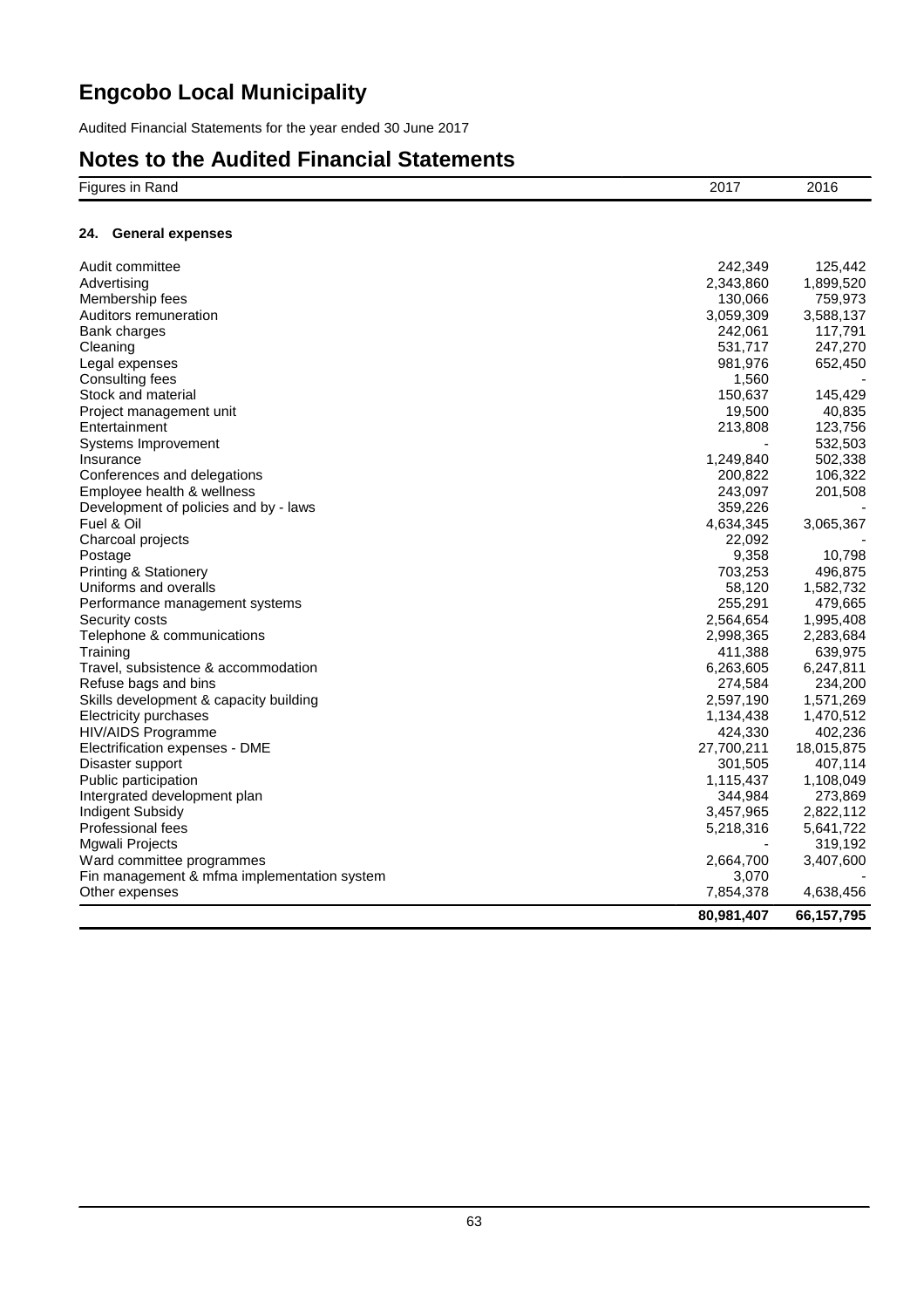Audited Financial Statements for the year ended 30 June 2017

### **Notes to the Audited Financial Statements**

| Figures in Rand |                       | 2017 | 2016 |
|-----------------|-----------------------|------|------|
|                 |                       |      |      |
|                 | 25. Operating surplus |      |      |

Operating surplus for the year is stated after accounting for the following:

#### **Operating lease charges**

| Equipment<br>Hiring costs<br>$\bullet$        | 982.727    | 634.395     |
|-----------------------------------------------|------------|-------------|
| Loss on sale of property, plant and equipment | (206, 057) | (1,498,138) |
| Impairment on property, plant and equipment   | 3,817,582  |             |
| Amortisation on intangible assets             | 259.149    | 164.055     |
| Depreciation on property, plant and equipment | 42.299.637 | 35,603,138  |
| Employee costs                                | 74.596.360 | 66,237,515  |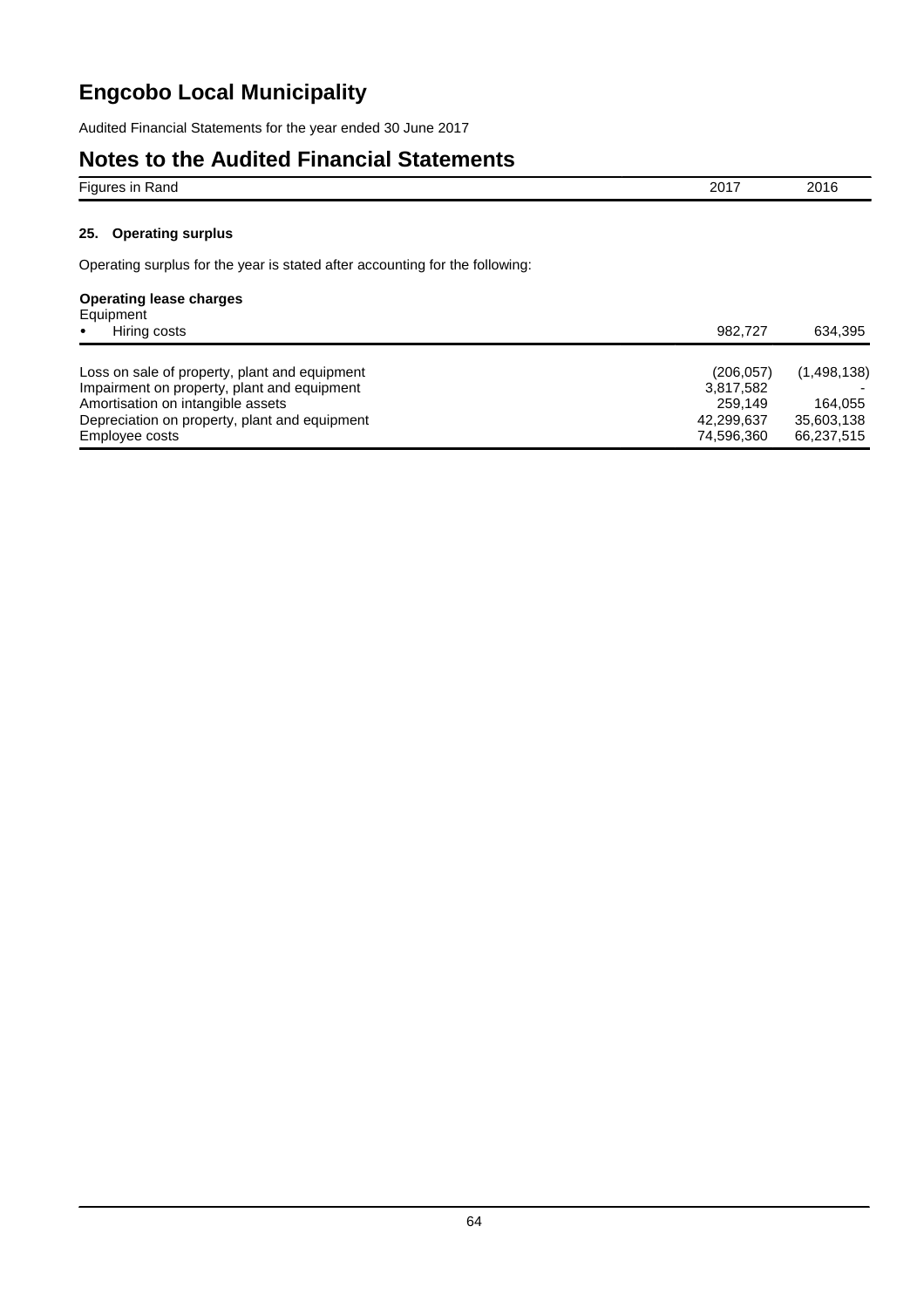Audited Financial Statements for the year ended 30 June 2017

# **Notes to the Audited Financial Statements**

|       | Figures in Rand                                                                                                                                                                                                                       | 2017                                                                      | 2016                                                                      |
|-------|---------------------------------------------------------------------------------------------------------------------------------------------------------------------------------------------------------------------------------------|---------------------------------------------------------------------------|---------------------------------------------------------------------------|
| 26.   | <b>Employee cost</b>                                                                                                                                                                                                                  |                                                                           |                                                                           |
| Basic | Pension Fund, UIF and Medical Aid - Company Contributions<br>Travel, Motor Car, Accommodation, Subsistence and Other Allowances<br><b>Overtime Payments</b><br>Housing Benefits and Allowances<br><b>Other Employee Related Costs</b> | 41,188,856<br>6,246,385<br>6,679,459<br>1,363,346<br>260,955<br>5,367,008 | 36,370,588<br>5,894,418<br>5,647,110<br>1,195,532<br>285,354<br>4,094,278 |
|       |                                                                                                                                                                                                                                       | 61,106,009                                                                | 53,487,280                                                                |
|       | <b>Remuneration of Municipal Manager</b>                                                                                                                                                                                              |                                                                           |                                                                           |
|       | <b>Annual Remuneration</b><br>Travel, Motor Car, Accommodation, Subsistence, and Other Allowances<br>Contributions to UIF, Medical and Insurance Funds<br><b>Performance Bonus</b><br><b>Remuneration Paid</b>                        | 924,370<br>354,914<br>14,860<br>135,362<br>(1,429,506)<br>$\blacksquare$  | 879,988<br>321,063<br>14,312<br>139,309<br>(1, 354, 672)                  |
|       | <b>Remuneration of Chief Finance Officer</b>                                                                                                                                                                                          |                                                                           |                                                                           |
|       | <b>Annual Remuneration</b><br>Travel, Motor Car, Accommodation, Subsistence, and Other Allowances<br>Contributions to UIF, Medical and Insurance Funds<br>Performance Bonus<br><b>Remuneration Paid</b>                               | 820,621<br>308,433<br>13,723<br>152,941<br>(1, 295, 718)                  | 781,220<br>275,171<br>13,121<br>144,284<br>(1,213,796)                    |
|       |                                                                                                                                                                                                                                       |                                                                           |                                                                           |
|       | <b>Remuneration of Director: Technical Services</b>                                                                                                                                                                                   |                                                                           |                                                                           |
|       | <b>Annual Remuneration</b><br>Travel, Motor Car, Accommodation, Subsistence, and Other Allowances<br>Contributions to UIF, Medical and Insurance Funds<br>Performance Bonus<br><b>Remuneration Paid</b>                               | 820,611<br>356,930<br>13,505<br>131,091<br>(1,322,137)                    | 781,210<br>357,772<br>13,122<br>144,283<br>(1, 296, 387)                  |
|       | <b>Remuneration of Director: Corporate Services</b>                                                                                                                                                                                   |                                                                           |                                                                           |
|       | <b>Annual Remuneration</b><br>Travel, Motor Car, Accommodation, Subsistence, and Other Allowances<br>Contributions to UIF, Medical and Insurance Funds<br><b>Performance Bonus</b><br><b>Remuneration Paid</b>                        | 821,335<br>327,247<br>13,629<br>142,016<br>(1,304,227)                    | 781,251<br>273,005<br>12,932<br>123,671<br>(1, 190, 859)                  |
|       | <b>Remuneration of Director: Community Services</b>                                                                                                                                                                                   |                                                                           |                                                                           |
|       | <b>Annual Remuneration</b><br>Travel, Motor Car, Accommodation, Subsistence, and Other Allowances<br>Contributions to UIF, Medical and Insurance Funds<br><b>Performance Bonus</b><br><b>Remuneration Paid</b>                        | 532,372<br>280,070<br>96,939<br>84,714<br>(994, 095)                      | 289,589<br>144,524<br>70,583<br>69,720<br>(574, 416)                      |
|       |                                                                                                                                                                                                                                       |                                                                           |                                                                           |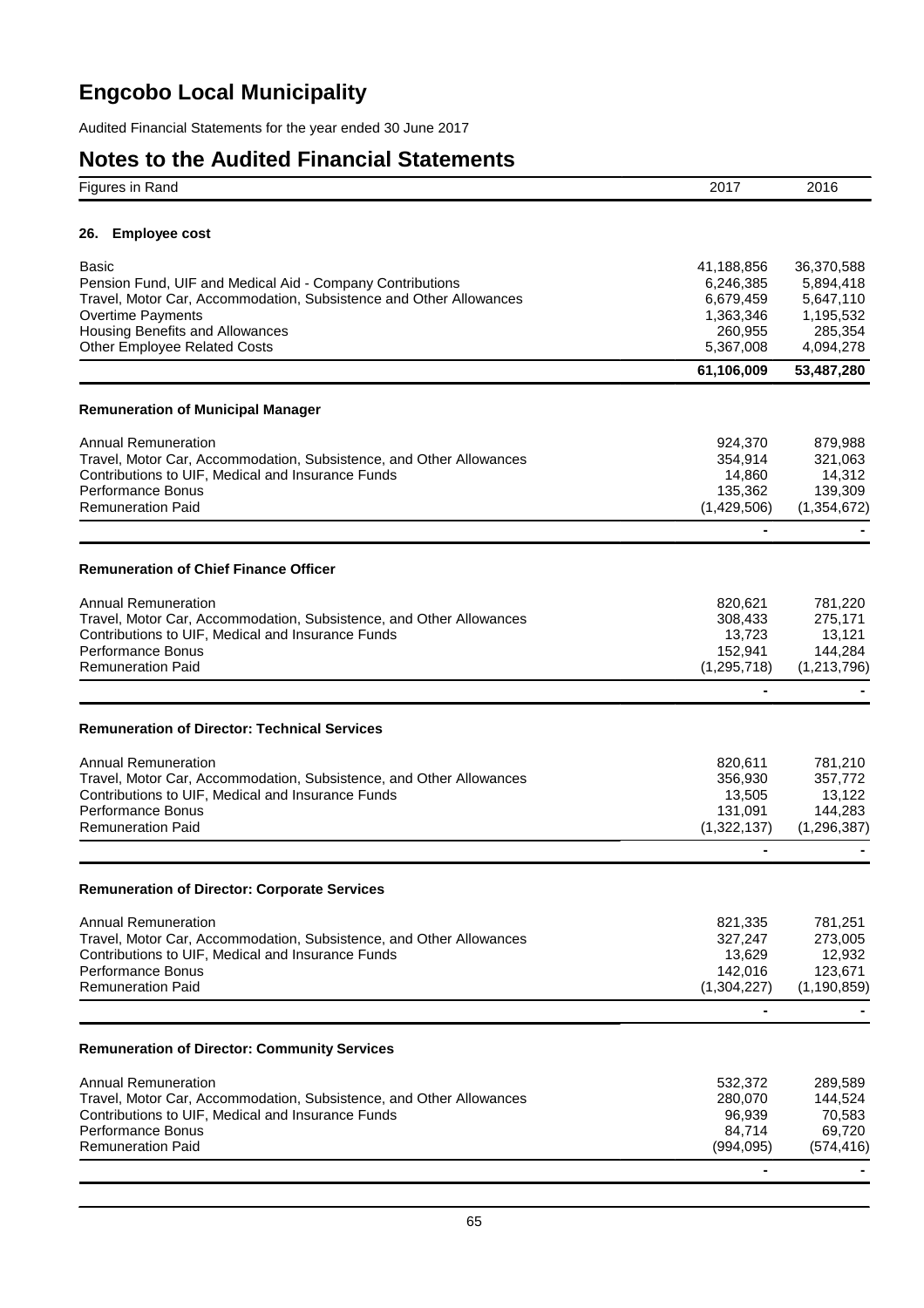Audited Financial Statements for the year ended 30 June 2017

### **Notes to the Audited Financial Statements**

| Figures in Rand                                                     | 2017        | 2016          |
|---------------------------------------------------------------------|-------------|---------------|
| Employee cost (continued)<br>26.                                    |             |               |
| <b>Remuneration of Director: IPED</b>                               |             |               |
| <b>Annual Remuneration</b>                                          | 730,590     | 698,502       |
| Travel, Motor Car, Accommodation, Subsistence, and Other Allowances | 271,004     | 270,236       |
| Contributions to UIF, Medical and Insurance Funds                   | 118,902     | 109,547       |
| Performance Bonus                                                   | 98,319      | 82,448        |
| <b>Remuneration Paid</b>                                            | (1,218,815) | (1, 160, 733) |
|                                                                     |             |               |
| <b>Remuneration of councillors</b><br>27.                           |             |               |
| Mayor                                                               | 712,731     | 784,982       |
| Speaker                                                             | 651,142     | 633,152       |
| Councillors allowances                                              | 4,208,681   | 3,818,583     |
| Councillors' pension contribution                                   | 108,346     | 53,924        |
| Councillors' salaries                                               | 7,809,451   | 7,459,594     |
|                                                                     | 13,490,351  | 12,750,235    |

#### **In-kind benefits**

The Mayor, Speaker, the Chief Whip, IPED Portfolio Head and the Finance Portfolio Head are full-time. The Mayor and Speaker are provided with office and secretarial support at the cost of the Council.

The Mayor and Speaker have use of a Council owned vehicle for official duties.

#### **28. Repairs and maintenance**

| Repairs and maintenance - deductible               | 5,581,821             | 5,924,635             |
|----------------------------------------------------|-----------------------|-----------------------|
| Debt impairment<br>29.                             |                       |                       |
| Contributions to debt impairment provision         | 3,842,715             | 549,889               |
| Interest received<br>30.                           |                       |                       |
| Bank - Interest received                           | 5,930,460             | 5,047,332             |
| Depreciation and amortisation<br>31.               |                       |                       |
| Property, plant and equipment<br>Intangible assets | 42,299,637<br>259,149 | 35,603,138<br>164,055 |
|                                                    | 42,558,786            | 35,767,193            |
| 32.<br><b>Impairment of assets</b>                 |                       |                       |
| Property, plant and equipment                      | 3,817,582             |                       |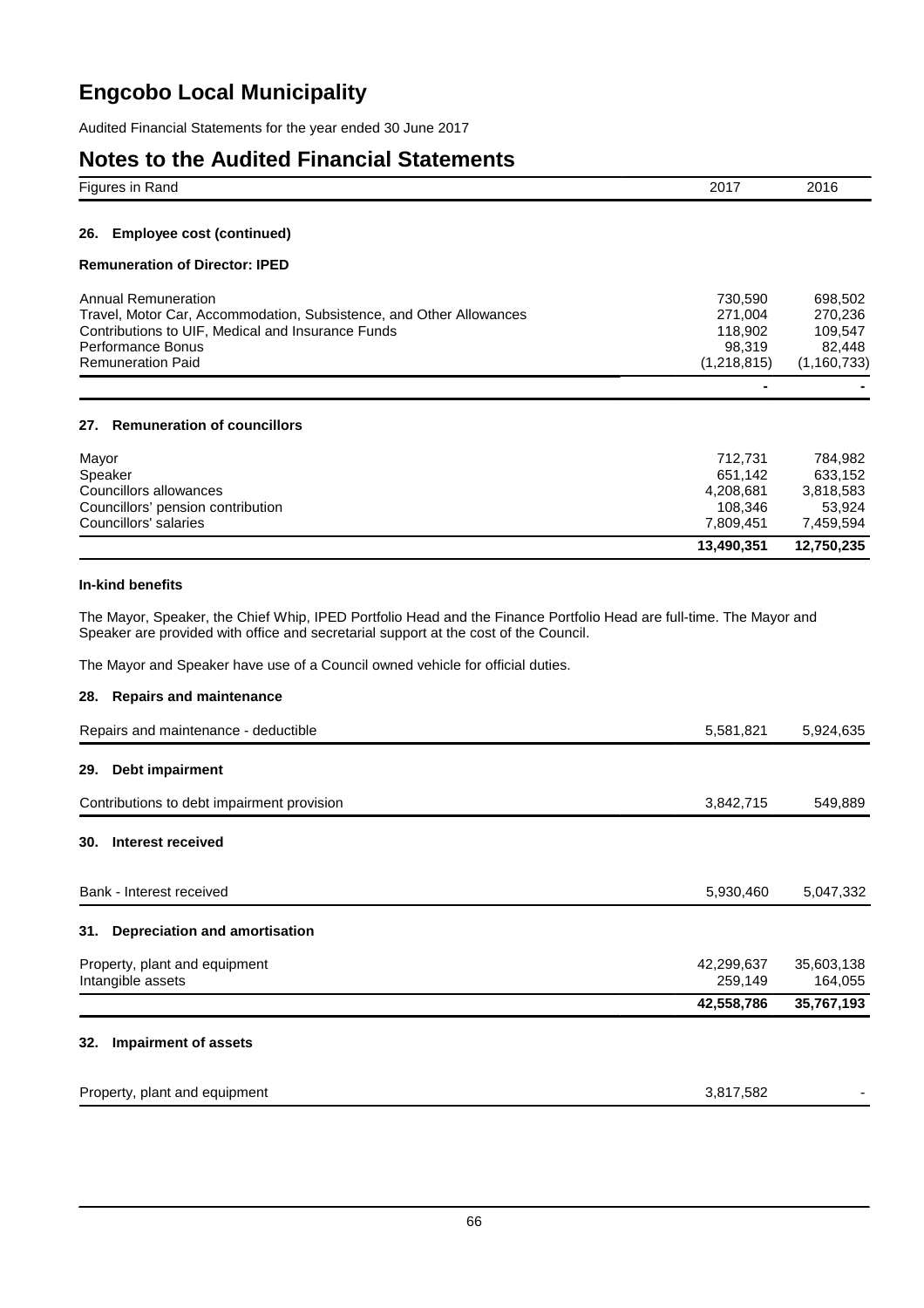Audited Financial Statements for the year ended 30 June 2017

### **Notes to the Audited Financial Statements**

| Figures in Rand                                                                         | 2017                     | 2016                        |
|-----------------------------------------------------------------------------------------|--------------------------|-----------------------------|
| <b>Finance costs</b><br>33.                                                             |                          |                             |
| Provision for landfill site<br>Interest on overdue accounts<br>Finance lease obligation | 614,071<br>609<br>38,897 | 522,063<br>46,835<br>94,680 |
|                                                                                         | 653,577                  | 663,578                     |
| <b>Auditors' remuneration</b><br>34.                                                    |                          |                             |
| Fees                                                                                    | 3,059,309                | 3,588,137                   |
| Hire of equipment<br>35.                                                                |                          |                             |
| Hire of equipment                                                                       | 982,727                  | 634,395                     |

Hire of equipment takes place on an adhoc basis. The municipality did not enter into lease agreements in this regard.

#### **36. Cash generated from operations**

|                                              | 67,916,363  | 81,318,273    |
|----------------------------------------------|-------------|---------------|
| Movements in provisions                      | 2,337,473   | 4,232,675     |
| Provision - change in estimate               | (509, 107)  | (688, 537)    |
| Unspent conditional grants and receipts      | 11,192,557  | 1,087,536     |
| VAT                                          | 2,387,417   | (4, 186, 034) |
| Payables from exchange transactions          | (5,878,544) | 4,150,627     |
| Receivables from non-exchange transactions   | 1,132,247   | 142,213       |
| Debt impairment                              | (3,842,715) | (549, 889)    |
| Receivables from exchange transactions       | (39, 431)   | (111, 449)    |
| Changes in working capital:                  |             |               |
| Contributions to provisions                  | 2,337,473   |               |
| Donation received                            | (1,364,564) | (45,807,139)  |
| Debt impairment                              | 3,842,715   | 549,889       |
| Impairments of property, plant and equipment | 3,817,582   |               |
| Landfill site additions                      | (2,337,473) |               |
| Loss on sale of property, plant and equpment | 206.056     | 1,498,138     |
| Depreciation and amortisation                | 42,558,786  | 35,767,193    |
| <b>Adjustments for:</b>                      |             |               |
| Surplus                                      | 12,075,891  | 85,233,050    |
|                                              |             |               |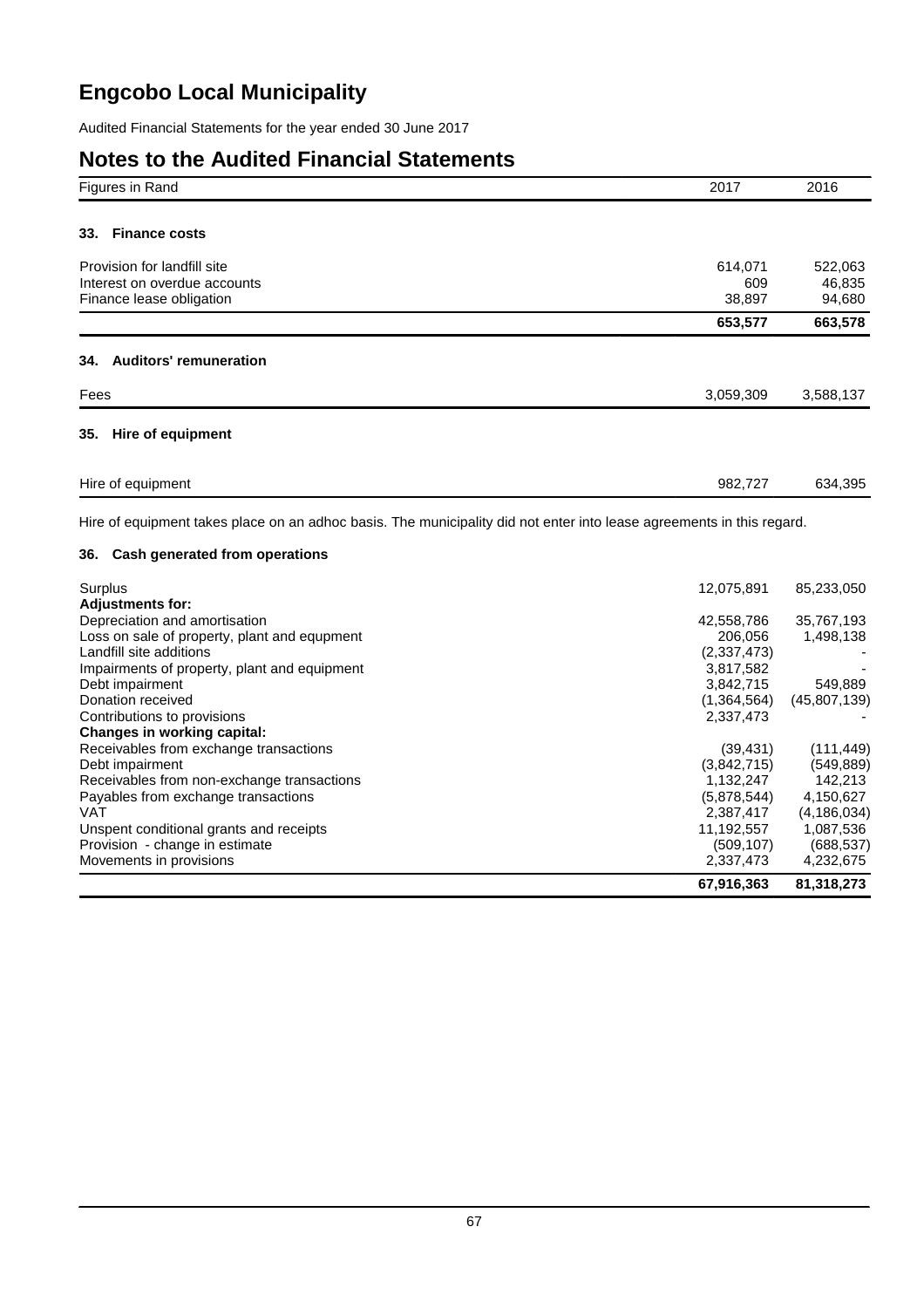Audited Financial Statements for the year ended 30 June 2017

### **Notes to the Audited Financial Statements**

| Figures in Rand                                                                 |            | 2016       |
|---------------------------------------------------------------------------------|------------|------------|
|                                                                                 |            |            |
| <b>Commitments</b><br>37.                                                       |            |            |
| Authorised capital expenditure                                                  |            |            |
| Already contracted for but not provided for                                     |            |            |
| Infrastructure                                                                  | 23,955,215 | 2,940,434  |
| Eletricfication                                                                 | 7,403,324  | 8,895,053  |
|                                                                                 | 31,358,539 | 11,835,487 |
|                                                                                 |            |            |
| <b>Total capital commitments</b><br>Already contracted for but not provided for | 31,358,539 | 11,835,487 |
| Authorised operational expenditure                                              |            |            |
| Already contracted for but not provided for                                     |            |            |
| Other                                                                           | 13,050,073 | 22,096,119 |
| <b>Total operational commitments</b>                                            |            |            |
| Already contracted for but not provided for                                     | 13,050,073 | 22,096,119 |
| <b>Total commitments</b>                                                        |            |            |
| <b>Total commitments</b>                                                        |            |            |
| Authorised capital expenditure                                                  | 31,358,539 | 11,835,487 |
| Authorised operational expenditure                                              | 13,050,073 | 22,096,119 |
|                                                                                 | 44,408,612 | 33,931,606 |

This committed expenditure will be financed by government grants and municipal revenue.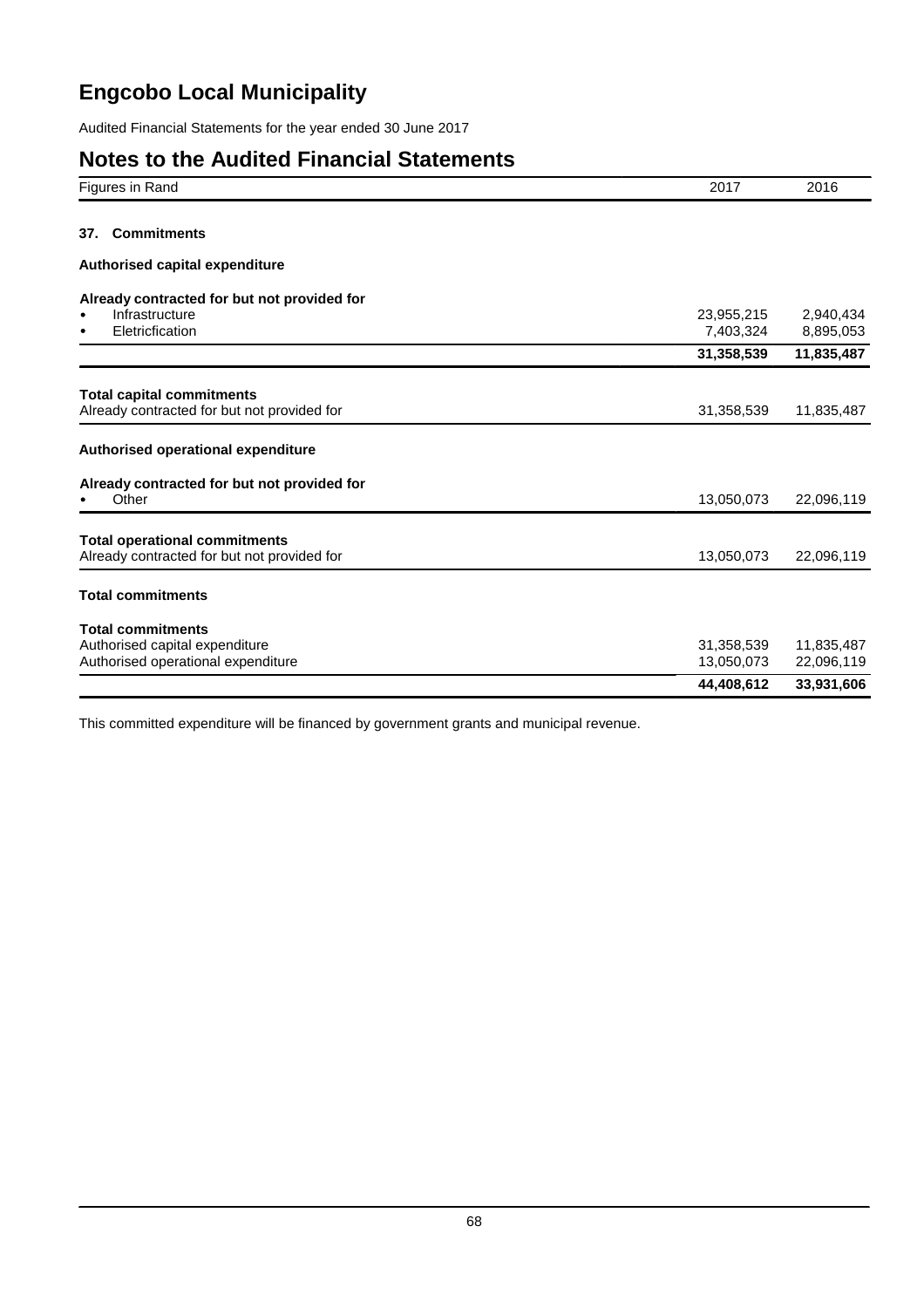Audited Financial Statements for the year ended 30 June 2017

### **Notes to the Audited Financial Statements**

|     | Figures in Rand                                                                                                                                                                                                                                                                                                                                                                                                                  | 2017                | 2016      |
|-----|----------------------------------------------------------------------------------------------------------------------------------------------------------------------------------------------------------------------------------------------------------------------------------------------------------------------------------------------------------------------------------------------------------------------------------|---------------------|-----------|
| 38. | <b>Contingencies</b>                                                                                                                                                                                                                                                                                                                                                                                                             |                     |           |
|     | 1) Vuyani Macingwane vs Engcobo Municipality - Vuyani Macingwane instituted action<br>against Municipality for the alleged defamatory statements made publicly by the<br>Municipal Manager. He is claiming R100,000.                                                                                                                                                                                                             |                     | 150,000   |
|     | 2) Sithilanga Kupa vs Engcobo Municipality - Sithilanga Kupa is demanding the<br>amount of R1,000,000 from the municipality for bodily injuries allegedly sustained by<br>him in a motor vehicle accident which occurred on the 18 December 2013 at the<br>Gubenxa Administrative Area in the district of Engcobo due to negligence of the<br>municipal employees or its contractor whilst constructing or maintaining the road. | 1,500,000           | 1,500,000 |
|     | 3) Nobulali Abraham vs Engcobo Municipality - This is an action instituted by the<br>Plaintiff Nobulali Abraham against the municipality for damages allegedly suffered by<br>her whilst she was walking down the street and fell into an uncovered four cornered<br>valve drainage and sustained a broke ankle.                                                                                                                 | 1,500,000           | 1,500,000 |
|     | 4) Ndindwa Siyabulela vs Engcobo Localo Municipality - The Plaintiff claims R46,000<br>for Motor Vehicle Accident collision against the Municipality.                                                                                                                                                                                                                                                                            |                     | 50,000    |
|     | 5) Engcobo Local Municipality vs Unknown - The Municipality evicts a person from a<br>house which was allocated to Xoliswa Bikwana. No claim against the municipality. The<br>attorneys are awaiting the details of the Respondent in order to proceed with the                                                                                                                                                                  |                     | 20,000    |
|     | application.<br>6) Engcobo Local Municipality vs Damoyi - The Municipality evicts a person from a<br>house which was allocated to Mbeshu Lizwe. No claim against the municipality. The<br>application has been made and the hearing date is 26 August 2015 at Engcobo<br>Magistrate Court.                                                                                                                                       |                     | 25,000    |
|     | 7) Engcobo Local Municipality vs Unknown - The Municipality evicts a person from a<br>house which was allocated to Nomathamasanga Mdemka. No claim against the<br>municipality. The attorneys are awaiting the details of the Respondent in order to<br>proceed with the application.                                                                                                                                            |                     | 20,000    |
|     | 8) Mndebele Jabulani vs Engcobo Local Municipality - Plaintiff claims that the his car<br>was unlawfully confiscated and claims against the municipality R230,000.                                                                                                                                                                                                                                                               | 400,000             | 400,000   |
|     | 9) Allenby Housing CC vs Engcobo Local Municipality - In this matter the Plaintiff sues<br>the municipality for duty of care in that the municipality paid the invoice due to the<br>Plaintiff to the partner of the Plaintiff. The Plaintiff is suing the municipality for<br>R255,481.79.                                                                                                                                      | 350,000             | 350,000   |
|     | 10) All Saints Authority vs Engcobo Local Municipality - All Saints community were                                                                                                                                                                                                                                                                                                                                               |                     | 25,000    |
|     | claiming ownership of the land.<br>11) Tiki Tiki Civils cc vs Ukamva Civils cc & Engcobo Loc. Municipality - Alleged non-                                                                                                                                                                                                                                                                                                        | 52,907              |           |
|     | payment of professional fees in lieu of construction work.<br>12) Nnite Trading Entreprises vs Engcobo Loc. Municipality - Municipality sued for                                                                                                                                                                                                                                                                                 | 68,047              |           |
|     | services rendered by Plaintiff by Agreement)<br>13) Liziwe Mbeshu & Engcobo Loc. Municipality vs Nomsa Damoyi & Others                                                                                                                                                                                                                                                                                                           | 30,000<br>3,900,954 | 4,040,000 |

#### **39. Related parties**

| <b>Relationships</b>                                              |                 |
|-------------------------------------------------------------------|-----------------|
| Joint ventures                                                    | None identified |
| Associates                                                        | None identified |
| Close family member of key management                             | None identified |
| Joint venture of key management                                   | None identified |
| Associate of close family member of key management                | None identified |
| Post employment benefit plan for employees of entity and/or other | None identified |
| related parties                                                   |                 |

Key management form part of related parties. Remuneration to key management is disclosed in note 26 and 27.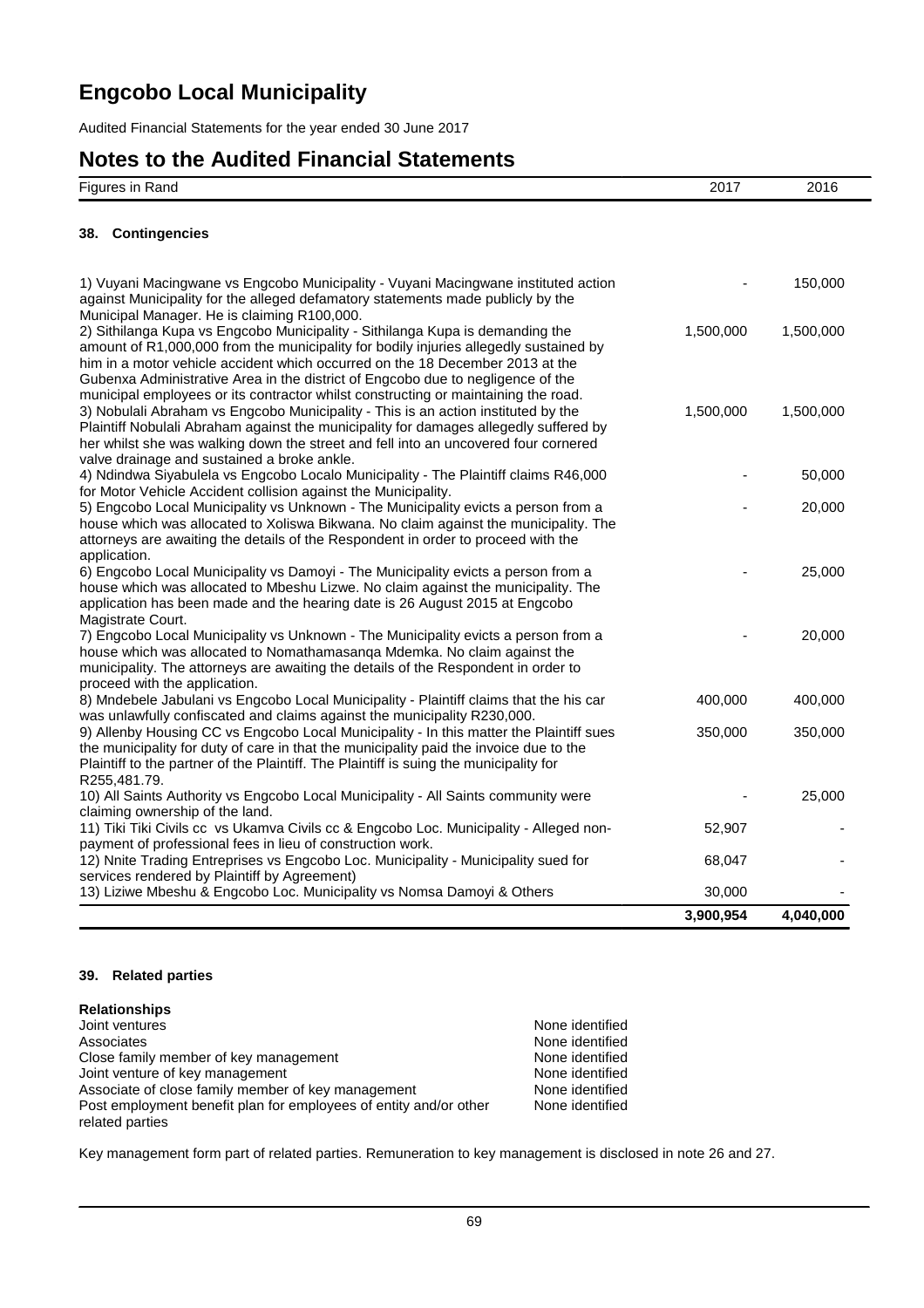Audited Financial Statements for the year ended 30 June 2017

### **Notes to the Audited Financial Statements**

Figures in Rand

#### **40. Change in estimate**

#### **Property, plant and equipment**

The Landfill Rehabilitation Provision includes annual monitoring costs. These costs are determined at the prevailing inflation rate which was 8% in 2016 and were discounted to its present value, applying the prime interest rate of 10.3% per annum in 2016.

In the current period management have revised the inflation rate to 5.1% in line with the South African Reserve Bank. Furthermore, the discounting to present value was done by applying the prime interest rate 10.25% which is the prevailing prime interest rate in 2017. The effect of this revision has increased the landfill rehabilitation provision and the landfill site for the current period by R 496,842 respectively.

The impact on the cash flow statement is R 496,842 which is a decrease on the adjustment for non-cash items from operating activities, provision - change in estimate.

The municipality is unable to determine the future impact of the change noted above as it is impractical to do so.

Property, Plant and Equipment requires that an assessment be made whether there is any indication that the expectations about the remaining useful life of an item of property, plant and equipment has changed from the previous reporting date. -Such an indication was identified namely "The assets are approaching the end of their previously expected useful live. Consequently, the remaining useful lives of assets identified as approaching the end of its expected useful lives was carried out and the following results were achieved:

- The remaining useful lives of 575 (Infra 284 and movables 291) assets were reviewed and adjusted up to 30 June 2019. - The impact of the adjustment is that depreciation charges on Property, Plant and Equipment for the 2017 financial period has decreased by R2,506,281.55 from R44,209,212.31 to R41,702,930.76

The future depreciation charges (2018 and 2019 financial years) will decrease by R5,012,563.10.

#### **Intangible assets**

Reviews of intangible assets revealed that 61 assets would be fully amortized and have a zero carrying value within 24 months after year-end. It was determined that these assets will still be in use at least up to 30 June 2019. Consequently, the amortisation periods of these assets were extended accordingly. This change in estimate resulted in the following:

- The amortization periods of 61 assets were reviewed and extended.

- The impact of the adjustment is that depreciation charges on Intangible assets for the 2017 financial period has decreased by R46,680.47 from R305,829.09 to R259,148.62

Future depreciation charges (2018 and 2019 financial years) will decrease by R93,360.94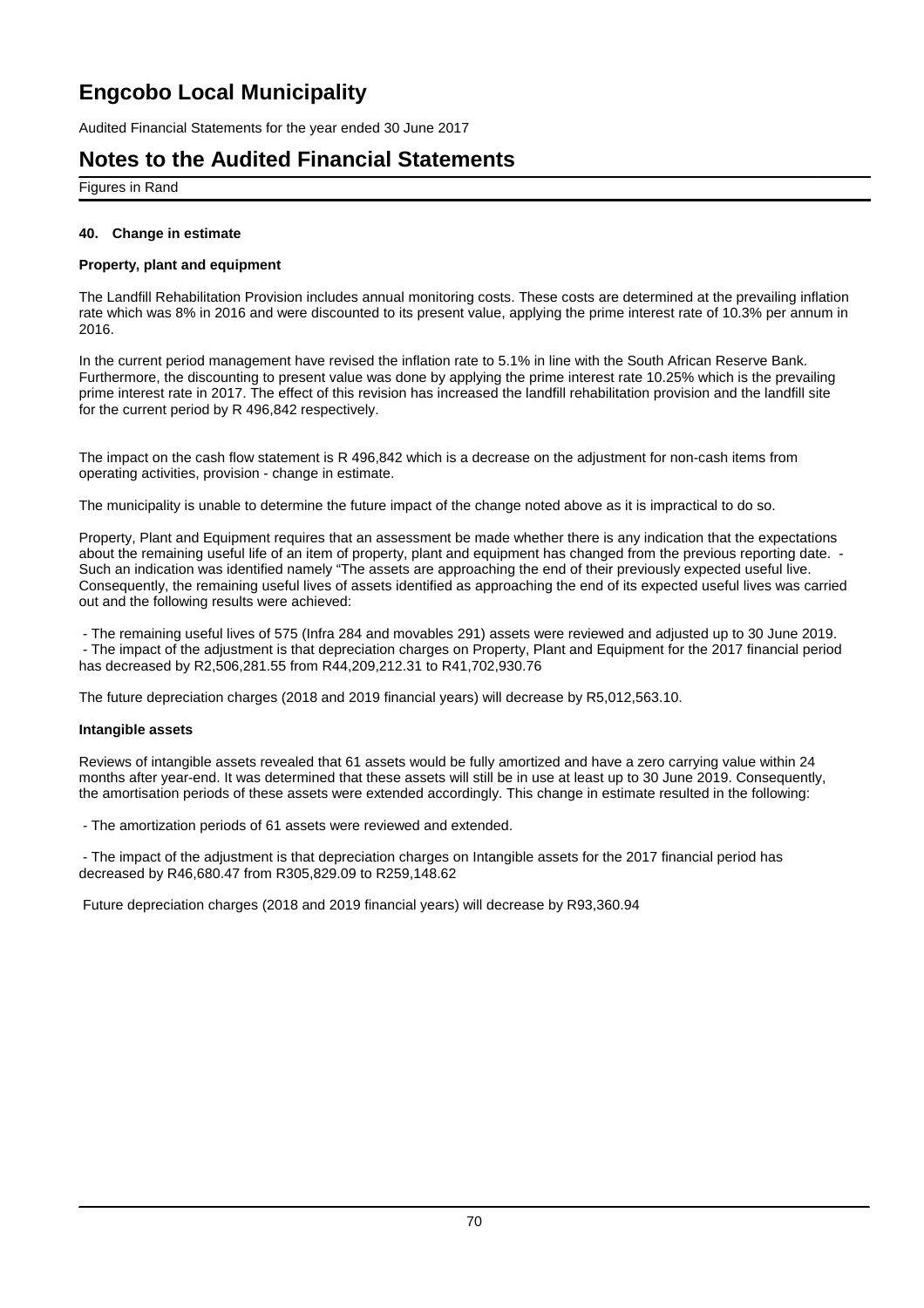Audited Financial Statements for the year ended 30 June 2017

### **Notes to the Audited Financial Statements**

Figures in Rand

#### **41. Prior period errors**

#### **Infrastructure**

Infrastructure was restated due to Access Road Qolweni-Zanoxolo, Access Road Malangazana-Maqanda, Access Road Zola and Access Road Mqabu completed during the 2015/16 financial period were not transferred from work in progress. This resulted in an understatement of infrastructure assets cost by R 7,741,248.84 and accumulated depreciation by R 90,983.

#### **Plant and Machinery**

Plant and machinery was restated due to assets previously not recognised. This resulted in an error of understatement of plant and machinery cost by R 23,446 and accumulated depreciation by R 4,715 in the prior year.

#### **Furniture and fiitings**

Furniture and fiitings were restated due to assets previously not recognised. This resulted in an error of understatement of furniture and fittings cost by R 95,021 and accumulated depreciation of R 12,295 in the prior year.

#### **IT Equipment**

IT Equipment were restated due to assets previously not recognised. This resulted in an error of understatement of IT equipment cost by R 31,594 and accumulated depreciation of R 6,412 in the prior year.

#### **Investment Property**

Invetsment property was restated due to hawker stalls that were not depreciated prevously. This resulted in an error of understatement of accumulated depreciation of R 537,292 in the prior year.

#### **Impact on Cash Flow Statement**

The above corrections reduced the comparative surplus disclosed in note 36, Cash generated from operations, from R85,884,747 to R85,233,050.

Similary the adjustment for the comparative depreciation and amortisation as disclosed in note 36, Cash generated from operations, increased from R35,115,496 to R35,767,193.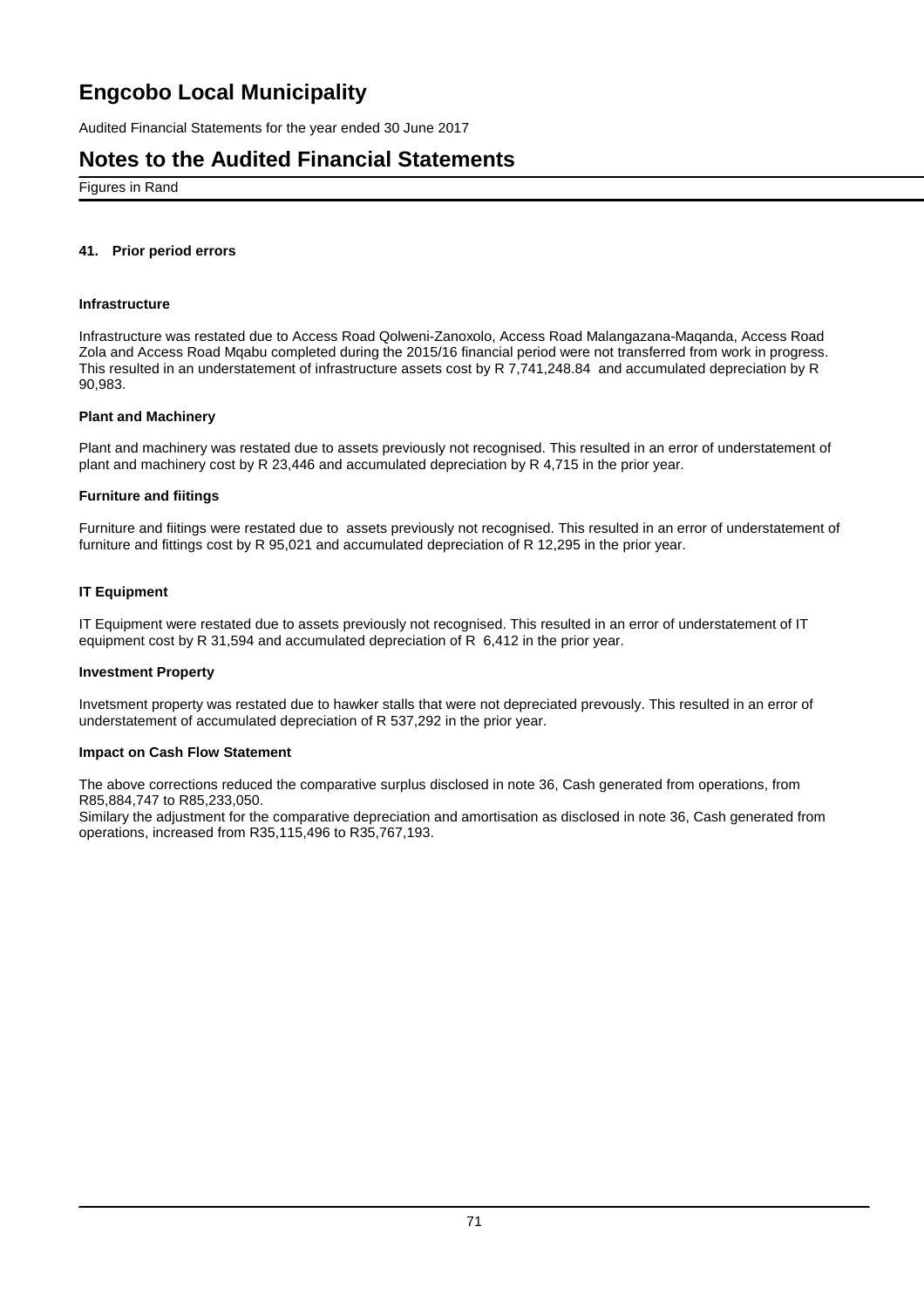Audited Financial Statements for the year ended 30 June 2017

## **Notes to the Audited Financial Statements**

Figures in Rand

## **41. Prior period errors (continued)**

| <b>Investment Property</b><br>Previously stated                                                                                                                                                                                      | 2016<br>4,775,300   |
|--------------------------------------------------------------------------------------------------------------------------------------------------------------------------------------------------------------------------------------|---------------------|
| Decrease in investment property due to depreciation not recognised in prior years                                                                                                                                                    | (537, 292)          |
|                                                                                                                                                                                                                                      | 4,238,008           |
| Property, plant and equipment                                                                                                                                                                                                        | 2016                |
| Previously stated                                                                                                                                                                                                                    | 365,561,947         |
| Increase in property, plant and equipment cost due to assets previously not recognised - Plant and<br>machinery                                                                                                                      | 23,446              |
| Increase in property, plant and equipment accumulated depreciation due to assets previously not<br>recognised - Plant and machinery                                                                                                  | (4, 715)            |
| Increase in property, plant and equipment cost is to assets previously not recognised - Furniture and<br>fittings                                                                                                                    | 95,021              |
| Increase in property, plant and equipment accumulated depreciation due to assets previously not<br>recognised - Furniture and fittings                                                                                               | (12, 295)           |
| Increase in property, plant and equipment cost is to assets previously not recognised - IT equipment<br>Increase in property, plant and equipment accumulated depreciation due to assets previously not<br>recognised - IT equipment | 31,594<br>(6, 412)  |
| Increase in property, plant and equipment accumulated depreciation due to asset not transferred from<br>WIP in prior year - Infrastructue asset                                                                                      | (90, 983)           |
|                                                                                                                                                                                                                                      | 365,597,603         |
| <b>Accumulated surplus</b><br>Previously stated                                                                                                                                                                                      | 2016<br>338,731,589 |
| Increase in accumulated surplus due to assets previously not recognised - Plant and machinery cost                                                                                                                                   | 23,446              |
| Increase in accumulated surplus due to assets previously not recognised - Furniture and fittings cost<br>Increase in accumulated surplus due to assets previously not recognised - IT equipment cost                                 | 95,021<br>31,594    |
|                                                                                                                                                                                                                                      | 338,881,650         |
|                                                                                                                                                                                                                                      |                     |
| Depreciation and amortisation                                                                                                                                                                                                        | 2016                |

|                                                                                           | 35,767,193 |
|-------------------------------------------------------------------------------------------|------------|
| Increase in depreciation due understatement of depreciation - Investment property         | 537.293    |
| Increase in depreciation due to understatement of depreciation - Infrastructure assets    | 90.983     |
| Increase in depreciation due to assets previously not recognised - IT equipment           | 6.412      |
| Increase in depreciation due to assets previously not recognised - Furniture and fittings | 12.295     |
| Increase in depreciation due to assets previously not recognised - Plant and machinery    | 4.714      |
| As previously stated                                                                      | 35,115,496 |
| Depreciation and amortisation                                                             | 2016       |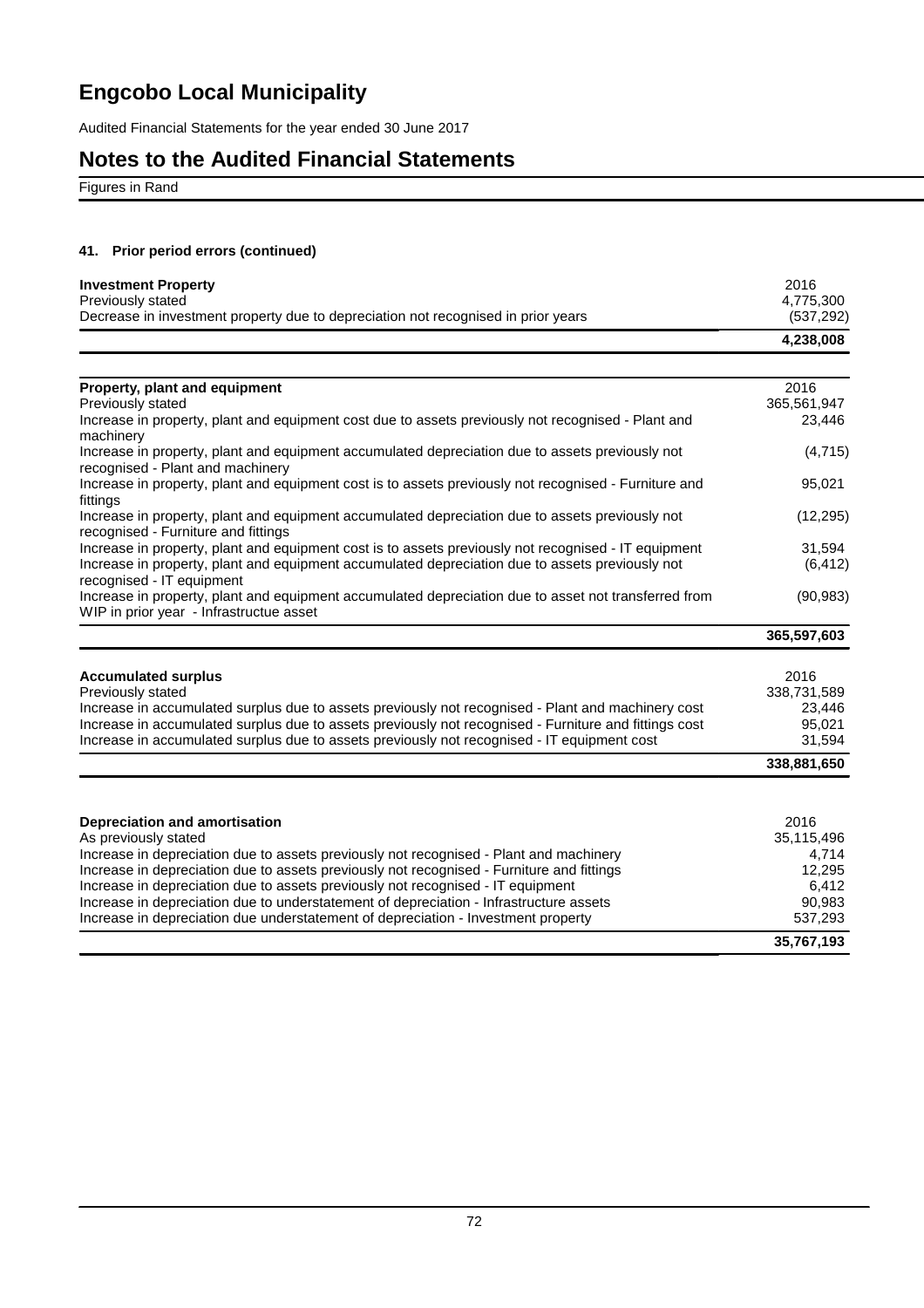Audited Financial Statements for the year ended 30 June 2017

## **Notes to the Audited Financial Statements**

Figures in Rand

## **42. Risk management**

### **Liquidity risk**

The municipality's risk to liquidity is a result of the funds available to cover future commitments. The municipality manages liquidity risk through maintenance of cash balances.

The table below analyses the municipality's financial liabilities and net-settled derivative financial liabilities into relevant maturity groupings based on the remaining period at the statement of financial position to the contractual maturity date. The amounts disclosed in the table are the contractual undiscounted cash flows. Balances due within 12 months equal their carrying balances as the impact of discounting is not significant.

| At 30 June 2017                         | Less than 1<br>vear | <b>Between 1</b><br>and 2 years | <b>Between 2</b><br>and 5 years | Over 5 years |
|-----------------------------------------|---------------------|---------------------------------|---------------------------------|--------------|
| Trade and other payables                | 13,846,662          |                                 |                                 |              |
| Unspent conditional grants and receipts | 14.474.500          |                                 |                                 |              |
|                                         |                     |                                 |                                 |              |
| At 30 June 2016                         | Less than 1<br>year | <b>Between 1</b><br>and 2 years | <b>Between 2</b><br>and 5 years | Over 5 years |
| Trade and other payables                | 19.945.447          |                                 |                                 |              |

### **Interest rate sensitivity analysis**

As the municipality has no significant interest-bearing assets, the municipality's income and operating cash flows are substantially independent of changes in market interest rates.

### **Credit risk**

Credit risk consists mainly of cash deposits, cash equivalents, derivative financial instruments and trade debtors. The municipality only deposits cash with major banks with high quality credit standing and limits exposure to any one counterparty.

Trade receivables comprise a widespread customer base. Management evaluated credit risk relating to customers on an ongoing basis. If customers are independently rated, these ratings are used. Otherwise, if there is no independent rating, risk control assesses the credit quality of the customer, taking into account its financial position, past experience and other factors. Individual risk limits are set based on internal or external ratings in accordance with limits set by the council. The utilisation of credit limits is regularly monitored.

Financial assets exposed to credit risk at year end were as follows:

| <b>Financial instrument</b>                                | 2017       | 2016       |
|------------------------------------------------------------|------------|------------|
| Cash and cash equivalents                                  | 87.398.425 | 79.322.702 |
| Trade and other receivables from exchange transactions     | 246.848    | 207.417    |
| Trade and other receivables from non exchange transactions | 236.638    | 3.519.791  |
| VAT receivable                                             | 4.944.358  | 6.948.516  |

### **43. Events after the reporting date**

In a judgement of the High Court, delivered on 8 August 2017, by Judge SM Jolwana the renewal of the Municipal Manager's contract at the special council meeting on 17 January 2017 were found to be contrary to section 54A of the MFMA. Cost related to this case is estimated at R300,000.

Me. L Kutwana - Gomana was appointed to act as Municipal Manager in the absence of a formally appointed Municipal Manager.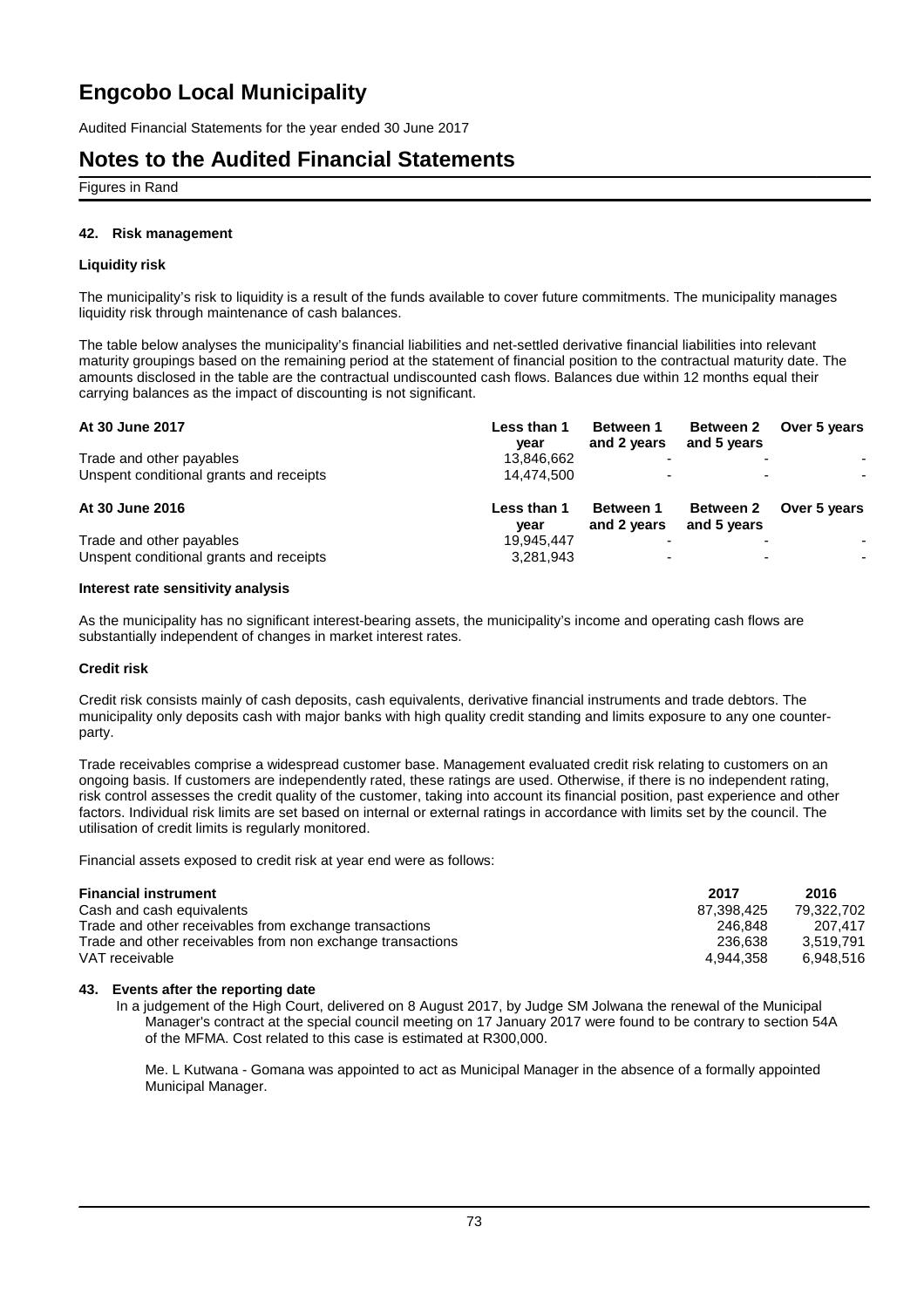Audited Financial Statements for the year ended 30 June 2017

## **Notes to the Audited Financial Statements**

Figures in Rand

## **44. Fruitless and wasteful expenditure**

| Opening balance                    | $\sim$                   | 76,202    |
|------------------------------------|--------------------------|-----------|
| Fruitless and wasteful expenditure | $\overline{\phantom{0}}$ | 4.232     |
| Less: Written off by Council       | $\overline{\phantom{a}}$ | (80, 434) |
|                                    | $\blacksquare$           |           |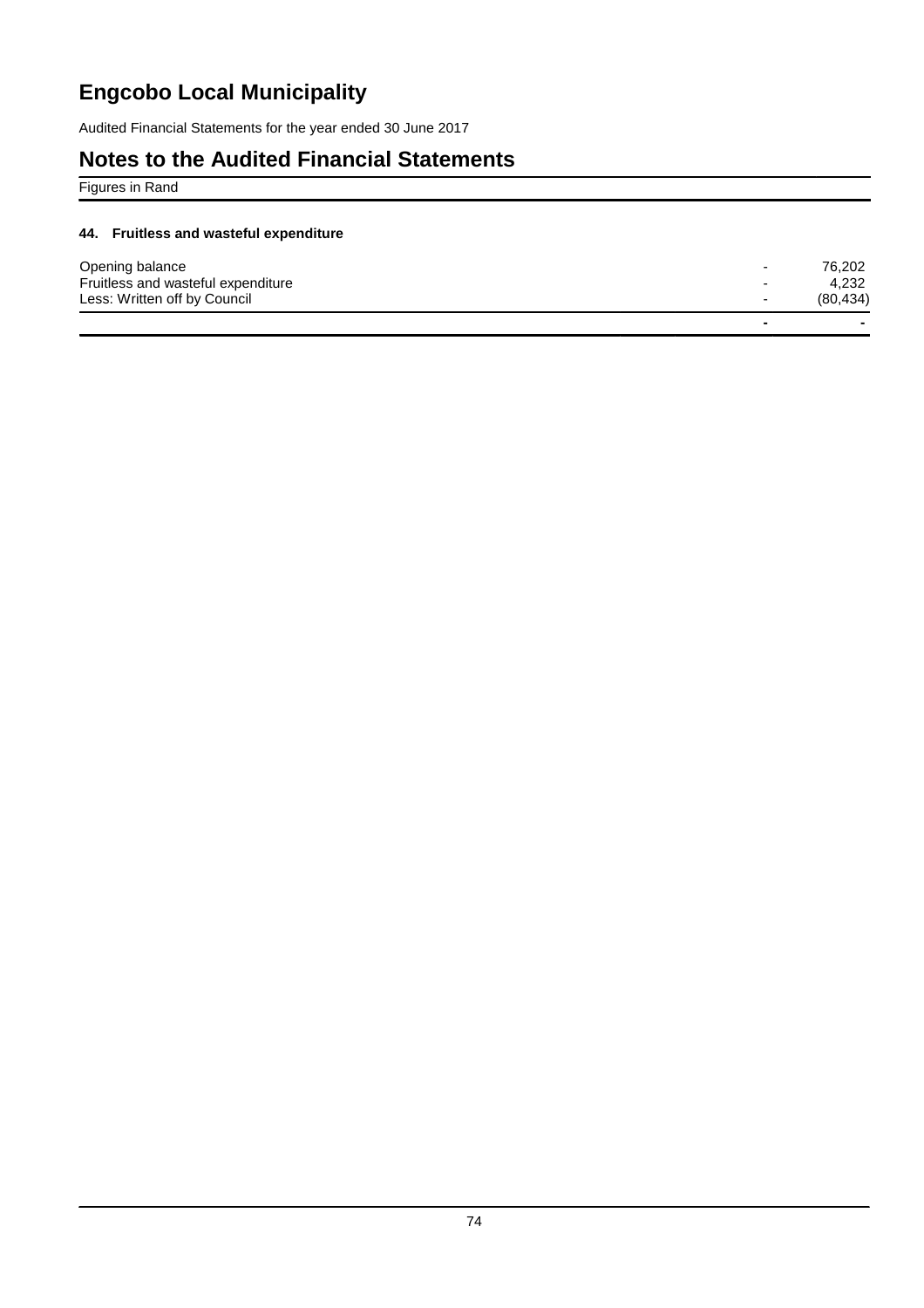Audited Financial Statements for the year ended 30 June 2017

## **Notes to the Audited Financial Statements**

Figures in Rand

## **45. Additional disclosure in terms of Municipal Finance Management Act**

## **Audit fees**

| Opening balance<br>Current year subscription / fee            | 68,545<br>3,487,612 | 54.073<br>4,090,477 |
|---------------------------------------------------------------|---------------------|---------------------|
| Amount paid - current year<br>Amount paid - previous years    | (3,556,157)         | (4,076,005)         |
|                                                               |                     | 68,545              |
| <b>PAYE and UIF</b>                                           |                     |                     |
| Opening balance                                               |                     | 79,902              |
| Current year subscription / fee<br>Amount paid - current year | 6,614,646           | 7,912,869           |
| Amount paid - previous years                                  | (6,614,646)         | (7,992,771)         |
|                                                               |                     |                     |
| <b>Pension and Medical Aid Deductions</b>                     |                     |                     |
| Opening balance                                               |                     |                     |
| Current year subscription / fee                               | 6,054,197           | 8,937,865           |
| Amount paid - current year<br>Amount paid - previous years    | (6,054,197)         | (8,937,865)         |
|                                                               |                     |                     |
| <b>VAT</b>                                                    |                     |                     |
| VAT receivable                                                | 4,561,099           | 6,948,516           |
|                                                               |                     |                     |

VAT output payables and VAT input receivables are shown in note 11.

All VAT returns have been submitted by the due date throughout the year.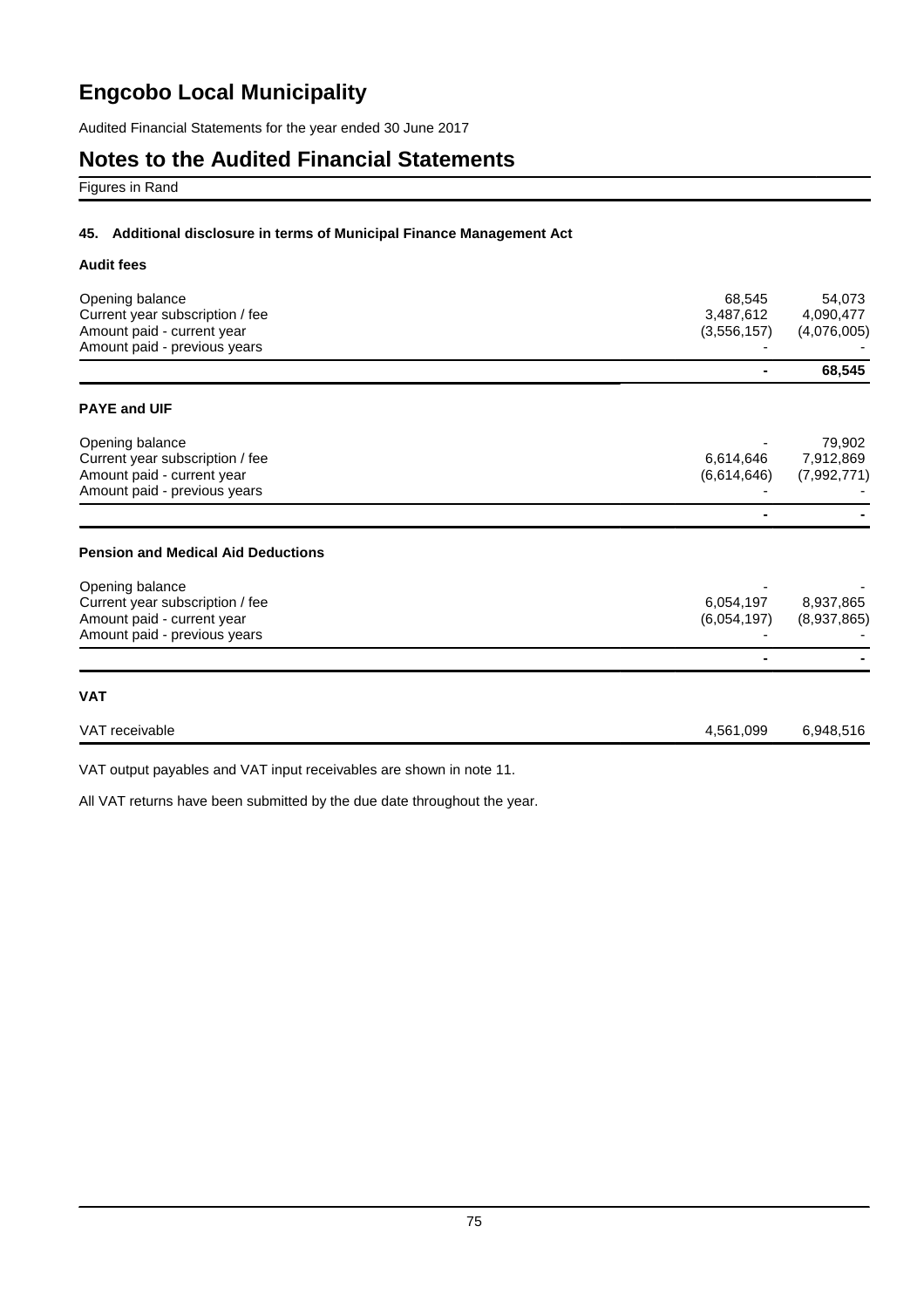Audited Financial Statements for the year ended 30 June 2017

## **Notes to the Audited Financial Statements**

Figures in Rand

### **45. Additional disclosure in terms of Municipal Finance Management Act (continued)**

### **Councillors' arrear consumer accounts**

The following Councillors had arrear accounts outstanding for more than 90 days at 30 June 2017:

| 30 June 2017                       | <b>Total</b><br>Outstanding<br>Outstanding<br>less than 90<br>more than 90<br>days<br>days |  |
|------------------------------------|--------------------------------------------------------------------------------------------|--|
| No councillors arrear for the year |                                                                                            |  |
| 30 June 2016                       | <b>Total</b><br>Outstanding<br>Outstanding<br>less than 90<br>more than 90<br>days<br>days |  |
| No councillors arrear for the year | -<br>-                                                                                     |  |
|                                    |                                                                                            |  |

During the year the following Councillors' had arrear accounts outstanding for more than 90 days.

| 30 June 2017                       | <b>Highest</b><br>outstanding<br>amount | Aging<br>(in days) |  |
|------------------------------------|-----------------------------------------|--------------------|--|
| No councillors arrear for the year |                                         |                    |  |
| 30 June 2016                       | <b>Highest</b><br>outstanding           | Aging<br>(in days) |  |
| No coucillors arrear for the year  | amount                                  |                    |  |

### **Supply chain management regulations**

In terms of section 36 of the Municipal Supply Chain Management Regulations any deviation from the Supply Chain Management Policy needs to be approved/condoned by the City Manager and noted by Council. The expenses incurred as listed hereunder have been condoned.

|                         | 2,204,429 |   |
|-------------------------|-----------|---|
| Manufacturer            | 1,086,156 | - |
| Emergency / Impractical | 6.400     | - |
| Impractical             | 16.661    | - |
| Sole provider           | 1,095,212 |   |
| Incident                |           |   |

### **46. Budget differences**

#### **Material differences between budget and actual amounts**

A1: Licence and permits: The municipality was intending to increase the number of the test per day and to extend the testing grounds and the municipality budget based on that but due to the delays this was not successful.

A2:Other revenue: the difference is due to the provision made within the budget for commitments on ongoing projects that we not completed in the prior year.

A3: Interest received: the difference is due to an increase in the main investment account as a result of refunds from SARS.